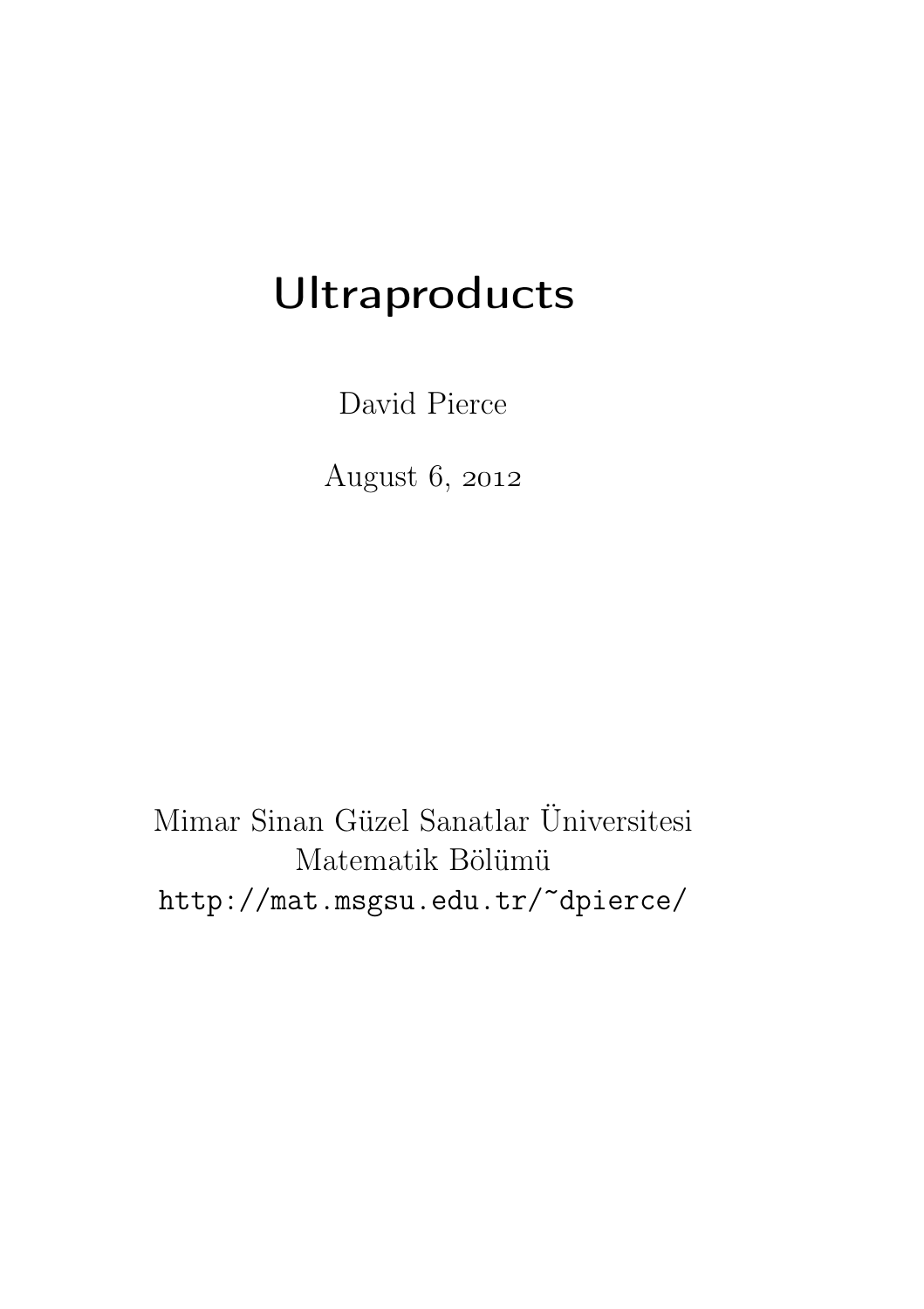#### Ultraproducts

This work is licensed under the Creative Commons Attribution–Noncommercial–Share-Alike License. To view a copy of this license, visit http://creativecommons.org/licenses/by-nc-sa/3.0/

**CC BY:** David Pierce **\$ \ <sup>C</sup>**

Mathematics Department Mimar Sinan Fine Arts University Istanbul, Turkey http://mat.msgsu.edu.tr/~dpierce/ dpierce@msgsu.edu.tr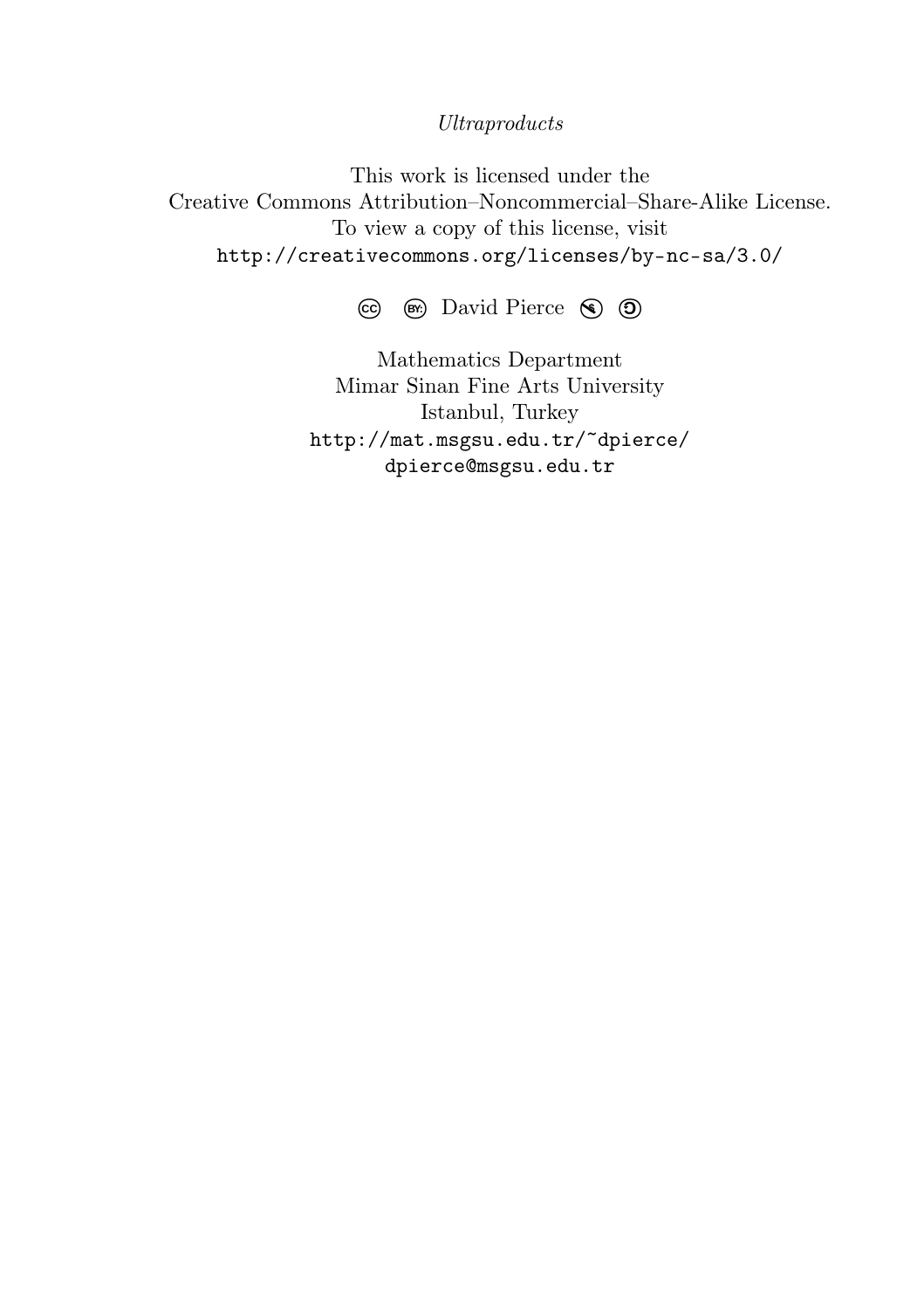# Preface

These notes are for a course called Ultraproducts and Their Consequences, to be given at the Nesin Mathematics Village in Şirince, Selçuk, Izmir, Turkey, in August, 2012. The notes are mainly for my use; they do not constitute a textbook, although parts of them may have been written in textbook style. The notes have not been thoroughly checked for correctness; writing the notes has been my own way of learning some topics.

The notes have grown like a balloon, at all points: I have added things here and there as I have seen that they are needed or useful. I have also rearranged sections. There is too much material here for a weeklong course. Some of the material is background necessary for thorough consideration of some topics; this background may be covered in a simultaneous course in Şirince.

The catalogue listing for the course (with abstract as submitted by me on January  $27$ ,  $2012$ ) is as follows.

**Title of course:** Ultraproducts and their consequences

**Instructor:** Assoc. Prof. David Pierce

Institution: Mimar Sinan GSÜ

Dates:  $13-19$  Ağustos 2012

**Prerequisites:** Some knowledge of algebra, including the theorem that a quotient of a ring by an ideal is a field if and only if the ideal is maximal.

Level: Advanced undergraduate and graduate

Abstract: An ultraproduct is a kind of average of infinitely many structures. The construction is usually traced to a 1955 paper of Jerzy Los; however, the idea of an ultraproduct can be found in Kurt

From http://matematikkoyu.org/etkinlikler/2012-tmd-lisans-lisansustu/ ultra\_pierce.pdf, to which there is a link on http://matematikkoyu.org/ etkinlikler/2012-tmd-lisans-lisansustu/ as of August  $6, 2012$ .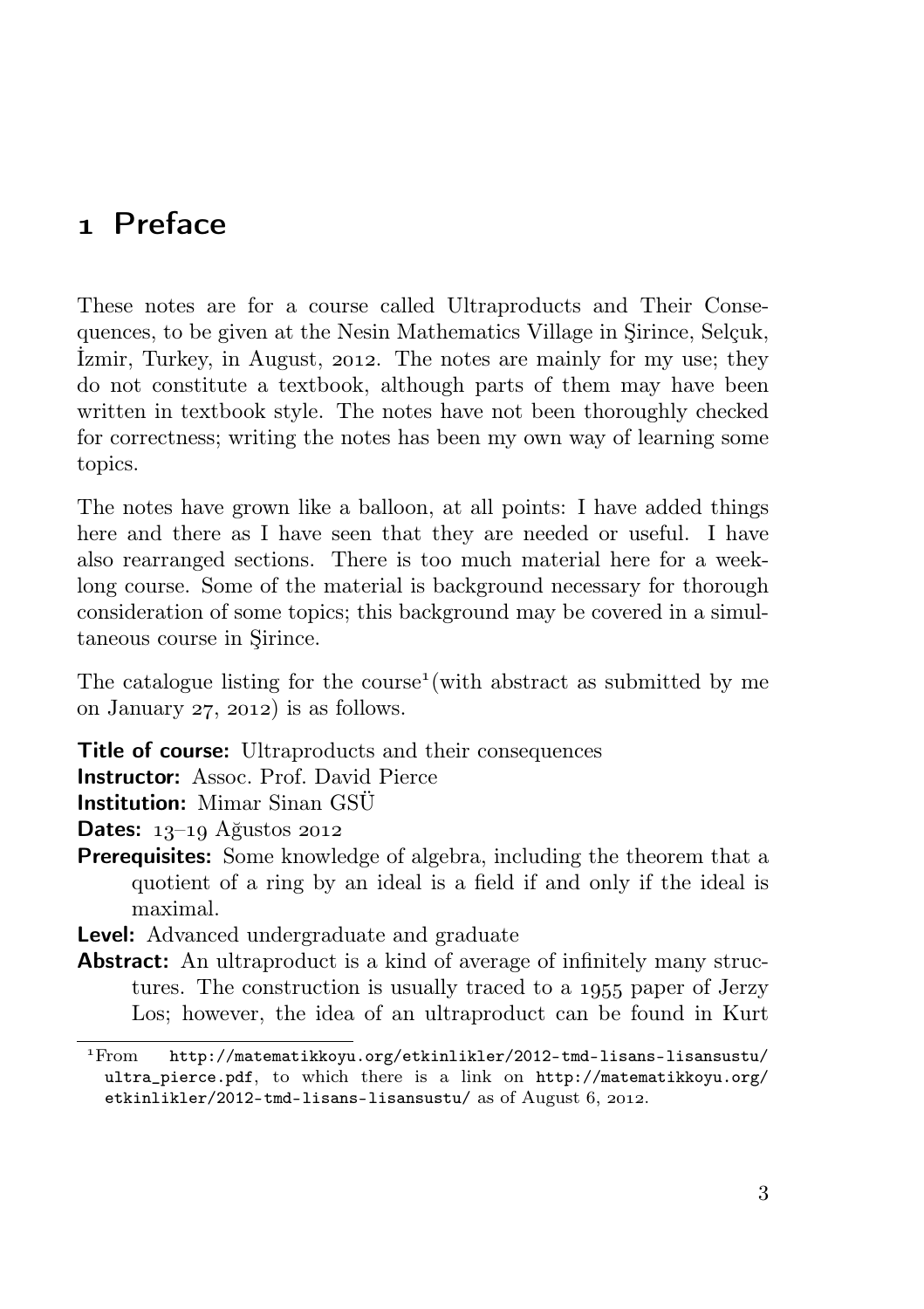#### Preface

Goedel's 1930 proof (from his doctoral dissertation) of the Completeness Theorem for first-order logic. Non-standard analysis, developed in the 1960s by Abraham Robinson, can be seen as taking place in an ultraproduct of the ordered field of real numbers: more precisely, in an ultrapower. Indeed, for each integer, the 'average' real number is greater than that integer; therefore an ultrapower of the ordered field of real numbers is an ordered field with infinite elements and therefore infinitesimal elements. Perhaps the first textbook of model theory is Bell and Slomson's Models and Ultraproducts of 1969: the title suggests the usefulness of ultraproducts in the development various model-theoretic ideas. Our course will investigate ultraproducts, starting from one of the simplest interesting examples: the quotient of the cartesian product of an infinite collection of fields by a maximal ideal that has nontrivial projection onto each coordinate. No particular knowledge of logic is assumed.

Such was the abstract that I submitted in January. I have written the following notes since then, by way of working out for myself some of the ideas that might be presented in the course. I have tried to emphasize examples. In some cases, I may have sacrificed generality for concreteness. A theorem that I might have covered, but have not, is the theorem of Keisler and Shelah that elementary equivalence is the same thing as isomorphism of ultrapowers.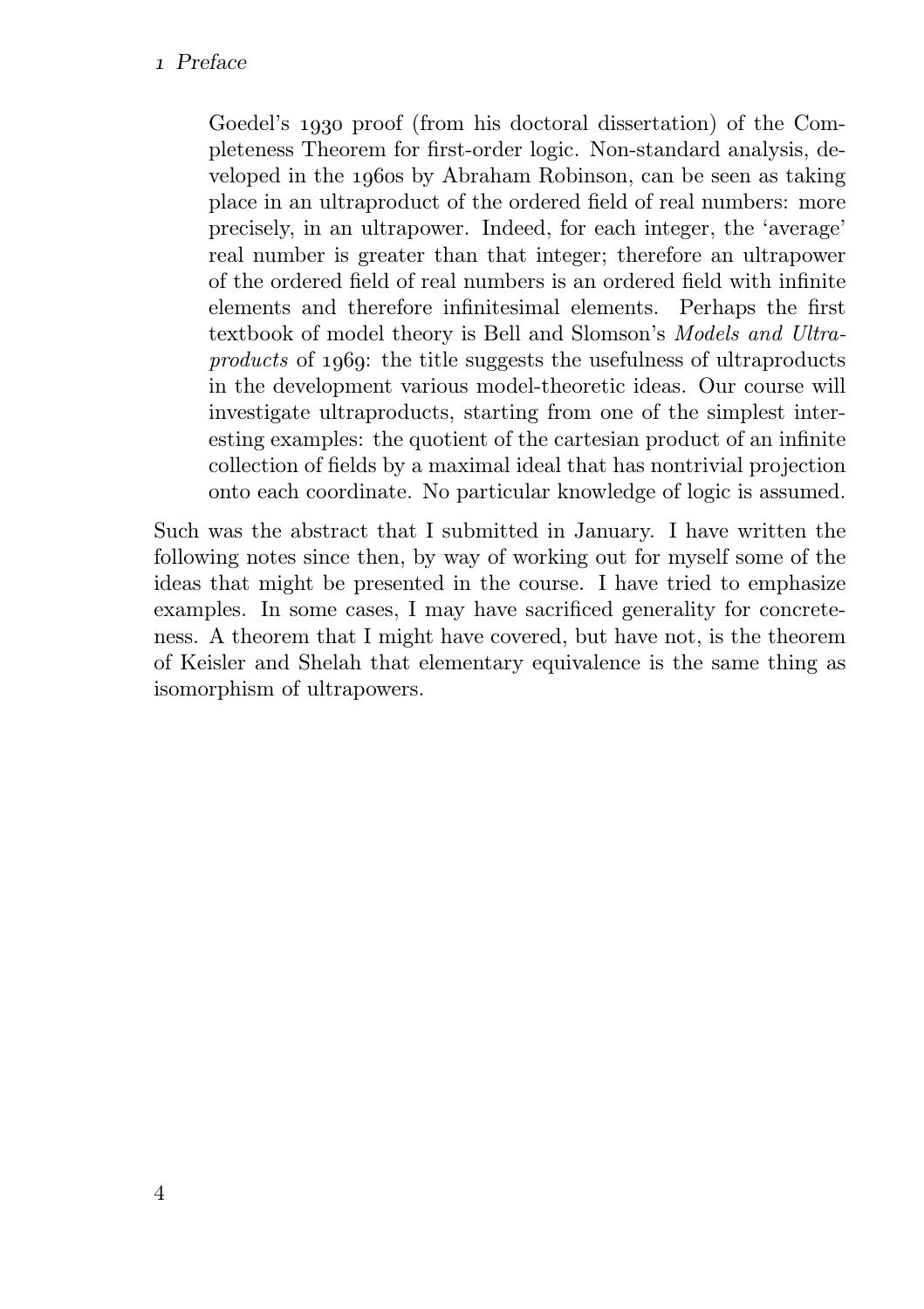# **Contents**

| $\mathbf{1}$            | <b>Preface</b>                                                                      | 3           |
|-------------------------|-------------------------------------------------------------------------------------|-------------|
| O                       | <b>Notation</b>                                                                     | 8           |
| 1                       | <b>Introduction</b>                                                                 | 10          |
|                         | 1.1                                                                                 | 10          |
|                         | Ultrapowers of the field of real numbers<br>1.2                                     | 11          |
|                         | 1.3                                                                                 | 14          |
|                         | 1.4                                                                                 | 18          |
| $\overline{\mathbf{c}}$ | Model theory                                                                        | 22          |
|                         | 2.1                                                                                 | 22          |
|                         | 2.2                                                                                 | 25          |
|                         | 2.3                                                                                 | 28          |
| 3                       | Ultraproducts and Łoś's Theorem                                                     | 33          |
|                         | 3.1                                                                                 | 33          |
|                         | 3.2                                                                                 | 38          |
|                         | $3-3$                                                                               | $4^{\rm 2}$ |
|                         | 3.4                                                                                 | 43          |
| 4                       | <b>Simple applications</b>                                                          | 46          |
|                         | 4.1                                                                                 | 46          |
|                         | $Compactness \ldots \ldots \ldots \ldots \ldots \ldots \ldots \ldots \ldots$<br>4.2 | 47          |
|                         | 4.3                                                                                 | 50          |
|                         | A countable non-standard model of arithmetic $\dots \dots$<br>4.4                   | 51          |
| 5                       | <b>Gödel's Completeness Theorem</b>                                                 | 53          |
|                         | 5.1                                                                                 | 53          |
|                         | Completeness by ultraproducts<br>5.2                                                | 57          |
|                         | Completeness by König's Lemma<br>5.3                                                | 60          |
|                         | 5.4                                                                                 | 63          |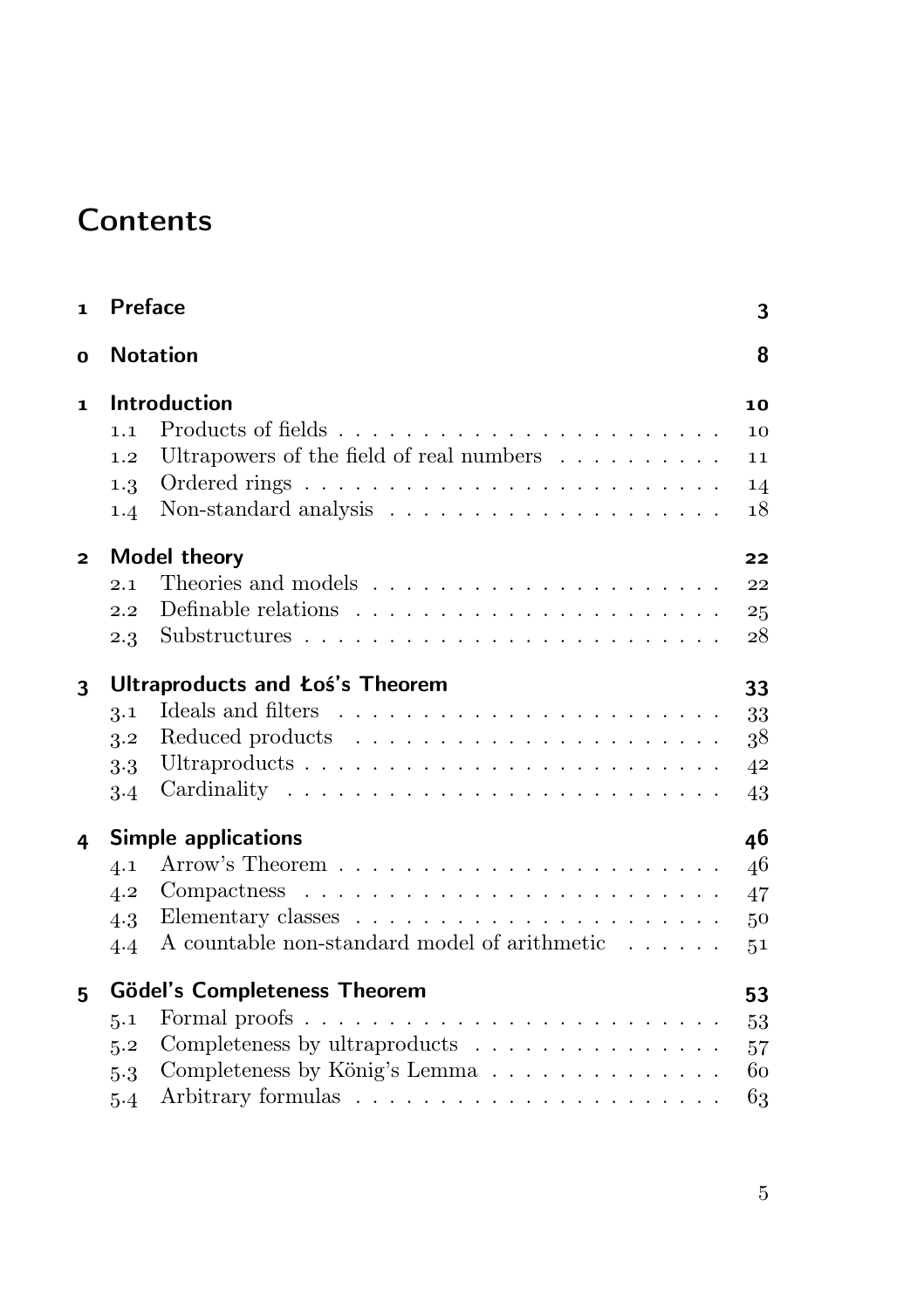# Contents

| 6                       |                     | <b>Boolean rings and Stone spaces</b>                                                      | 66  |  |  |  |
|-------------------------|---------------------|--------------------------------------------------------------------------------------------|-----|--|--|--|
|                         | 6.1                 |                                                                                            | 66  |  |  |  |
|                         | 6.2                 |                                                                                            | 68  |  |  |  |
|                         | 6.3                 | Stone spaces $\ldots \ldots \ldots \ldots \ldots \ldots \ldots \ldots \ldots$              | 69  |  |  |  |
|                         | 6.4                 |                                                                                            | 73  |  |  |  |
| $\overline{\mathbf{r}}$ |                     | More model theory                                                                          | 75  |  |  |  |
|                         | 7.1                 | The structure of definable relations $\ldots \ldots \ldots \ldots$                         | 75  |  |  |  |
|                         | 7.2                 | Lindenbaum-Tarski algebras                                                                 | 77  |  |  |  |
|                         | 7.3                 | Theories and type-spaces                                                                   | 79  |  |  |  |
|                         | 7.4                 |                                                                                            | 81  |  |  |  |
| 8                       | <b>Rings</b>        |                                                                                            | 83  |  |  |  |
|                         | 8.1                 | <b>I</b> deals                                                                             | 83  |  |  |  |
|                         | 8.2                 |                                                                                            | 86  |  |  |  |
|                         | 8.3                 | Algebraic geometry $\ldots$ $\ldots$ $\ldots$ $\ldots$ $\ldots$ $\ldots$ $\ldots$ $\ldots$ | 91  |  |  |  |
|                         | 8.4                 |                                                                                            | 96  |  |  |  |
| 9                       |                     | <b>Finite fields</b>                                                                       | 102 |  |  |  |
|                         | Q.1                 | Ultraproducts of finite structures                                                         | 102 |  |  |  |
|                         | 9.2                 |                                                                                            | 102 |  |  |  |
|                         | 9.3                 |                                                                                            | 104 |  |  |  |
|                         | 9.4                 |                                                                                            | 107 |  |  |  |
|                         | 10 Schemes          |                                                                                            | 113 |  |  |  |
|                         |                     | 10.1 The spectrum of a polynomial ring $\ldots \ldots \ldots \ldots$                       | 113 |  |  |  |
|                         |                     |                                                                                            | 118 |  |  |  |
|                         |                     | 10.3 Generic points and irreducibility                                                     | 121 |  |  |  |
|                         |                     |                                                                                            | 122 |  |  |  |
|                         |                     | 10.5 Regular rings (in the sense of von Neumann) $\ldots \ldots$                           | 125 |  |  |  |
|                         |                     |                                                                                            | 127 |  |  |  |
|                         | <b>Bibliography</b> |                                                                                            |     |  |  |  |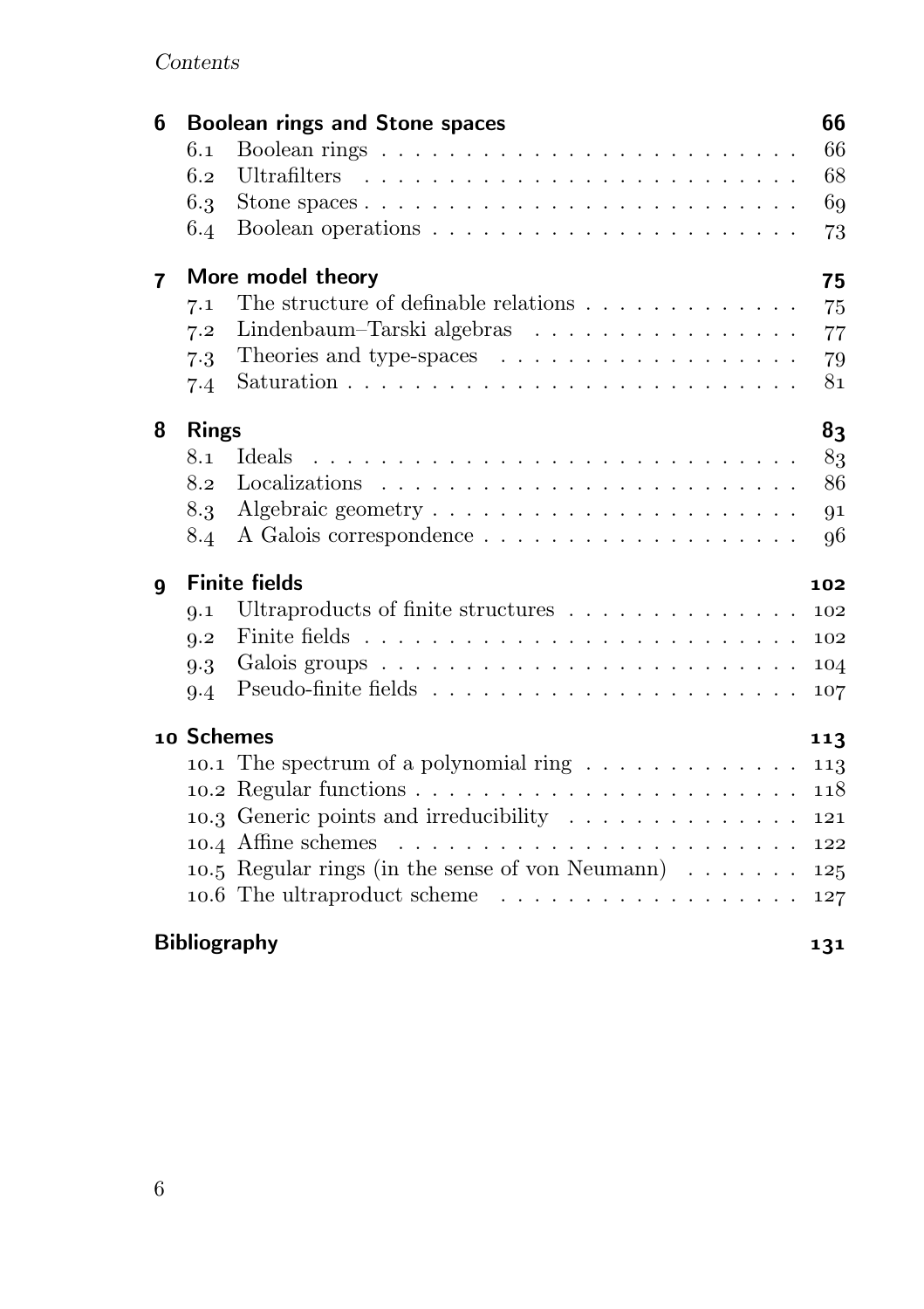# List of Figures

| The diagonal map $\ldots \ldots \ldots \ldots \ldots \ldots \ldots$                | 12                                                                                                                                                             |
|------------------------------------------------------------------------------------|----------------------------------------------------------------------------------------------------------------------------------------------------------------|
| An infinite element of $\mathbb{R}^{\omega}/M \dots \dots \dots \dots \dots \dots$ | 13                                                                                                                                                             |
| The positive cones of $\mathbb{R}^2$ and $\mathbb{C}$                              | 16                                                                                                                                                             |
| Symmetric differences of two sets and three sets                                   | 33                                                                                                                                                             |
| Distribution in Boolean rings                                                      | 34                                                                                                                                                             |
|                                                                                    | 36                                                                                                                                                             |
|                                                                                    | 37                                                                                                                                                             |
|                                                                                    | 38                                                                                                                                                             |
| An election with three candidates $\dots \dots \dots \dots \dots$                  | 47                                                                                                                                                             |
|                                                                                    | 63                                                                                                                                                             |
|                                                                                    | 74                                                                                                                                                             |
| The universal property of the quotient field $\ldots \ldots$                       | 88                                                                                                                                                             |
|                                                                                    | 91                                                                                                                                                             |
| The zero-locus of $\{y - x^2, y - x\}$ in $\mathbb R$                              | 92                                                                                                                                                             |
| Algebraic-geometric Galois correspondence                                          | 98                                                                                                                                                             |
| Joint embedding property of fields                                                 | 99                                                                                                                                                             |
| The lattice of finite fields of characteristic $p \ldots \ldots$                   |                                                                                                                                                                |
|                                                                                    |                                                                                                                                                                |
|                                                                                    |                                                                                                                                                                |
|                                                                                    |                                                                                                                                                                |
|                                                                                    |                                                                                                                                                                |
|                                                                                    | The zero-locus of $y - x^2$ in $\mathbb R$<br>104<br>The universal property of $Gal(\mathbb{F}_p) \longrightarrow \cdots \longrightarrow \cdots$<br>106<br>112 |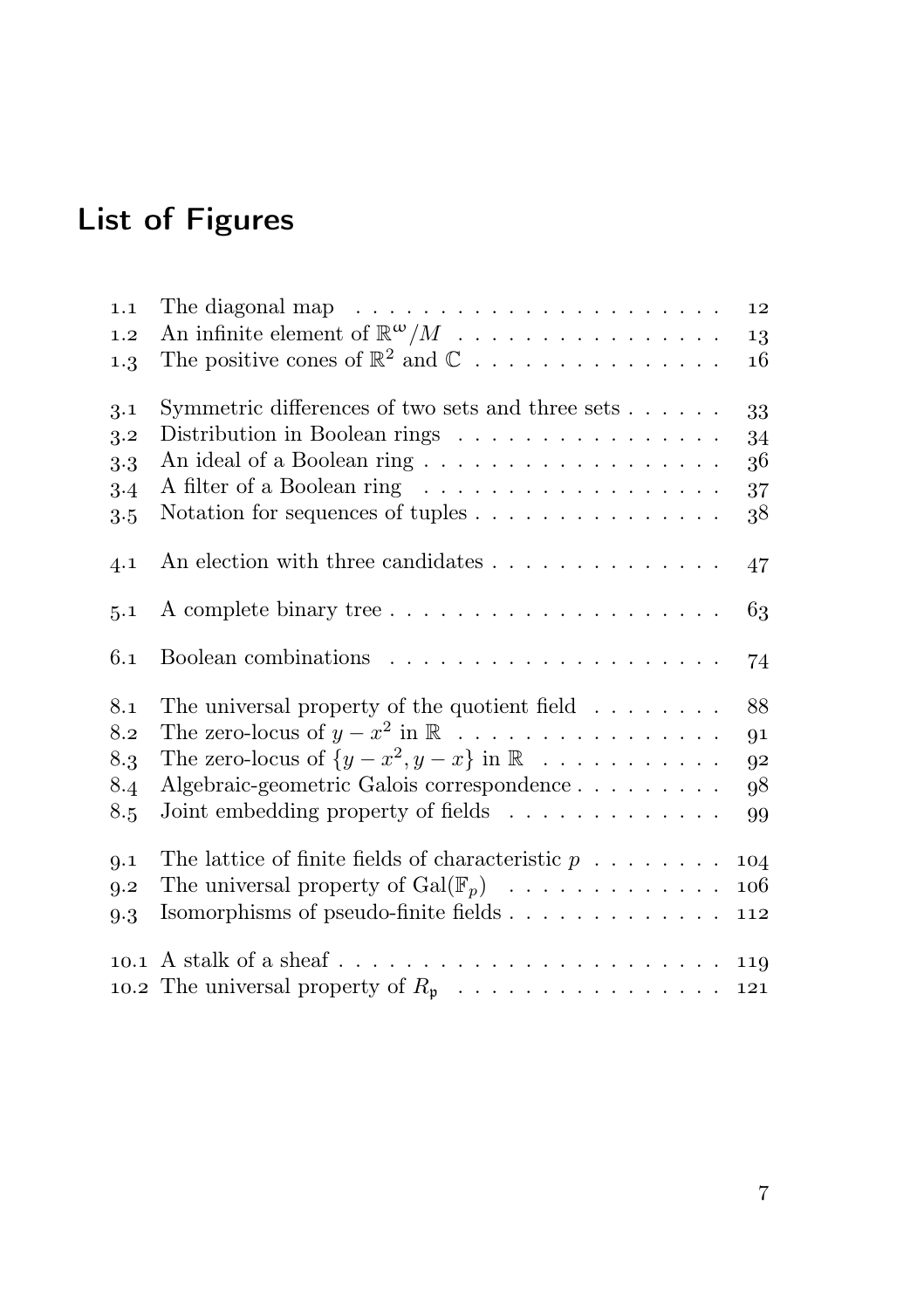# Notation

The set-theorist's natural numbers compose the set  $\omega$ :

$$
\omega=\{0,1,2,\dots\}.
$$

In these notes, this set is used:

- 1) as an index-set for countably infinite sequences  $(a_k : k \in \omega)$ ;
- $2)$  as the cardinal number of each countably infinite set.<sup>1</sup>

The set-theoretic feature of  $\omega$  is that if  $n \in \omega$ , then

$$
n=\{0,\ldots,n-1\}.
$$

In particular

$$
0 = \varnothing, \qquad \qquad 1 = \{0\}, \qquad \qquad 2 = \{0, 1\}.
$$

If  $A$  and  $B$  are sets, we let

$$
A^B = \{\text{functions from } B \text{ to } A\}.
$$

In particular, if  $n \in \omega$ , then

 $A^n = \{\text{functions from } n \text{ to } A\}.$ 

An element of  $A^n$  may be written as either of

$$
(b_0, \ldots, b_{n-1}),
$$
  $(b^0, \ldots, b^{n-1}),$ 

and this can be abbreviated by

b,

<sup>&</sup>lt;sup>1</sup>The  $\omega$  here is printed in an upright, 'roman' font, since it has a constant meaning. This means the sloping, 'italic'  $\omega$  is available for use as a variable; but in fact it will not be used here.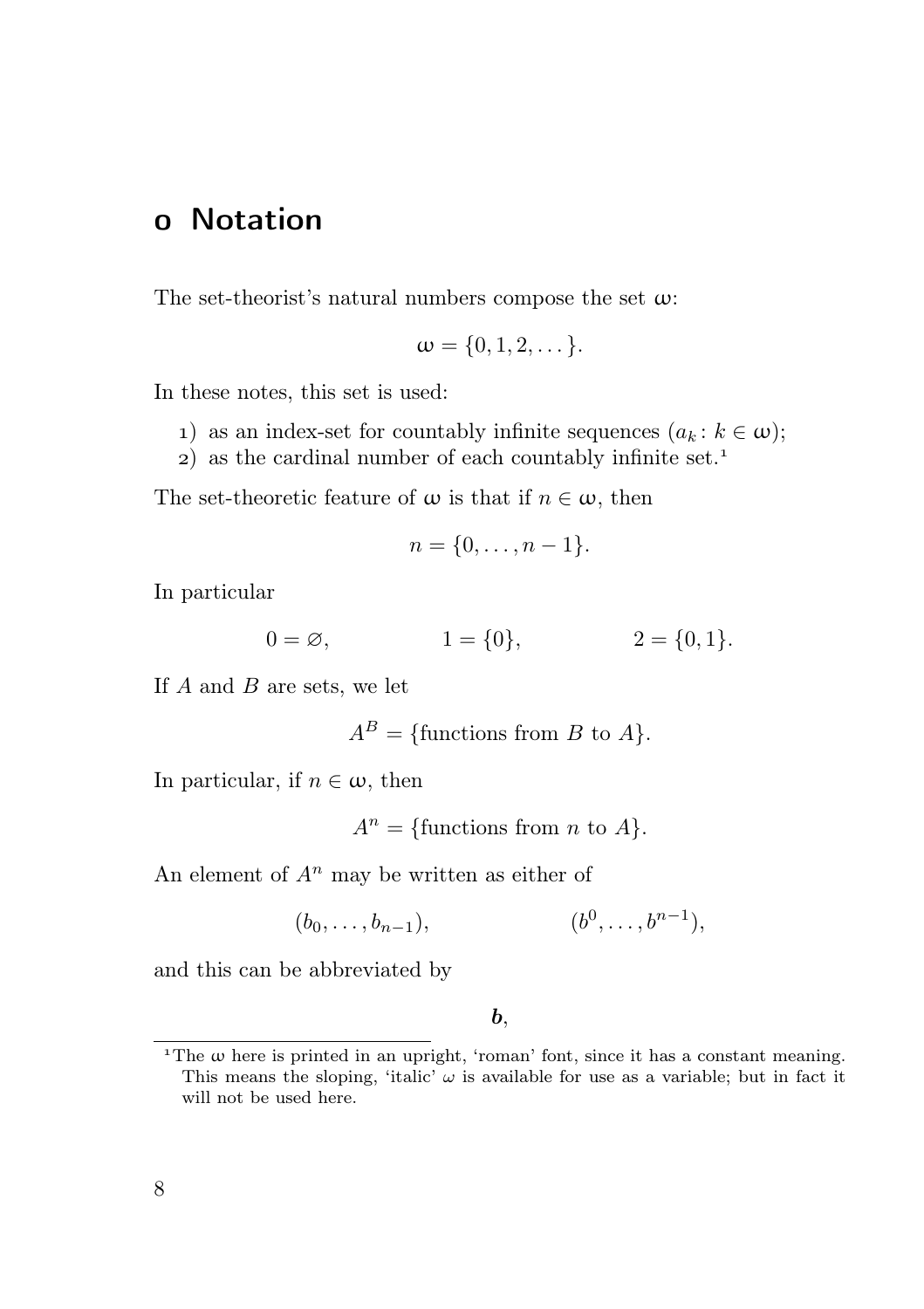in boldface: it is an *n*-tuple of elements of  $A$ . The superscripts in  $(b^0, \ldots, b^{n-1})$  are not exponents, but just (upper) indices; we may use them, because we shall occasionally use lower indices at the same time, as for example in consideration of sequences  $(b_k : k \in \omega)$ , where  $b_k \in A^n$ , so that

$$
\boldsymbol{b}_k=(b_k^0,\ldots,b_k^{n-1}).
$$

Note that

$$
A^0 = \{0\} = 1.
$$

The ring of (rational) integers is  $\mathbb{Z}$ , which is a sub-ring of  $\mathbb{Q}$ , the field of rational numbers; this in turn is a subfield of  $\mathbb{R}$ , the field of real numbers. The set of *positive* integers can be denoted by N. Thus

$$
\mathbb{N} = \{1, 2, 3, \dots\}.
$$

One could write this also as  $\omega \setminus \{0\}$ . Some people also put 0 in N, and that is fine. However, in these notes, I attempt to distinguish notationally the two roles of natural numbers:  $(1)$  as indices and  $(2)$  as rational numbers. In the former role, the natural numbers compose  $\omega$ ; in the latter, N. It is also just useful to have distinct simple symbols for the two sets  $\{0, 1, 2, \ldots\}$  and  $\{1, 2, 3, \ldots\}$ .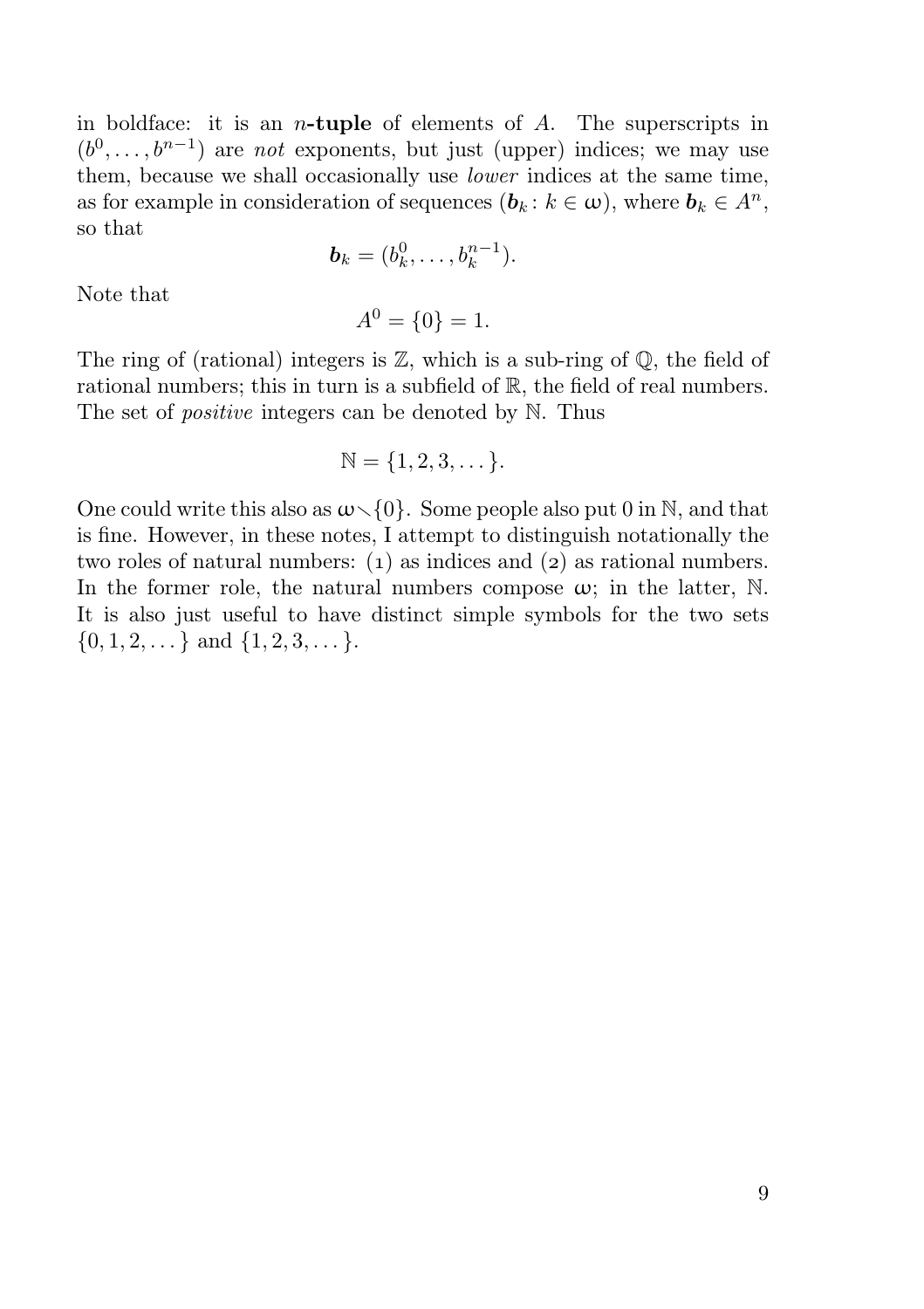# 1 Introduction

## . Products of fields

Suppose  $\mathscr K$  is an indexed family  $(K_0, K_1, K_2, \dots)$  or  $(K_i : i \in \omega)$ , where each  $K_i$  is a *field*.<sup>1</sup> For example, each  $K_i$  might be  $\mathbb{R}$ , or each  $K_i$  might be a different finite field. We can form the Cartesian product of the family  $\mathscr K$ . This product is denoted by one of the expressions

$$
\prod_{i\in\omega}K_i,\qquad\qquad\prod\mathscr{K}.
$$

If a belongs to this product, this means

$$
a=(a_i\colon i\in\omega),
$$

where  $a_i \in K_i$  in each case. Here a is simply a function on  $\omega$  that, at every element  $i$  of this domain, takes a value in  $K_i$ ; we write this value as  $a_i$ , though it could be written also<sup>2</sup> as  $a(i)$  or  $a^i$ .

The product  $\prod \mathscr{K}$  is a ring in the obvious way, with respect to the termwise operations:

$$
a + b = (a_i + b_i : i \in \omega),
$$
  
\n
$$
-a = (-a_i : i \in \omega),
$$
  
\n
$$
0 = (0 : i \in \omega) = (0, 0, 0, ...),
$$
  
\n
$$
a \cdot b = (a_i \cdot b_i : i \in \omega),
$$
  
\n
$$
1 = (1 : i \in \omega) = (1, 1, 1, ...).
$$

<sup>&</sup>lt;sup>1</sup>The basic of rings and fields are reviewed, for completeness, in Chapter 8; but it is assumed that the reader is already somewhat familiar with them. In the present section, we could work with an arbitrary index set  $\Omega$  in place of  $\omega$ . Later (§3.2) we shall do this; but there is no obvious need to do so now.

<sup>&</sup>lt;sup>2</sup>Even the notation  $i^a$  might be used. Indeed,  $a^{\sigma}$  is used below (p. 97, §8.4) for the image under an automorphism  $\sigma$  of an element a of a given field.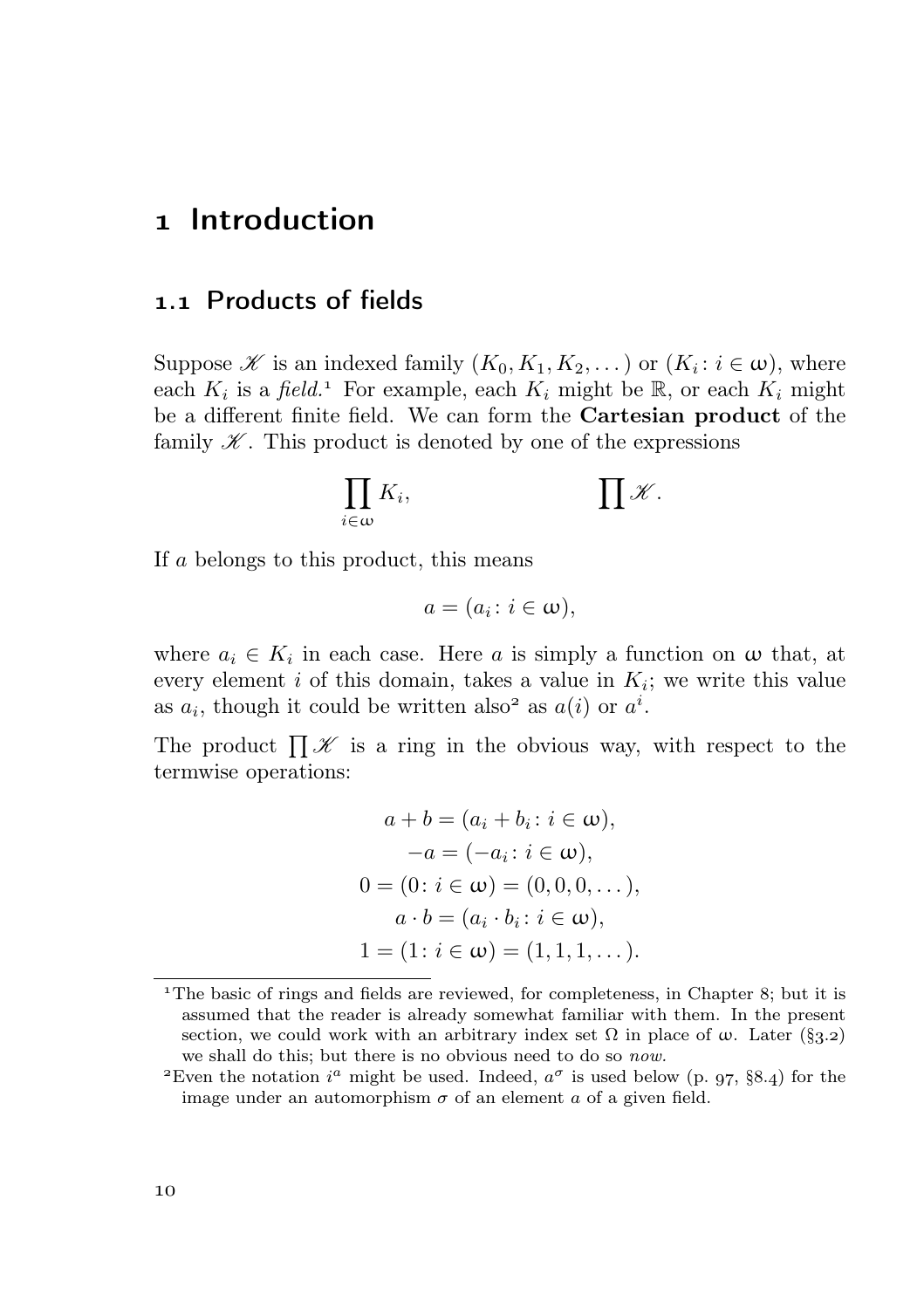Suppose M is a *maximal ideal* of the ring  $\prod \mathscr{K}$ . Then the quotient  $\prod \mathscr{K}/M$  is a field, called an **ultraproduct** of the family  $\mathscr{K}$ . We want to understand this ultraproduct.

There is a trivial case. There may be some j in  $\omega$  such that

$$
M = \{ x \in \prod \mathcal{K} : x_j = 0 \}.
$$

Then M is a *principal ideal*: it is generated by an element

$$
(1,\ldots,1,0,1,\ldots),
$$

where every entry is 1, except the entry 0 with index  $i$ . For, if this element of M is c, then for every a in M we have  $a = a \cdot c$ . In this case

$$
x + M = y + M \iff x_j = y_j.
$$

Thus  $\prod \mathscr{K}/M \cong K_j$  under the map  $x \mapsto x_j$ . This isomorphism constitutes a proof that the ideal  $(c)$  generated by c is indeed maximal (since the quotient of a ring by an ideal is a field if and only if the ideal is maximal<sup>3</sup>). By contrast, if  $I$  is an ideal generated by an element

$$
(1, \ldots, 1, 0, 1, \ldots, 1, 0, 1, \ldots),
$$

with two zero entries, indexed by j and  $\ell$  respectively, then  $\prod \mathscr{K}/I \cong$  $K_j \times K_\ell$ . Since then  $K_j \times K_\ell$  is not a field—since for example the nonzero elements  $(1,0)$  and  $(0,1)$  are not invertible—, I must not be maximal.

If M is a nonprincipal maximal ideal of  $\prod \mathscr{K}$ , then the ultraproduct  $\prod \mathscr{K}/M$  will be seen to be a kind of 'average' of the fields  $K_j$ . But this must be properly understood. More precisely, if  $a \in \prod \mathscr{K}$ , then  $a + M$ will be a kind of average of the individual elements  $a_i$  of the factors  $K_i$ . We consider a particular example in the next section.

## 1.2 Ultrapowers of the field of real numbers

If each  $K_i$  is  $\mathbb{R}$ , then the product  $\prod_{i\in\omega}K_i$  is the power  $\mathbb{R}^{\omega}$ . If M is a maximal ideal of this ring, then the quotient  $\mathbb{R}^{\omega}/M$  is called an

 $3$ This is written out and proved below as Theorem  $16$  on page 86; but the reader should already be familiar with it.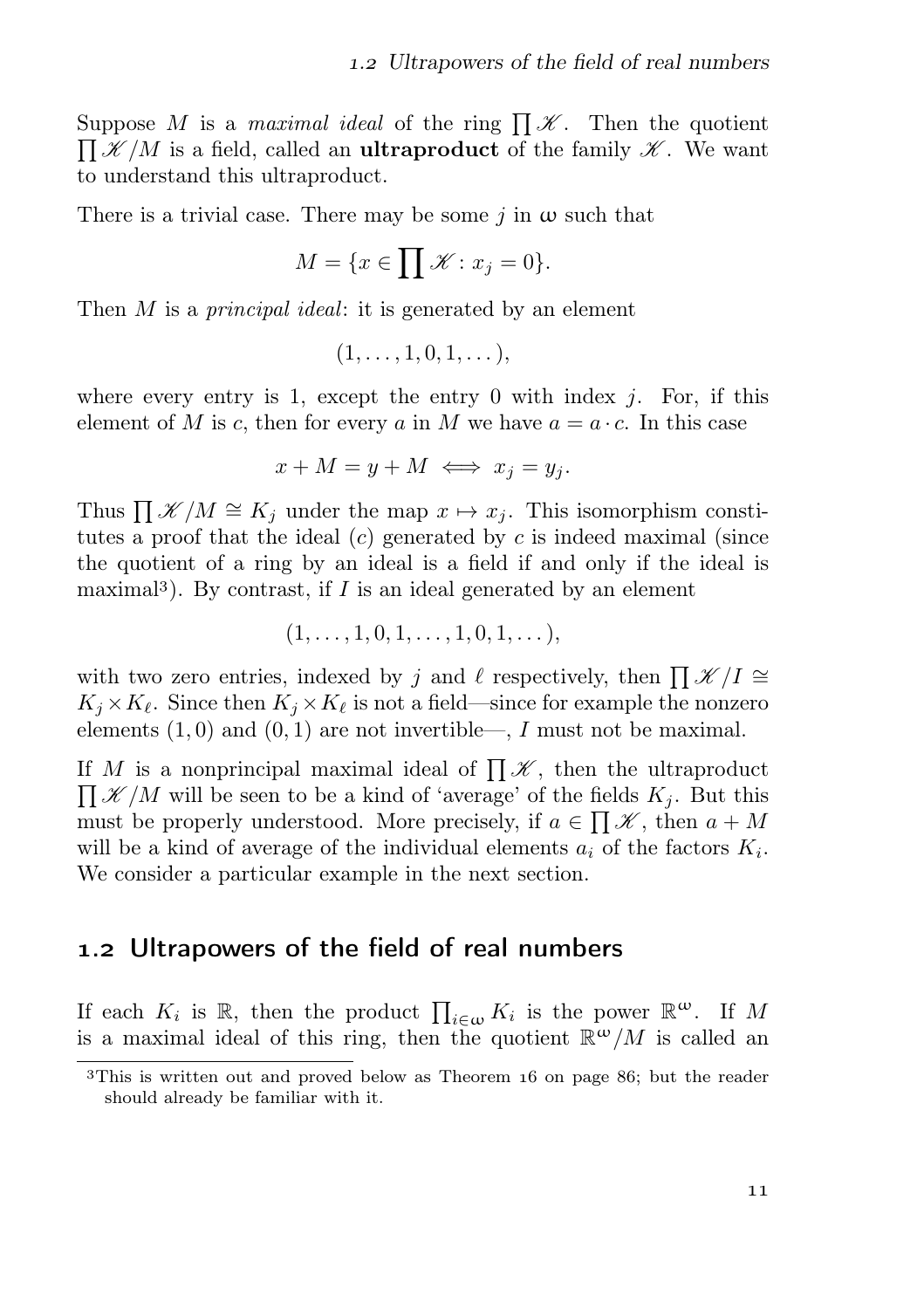ultrapower of R. The field R embeds in  $\mathbb{R}^{\omega}/M$  under the diagonal map,

$$
x \mapsto (x, x, x, \dots) + M.
$$

The diagonal map is so called, presumably because of the similarity of its definition to that of the map  $x \mapsto (x, x)$  from  $\mathbb{R}$  to  $\mathbb{R}^2$ , whose range is called a 'diagonal' line.<sup>4</sup> Perhaps we are likely to consider points  $(x, x, x, ...)$  of  $R^{\omega}$  themselves as *horizontal* lines, as in Figure 1.1. It



Figure 1.1: The diagonal map

should be clear that the diagonal map is an embedding of  $\mathbb R$  in  $\mathbb R^{\omega}/M$ : it is a monomorphism, with trivial kernel. For, if  $x \neq 0$ , then for every element a of  $\mathbb{R}^{\omega}$  we have

$$
a = \left(\frac{a_0}{x}, \frac{a_1}{x}, \frac{a_2}{x}, \dots\right) \cdot (x, x, x, \dots) = \left(\frac{a_i}{x} : i \in \omega\right) \cdot (x : i \in \omega).
$$

Thus, if it were possible that  $x \neq 0$ , but  $(x, x, x, ...) \in M$ , then M would be the improper ideal  $\mathbb{R}^{\omega}$ .

If M is a non-principal maximal ideal of  $\mathbb{R}^{\omega}$ , then the diagonal embedding of  $\mathbb R$  in  $\mathbb R^{\omega}/M$  is not surjective: it is not an epimorphism. For, the element  $(1, 2, 3, ...)$  of the quotient is not in its range. See Figure 1.2. Indeed, suppose if possible

$$
(1, 2, 3, \dots) + M = (x, x, x, \dots) + M,
$$

Etymologically speaking, a diagonal line is a line joining two angles of a polygon.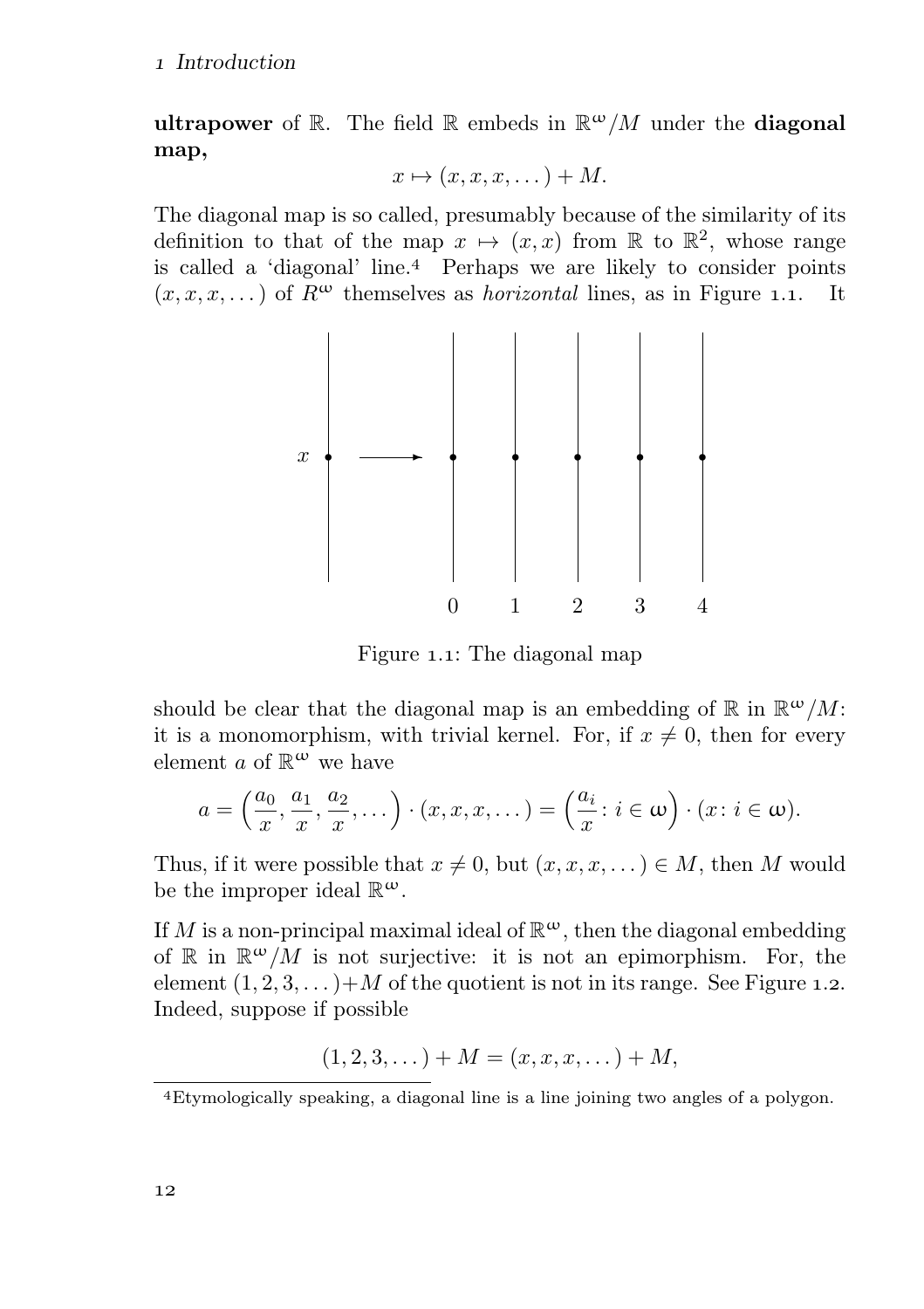

Figure 1.2: An infinite element of  $\mathbb{R}^{\omega}/M$ 

so that  $(1-x, 2-x, 3-x, ...) \in M$ . If  $x \notin \mathbb{N}$ , then for every a in  $\mathbb{R}^{\omega}$ we have

$$
a = \left(\frac{a_0}{1-x}, \frac{a_1}{2-x}, \frac{a_2}{3-x}, \dots\right) \cdot (1-x, 2-x, 3-x, \dots),
$$

which must be in M; and this contradicts that M is proper. If  $x \in \mathbb{N}$ , so that  $1-x$  is a non-positive element n of  $\mathbb{Z}$ , then M contains  $(n, n + 1)$  $1, \ldots, -1, 0, 1, 2, \ldots$ , and therefore M also contains  $(1, \ldots, 1, 0, 1, \ldots)$ , because this is

$$
(n, n+1, \ldots, -1, 0, 1, 2, \ldots) \cdot \left(\frac{1}{n}, \frac{1}{n+1}, \ldots, \frac{1}{-1}, 0, \frac{1}{1}, \frac{1}{2}, \ldots\right).
$$

Thus M includes a principal maximal ideal as before, so M itself is either principal or improper.

On the assumption that M is a nonprincipal maximal ideal of  $\mathbb{R}^{\omega}$ , we have shown that the element  $(1, 2, 3, ...) + M$  of the quotient  $\mathbb{R}^{\omega}/M$  is not in the image of R under the diagonal map. But this element will be seen as a kind of average of the elements of N. Indeed, for every  $m$  in N, all but finitely many elements of  $\mathbb N$  are greater than  $m$ . So the 'average' element of  $N$  is greater than m. And we shall see that

$$
(1,2,3,...) + M > (m, m, m,...) + M.
$$

Since this will be true for all m in N, the element  $(1, 2, 3, ...) + M$  of  $\mathbb{R}^{\omega}/M$  will be *infinite*.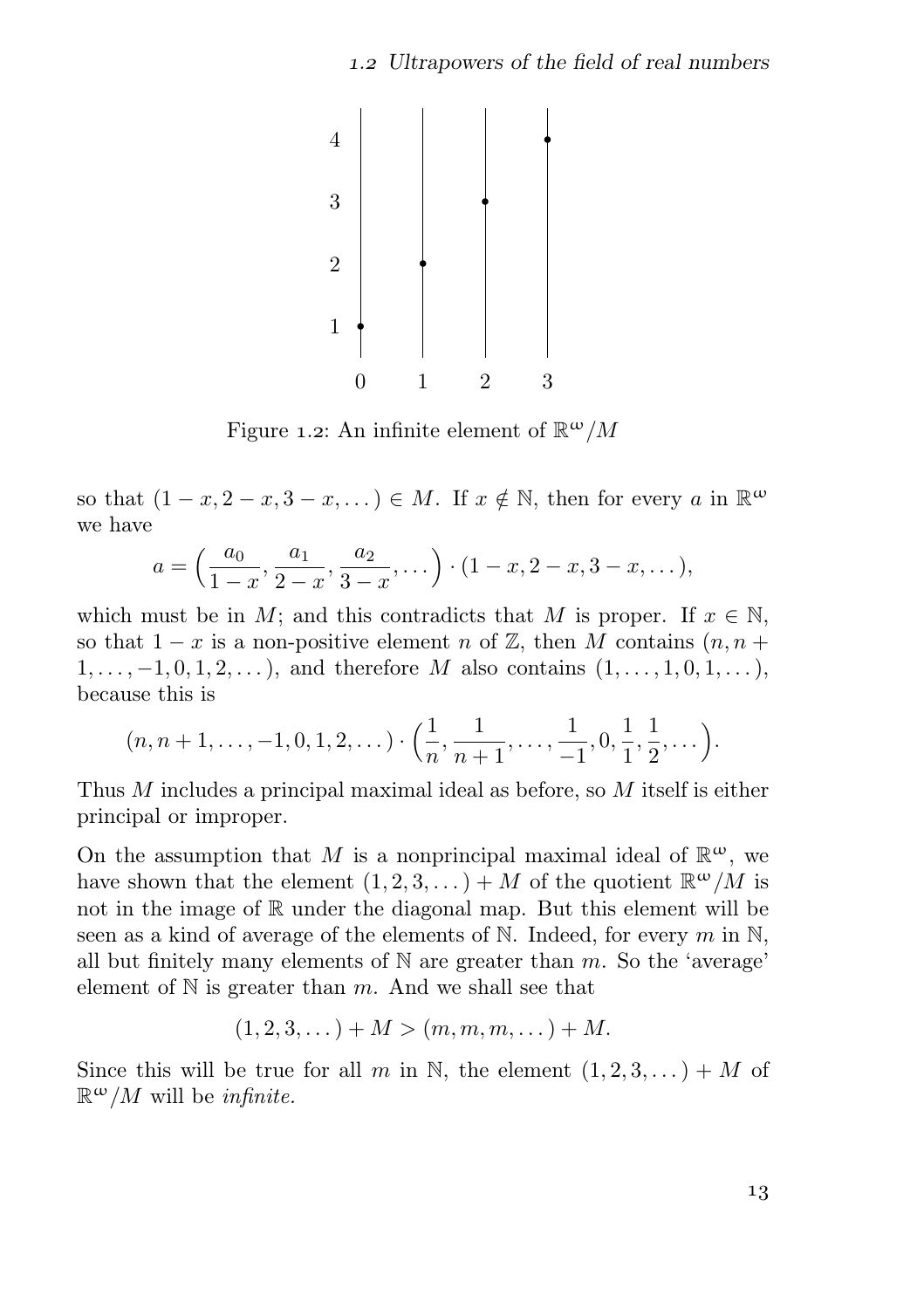But so far, all we know is that  $\mathbb{R}^{\omega}/M$  is a field. We now want to show that it has a (linear) ordering that makes it into an ordered field.

# 1.3 Ordered rings

In these notes, a ring is always a commutative unital ring. Then an ordered ring (or more precisely a *partially ordered ring*) is a pair  $(R, R^+)$ , where R is a ring in our sense, and  $R^+$  is a subset of R that is closed under addition and multiplication and that, for all  $x$  in  $R$ , contains both x and  $-x$  if and only if  $x = 0$ . That is,

$$
x \in R \& y \in R \implies x + y \in R \& xy \in R,
$$
\n
$$
x \in R \& -x \in R \implies x = 0,
$$
\n
$$
0 \in R.
$$

In this case, we can define

$$
x \leqslant y \iff y - x \in R^+.
$$

Then

$$
R^+ = \{ x \in R \colon 0 \leqslant x \}.
$$

The set  $R^+$  is the **positive cone** of  $\leq$ . However, only the elements of  $R^+ \setminus \{0\}$  should be called positive.<sup>5</sup> It follows that

(1) the relation  $\leq$  is reflexive, that is,

 $x \leqslant x$ ,

since  $x - x \in R^+$ ;

The Wikipedia article 'Ordered ring' defines this as what, for present purposes, should be called a linearly or totally ordered ring: it meets the additional condition that at least one of x and  $-x$  is always in  $R^+$ . Then what for us is an ordered ring is what, for the Wikipedia article, should be called a partially ordered ring; but the article defines no such thing. At least this is the situation as of July  $22$ ,  $2012$ . The notation  $R^+$  and the term *positive cone* are used only in another Wikipedia article, 'Partially ordered group'. The notation and term are unfortunate, since the positive cone in the present sense contains 0, but the real number 0 is not normally considered positive. We could define ordered rings in terms of the set  ${x: x > 0}$ ; but then the possibility of positive zero-divisors would have to be dealt with; also, there would be a complication in the definition of the product order.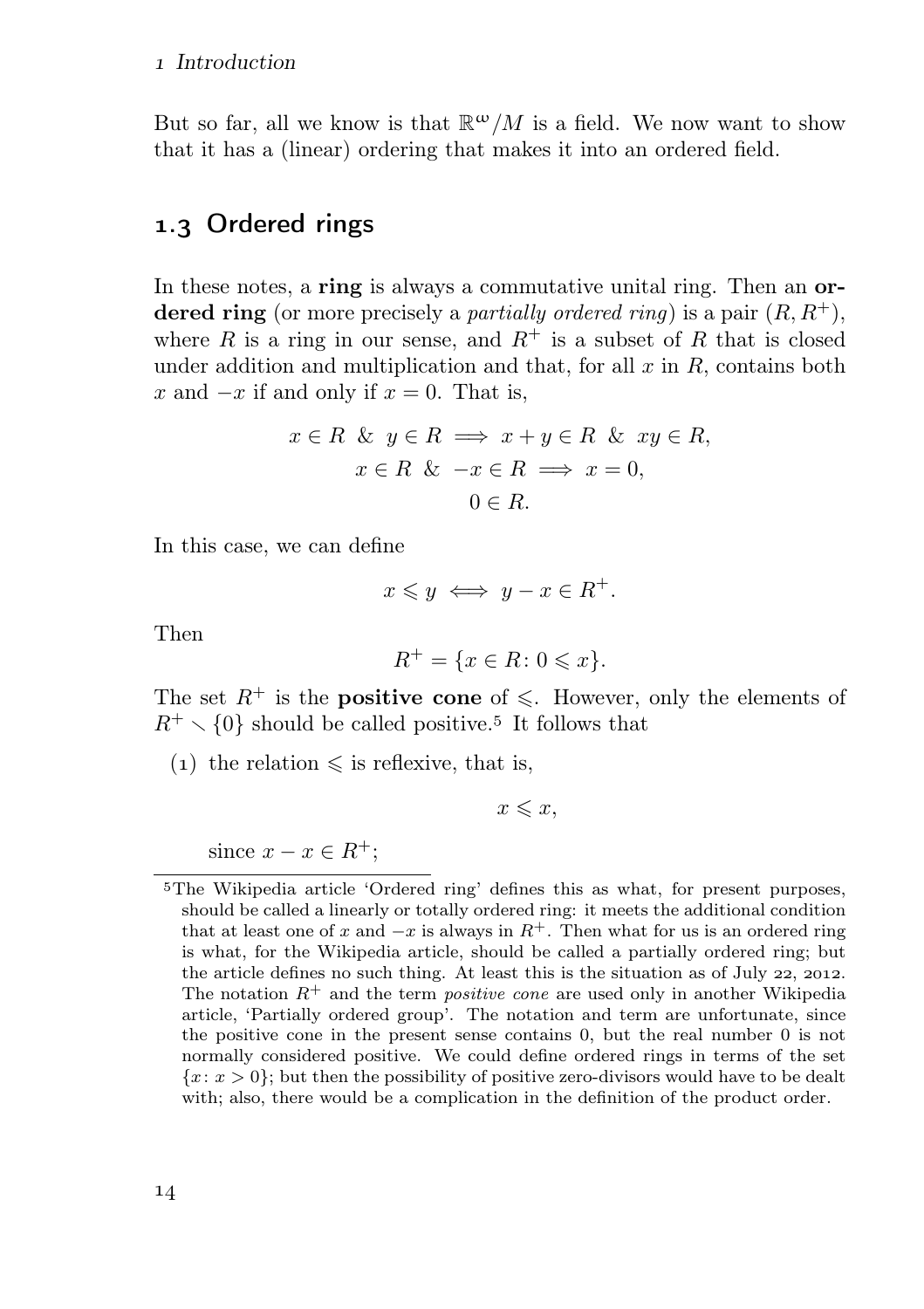(2) the relation  $\leq$  is anti-symmetric, that is,

$$
x \leq y \And y \leq x \implies x = y,
$$

since if  $y - x$  and  $x - y$  are in  $R^+$ , then they must be 0;

(3) the relation  $\leq$  is transitive, that is,

 $x \leq y \& y \leq z \implies x \leq z$ 

since if  $y - x$  and  $z - y$  are in  $R^+$ , so is their sum,  $z - x$ .

The relation  $\leq$  is thus a (partial) ordering of R, induced by  $R^+$ . Moreover,

 $(4)$  this ordering is translation-invariant, that is,

$$
x \leqslant y \implies x + z \leqslant y + z,
$$

since if  $y - x$  is in  $R^+$ , so is  $(y + z) - (x + z)$ . Finally,

 $(5)$  multiplication by positive elements preserves the ordering, that is,

$$
x \leq y \And 0 < z \implies xz \leq yz,
$$

since if  $y - x$  and z are in  $R^+$ , so is their product,  $zy - zx$ .

Conversely, these properties of  $\leq$  imply that the set  $\{x \in R : 0 \leq x\}$  is a positive cone that induces the ordering  $\leq$ . So we can write  $(R, R^+)$  also as  $(R, \leqslant)$ .

Suppose  $((R_i, R_i^+) : i \in I)$  is an indexed family of ordered rings. Then easily the product

$$
\left(\prod_{i\in I} R_i, \prod_{i\in I} R_i^+\right)
$$

is an ordered ring. For example, the 'Cartesian plane'  $\mathbb{R}^2$  (that is,  $\mathbb{R} \times \mathbb{R}$ ) is an ordered ring whose positive cone is the first quadrant. See Figure 1.3. However, this quadrant is not the positive cone of an ordering of  $\mathbb{C}$ , since it is not closed under complex multiplication. The complex field does however have an ordering, whose positive cone consists of the nonnegative real numbers (as in Figure 1.3). In this ordering,  $a + bi \leq x + yi$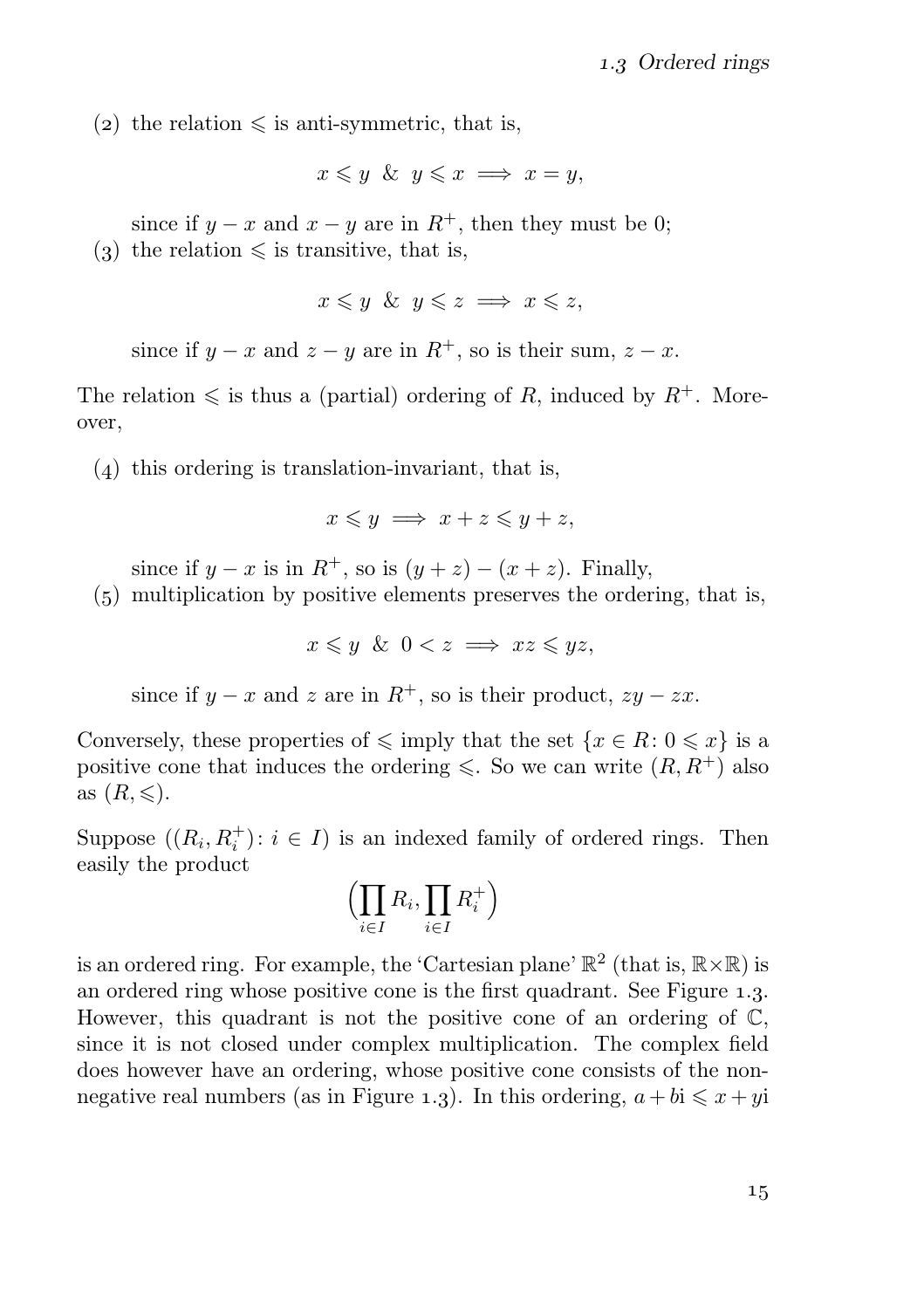#### Introduction



Figure 1.3: The positive cones of  $\mathbb{R}^2$  and  $\mathbb{C}$ 

if and only if  $a \leq x$  and  $b = y$ . The product-ordering of the power  $\mathbb{R}^{\omega}$  is given by the rule

$$
0 \leq x \iff 0 \leq x_0 \And 0 \leq x_1 \And 0 \leq x_2 \And \dots \iff \bigwedge_{i \in \omega} 0 \leq x_i.
$$

Suppose again  $(R, R^+)$  is an arbitrary ordered ring, and I is an ideal of R. We let

$$
R^{+}/I = \{x + I \in R/I : x \in I\}.
$$

It is possible that  $x + I \in R^+/I$  although  $x \notin R^+$ . The set  $R^+/I$  is closed under addition and multiplication. So it is the positive cone of an ordering of  $R/I$  if and only if

$$
x + I \in R^+/I \& -x + I \in R^+/I \implies x + I = I,
$$

that is (since  $-x + I \in R^+/I$  means  $x + y \in I$  for some y in  $R^+$ ),

$$
x \in R^+ \& y \in R^+ \& x + y \in I \implies x \in I.
$$

(By symmetry,  $y \in I$  can also be concluded.) For example, the only proper, non-trivial ideals of the product ring  $\mathbb{R}^2$  are the principal ideals generated respectively by  $(1,0)$  and  $(0,1)$ . These ideals meet the desired condition with respect to the product ordering, and the quotient (in either case) is an ordered ring that is order-isomorphic to R.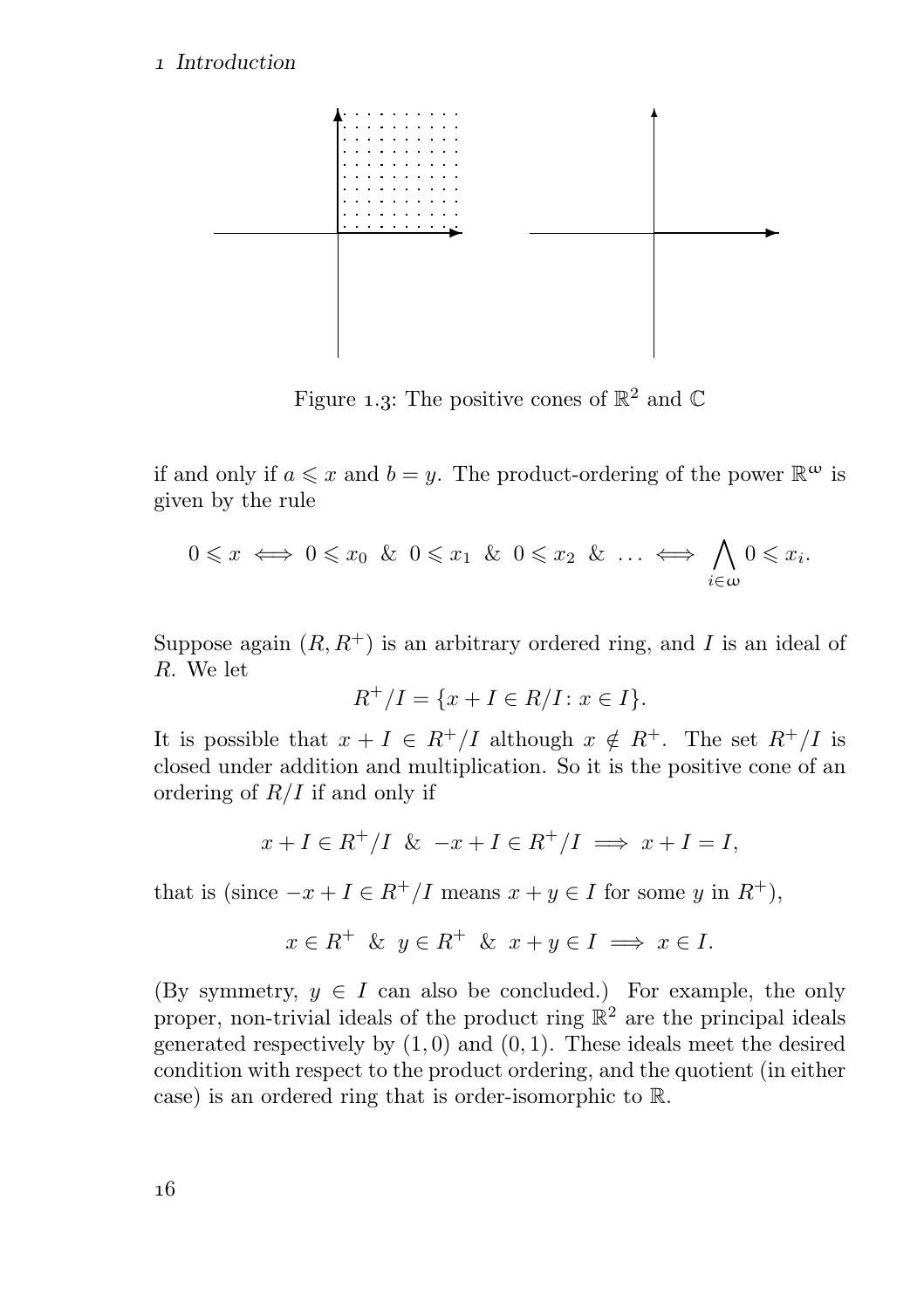The same is true for ideals I of  $\mathbb{R}^{\omega}$ . Indeed, suppose x and y in  $\mathbb{R}^{\omega}$  are positive or zero (that is,  $x_i \geq 0$  and  $y_i \geq 0$  in each case), and  $x + y \in I$ . Since

$$
x_i + y_i = 0 \implies x_i = 0,
$$

it follows that  $x \in I$ . Indeed, under the hypothesis,  $x = (x+y)z$ , where

$$
z_i = \begin{cases} x_i/(x_i + y_i), & \text{if } x_i + y_i \neq 0, \\ 0, & \text{if } x_i + y_i = 0. \end{cases}
$$

Thus  $\mathbb{R}^{\omega}/I$  is ordered.

Now let M be a maximal ideal of  $\mathbb{R}^{\omega}$ . We want to show that the ordering of  $\mathbb{R}^{\omega}/M$  is *linear*. For every a in  $\mathbb{R}^{\omega}$ , we have  $a + M \geq 0$  if and only if there is b in M such that  $a + b \geq 0$ , that is,  $a_i + b_i \geq 0$  in each case. If there is such an element  $b$  of  $M$ , it meets the condition

$$
b_i = 0 \implies a_i \geqslant 0.
$$

In this case, replacing  $b$  with an appropriate product  $bc$ , we may assume

$$
b_i = 0 \iff a_i \geqslant 0. \tag{*}
$$

Moreover, this condition on an element b of  $M$  is sufficient—not to ensure that  $a + b \geq 0$ , but to ensure that  $a + d \geq 0$  for some d in M. This d could be  $e \cdot b$ , where, if  $b_i \neq 0$ , so that  $a_i < 0$ , then

$$
e_i = \frac{-2a_i}{b_i}.
$$

We can see now that the following are equivalent:

- $a + M \geqslant 0$ .
- M has an element b such that  $(*)$  holds.
- M contains every element b of  $\mathbb{R}^{\omega}$  such that  $(*)$  holds.

Suppose one of these conditions fails. Then there is some b in  $\mathbb{R}^{\omega} \setminus M$ such that  $(*)$  holds. In this case, since M is maximal,

$$
M + (b) = \mathbb{R}^{\omega}.
$$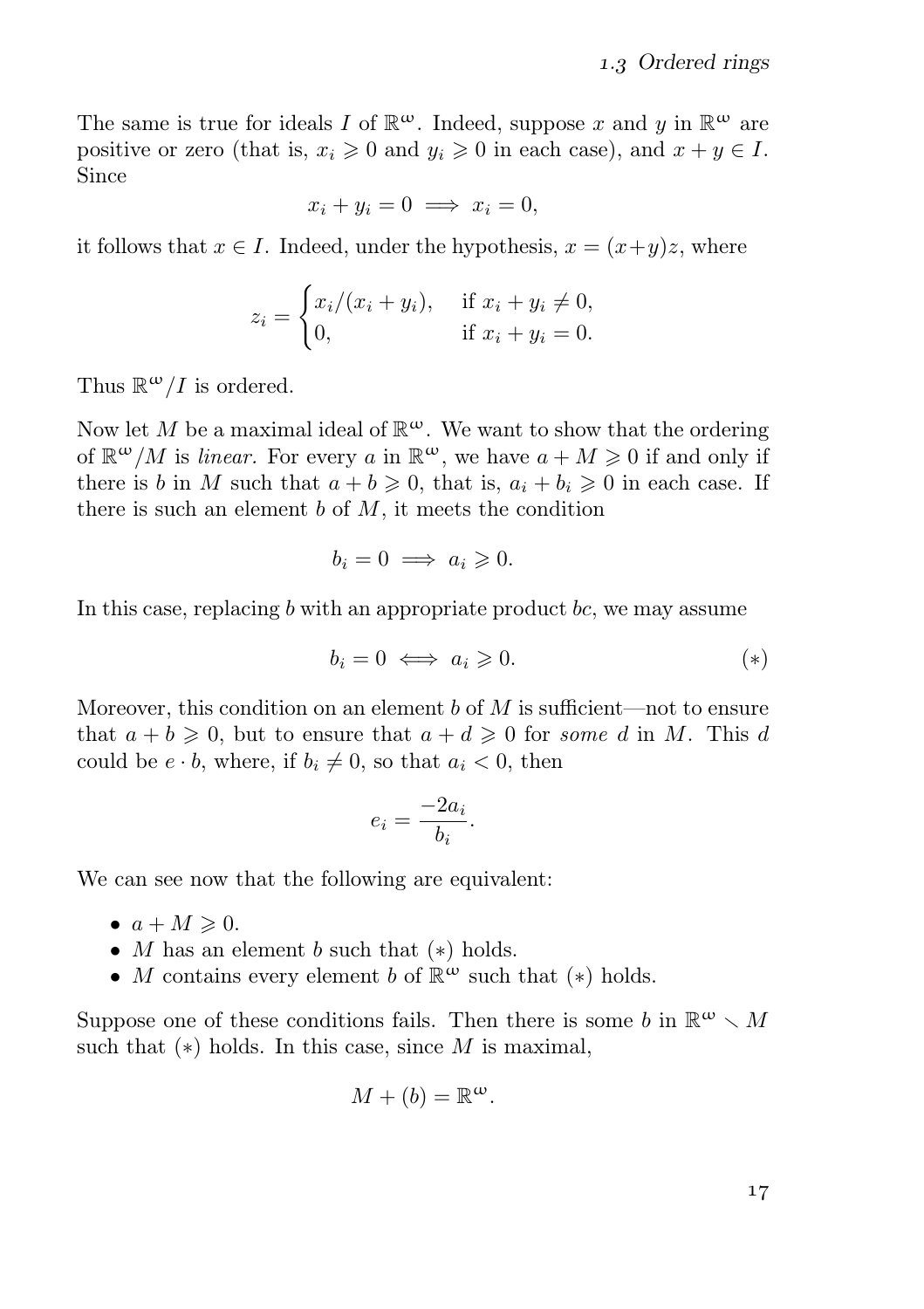#### Introduction

In particular,  $(1, 1, 1, ...) \in M + (b)$ . Hence M has an element c such that

$$
b_i = 0 \implies c_i \neq 0,
$$

that is,

$$
a_i \geq 0 \implies c_i \neq 0.
$$

As before, by replacing c with a multiple of it, so that  $c_i = 0$  when  $a_i < 0$ , we may assume

$$
a_i \geq 0 \iff c_i \neq 0;
$$

indeed, M contains every such element c of  $\mathbb{R}^{\omega}$ . Then not only does M contain c such that  $a_i + c_i \neq 0$  for all i in  $\omega$ , but it contains c such that  $a_i + c_i < 0$  for all i in  $\omega$ . Consequently  $a + M < 0$ , under the assumption that  $a + M$  is not positive. Thus the ordering of  $\mathbb{R}^{\omega}/M$  is linear.

# 1.4 Non-standard analysis

Suppose now M is a non-principal maximal ideal of  $\mathbb{R}^{\omega}$ . If  $m \in \mathbb{N}$ , we want to show finally

$$
(1,2,3,...)+M > (m,m,m,...)+M,
$$

that is,

$$
(1-m, 2-m, 3-m, \ldots, -1, 0, 1, 2, 3, \ldots) + M > 0.
$$

It is enough to show that  $M$  has an element  $a$  such that

$$
i < m \implies a_i \neq 0. \tag{\dagger}
$$

Again, M is maximal, but not principal. In particular, it is not included in the principal maximal ideal generated by an element  $(1, \ldots, 1, 0, 1, \ldots)$ . Then for all j in  $\omega$ , M has an element that is nonzero at j. Therefore M contains  $\delta^j$ , where

$$
\delta_i^j = \begin{cases} 1, & \text{if } i = j, \\ 0, & \text{if } i \neq j. \end{cases}
$$

Then M contains  $\delta^0 + \cdots + \delta^{m-1}$ , which is an element a as desired in (†).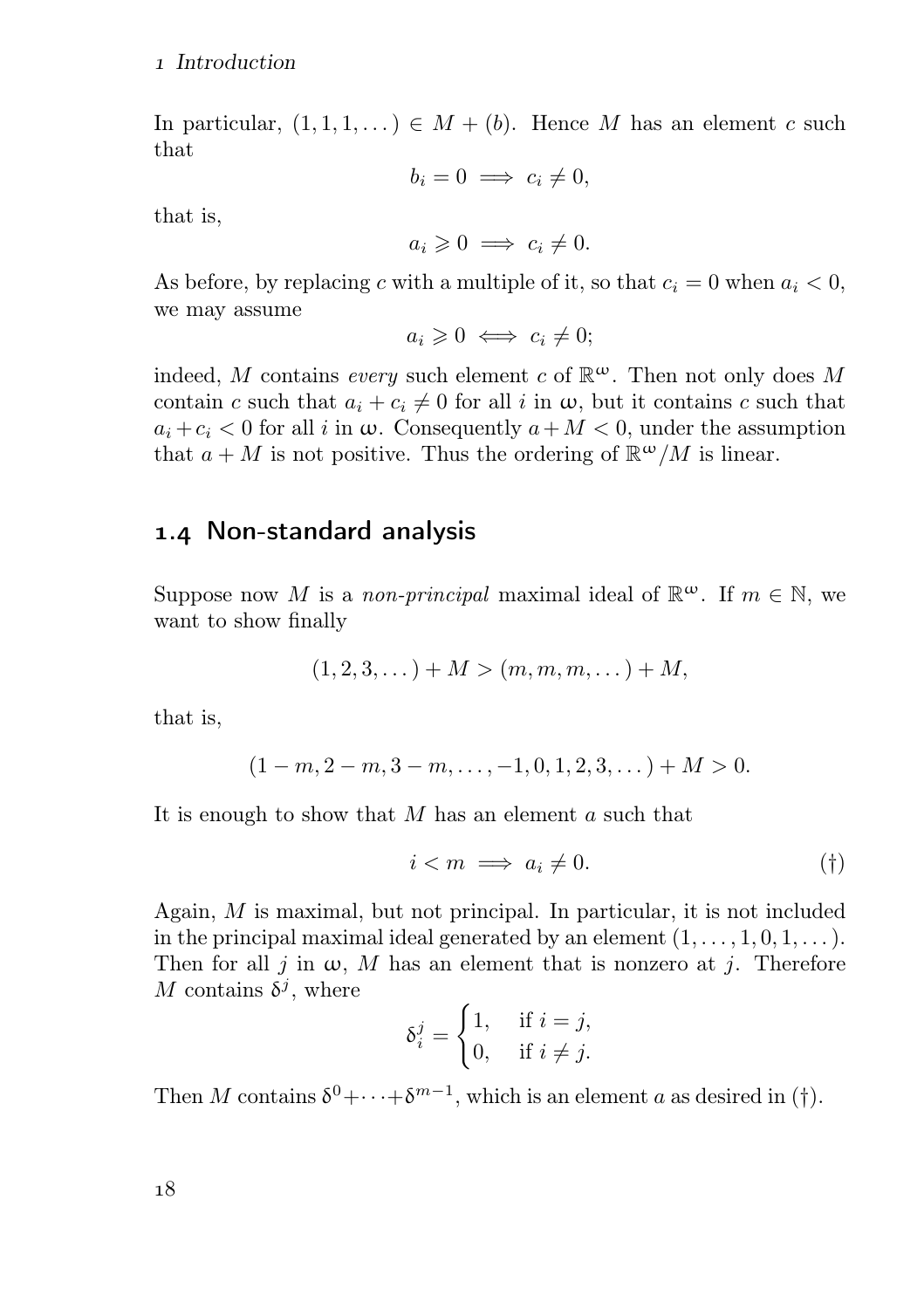We may assume that  $\mathbb Q$  is included in every ordered field. An element of an ordered field that is greater than every element of  $\mathbb O$  is **infinite;** an element whose absolute value is less than every positive element of Q is **infinitesimal.** We have now shown that  $\mathbb{R}^{\omega}/M$  has infinite elements. Therefore it also has nonzero infinitesimal elements (namely the reciprocals of the infinite elements). Thus the possibility is opened up of saying that a function f from R to R is *continuous* at a if  $f(a) - f(x)$  is infinitesimal whenever  $a - x$  is infinitesimal.

However, R itself contains no infinitesimals; so if  $a \in \mathbb{R}$ , but  $a - x$  is infinitesimal, then  $x \notin \mathbb{R}$ . However, x might be in  $\mathbb{R}^{\omega}/M$ . So we want to extend f to a function  $*f$  on  $\mathbb{R}^{\omega}/M$ . It is obvious how to do this: If  $a \in \mathbb{R}^{\omega}$ , then we should define

$$
{}^*\!f(a+M) = (f(a_i) \colon i \in \omega) + M.
$$

However, we must check that such a function  $*f$  exists: we must show

$$
a + M = b + M \implies (f(a_i) : i \in \omega) + M = (f(b_i) : i \in \omega) + M,
$$

or rather

$$
a-b \in M \implies (f(a_i) - f(b_i) : i \in \omega) \in M.
$$

But this is true since

$$
a_i - b_i = 0 \implies f(a_i) - f(b_i) = 0,
$$

so that, as before,  $(f(a_i) - f(b_i): i \in \omega)$  is a multiple of  $a - b$ .

We have been using implicitly (or proving special cases of) the lemma that if

$$
a_i = 0 \implies b_i = 0
$$

and  $a \in M$ , then  $b \in M$ . For an arbitrary element a of  $\mathbb{R}^{\omega}$ , we define

$$
supp(a) = \{i \in \omega \colon a_i \neq 0\}.
$$

Let us now write  $\mathfrak{m}$  for supp $[M]$ ; that is,

$$
\mathfrak{m} = {\text{supp}}(x) \colon x \in M.
$$

Then  $M$  is determined by  $m$ , and moreover

$$
M = \{x \in \mathbb{R}^{\omega} \colon \operatorname{supp}(x) \in \mathfrak{m}\}.
$$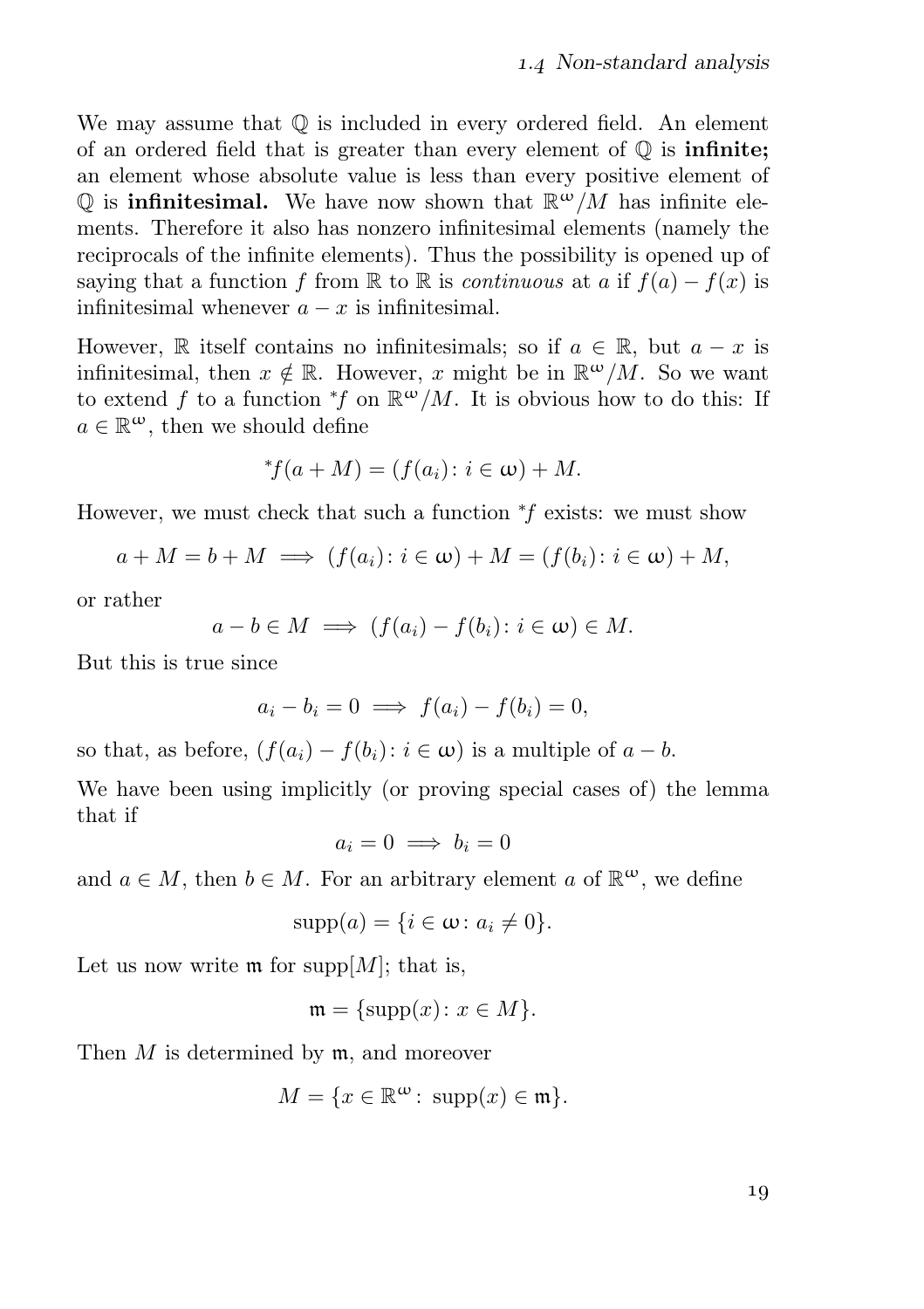#### Introduction

The subset  $\mathfrak{m}$  of  $\mathcal{P}(\omega)$  has the following properties:

$$
\varnothing\in\mathfrak{m},
$$
  
\n
$$
X\subseteq Y\ \&\ Y\in\mathfrak{m}\implies X\in\mathfrak{m},
$$
  
\n
$$
X\in\mathfrak{m}\ \&\ Y\in\mathfrak{m}\implies X\cup Y\in\mathfrak{m}.
$$

Indeed, the first of these properties follows because  $0 \in M$ . The second is by the lemma just mentioned. For the third, if  $supp(a) = X$  and  $supp(b) = Y$ , then  $supp(c \cdot b) = Y \setminus X$  for some c, and then

$$
supp(a + c \cdot b) = X \cup Y.
$$

Let us write  $\mathfrak{u}$  for  $\mathcal{P}(\omega) \setminus \mathfrak{m}$ . Then we have

$$
\omega \in \mathfrak{u},
$$
  
\n
$$
X \subseteq Y \& X \in \mathfrak{u} \Longrightarrow Y \in \mathfrak{u},
$$
  
\n
$$
X \in \mathfrak{u} \& Y \in \mathfrak{u} \Longrightarrow X \cap Y \in \mathfrak{u}.
$$

Finally,

 $X \in \mathfrak{m} \iff X \notin \mathfrak{u}.$ 

Elements of  $\mathfrak m$  will be called **small;** elements of  $\mathfrak u$ , **large.** If  $a+M = b+M$ , that is,  $a-b \in M$ , this means supp $(a-b) \in \mathfrak{m}$ , that is, a and b differ on a small subset of  $\omega$ , but they agree on a large subset of  $\omega$ . Then the same is true of  $(f(a_i): i \in \omega)$  and  $(g(a_i): i \in \omega)$ . Thus there is a well-defined function <sup>∗</sup>f as above.

Much more now follows. For example,  $\mathbb{R}^{\omega}/M$  is **real-closed**, that is, it satisfies the Intermediate Value Theorem for polynomial functions. Indeed, suppose  $p$  is a polynomial (in one variable) with coefficients from  $\mathbb{R}^{\omega}/M$  such that, for some a and b in  $\mathbb{R}^{\omega}/M$ , we have  $p(a) < 0$  and  $p(b) > 0$ . We may assume  $a < b$ . It follows that

$$
\{i\colon a_i
$$

The value  $p(a)$  of p at a can be written as  $(p_i(a_i): i \in \omega)$ , where  $p_i$ is obtained from  $p$  by replacing its coefficients with their values at  $i$ . Then the sets  $\{i: p_i(a_i) < 0\}$  and  $\{i: p_i(b_i) > 0\}$  are large, and therefore their intersection is large, and therefore (by the usual Intermediate Value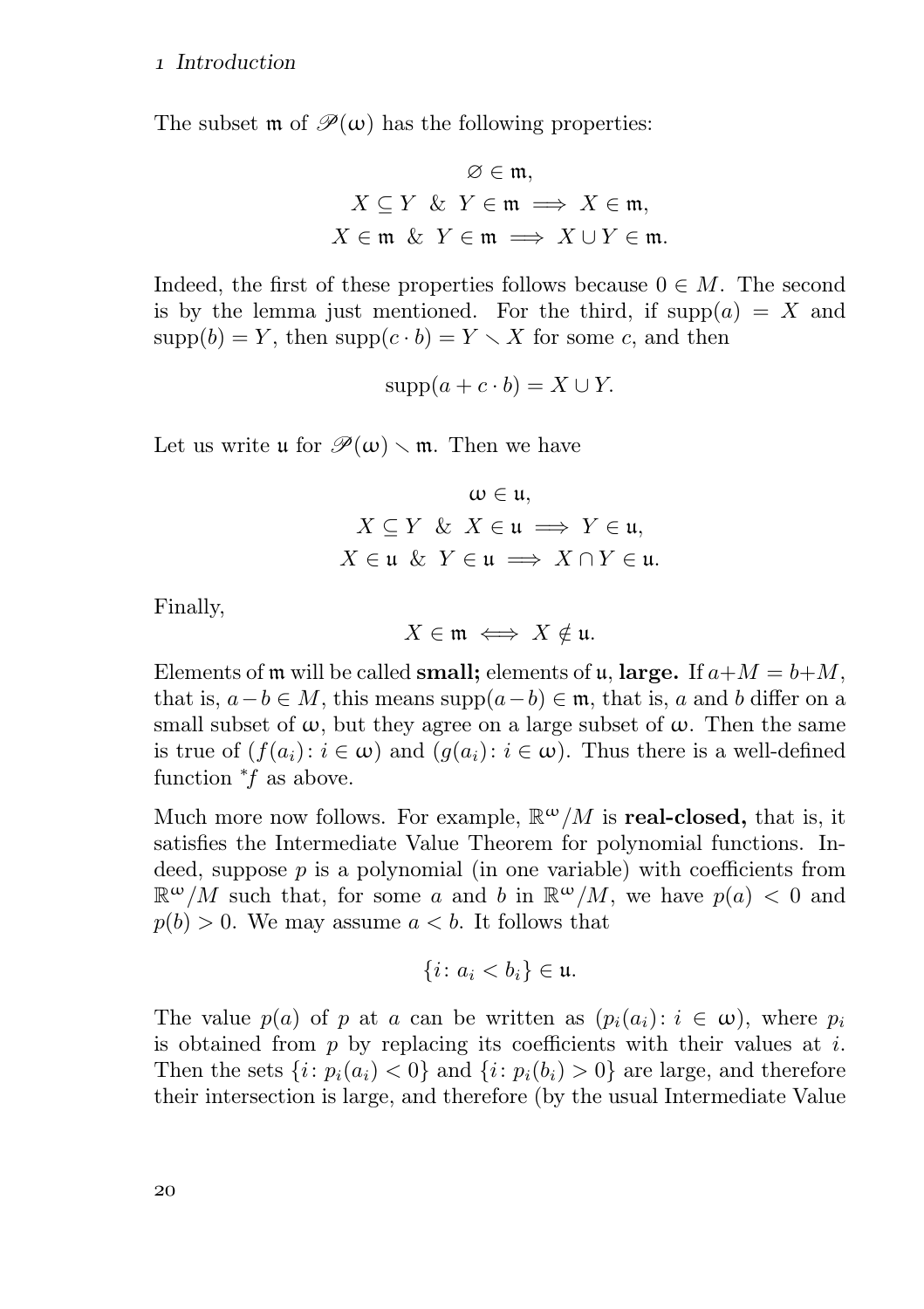Theorem for  $\mathbb{R}$ ) there are  $c_i$  between  $a_i$  and  $b_i$  for a large set of i such that  $p_i(c_i) = 0$ . Choosing  $c_i$  for the other i arbitrarily, we have  $a < c < b$ , and  $p(c) = 0$ .

In model-theoretic terms,  $\mathbb{R}^{\omega}/M$  is an *elementary extension* of  $\mathbb{R}$ . This is a special case of a general theorem, Łoś's Theorem, which is fairly easy to prove, once one understands what it is all about. The theorem itself is Theorem  $\alpha$  on page  $\alpha$ <sub>3</sub> below; the pages before then are preparation for it. First we shall generalize the fields of the present chapter to arbitrary structures.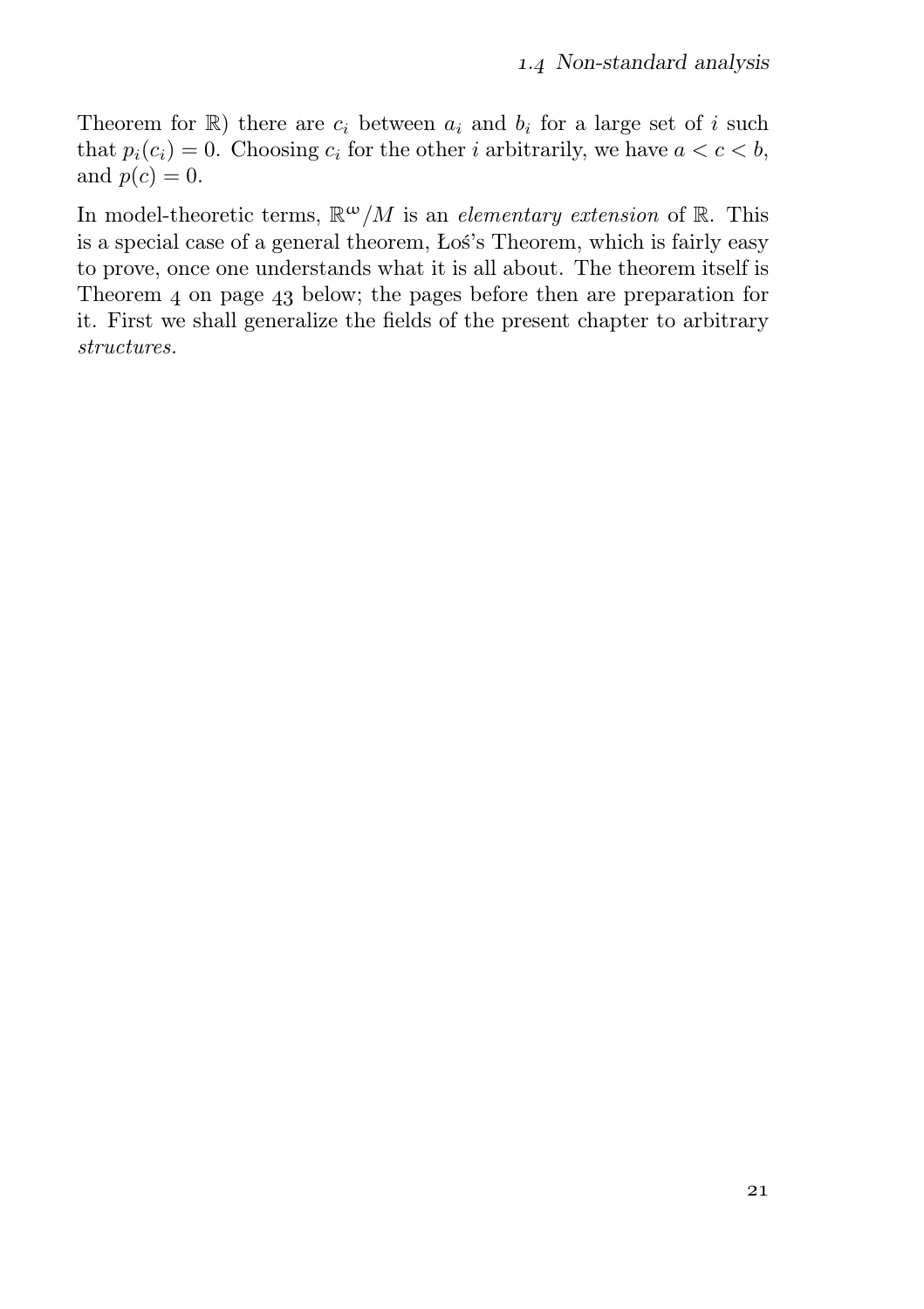# Model theory

# 2.1 Theories and models

If  $n \in \omega$ , then on a set A, an n-ary relation on A is just a subset of  $A^n$ ; an *n*-ary operation on A is a function from  $A^n$  to A. Since  $A^0 = \{0\}$ , so that a function on  $A^0$  takes only one value, a 0-ary or *nullary* operation on A can be considered as an element of A. Much of mathematics is a study of operations and relations on sets. Group-theory is a study of binary operations with certain properties; field-theory, two binary operations; lattice-theory, a binary relation.<sup>1</sup> A particular nonempty set,<sup>2</sup> considered together with certain operations and relations on it, is called a structure. If the set is  $A, B, \text{ or } C$ , then the structure might be denoted respectively by  $\mathfrak{A}, \mathfrak{B}, \text{ or } \mathfrak{C}.$  The distinguished operations and relations of  $\mathfrak{A}$  are denoted by certain symbols, which constitute the **signature** of  $\mathfrak{A}$ . The universe of  $\mathfrak A$  is just the set A.

More than one structure can share the same signature. For example, the signature of fields is  $\{0, 1, -, +, \cdot\}$ ; of ordered fields,  $\{0, 1, -, +, \cdot, \cdot\}$  (or  $\{0, 1, -, +, \cdot, \leq\}\)$ . In general, if  $\mathscr S$  is a signature, then the class of all structures with this signature can be denoted by

 $Mod(\mathscr{S})$ .

If  $\mathfrak{A} \in Mod(\mathscr{S})$ , and  $s \in \mathscr{S}$ , then, to avoid ambiguity, the operation or relation on A that is denoted in  $\mathfrak{A}$  by s can also be denoted by

 $s^{\mathfrak{A}}.$ 

<sup>&</sup>lt;sup>1</sup>This is (nearly?) all that I shall say about *examples* in this chapter, despite the intention stated in the Preface to emphasize examples. Perhaps model-theory as a branch of mathematics can be characterized as not being about particular examples, but being an abstraction from them. In any case, the subject of these notes is not model-theory as such, but ultraproducts.

<sup>&</sup>lt;sup>2</sup>It simplifies things to require the set to be nonempty, although one can certainly define empty structures if one wishes, and sometimes this is useful.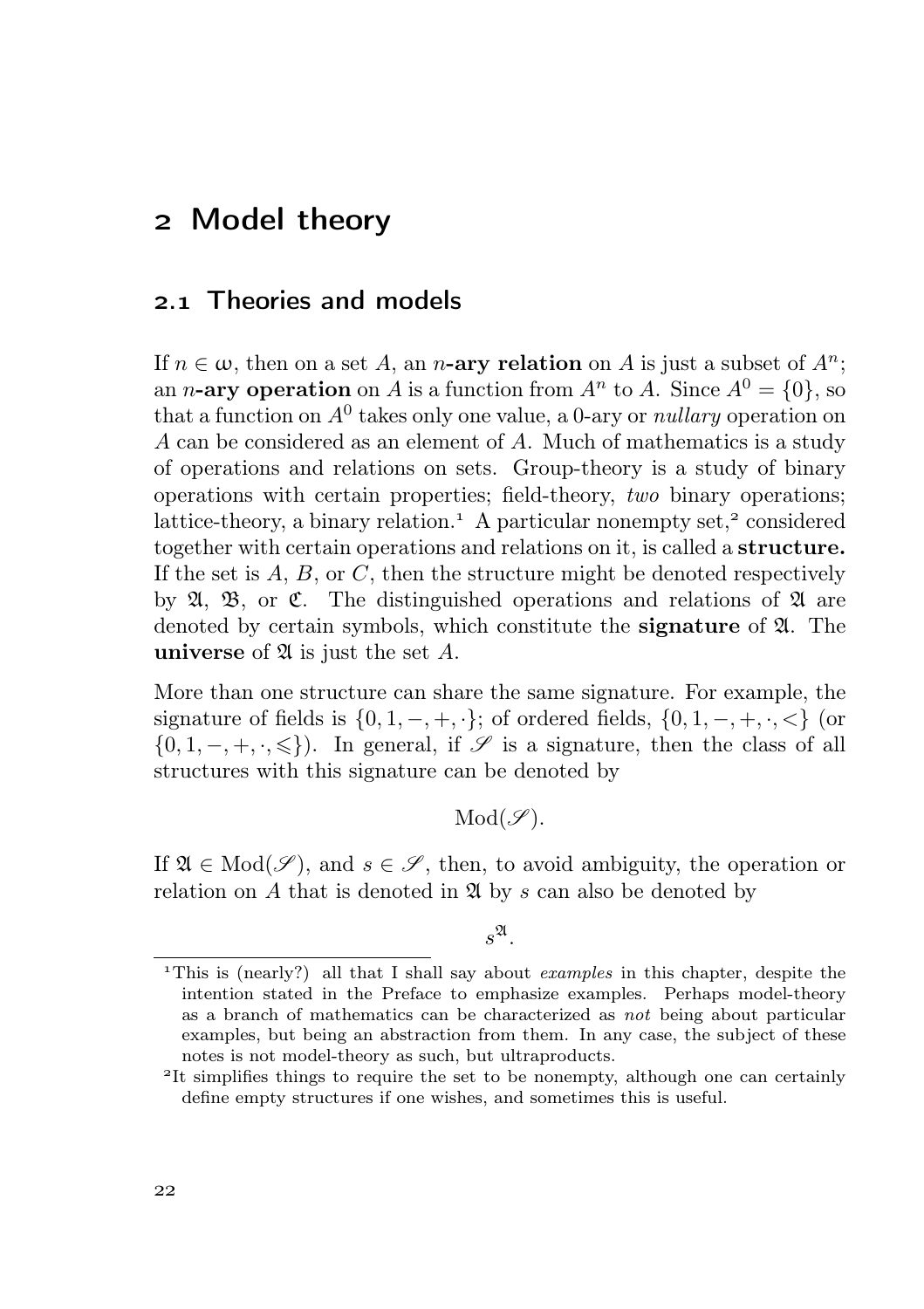A symbol in a signature is more precisely

- an *n*-ary predicate, if it denotes an *n*-ary relation, or
- $\bullet$  an *n*-ary operation-symbol.

The symbol for a nullary operation (that is, element) can be called a constant. The same symbol will never denote, say, an element of one set, but a binary relation on another set.

If  $\mathscr S$  is a signature, then the *terms* of  $\mathscr S$  are built up from the operationsymbols in  $\mathscr{S}$ , along with *(individual) variables*. The *formulas* of  $\mathscr{S}$ are then built up from the terms and predicates of  $\mathscr{S}$ , along with logical symbols such as  $\neg$ ,  $\wedge$ , and  $\exists$  (and brackets, if needed). A term is merely a recipe for obtaining new operations through composition of some given operations. (The coordinate projections are always understood as given.) Then a formula is a recipe for obtaining new relations through set-theoretic manipulations of given operations and relations. We shall review the formal definition of terms and formulas in the next section.

An occurrence of a variable in a formula of  $\mathscr S$  will be either free or bound. If precisely the variables  $x_0, \ldots, x_{n-1}$  occur freely in a formula  $\varphi$  of  $\mathscr{S}$ , then  $\varphi$  can be written as  $\varphi(x_0, \ldots, x_{n-1})$  or  $\varphi(x)$ . If  $\mathfrak{A} \in Mod(\mathscr{S})$ , and  $a \in A<sup>n</sup>$ , then  $\varphi(a)$  is the result of replacing each free occurrence of  $x_i$  in  $\varphi$  with  $a_i$ , for each i in n. This new formula  $\varphi(a)$  may not be a formula of  $\mathscr{S}$ ; but it is a formula of  $\mathscr{S}(A)$ , which is just  $\mathscr{S}$  along with a constant for each element of A. Such constants are often called parameters. The new formula  $\varphi(a)$  is a **sentence**, because it has no free variables. This sentence will be either true or false in  $\mathfrak{A}$ ; if it is true, then we shall write

$$
\mathfrak{A}\vDash\varphi(\boldsymbol{a}).
$$

The symbol  $\models$  thus stands for a relation in a more general sense: it is not a binary relation on a set, but it is a relation between certain structures and certain sentences. We might call this the satisfaction relation. (However, if  $\mathfrak{A} \models \varphi(a)$ , it might be said that a satisfies  $\varphi$  in  $\mathfrak{A}$ .)

The set of all sentences of  ${\mathscr S}$  can be denoted by

 $Sn(\mathscr{S}).$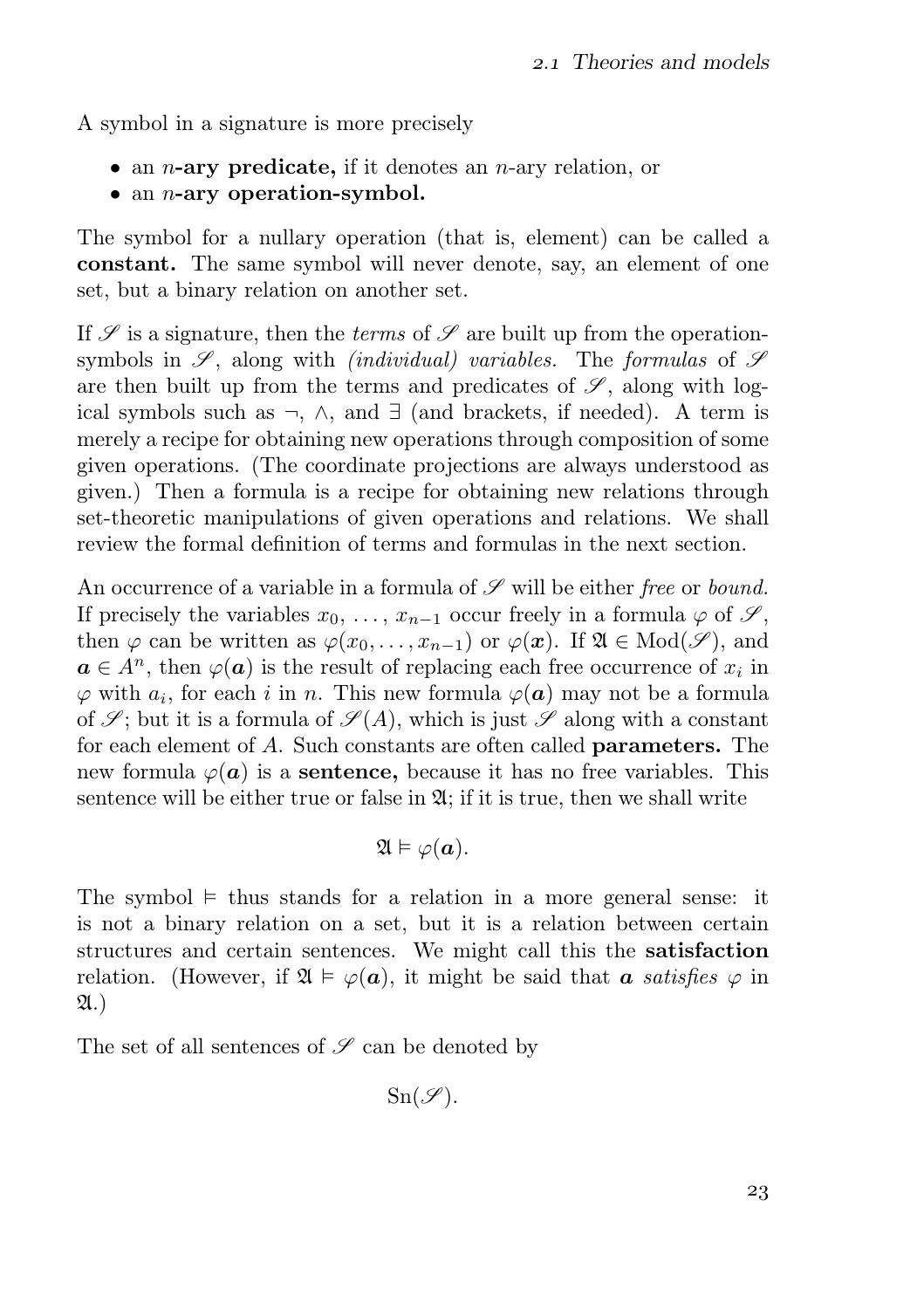If  $\Gamma \subset \text{Sn}(\mathscr{S})$ , and every sentence in  $\Gamma$  is true in  $\mathfrak{A}$ , then we write

$$
\mathfrak{A}\vDash\Gamma;
$$

in this case,  $\mathfrak A$  is a **model** of Γ. We can define

$$
\mathrm{Mod}(\Gamma) = \{ \mathfrak{A} \in \mathrm{Mod}(\mathscr{S}) \colon \mathfrak{A} \vDash \Gamma \} = \bigcap_{\sigma \in \Gamma} \{ \mathfrak{A} \in \mathrm{Mod}(\mathscr{S}) \colon \mathfrak{A} \vDash \sigma \}; \quad (*)
$$

a class of structures of this form is called an elementary class. If  $\mathcal{K} \subseteq Mod(\mathscr{S})$ , then we define

$$
\mathrm{Th}(\mathcal{K}) = \bigcap_{\mathfrak{A} \in \mathcal{K}} \{ \sigma \in \mathrm{Sn}(\mathscr{S}) : \mathfrak{A} \models \sigma \};\tag{\dagger}
$$

a set of sentences of this form is called a theory. Both theories and elementary classes are defined in the same way, as intersections of sets defined in terms of the satisfaction relation  $\models$ . Therefore it turns out that there is a one-to-one correspondence between elementary classes and theories. This is a kind of *Galois correspondence*; see  $8.4$  (and before that,  $(\dagger)$  on page  $q_1$ ).

If  $\mathcal{K} = \{ \mathfrak{A} \}$ , then Th $(\mathcal{K})$  can be written as

 $\text{Th}(\mathfrak{A})$ .

Such a theory is a complete theory, namely a theory that, for every sentence  $\sigma$  if its signature, contains either  $\sigma$  or its negation  $\neg \sigma$ , but not both. For an arbitrary subclass K of  $Mod(\mathscr{S})$ , if  $Th(\mathcal{K})$  contains both  $\sigma$ and  $\neg \sigma$ , then K must be empty, so

$$
\mathrm{Th}(\mathcal{K})=\mathrm{Sn}(\mathscr{S}).
$$

Suppose now Th $(K)$  is complete. Then K contains some  $\mathfrak{A}$ , and then, since

$$
\mathrm{Th}(\mathcal{K})\subseteq \mathrm{Th}(\mathfrak{A})\subset \mathrm{Sn}(\mathscr{S}),
$$

the first inclusion must be an equation. Thus the complete theories are precisely the theories of individual structures. However, there are proper classes<sup>3</sup> of structures whose theories are complete. For example, the theory of algebraically closed fields of characteristic 0 is complete (Theorem  $q$  on page  $4q$ ).

That is, classes that are not sets, because they are 'too large'.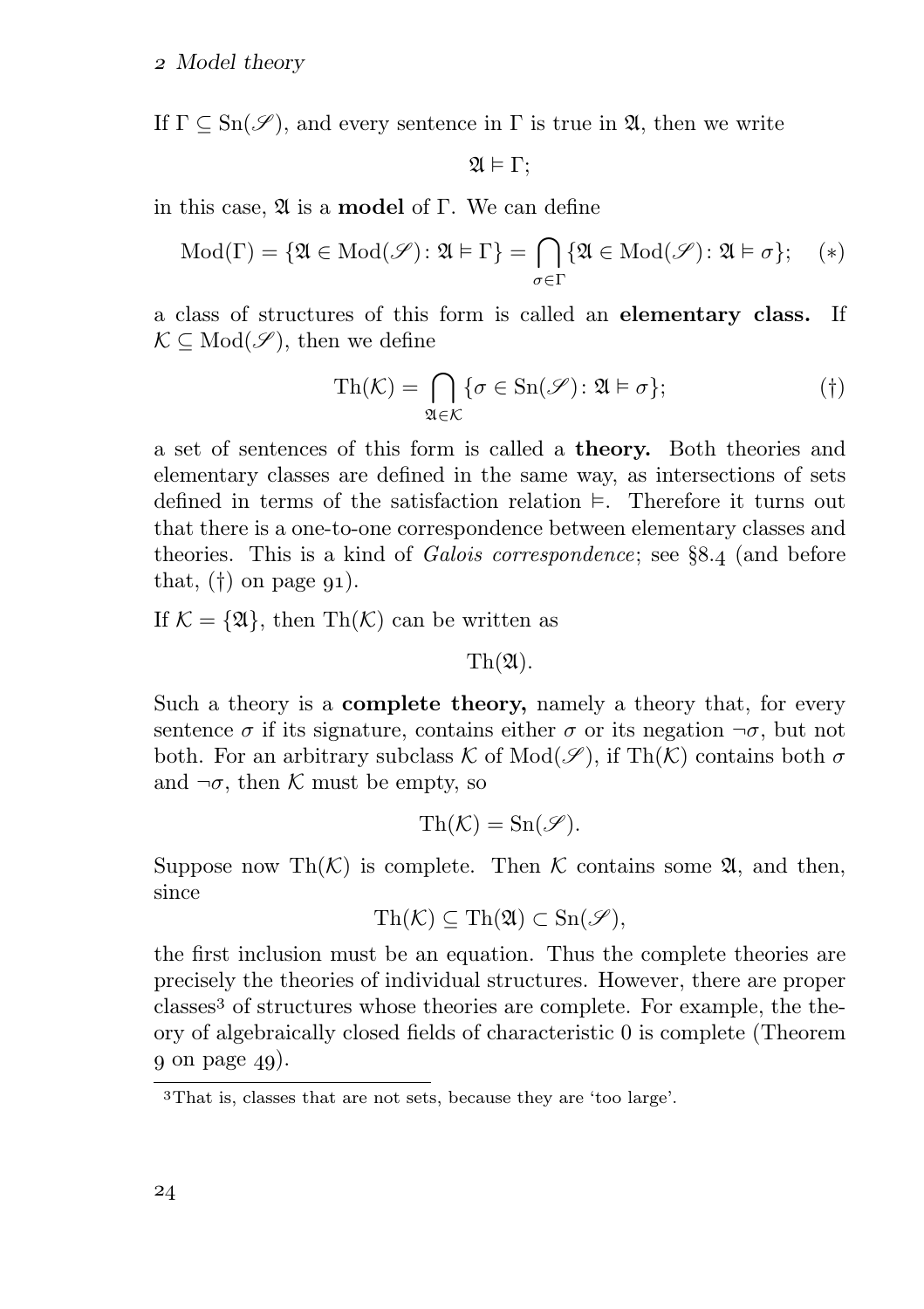If  $\text{Th}(\mathfrak{A}) = \text{Th}(\mathfrak{B})$ , then  $\mathfrak{A}$  and  $\mathfrak{B}$  are said to be **elementarily equiva**lent, and we write

$$
\mathfrak{A}\equiv\mathfrak{B}.
$$

If  $\mathfrak A$  and  $\mathfrak B$  are *isomorphic* in the familiar sense, then (trivially) they are elementarily equivalent. However, by what we have just observed about complete theories, the converse fails: non-isomorphic structures can be elementarily equivalent. This is easily shown with the Compactness Theorem, which we shall prove as Theorem 6 by using ultraproducts. Also, a non-principal ultrapower of an infinite structure is elementarily equivalent, but not isomorphic, to that structure. See also  $\S_{4.4}$ .

## . Definable relations

We are usually interested in  $Mod(T)$  for particular theories T of a signature  $\mathscr{S}$ . One way to study this is to study the *definable relations* in elements of Mod(T). Suppose  $\mathfrak A$  is one of these elements, and  $\varphi$  is an n-ary formula of  $\mathscr{S}$ . Then  $\varphi$  defines the subset

$$
\{\boldsymbol{a}\in A^n\colon \mathfrak{A}\vDash \varphi(\boldsymbol{a})\}
$$

of  $A<sup>n</sup>$ . This subset, denoted by one of

$$
\varphi^{\mathfrak{A}}, \qquad \qquad \varphi(\mathfrak{A}),
$$

is more precisely a 0-definable relation of  $\mathfrak{A}$ . If  $B \subseteq A$ , and  $\varphi$  is a formula of  $\mathscr{S}(B)$ , then  $\varphi^{\mathfrak{A}}$  is a B-definable relation of  $\mathfrak{A}$ .

#### 2.2.1 Terms

The **terms** of  $\mathscr S$  are defined recursively as follows.

1. Every variable is a term: we use variables  $x_i$ , where  $i \in \omega$ . These variables are more precisely called individual variables, because they stand for individual elements of sets.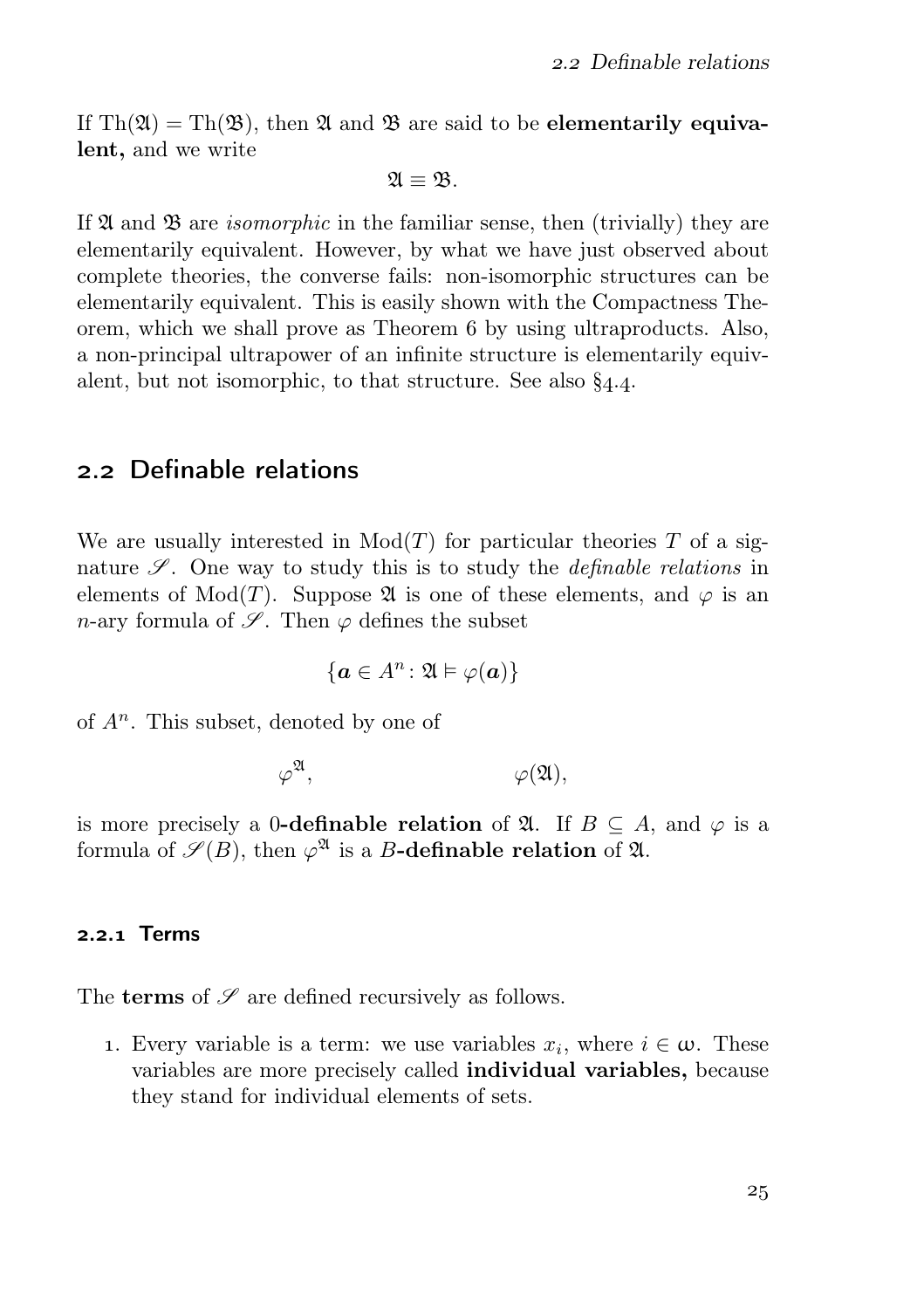#### Model theory

2. For all n in  $\omega$ , if F is an n-ary operation-symbol of  $\mathscr{S}$ , and  $t_0, \ldots$ ,  $t_{n-1}$  are terms of  $\mathscr{S}$ , then the string

$$
F t_0 \cdots t_{n-1}
$$

is a term of  $\mathscr S$ . In particular, if  $n = 0$ , so that F is a constant, then, standing by itself, it is a term.

This recursive definition allows theorems about all terms to be proved by induction. A trivial example is that every term that is not a variable begins with an operation-symbol (possibly a constant); slightly less trivial is that every term ends with a variable or a constant.

We also want to be able to define functions recursively on the set of terms (of a given signature). This requires knowing that every term is uniquely readable: it can be constructed in only one way. For example, we want to have that, if  $\mathfrak{A} \in Mod(\mathscr{S})$ , then the terms t of  $\mathscr{S}$  that use only variables from the set  $\{x_i : i < n\}$  can be understood as *n*-ary operations  $t^{\mathfrak{A}}$  on A as follows:

$$
x_i^{\mathfrak{A}}(\mathbf{a}) = a_i,
$$
  
 
$$
Ft_0 \cdots t_{n-1}^{\mathfrak{A}}(\mathbf{a}) = F^{\mathfrak{A}}(t_0^{\mathfrak{A}}(\mathbf{a}), \dots, t_{n-1}^{\mathfrak{A}}(\mathbf{a})).
$$

This is a valid definition, only if we know that  $F t_0 \dots t_{n-1}$  cannot also be analyzed as  $Fu_0 \ldots u_{n-1}$  for some terms  $u_i$ , where in at least one case  $u_i$  is not  $t_i$ . But this is true:  $F t_0 \dots t_{n-1}$  cannot be otherwise analyzed. Perhaps the simplest way to prove it is by means of a lemma, proved by induction: every term neither is a proper initial segment of another term, nor has a proper initial segment that is a term.

#### .. Formulas

The atomic formulas of  $\mathscr S$  are of two kinds: equations, which take the form

 $t = u$ .

where t and u are terms of  $\mathscr{S}$ ; and expressions of the form

$$
Rt_0\cdots t_{n-1},
$$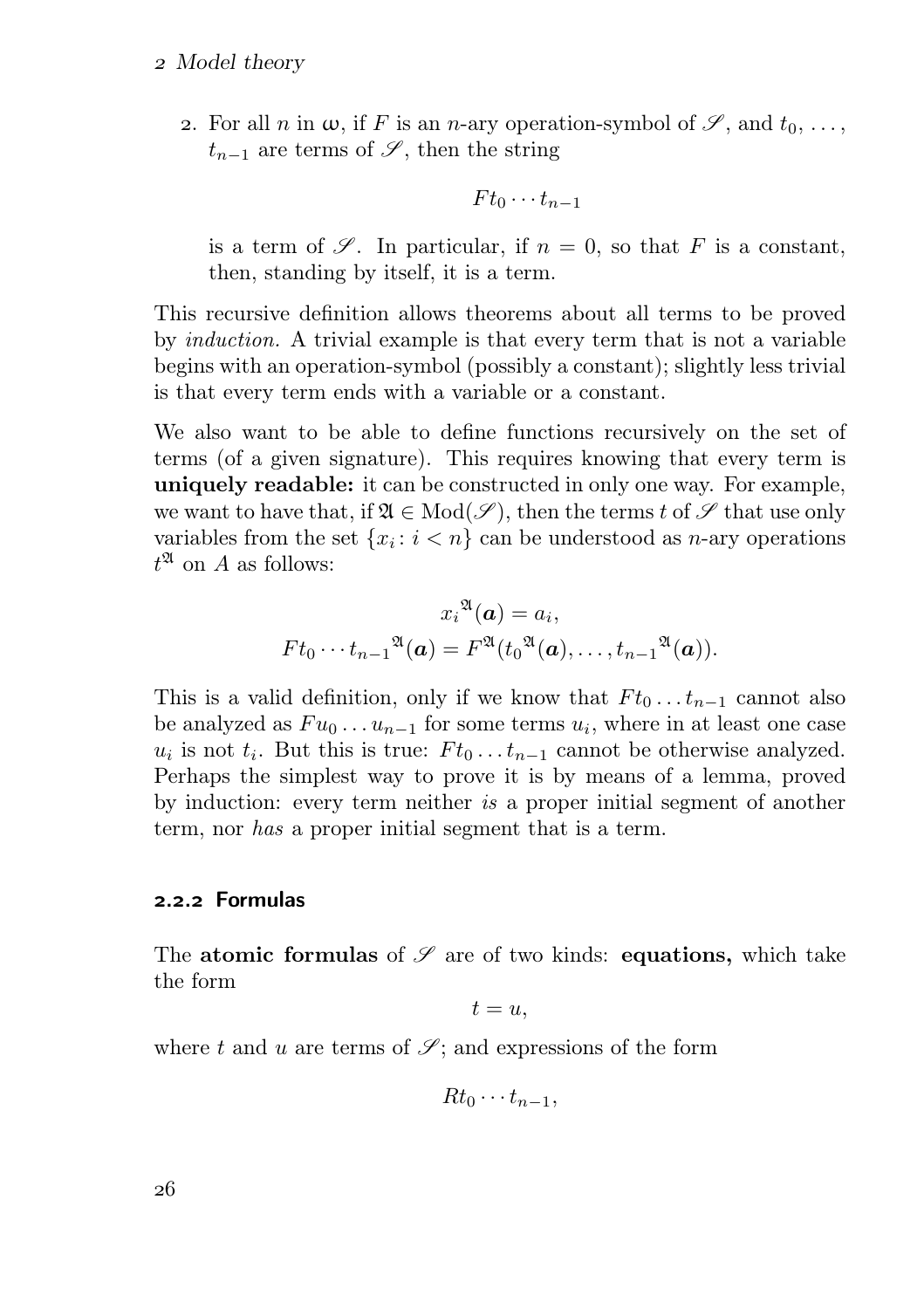where  $n \in \omega$ , R is an n-ary predicate in  $\mathscr{S}$ , and the  $t_i$  are terms of  $\mathscr{S}$ . Then the **formulas** of  $\mathscr S$  in general are defined recursively:

- . Atomic formulas are formulas.
- 2. If  $\varphi$  and  $\psi$  are formulas, then so are  $\neg \varphi$  and  $(\varphi \wedge \psi)$ .
- 3. If  $\varphi$  is a formula and x is a variable, then  $\exists x \varphi$  is a formula.

Because this definition (like that of terms) is recursive, induction can be used to prove that certain sets of formulas of  $\mathscr S$  contain all formulas of  $\mathscr{S}$ . For example, induction will be used to establish the lemma called the Tarski–Vaught Test on page 31 below. However, that lemma also involves truth, which can be understood formally as a function defined recursively on the set of all formulas of  $\mathscr{S}$ . (See the next subsection.) As with terms, for such a definition to be valid, unique readability of formulas must be established: every formula is built up from its subformulas, but this can happen in only one way.

An occurrence of a variable  $x$  in a formula is **free**, unless this occurrence is in a subformula of the form  $\exists x \varphi$ : then the occurrrence is **bound.** This definition would be possible without unique readability, but it would not then be particularly useful.

There are some standard abbreviations:

$$
(\varphi \lor \psi) \text{ means } \neg(\neg \varphi \land \neg \psi);
$$
  

$$
(\varphi \to \psi) \text{ means } (\neg \varphi \lor \psi);
$$
  

$$
(\varphi \leftrightarrow \psi) \text{ means } ((\varphi \to \psi) \land (\psi \to \varphi));
$$
  

$$
\forall x \varphi \text{ means } \neg \exists x \neg \varphi.
$$

It is possible to remove some parentheses from formulas without ambiguity, if it is understood for example that ∧ and ∨ take precedence over → and  $\leftrightarrow$ , and of two instances of  $\rightarrow$ , the one on the right takes precedence. Also outer parentheses can be removed.

#### $2.2.3$  Truth

Now *sentences* are defined as before  $(p. 23)$ , as formulas with no free variables; and we can now define truth of sentences in structures. Assuming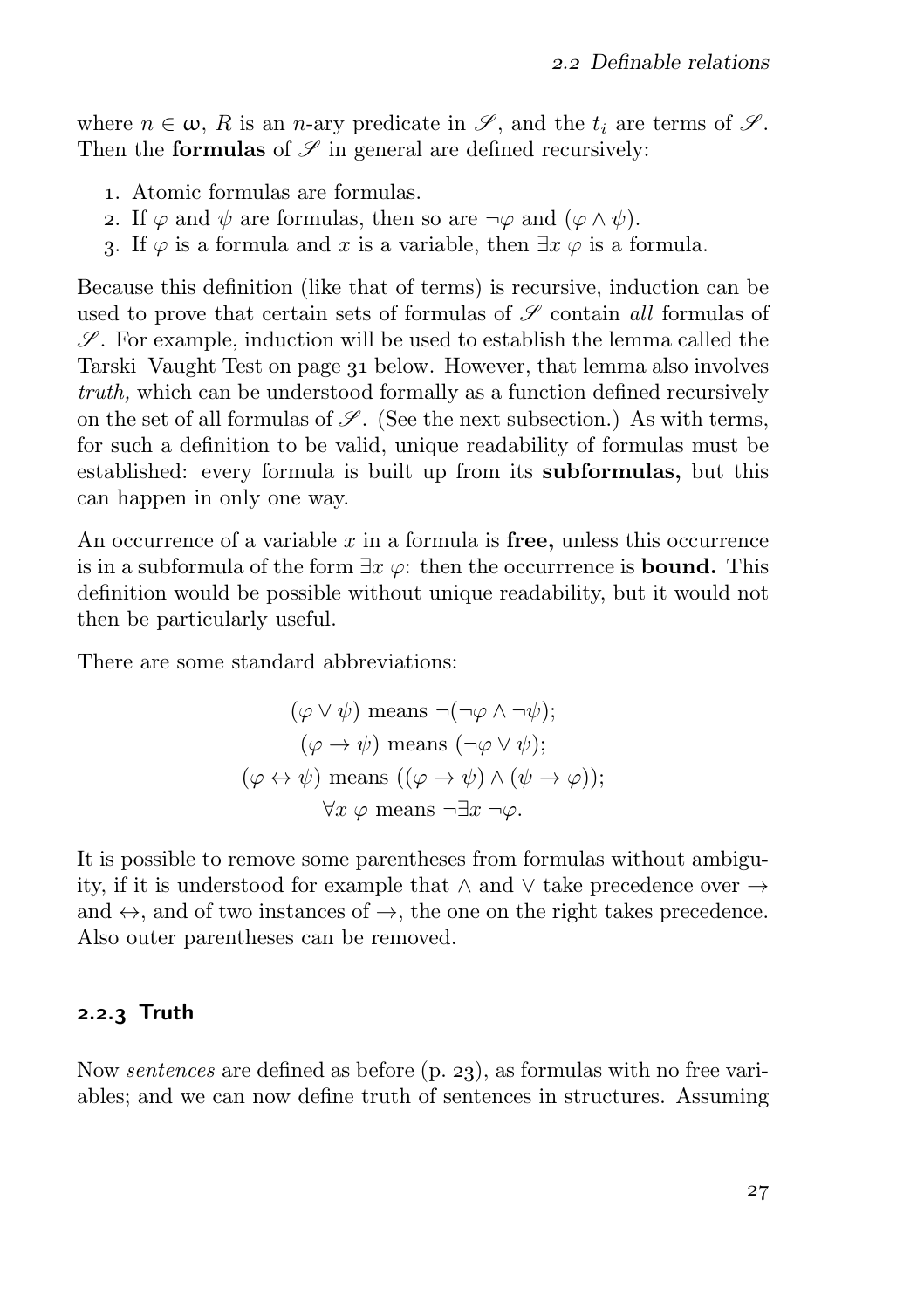#### Model theory

t, u, and the  $t_i$  are terms with no variables, and  $\sigma$  and  $\tau$  are sentences, but  $\varphi$  is formula with the unique free variable x, we have

$$
\mathfrak{A} \models t = u \iff t^{\mathfrak{A}} = u^{\mathfrak{A}},
$$

$$
\mathfrak{A} \models Rt_0 \cdots t_{n-1} \iff (t_0^{\mathfrak{A}}, \dots, t_{n-1}^{\mathfrak{A}}) \in R^{\mathfrak{A}},
$$

$$
\mathfrak{A} \models \neg \sigma \iff \mathfrak{A} \nvDash \sigma,
$$

$$
\mathfrak{A} \models \sigma \land \tau \iff \mathfrak{A} \models \sigma \And \mathfrak{A} \models \tau,
$$

$$
\mathfrak{A} \models \exists x \ \varphi(x) \iff \text{for some } b \text{ in } A, \mathfrak{A} \models \varphi(b).
$$

Note here that the expressions  $\&$  and  $\iff$  are not parts of formulas; they are abbreviations of the English and and if and only if. We can understand our definition as follows. Given the structure  $\mathfrak{A}$  in  $Mod(\mathscr{S})$ , we have now recursively defined, on the set of formulas of  $\mathscr{S}(A)$ , the function  $\varphi \mapsto \varphi^{\mathfrak{A}},$  where, if  $\varphi$  is *n*-ary, we have

$$
\varphi^{\mathfrak{A}}=\{\mathbf{a}\in A^{n}\colon \mathfrak{A}\vDash \varphi(\mathbf{a})\}.
$$

It is worthwhile to note that as  $\varphi$  varies here,  $\varphi^{\mathfrak{A}}$  ranges over a subset of  $A<sup>n</sup>$  with some natural closure properties; and as n varies as well, there are still some good closure properties. Section  $7.1$  is an investigation of these. Before that (as well as later), it is useful to have the notion of substructure, developed in the next section.

# 2.3 Substructures

 $\mathfrak{B} \in \text{Mod}(\mathscr{S})$ , and  $A \subseteq B$ , and A is closed under the operations of  $\mathfrak{B}$ , then  $A$  is the universe of a **substructure** of  $\mathfrak{B}$ . This substructure is  $\mathfrak{A}$ , where

$$
R^{\mathfrak{A}} = A^n \cap R^{\mathfrak{B}},
$$
  

$$
F^{\mathfrak{A}} = F^{\mathfrak{B}} \upharpoonright A^n
$$

for all *n*-ary predicates R and operation-symbols F of  $\mathscr{S}$ , for all *n* in  $\omega$ . In this case, we write

$$
\mathfrak{A}\subseteq \mathfrak{B}.
$$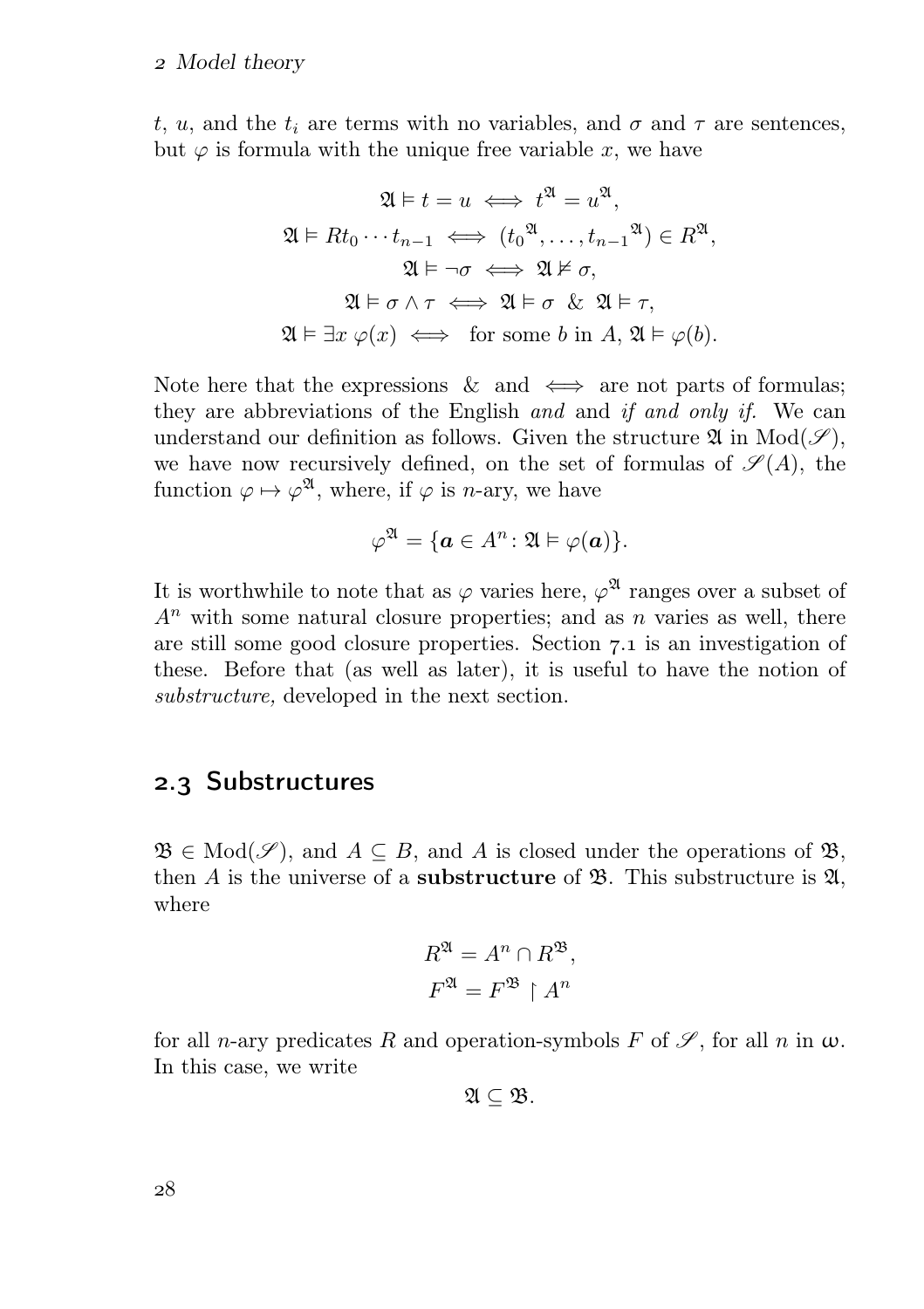It follows that, if  $\mathfrak A$  and  $\mathfrak B$  are two structures with the same signature  $\mathscr{S}$ , and  $A \subseteq B$ , then  $\mathfrak{A} \subseteq \mathfrak{B}$  if and only if, for all n in  $\omega$ , for all n-ary quantifier-free formulas  $\varphi$  of  $\mathscr{S}$ , for all  $\boldsymbol{a}$  in  $A^n$ ,

$$
\mathfrak{A} \models \varphi(\mathbf{a}) \iff \mathfrak{B} \models \varphi(\mathbf{a}). \tag{\ddagger}
$$

Suppose now there is just a function h from A to B. Then h is an embedding of  $\mathfrak A$  in  $\mathfrak B$  if h is an isomorphism from  $\mathfrak A$  to a substructure of  $\mathfrak{B}$ . In any case, the **diagram** of  $\mathfrak{A}$ , denoted by

 $diag(\mathfrak{A})$ .

is the set of *quantifier-free* sentences of  $\mathscr{S}(A)$  that are true in  $\mathfrak{A}$ . When we consider  $\mathfrak A$  as having signature  $\mathscr S(A)$ , we may write the structure as

 $\mathfrak{A}_A$ .

This is an expansion of  $\mathfrak A$  to  $\mathscr S(A)$ ; and  $\mathfrak A$  is then the reduct of  $\mathfrak A_A$ to  $\mathscr{S}$ . Now  $\mathfrak{B}_{h[A]}$  can also be understood as having signature  $\mathscr{S}(A)$ . In this case, the map  $h$  above is an embedding if and only if

$$
\mathfrak{B}_{h[A]} \models \text{diag}(\mathfrak{A}).
$$

Thus the structures in which  $\mathfrak A$  embeds are precisely (the reducts to  $\mathscr S$ of) the models of diag $(\mathfrak{A})$ .

A theory T of  $\mathscr S$  is axiomatized by a subset  $\Gamma$  of  $\text{Sn}(\mathscr S)$  if

$$
T = \operatorname{Th}(\operatorname{Mod}(\Gamma)),
$$

equivalently, every model of  $\Gamma$  is a model of  $T$ .

A universal formula is a formula of the form  $\forall x \varphi$ , where  $\varphi$  is quantifierfree. If  $T$  is a theory, then we denote by

 $T_\forall$ 

the theory axiomatized by the universal sentences in T.

**Lemma.**  $T_\forall$  is included in the theory of substructures of models of T, that is,

$$
\mathfrak{A}\subseteq\mathfrak{B}\ \&\ \mathfrak{B}\vDash T\implies\mathfrak{A}\vDash T_{\forall}.
$$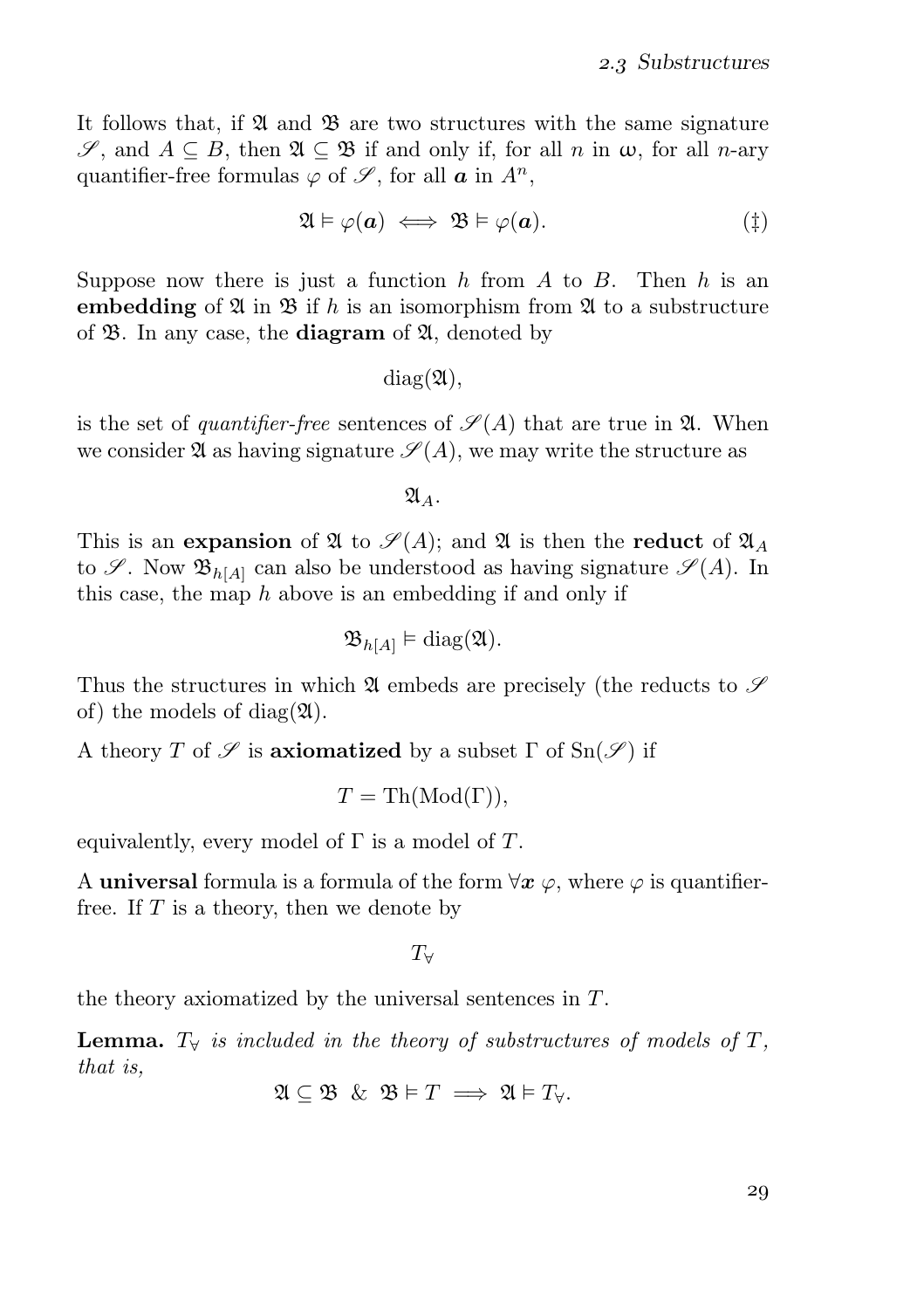#### Model theory

*Proof.* Suppose  $\varphi$  is quantifier-free, and  $\forall x \varphi$  is in T. If  $a \in A^n$ , then  $a \in B^n$ , so  $\mathfrak{B} \models \varphi(a)$  and therefore, by  $(\ddagger), \mathfrak{A} \models \varphi(a)$ . Thus  $\mathfrak{A} \models \forall x \varphi$ .  $\Box$ 

The converse is given in Theorem 11 on page 50 below.

If ( $\ddagger$ ) holds for all formulas  $\varphi$  of  $\mathscr{S}$ , then  $\mathfrak A$  is called an **elementary** substructure of  $\mathfrak{B}$ , and we write

 $\mathfrak{A} \preccurlyeq \mathfrak{B}$ .

A map h from A to B is an elementary embedding of  $\mathfrak A$  in  $\mathfrak B$  if h is an isomorphism from  $\mathfrak A$  to an elementary substructure of  $\mathfrak B$ . Thus the structures in which A embeds elementarily are precisely (the reducts to  $\mathscr S$  of) the models of Th $(\mathfrak{A}_A)$ .

A theory  $T$  of a signature  $\mathscr S$  is called **model-complete** if for all models  $\mathfrak A$  of T, the theory of  $\mathscr S(A)$  axiomatized by  $T \cup \text{diag}(\mathfrak A)$  is complete.

**Theorem 1.** A theory is model-complete if and only if, for all of its  $models \mathfrak{A}$  and  $\mathfrak{B}$ ,

 $\mathfrak{A} \subseteq \mathfrak{B} \implies \mathfrak{A} \preccurlyeq \mathfrak{B}.$ 

Proof. Each condition is equivalent to the condition that, for all models  $\Box$  $\mathfrak A$  of T, T  $\cup$  diag( $\mathfrak A$ ) axiomatizes Th( $\mathfrak A$ A).

The theorem below is a generalization of the theorem published by Löwenheim in  $1915$  [20] and improved by Skolem in  $1920$  [22]: a sentence with a model has a countable model. Skolem's argument uses what we shall call the Skolem normal form of the given sentence; we shall discuss this in §5.4. Meanwhile, an example is  $\forall x \exists y Rxy$ . If this has a model  $\mathfrak{A}$ , then there is a singulary operation  $x \mapsto x^*$  on A such that

 $\mathfrak{A} \models \forall x \; Rxx^*.$ 

If  $b \in A$ , we can define  $(b_k : k \in \omega)$  recursively by

$$
b_0 = b, \t b_{k+1} = b_k^*.
$$

Then  ${b_k : k \in \omega}$  is countable and is the universe of a substructure of  $\mathfrak A$  in which  $\forall x \exists y \; Rxy$  is true. Our own proof of the general theorem will follow the lines of Skolem's idea; the following lemma will allow us to work in the general situation.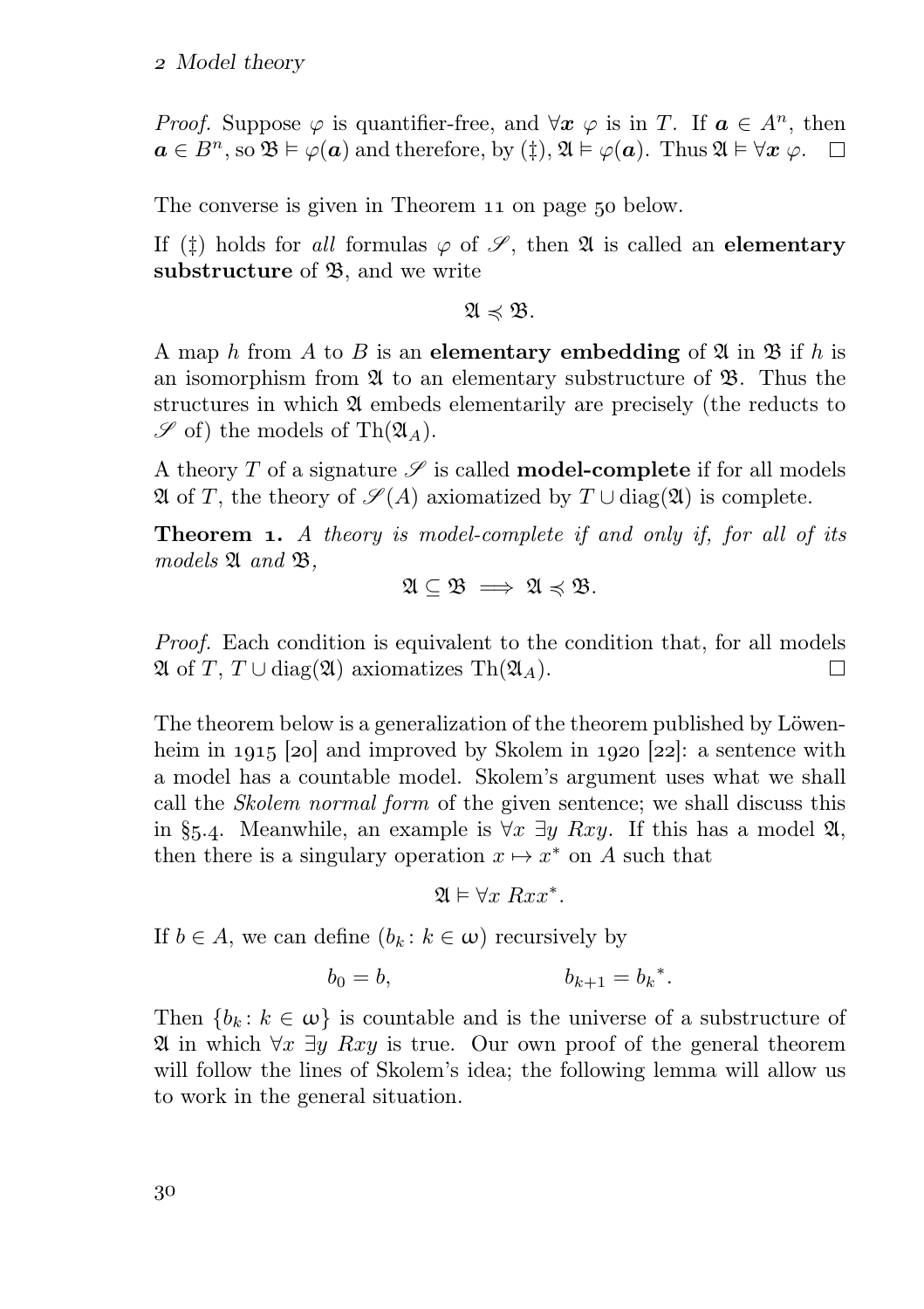**Lemma** (Tarski–Vaught Test). Suppose  $\mathfrak{A} \subset \mathfrak{B}$ , both having signature  $\mathscr{S}$ . Then  $\mathfrak{A} \preccurlyeq \mathfrak{B}$ , provided that, for all singulary formulas  $\varphi$  of  $\mathscr{S}(A)$ ,

$$
\mathfrak{B}\vDash \exists x \ \varphi(x) \implies \text{ for some } c \text{ in } A, \ \mathfrak{B}\vDash \varphi(c),
$$

that is,

$$
\varphi^{\mathfrak{B}} \neq \varnothing \implies \varphi^{\mathfrak{B}} \cap A \neq \varnothing.
$$

Proof. Under the given condition, we show by induction that for all formulas  $\varphi$  of  $\mathscr{S}$ , if  $\varphi$  is *n*-ary and  $\mathbf{a} \in A^n$ , then

$$
\mathfrak{A}\vDash\varphi(\boldsymbol{a})\iff\mathfrak{B}\vDash\varphi(\boldsymbol{a}).
$$

This is given to be the case when  $\varphi$  is atomic (or more generally quantifierfree), and it is easily preserved under negation and conjunction. Suppose it holds when  $\varphi$  is an  $(m+1)$ -ary formula  $\psi$ . By hypothesis, for all  $\boldsymbol{a}$  in  $A<sup>n</sup>$ , the following are equivalent:

$$
\mathfrak{B} \vDash \exists y \ \varphi(\mathbf{a}, y),
$$
  
for some  $b$  in  $B$ ,  $\mathfrak{B} \vDash \varphi(\mathbf{a}, b)$ ,  
for some  $b$  in  $A$ ,  $\mathfrak{B} \vDash \varphi(\mathbf{a}, b)$ ,  
for some  $b$  in  $A$ ,  $\mathfrak{A} \vDash \varphi(\mathbf{a}, b)$ ,  
 $\mathfrak{A} \vDash \exists y \ \varphi(\mathbf{a}, y)$ .

This completes the induction.

**Theorem 2** (Downward Löwenheim–Skolem–Tarski). If  $\mathfrak{B} \in Mod(\mathscr{S})$ ,  $\max(|\mathscr{S}|, \omega) \leq |B|$ , and  $X \subseteq B$ , there is a structure  $\mathfrak{A}$  such that

 $\mathfrak{A} \preccurlyeq \mathfrak{B}, \qquad X \subseteq A, \qquad |A| \leq \kappa,$ 

where  $\kappa = \max(|X|, |\mathcal{S}|, \omega)$ .

*Proof.* There is a subset X' of B of cardinality no greater than  $\kappa$  such that, for every singulary formula  $\varphi$  of  $\mathscr{S}(X)$ , if  $\varphi^{\mathfrak{B}}$  is non-empty, then it has an element in X'. By considering formulas  $a = x$ , where  $a \in X$ , we see  $X \subseteq X'$ . Now we can form  $X''$ , and so forth; and we can let

$$
A = X \cup X' \cup X'' \cup \ldots
$$

 $\Box$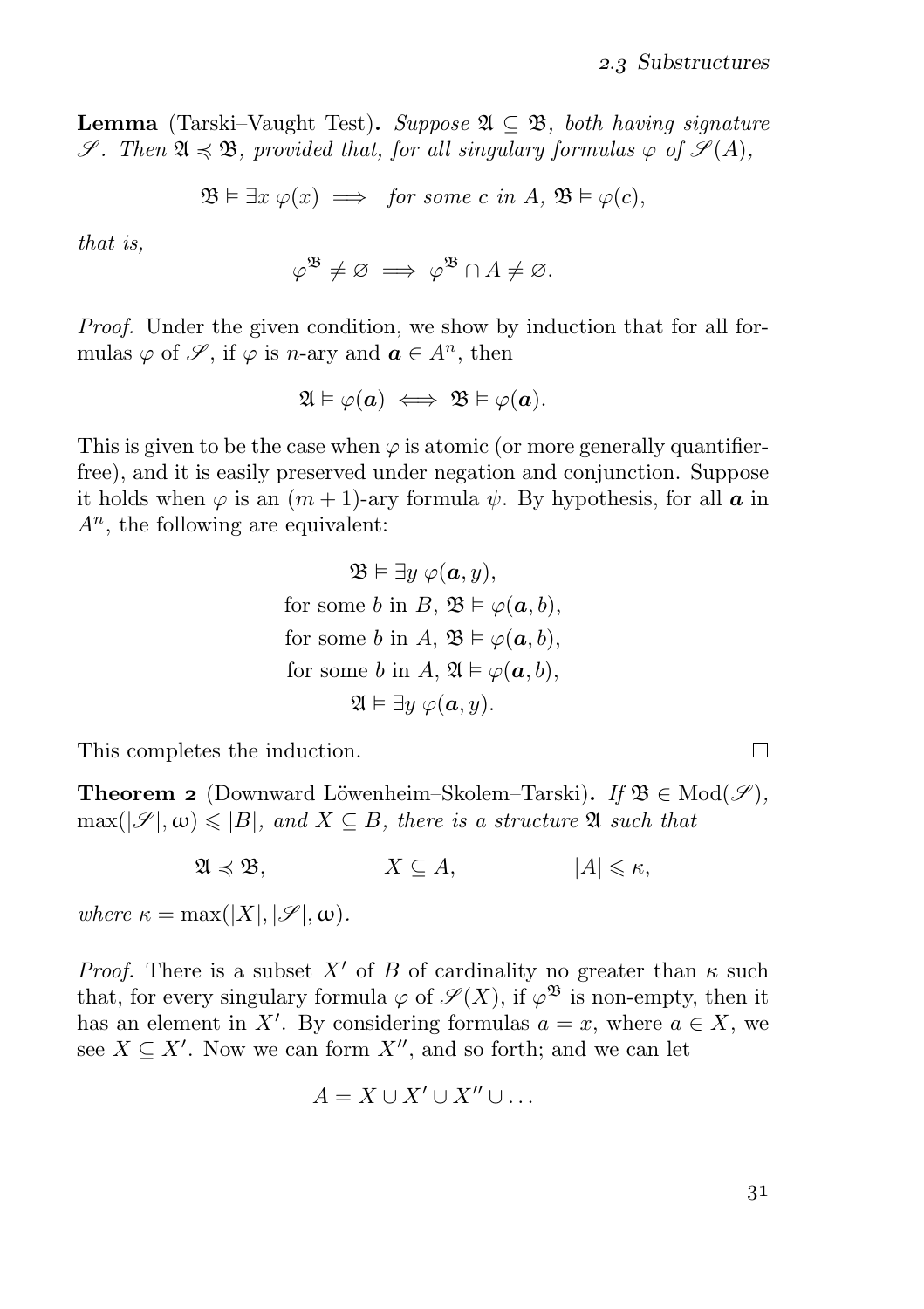### Model theory

By considering formulas  $Fx = y$ , we see that A is the universe of a substructure  $\mathfrak A$  of  $\mathfrak B$ . It is of the required cardinality, and by the Tarski– Vaught Test, it is an elementary substructure of B.  $\Box$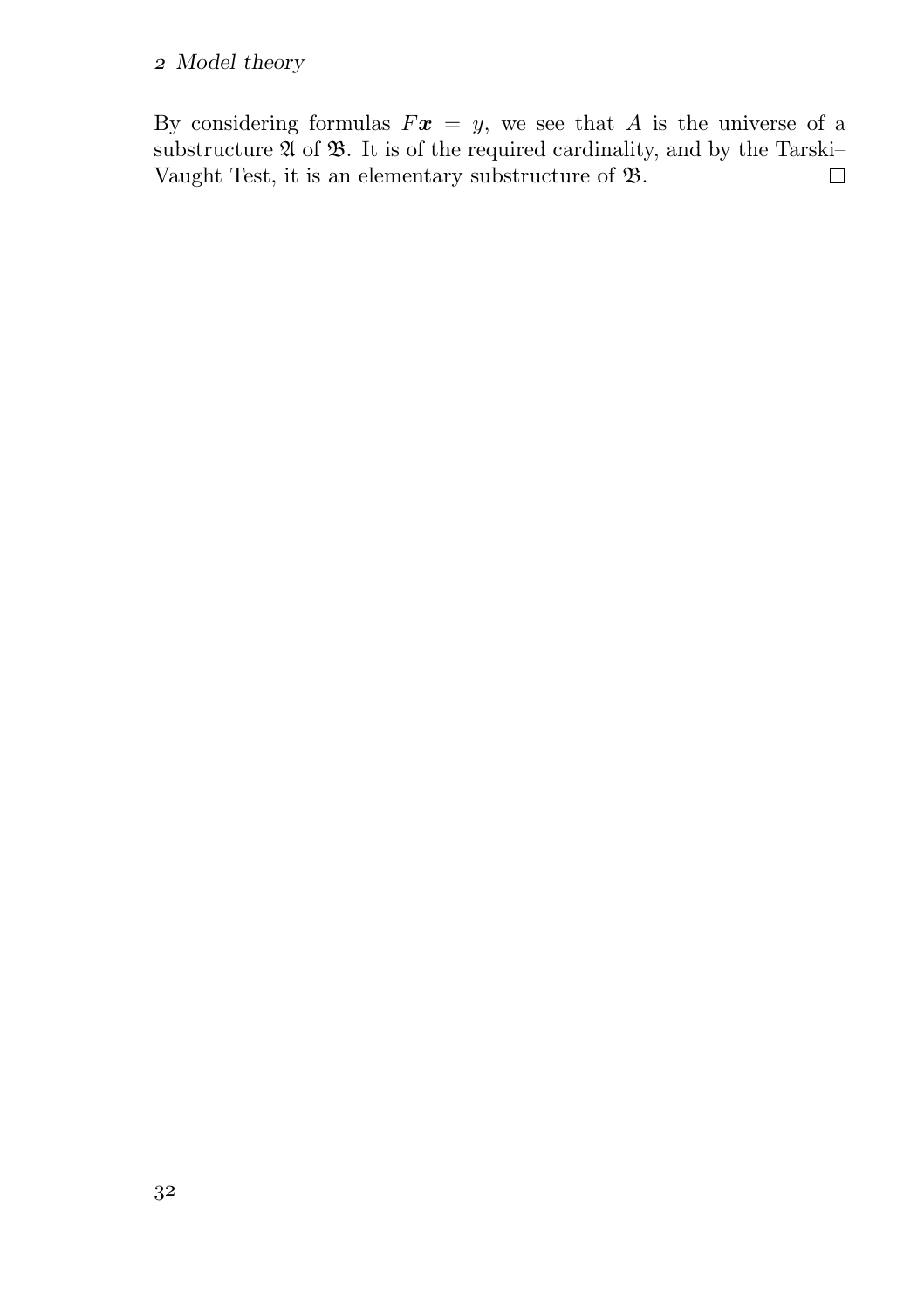# Ultraproducts and Łoś's Theorem

# 3.1 Ideals and filters

For every set  $\Omega$ , the power-set  $\mathscr{P}(\Omega)$  is a *ring* in which

- sums are symmetric differences:  $+$  is  $\Delta$ ;
- products are intersections: · is ∩;
- the additive identity is the empty set: 0 is  $\varnothing$ ;
- every element is its own additive inverse:  $-X$  is just X;
- the multiplicative identity is the whole set: 1 is  $\Omega$ .

It is easy to check this. We note first:

 $X \triangle Y = Y \triangle X$ ,  $X \triangle (Y \triangle Z) = (X \triangle Y) \triangle Z$ ,

(see Figure  $3.1$ ) and



Figure 3.1: Symmetric differences of two sets and three sets

$$
X \triangle \varnothing = X, \qquad X \triangle X = \varnothing.
$$

So  $(\mathscr{P}(\Omega), \Delta, \varnothing)$  is an abelian group in which every element is its own inverse. (That is, it is an abelian group of exponent 2. It is a standard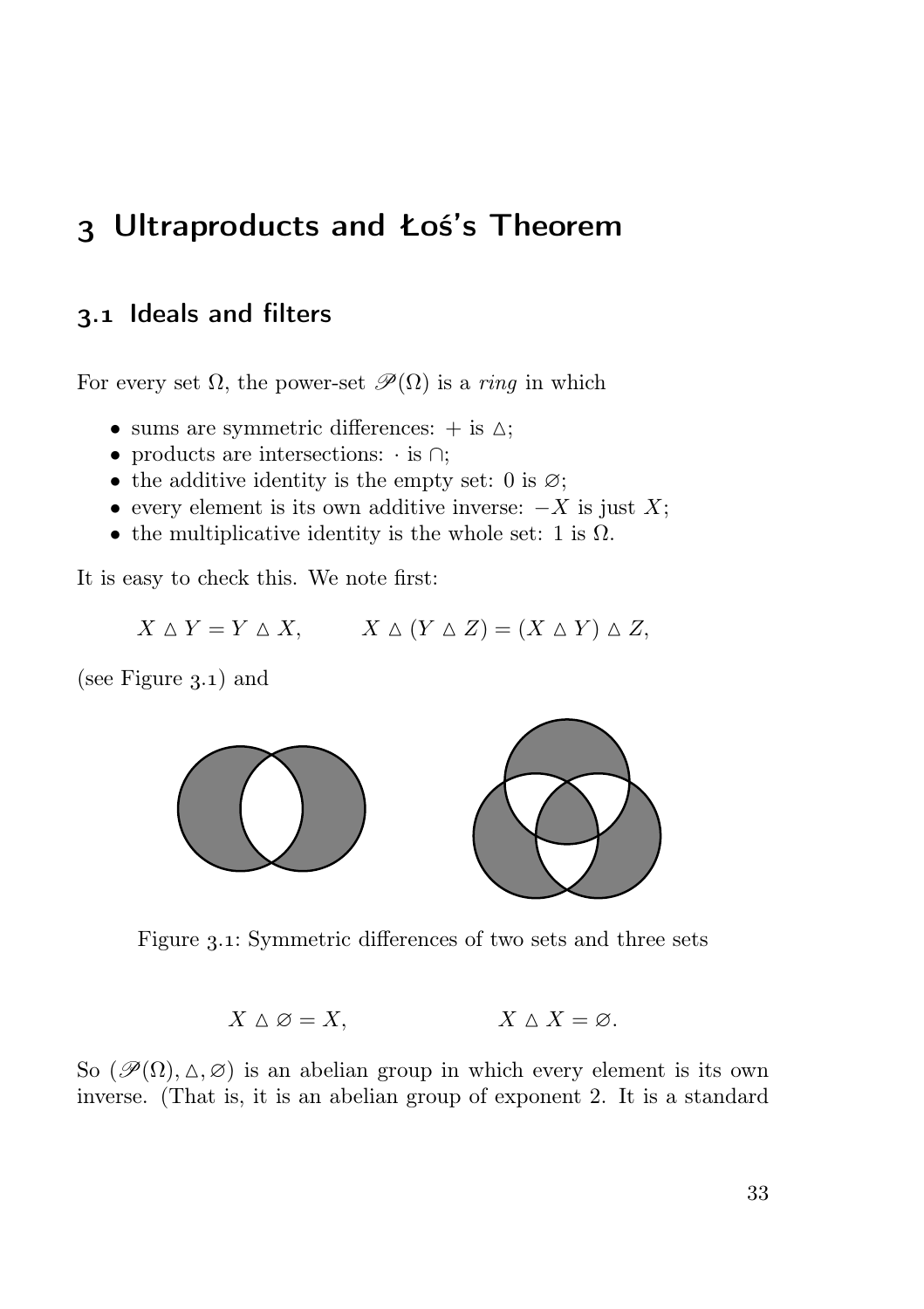exercise to show that every group of exponent 2 is abelian.) As for multiplication, we have

$$
X \cap (Y \cap Z) = (X \cap Y) \cap Z,
$$
  
\n
$$
X \cap Y = Y \cap X,
$$
  
\n
$$
X \cap \Omega = X,
$$
  
\n
$$
X \cap (Y \triangle Z) = X \cap Y \triangle X \cap Z,
$$

where multiplication ∩ takes notational precedence over addition △ in the line; see Figure 3.2. So  $(\mathscr{P}(\Omega), \Delta, \cap, \varnothing, \Omega)$  is a ring (commutative



Figure 3.2: Distribution in Boolean rings

and unital, as always in these notes). We have in this ring also

$$
X \cap X = X.
$$

That is, in the more usual notation of ring-theory,  $\mathscr{P}(\Omega)$  is a ring in which

$$
x^2 = x.\t\t(*)
$$

Therefore  $\mathcal{P}(\Omega)$  is called a **Boolean ring.** We shall see in Chapter 6 that all of the algebraic properties of  $\mathcal{P}(\Omega)$  and its sub-rings follow from their being Boolean rings: the class of Boolean rings is precisely the class of rings that embed in rings of the form  $\mathscr{P}(\Omega)$ .

This ring  $\mathscr{P}(\Omega)$  has ideals in the usual sense: a subset I of  $\mathscr{P}(\Omega)$  in ideal if and only if

$$
\varnothing \in I,
$$
  
\n
$$
Y \in I \implies X \cap Y \in I,
$$
 (†)

$$
X \in I \& Y \in I \implies X \wedge Y \in I. \tag{\ddagger}
$$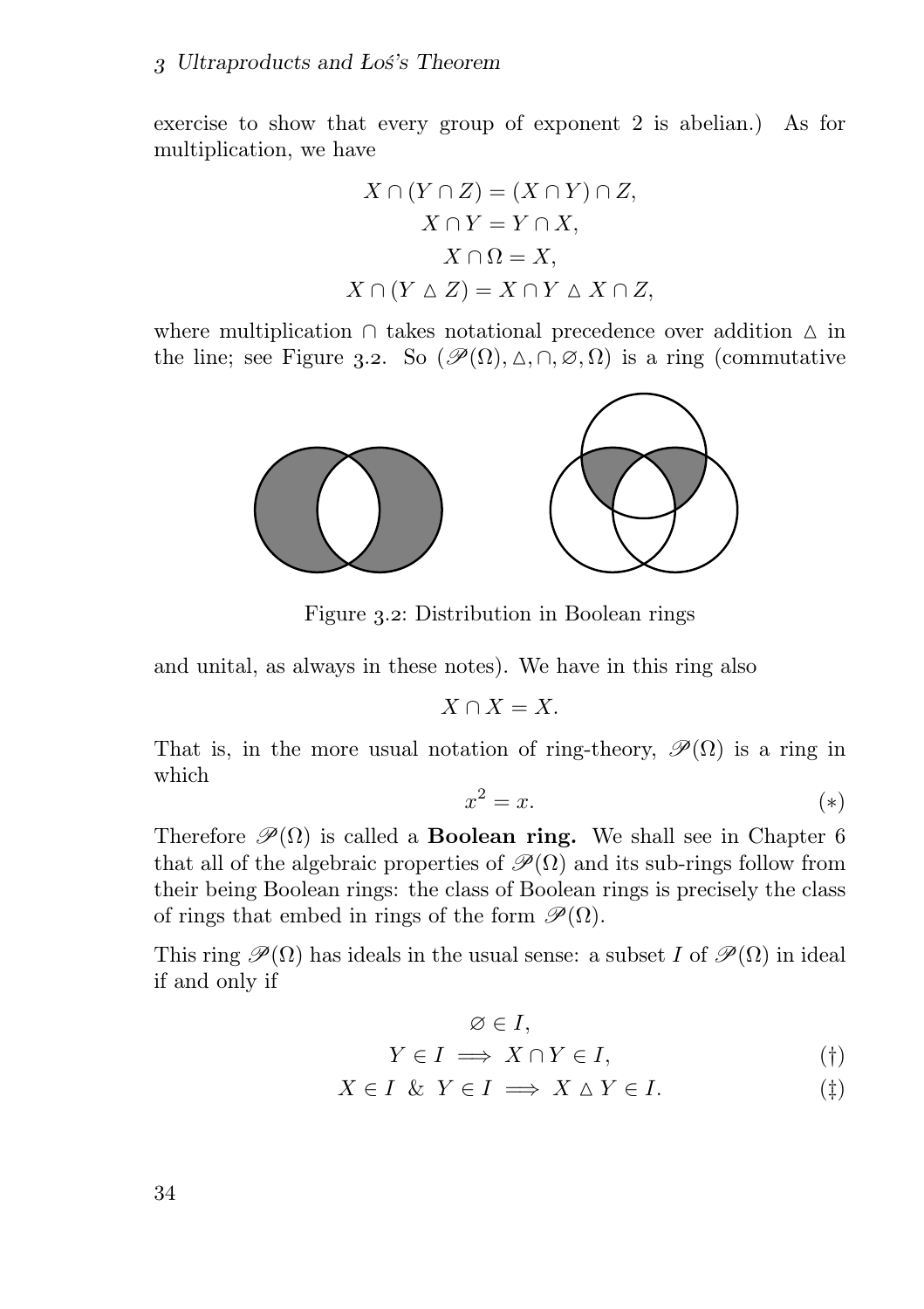However, since

$$
X \cap Y \subseteq Y,
$$
  

$$
X \subseteq Y \iff X \cap Y = X,
$$

the condition (†) is equivalent to

$$
X \subseteq Y \And Y \in I \implies X \in I.
$$

Since also

$$
X \cup Y = X \triangle Y \triangle X \cap Y,
$$
  

$$
X \triangle Y \subseteq X \cup Y,
$$

we can replace the condition (‡) with

$$
X \in I \ \& \ Y \in I \implies X \cup Y \in I.
$$

That is, a subset I of  $\mathscr{P}(\Omega)$  is an ideal if and only if

$$
\emptyset \in I,
$$
  
\n
$$
X \subseteq Y \& Y \in I \implies X \in I,
$$
  
\n
$$
X \in I \& Y \in I \implies X \cup Y \in I.
$$

Thus ideals of  $\mathcal{P}(\Omega)$  are just those subsets that are

- downwardly closed,
- closed under finite unions.

Indeed, taken strictly, the last condition implies non-emptiness, since  $\varnothing$  is the finite union  $\bigcup \emptyset$ . See Figure 3.3. Our observations in §1.4 generalize to show that if  $(K_i : i \in \Omega)$  is an indexed family of fields, and J is an ideal of  $\prod_{i\in\Omega} K_i$ , then supp $[J]$  is an ideal of  $\mathscr{P}(\Omega)$ . Moreover, every ideal I of  $\mathscr{P}(\Omega)$  is supp[J], where

$$
J = \{ x \in \prod_{i \in \Omega} K_i \colon \text{supp}(x) \in I \};
$$

and this is an ideal of  $\prod_{i\in\Omega} K_i$ , in fact the only ideal whose image under  $J \mapsto \text{supp}[J]$  is I. So this map establishes a one-to-one correspondence between the (set of) ideals of  $\prod_{i\in\Omega} K_i$  and the (set of) ideals of  $\mathscr{P}(\Omega)$ .

There are two standard examples of ideals of  $\mathcal{P}(\Omega)$ .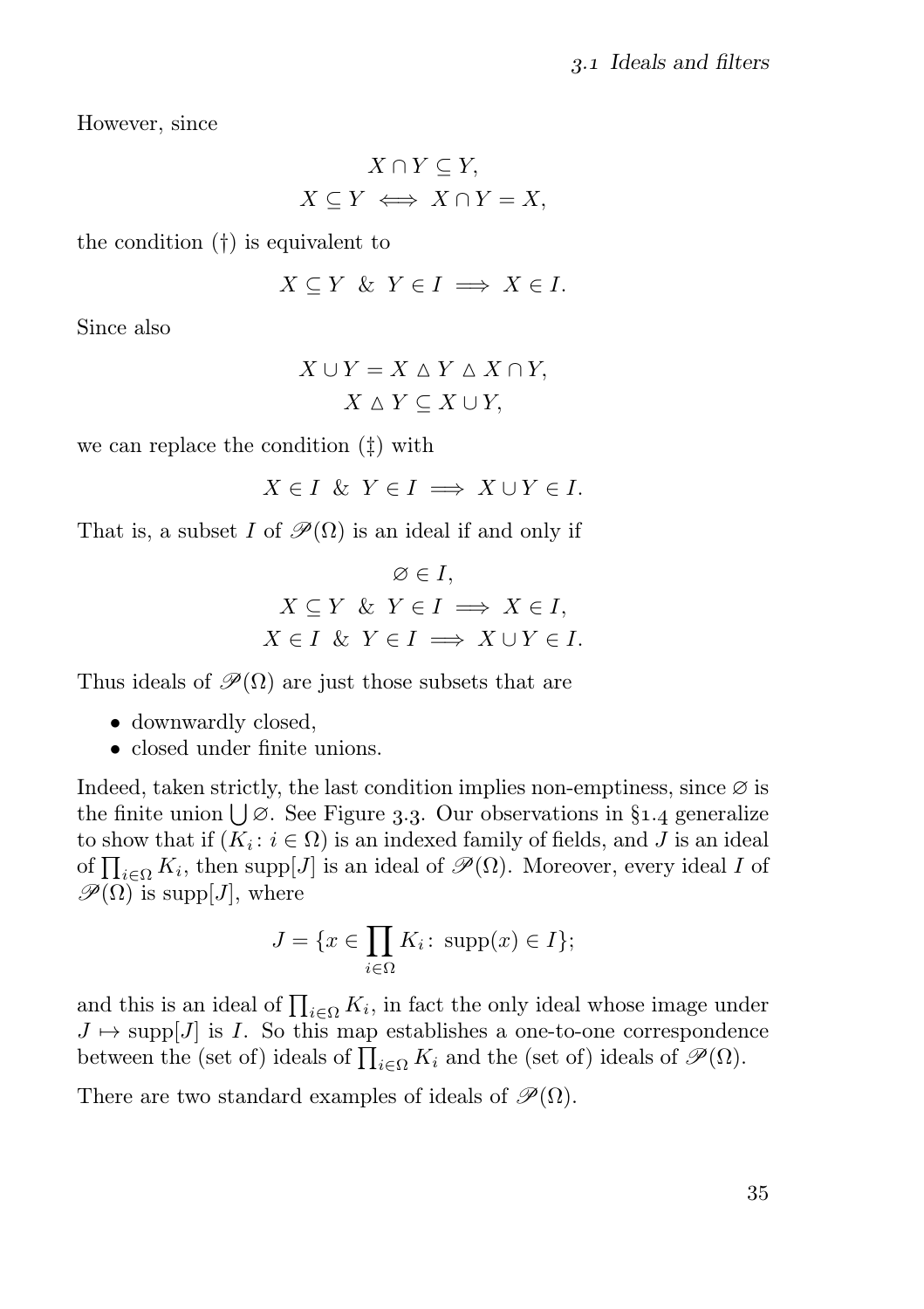

Figure 3.3: An ideal of a Boolean ring

- 1. If  $A \subseteq \Omega$ , then  $\mathscr{P}(A)$  is the principal ideal of  $\mathscr{P}(\Omega)$  generated by A. It corresponds to the ideal  $\prod_{i\in A} K_i$  of  $\prod_{i\in \Omega} K_i$ .
- 2. The set  $\mathscr{P}_{\omega}(\Omega)$  of finite subsets of  $\Omega$  is an ideal of  $\mathscr{P}(\Omega)$ , called the **Fréchet ideal** of  $\mathscr{P}(\Omega)$ , corresponding to the ideal  $\sum_{i\in\Omega} K_i$ of  $\prod_{i\in\Omega}K_i$ .

There is a notion that is 'dual' to the notion of an ideal: A subset  $F$  of  $\mathscr{P}(\Omega)$  is a filter if  $\{X^{\operatorname{c}}\colon X\in F\}$  is an ideal, that is,

$$
\Omega \in F,
$$
  
\n
$$
X \in F \& X \subseteq Y \implies Y \in F,
$$
  
\n
$$
X \in F \& Y \in F \implies X \cap Y \in F.
$$

See Figure 3.4. Intuitively, elements of an ideal are 'small' subsets of  $\Omega$ ; elements of a filter are 'large' subsets of  $\Omega$ .

Since filters easily correspond to ideals, we need not introduce the concept of a filter. Alternatively, once we have filters, we can forget about ideals. I prefer not to forget about ideals, since they are familiar from ring-theory. And yet sometimes it will be useful to think in terms of filters as well.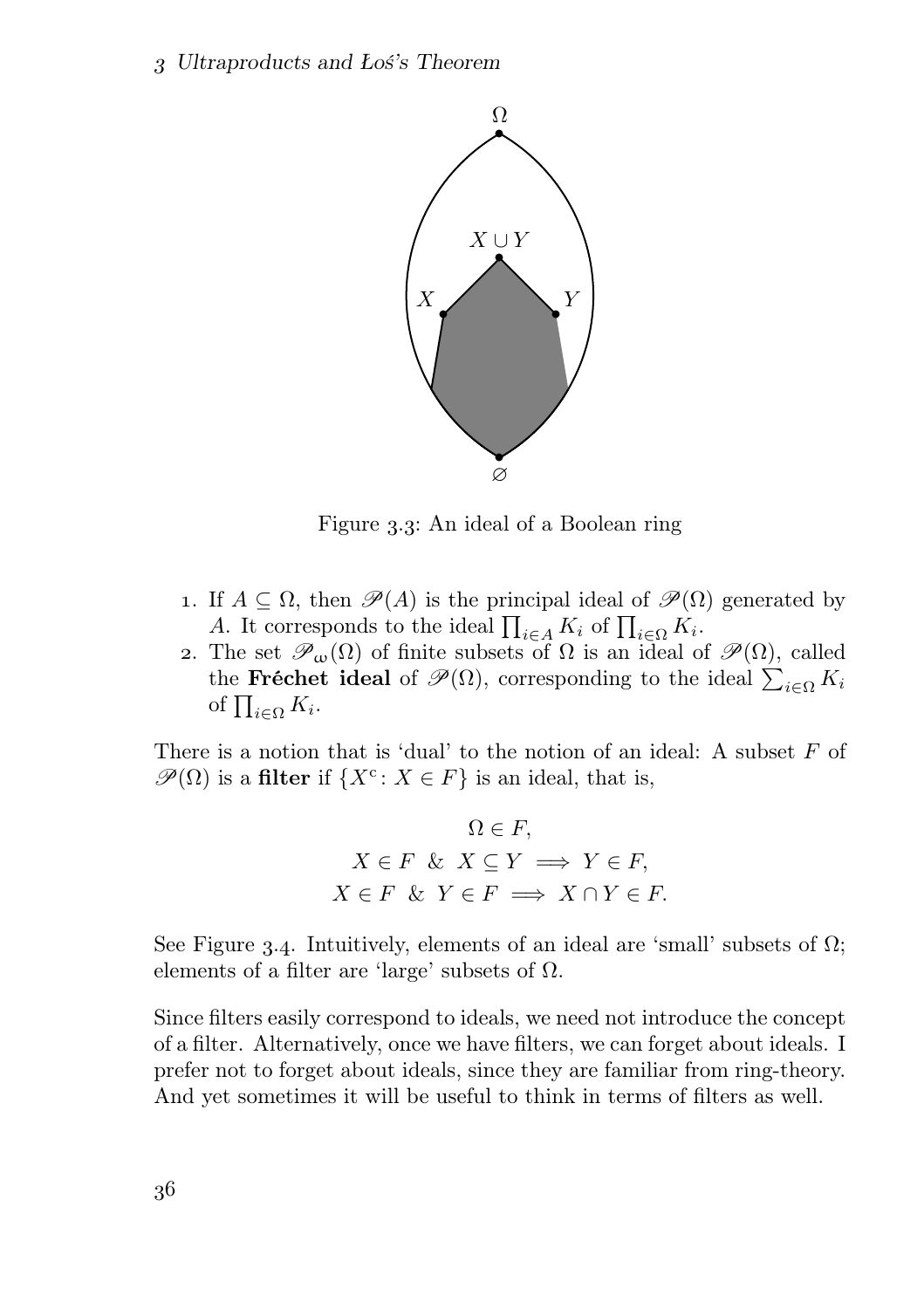

Figure 3.4: A filter of a Boolean ring

A filter of  $\mathscr{P}(\Omega)$  is also called a filter on  $\Omega$  itself.

Suppose P is a prime ideal of  $\mathscr{P}(\Omega)$ , that is, P is an ideal such that

$$
X \cap Y \in P \& X \notin P \implies Y \in P.
$$

The quotient  $\mathcal{P}(\Omega)/P$  is then an integral domain. But it is an integral domain in which  $(*)$  holds, that is, for all elements x,

$$
x^2 = x, \t 0 = x^2 - x = x \cdot (x - 1).
$$

In every integral domain, these equation is solved by 0 and 1, but by no other elements. So  $\mathcal{P}(\Omega)/P$  has only two elements, namely P and  $\Omega + P$ . A two-element integral domain (even a two-element ring) is a field. So  $\mathcal{P}(\Omega)/P$  is a field, and therefore P is a maximal ideal. Thus all prime ideals of  $\mathcal{P}(\Omega)$  are maximal. Since in  $\mathcal{P}(\Omega)$  we have

$$
X \triangle \Omega = X^{\mathsf{c}},
$$

we have that X and  $X^c$  are always in different cosets of P, that is,

$$
X\in P\iff X^{\mathrm{c}}\notin P.
$$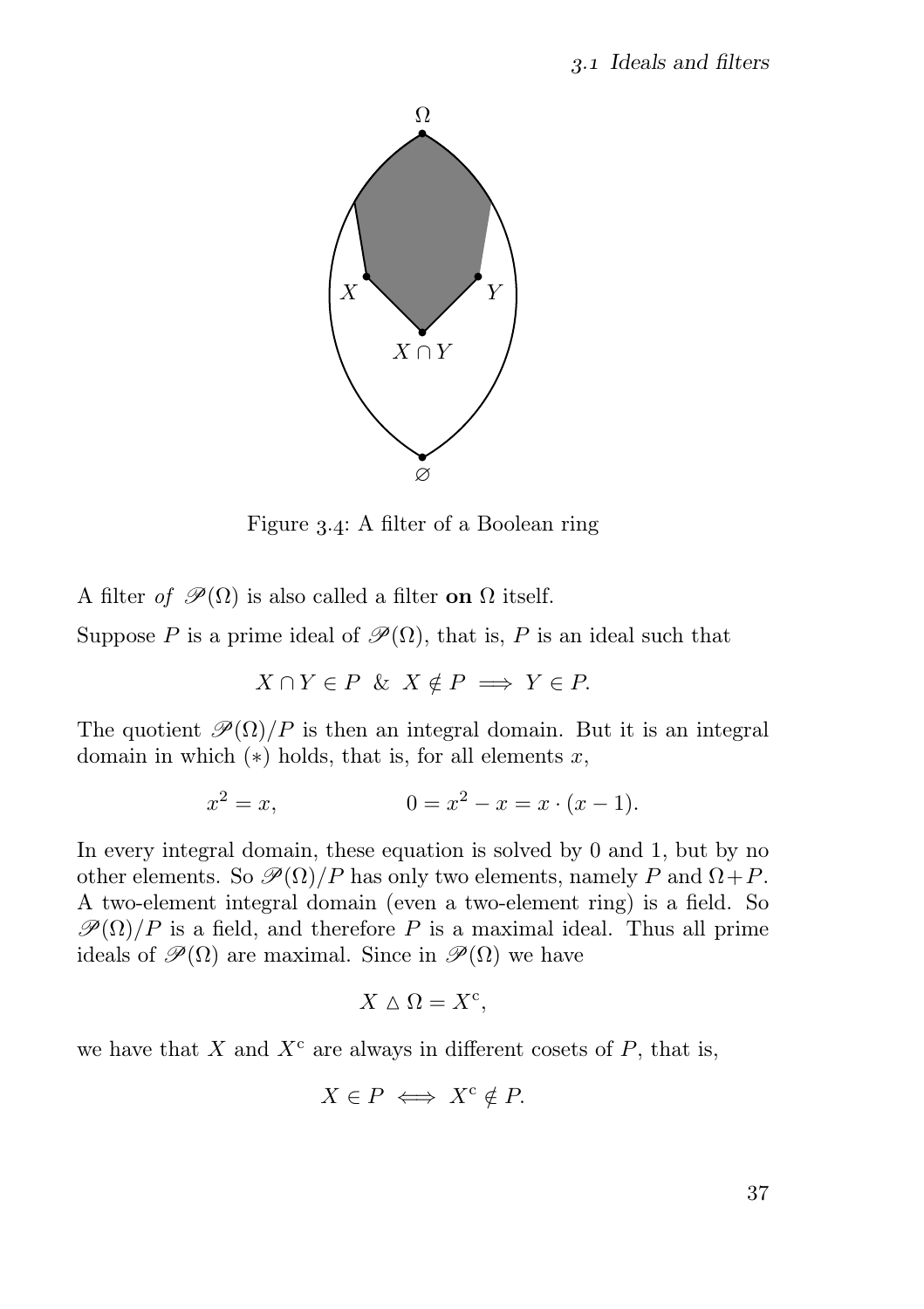The filter  $\{X^c: X \in P\}$  that is dual to P is called an **ultrafilter.** As a filter, it is the set of complements (in  $\Omega$ ) of elements of P; as an ultrafilter, it is the complement (in  $\mathcal{P}(\Omega)$ ) of P.

# 3.2 Reduced products

Suppose  $(\mathfrak{A}_i : i \in \Omega)$  is an indexed family of structures with a common signature  $\mathscr{S}$ . An element of the Cartesian product  $\prod_{i\in\Omega} A_i$  is a tuple  $(a_i : i \in \Omega)$ , where  $a_i \in A_i$ ; we may write this tuple simply as a. Let the product  $\prod_{i\in\Omega} A_i$  be called also B. This is the universe of a structure

$$
\prod_{i\in \Omega}\mathfrak{A}_i
$$

or  $\mathfrak B$  of  $\mathscr S$ , where for all n in  $\omega$ , for all n-ary operation-symbols F and predicates R of  $\mathscr{S}$ ,

$$
F^{\mathfrak{B}}(\mathbf{a}) = (F^{\mathfrak{A}_i}(\mathbf{a}_i) : i \in \Omega), \qquad R^{\mathfrak{B}} = \prod_{i \in \Omega} R^{\mathfrak{A}_i}.
$$

Here notation is as in §o, so that  $a \in B^n$ , which means  $a = (a^0, \ldots, a^{n-1}),$ where  $a^k = (a_i^k : i \in \Omega)$ ; and  $a_i = (a_i^0, \ldots, a_i^{n-1})$ . See Figure 3.5. Note

| a             |     | $a_0$     | $a_1$                             | $a_2$   |  |
|---------------|-----|-----------|-----------------------------------|---------|--|
| $a^0$         | $=$ | $a_0^0$   | $a_1^0$                           | $a_2^0$ |  |
| $\frac{1}{2}$ |     | $\bullet$ |                                   |         |  |
| $a^{n-1}$     |     |           | $= a_0^{n-1} a_1^{n-1} a_2^{n-1}$ |         |  |

Figure 3.5: Notation for sequences of tuples

that, if  $R^{\mathfrak{A}_i} = \varnothing$  for even one index *i*, then  $R^{\mathfrak{B}} = \varnothing$ . Now let I be an ideal of  $\mathscr{P}(\Omega)$ . We shall define a quotient

$$
\prod_{i\in \Omega} \mathfrak{A}_i/I
$$

38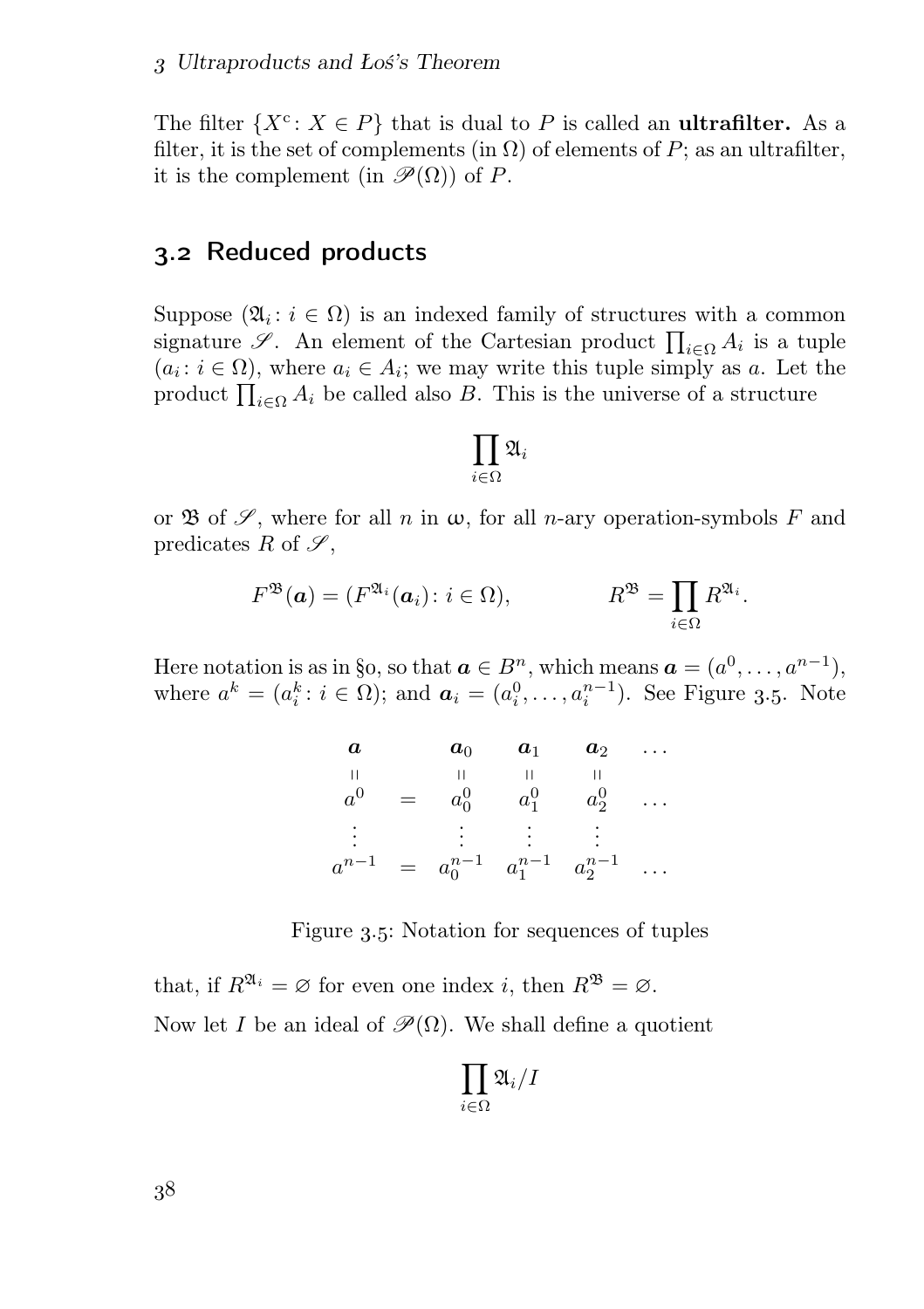or  $\mathfrak{B}/I$ . First, we define two elements of B to be **congruent** modulo I if they disagree only on a small set of indices, that is, a set belonging to I:

$$
\{i \in \Omega \colon a_i \neq b_i\} \in I \iff a \equiv b \pmod{I}.
$$

Equivalently, if F is the dual filter of I (that is,  $F = \{X^c : X \in I\}$ , then two elements of  $B$  are congruent if and only if they agree on a *large* set of indices, that is, a set belonging to  $F$ :

$$
\{i \in \Omega \colon a_i = b_i\} \in F \iff a \equiv b \pmod{I}.
$$

We may write:

- $a/I$  for the congruence-class  $\{b : a \equiv b \pmod{I}\},\$
- $B/I$  for the set of these congruence-classes.
- $a/I$  for  $(a^0/I, \ldots, a^{n-1}/I)$ .

(Or one could write F for I here.) We want to define a structure  $\mathfrak{B}/I$  of  $\mathscr S$  with universe  $B/I$ . Then for all *n*-ary operation-symbols F of  $\mathscr S$ , we should define

$$
F^{\mathfrak{B}/I}(\mathbf{a}/I) = F^{\mathfrak{B}}(\mathbf{a})/I.
$$

However, we must check that this is a valid definition. We shall do this presently; meanwhile, for an *n*-ary predicate R of  $\mathscr{S}$ , what should  $R^{\mathfrak{B}/I}$ be? By one generalization of the definition in  $\S_{1,3}$  of the ordering of  $\mathbb{R}^{\omega}/I$ , we should define  $R^{\mathfrak{B}/I}$  as

$$
\{a/I\colon a\in R^{\mathfrak{B}}\}.
$$

However, by what we noted above, this relation is empty if  $R^{2i} = \emptyset$  for even one index i. The empty relation is still a relation, but it is not what we want here. The 'correct' definition of  $R^{\mathfrak{B}/I}$  is given as follows.

**Theorem 3.** For all indexed families  $(\mathfrak{A}_i : i \in \Omega)$  of structures with  $\prod_{i\in\Omega}A_i/I$ , such that all n in  $\omega$ , for all n-ary operation-symbols F and common signature  $\mathscr{S}$ , there is a structure  $\mathfrak{B}/I$  in  $\text{Mod}(\mathscr{S})$ , with universe predicates R of  $\mathscr{S}$ ,

$$
F^{\mathfrak{B}/I}(\mathbf{a}/I)=F^{\mathfrak{B}}(\mathbf{a})/I, \qquad R^{\mathfrak{B}/I}=\big\{\mathbf{a}/I\colon \{i\colon \mathbf{a}_i\notin R^{\mathfrak{A}_i}\}\in I\big\}.
$$

If  $R^{\mathfrak{A}_i} \neq \emptyset$  for each i in  $\Omega$ , then

$$
R^{\mathfrak{B}/I}=\{a/I\colon a\in R^{\mathfrak{B}}\}.
$$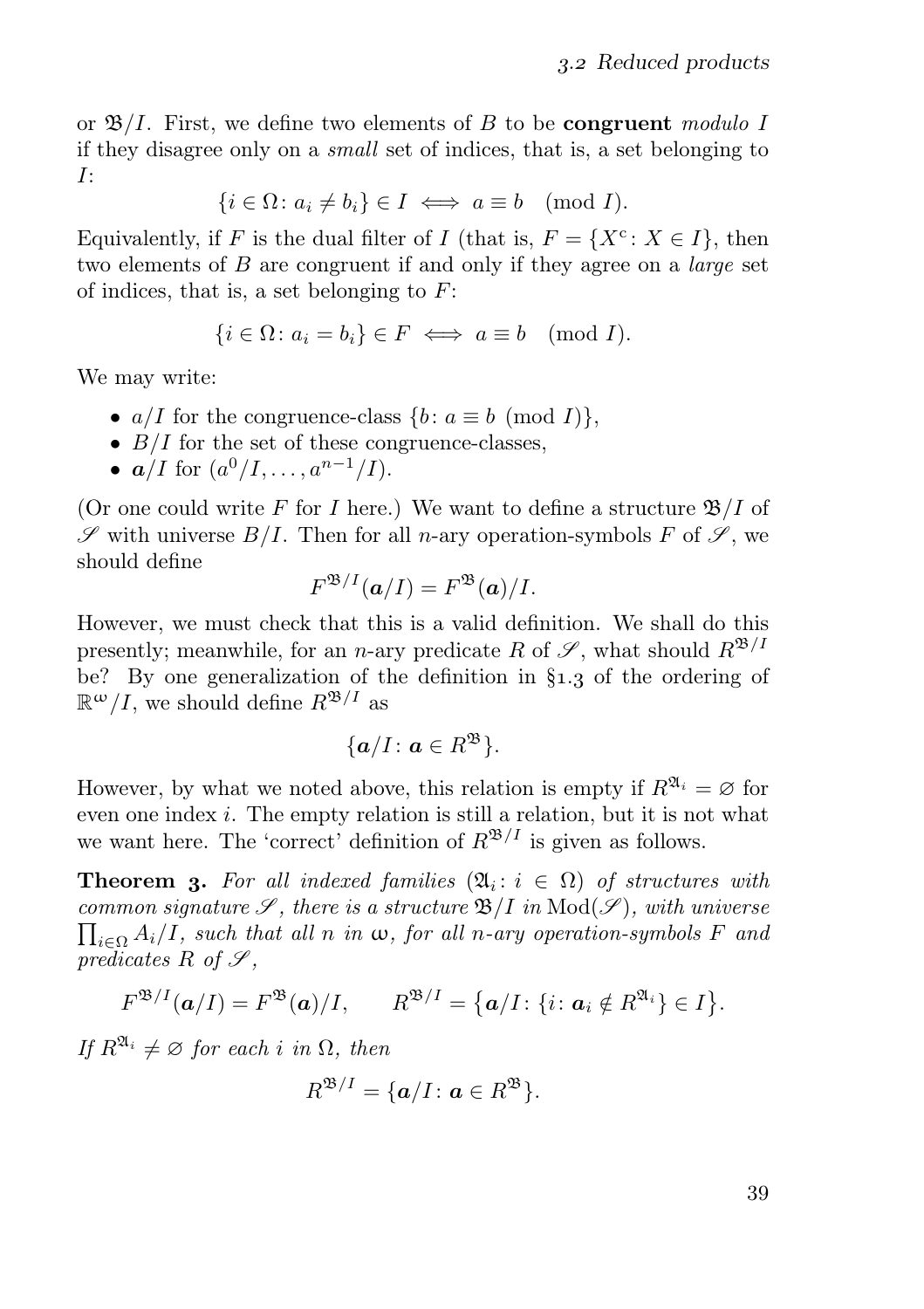*Proof.* We need only check that the definition of  $F^{\mathfrak{B}/I}$  is valid. Suppose

$$
a \equiv b \pmod{I},
$$

that is,  $a/I = b/I$ , that is,  $a^k/I = b^k/I$  for each k in n. This means  $\{i: a_i^k \neq b_i^k\} \in I$  for each k in n. But then

$$
\bigcup_{k \in n} \{i \colon a_i^k \neq b_i^k\} \in I.
$$

We have also

$$
\{i\colon F^{\mathfrak{A}_i}(\boldsymbol{a}_i)\neq F^{\mathfrak{A}_i}(\boldsymbol{b}_i)\subseteq\bigcup_{k\in n}\{i\colon a_i^k\neq b_i^k\},\
$$

so  $\{i: F^{\mathfrak{A}_i}(\boldsymbol{a}_i) \neq F^{\mathfrak{A}_i}(\boldsymbol{b}_i)\} \in I$  and therefore

$$
F^{\mathfrak{B}}(\mathbf{a}) \equiv F^{\mathfrak{B}}(\mathbf{b}) \pmod{I}.
$$

The structure  $\mathfrak{B}/I$  is a **reduced product** of the family  $(\mathfrak{A}_i : i \in \Omega)$ .

We can understand each element a of  $\prod_{i\in\Omega} A_i$  as a new constant, to be interpreted in each  $\mathfrak{A}_i$  as  $a_i$ , and in  $\mathfrak{B}$  as  $a/I$ . Then the definition

$$
R^{\mathfrak{B}/I} = \{ \mathbf{a}/I \colon \{i \colon \mathbf{a}_i \notin R^{\mathfrak{A}_i} \} \in I \}
$$

in the theorem just means

$$
\mathfrak{B}/I \vDash Ra \iff \{i \colon \mathfrak{A}_i \vDash \neg Ra\} \in I,
$$

and the definition

$$
F^{\mathfrak{B}/I}(\boldsymbol{a}/I)=F^{\mathfrak{B}}(\boldsymbol{a})/I
$$

has the meaning of

$$
\mathfrak{B}/I \vDash F\mathbf{a} = b \iff \{i \colon \mathfrak{A}_i \vDash \neg (F\mathbf{a} = b)\} \in I.
$$

The formulas  $Rx$  and  $Fx = y$  here are unnested atomic formulas. (So is  $x = y$ .) Our equivalences have the form

$$
\mathfrak{B}/I \models \sigma \iff \{i : \mathfrak{A}_i \models \neg \sigma\} \in I,
$$
 (§)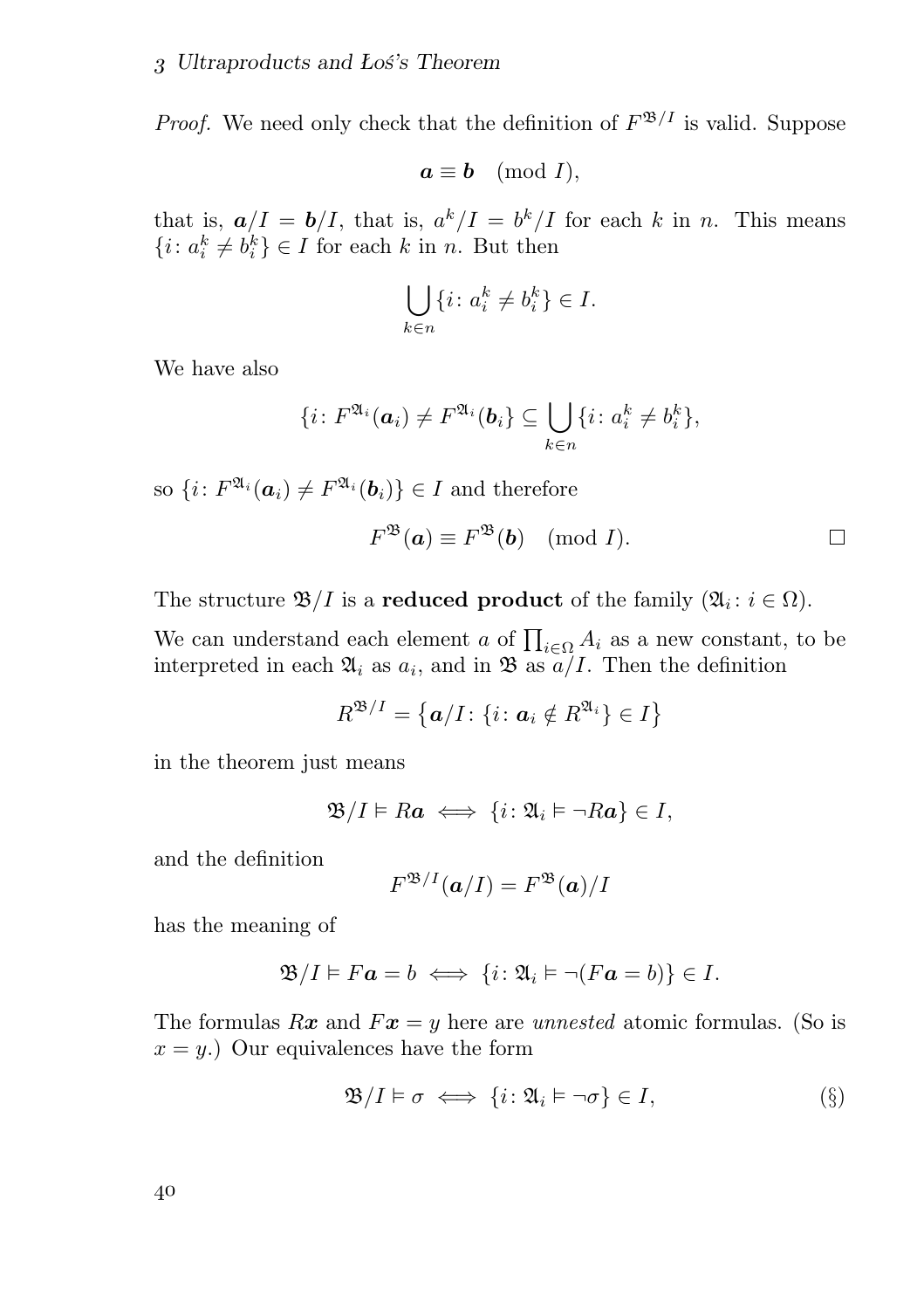which can be written also as

$$
\mathfrak{B}/I \vDash \sigma \iff \{i \colon \mathfrak{A}_i \vDash \sigma\} \in F.
$$

So this is true by definition when  $\sigma$  is an unnested atomic sentence (in the expanded signature  $\mathscr{S}(B)$ ). For which other  $\sigma$  is it true?

**Lemma.** The equivalence  $(\S)$ , that is,

$$
\mathfrak{B}/I \vDash \sigma \iff \{i \colon \mathfrak{A}_i \vDash \neg \sigma\} \in I,
$$

considered as a function of  $\sigma$ , is preserved under conjunction: if it holds when  $\sigma$  is  $\tau$  or  $\rho$ , then it holds when  $\sigma$  is  $\tau \wedge \rho$ .

Proof. From the definition of an ideal, we have

$$
X \subseteq Y \& Y \in I \implies X \in I,
$$
\n
$$
X \in I \& Y \in I \implies X \cup Y \in I.
$$

Together these imply the converse of the latter; so we have

$$
X \in I \ \& \ Y \in I \iff X \cup Y \in I.
$$

If now (§) holds when  $\sigma$  is  $\tau$  or  $\rho$ , then the following are equivalent:

$$
\mathfrak{B}/I \vDash \tau \wedge \rho,
$$
  
\n
$$
\mathfrak{B}/I \vDash \tau \& \mathfrak{M} \vDash \rho,
$$
  
\n
$$
\{i: \mathfrak{A}_i \vDash \neg \tau\} \in I \& \{i: \mathfrak{A}_i \vDash \neg \rho\} \in I,
$$
  
\n
$$
\{i: \mathfrak{A}_i \vDash \neg \tau\} \cup \{i: \mathfrak{A}_i \vDash \neg \rho\} \in I,
$$
  
\n
$$
\{i: \mathfrak{A}_i \vDash \neg \tau \vee \neg \rho\} \in I,
$$
  
\n
$$
\{i: \mathfrak{A}_i \vDash \neg (\tau \wedge \rho)\} \in I.
$$

**Lemma.** The equivalence  $(\S)$ , that is,

$$
\mathfrak{B}/I \vDash \sigma \iff \{i \colon \mathfrak{A}_i \vDash \neg \sigma\} \in I,
$$

considered as a function of  $\sigma$ , is preserved under quantification:

**if** it holds when  $\sigma$  is  $\psi(a)$ , for all parameters a, for some singulary formula  $\psi$  (possibly with parameters),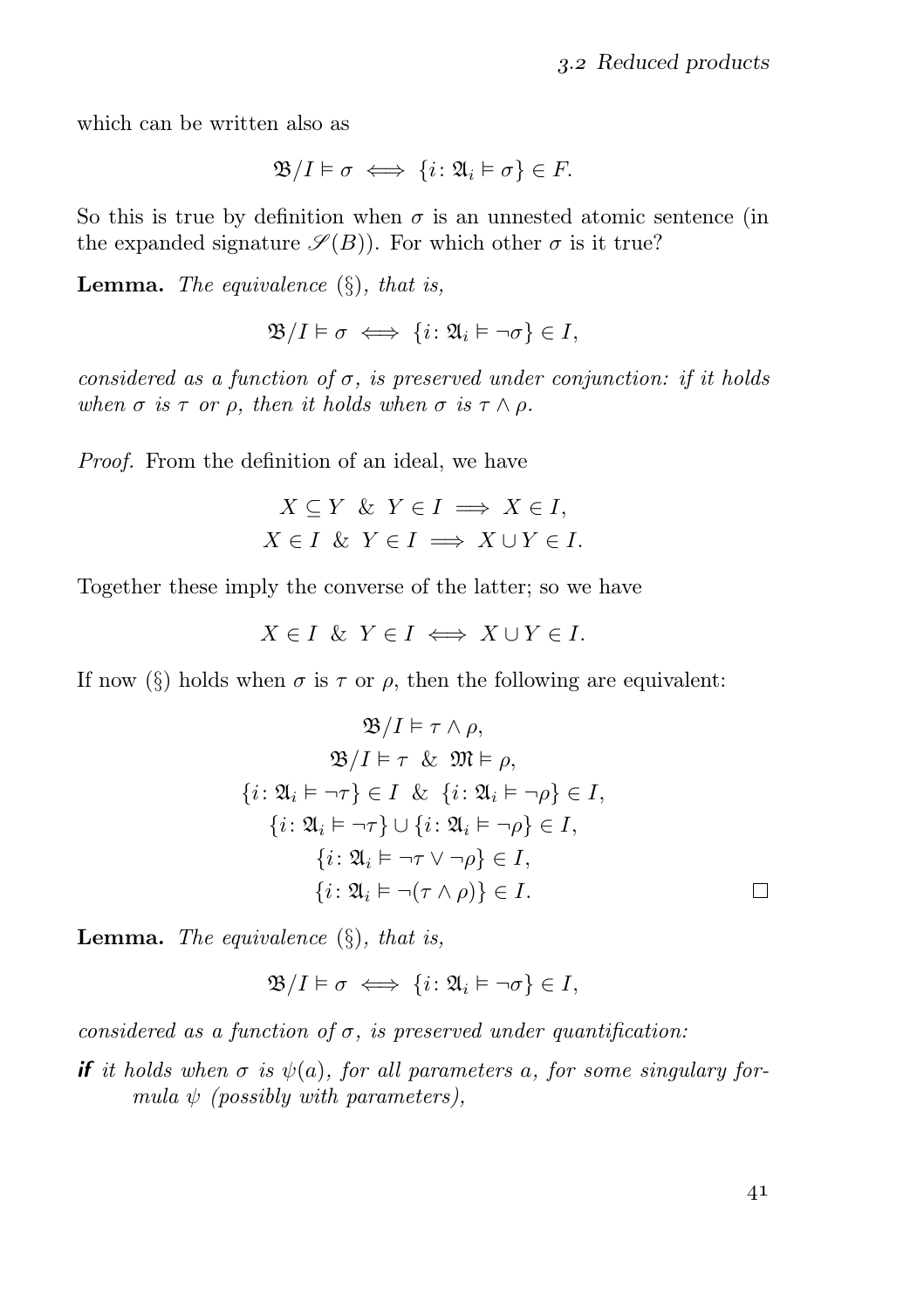**then** it holds when  $\sigma$  is  $\exists x \psi(x)$ .

Proof. Under the given hypothesis, the following are equivalent:

$$
\mathfrak{B}/I \vDash \exists x \ \psi(x),
$$

$$
\mathfrak{B}/I \vDash \psi(a) \text{ for some } a \text{ in } B,
$$

$$
\{i : \mathfrak{A}_i \vDash \neg \psi(a_i)\} \in I \text{ for some } a \text{ in } B.
$$

For all  $a$  in  $B$ , we have

$$
\{i\colon \mathfrak{A}_i \vDash \neg \psi(a_i)\} \supseteq \{i\colon \mathfrak{A}_i \vDash \neg \exists x \ \psi(x)\}.
$$

Moreover, for some choice of  $a$ , this inclusion is an equality. This yields the result. П

# 3.3 Ultraproducts

Suppose P is a prime ideal (hence a maximal ideal) of  $\mathscr{P}(\Omega)$ . Then the reduced product  $\mathfrak{B}/P$  is called more precisely an **ultraproduct** of  $(\mathfrak{A}_i : i \in \Omega)$ . There is a trivial example: For some j in  $\Omega$ , let P be the principal ideal  $(\Omega \setminus \{j\})$  of  $\mathscr{P}(\Omega)$ , that is,  $P = \{X \subseteq \Omega : j \notin \Omega\}$ . Then

$$
\prod_{i\in\Omega}\mathfrak{A}_i/P\cong\mathfrak{A}_j.
$$

All ultraproducts are thus if  $\Omega$  is finite; but if  $\Omega$  is infinite, then the Fréchet ideal of  $\mathscr{P}(\Omega)$  (that is, the ideal consisting of all finite subsets of  $\Omega$ ) is a proper ideal, so it may be included in P, which is therefore not principal. Immediately we have:

**Lemma.** If P is a prime ideal of  $\mathcal{P}(\Omega)$ , then the equivalence

$$
\mathfrak{B}/P \vDash \sigma \iff \{i \colon \mathfrak{A}_i \vDash \neg \sigma\} \in P,
$$

as a function of  $\sigma$ , is preserved under negation.

So we are assuming the Prime Ideal Theorem, that every proper ideal of a ring is included in a prime ideal. This is apparently weaker than the Maximal Ideal Theorem, that every proper ideal of a ring is included in a maximal ideal; this is equivalent to the Axiom of Choice. Some discussion and references are found in  $[15, §6.2, pp. 272-3].$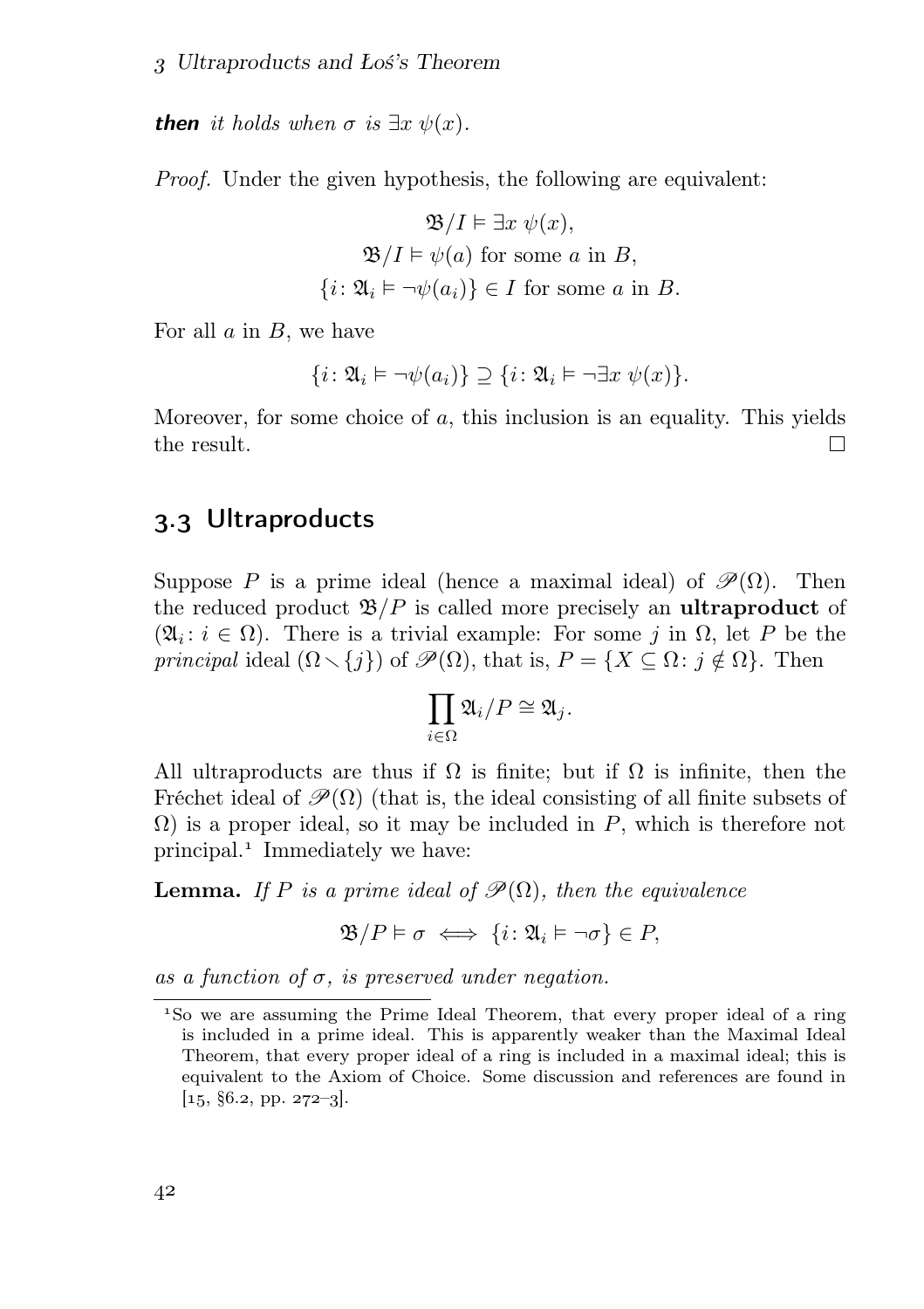The three lemmas of this chapter together yield:

**Theorem 4** (Łoś<sup>2</sup>). If P is a maximal ideal of  $\mathcal{P}(\Omega)$ , then

$$
\mathfrak{B}/P \vDash \sigma \iff \{i \colon \mathfrak{A}_i \vDash \neg \sigma\} \in P
$$

holds for all  $\sigma$  (with parameters).

As a special case, if each  $\mathfrak{A}_i$  is the same structure  $\mathfrak{A}$ , so that in particular  $\prod_{i\in\Omega} A_i$  is the Cartesian power  $A^{\Omega}$ , then the ultraproduct  $\mathfrak{B}/I$  (that is  $\mathfrak{A}^{\Omega}/P$ ) is an **ultrapower** of  $\mathfrak{A}$ . The diagonal embedding  $a \mapsto (a : i \in \Omega)$ of  $\mathfrak{A}$  in  $\mathfrak{B}/I$  is now an *elementary embedding*, that is, for all sentences  $\sigma$ with parameters from A (or more precisely from the image of A in  $A^{\Omega}$ ),

$$
\mathfrak{B}/I \vDash \sigma \iff \mathfrak{A} \vDash \sigma.
$$

Considering the embedding as an inclusion (that is, identifying  $\mathfrak A$  with its image in  $\mathfrak{B}/I$ , we may write then

$$
\mathfrak{A}\preccurlyeq \mathfrak{B}/I.
$$

# 3.4 Cardinality

By the theorem below, a non-principal ultrapower  $\mathfrak C$  of a countably infinite structure A is uncountable. By the Downward Löwenheim–Skolem– Tarski Theorem, in a countable signature, there will then be a countable structure  $\mathfrak B$  such that

$$
\mathfrak{A}\prec\mathfrak{B}\prec C.
$$

Indeed,  $\mathfrak{B}$  may be chosen to include  $A \cup \{x\}$  for some x in  $C \setminus A$ . However, even though  $\mathfrak A$  is then a proper substructure of  $\mathfrak B$ , these two may be isomorphic. However, this is not the case when  $\mathfrak{A}$  is  $(\mathbb{N}, +, \cdot)$ . Thus countable non-standard models of arithmetic exist. A more illuminating construction of such models is given in  $\S_{4.4}$  below.

The following is a special case of  $[15, Thm\, 9.5.4(a)]$  (and is said to be found in Frayne, Morel, and Scott  $[10]^{3}$ ).

 $2$ The usual reference is [19] although the theorem is not given clearly there.

I have a printout of this article, but have not sorted through all of its many basic results to find this one. It should be noted that the article has a 'correction'  $[11]$ , which merely refines the account of Tarski's contribution to the subject (as well as taking some of the credit away from Frayne).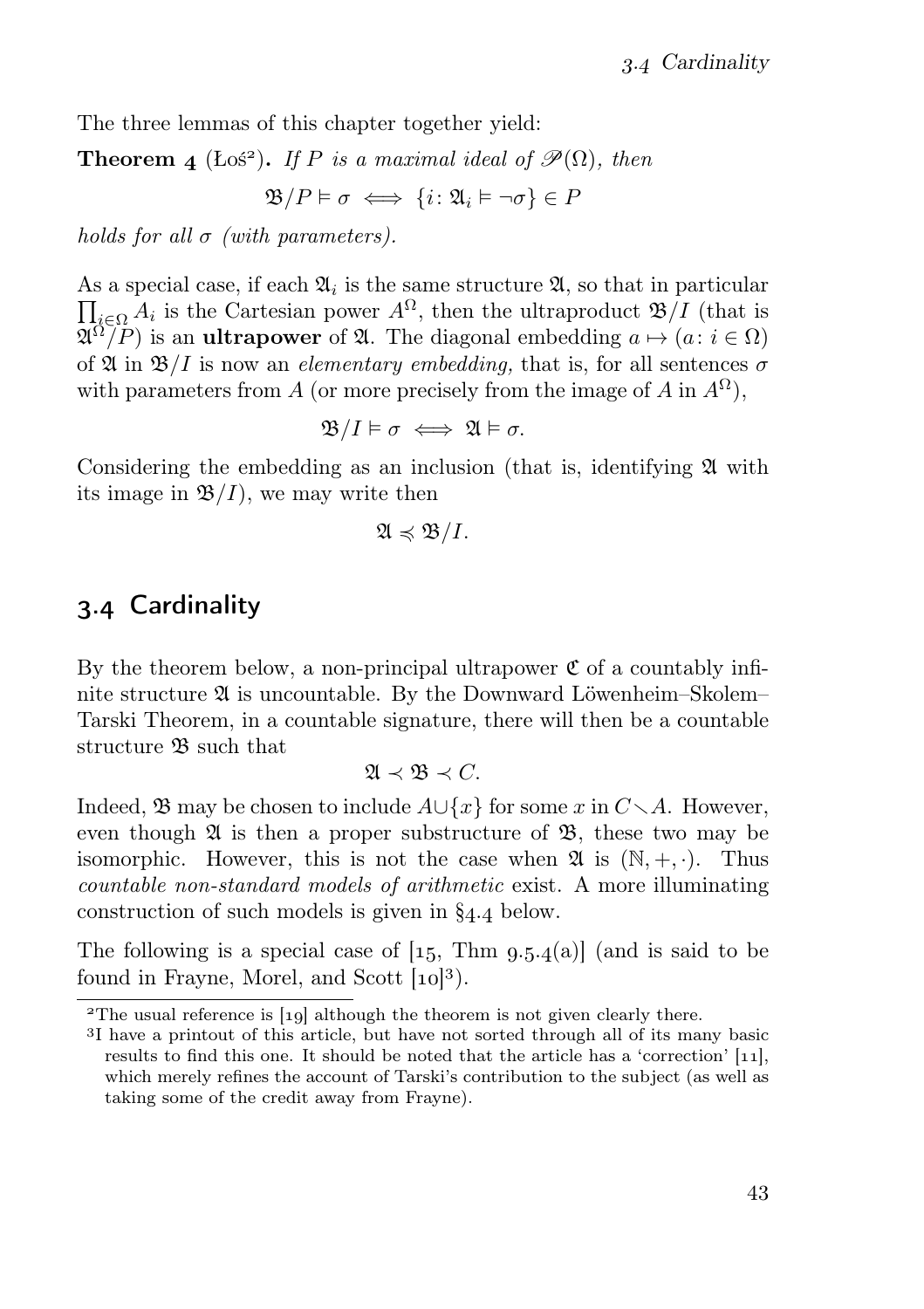**Theorem 5.** For all signatures  $\mathscr{S}$ , for all  $\mathfrak{A}$  in  $\text{Mod}(\mathscr{S})$ , for all singulary formulas  $\varphi$  of  $\mathscr{S}(A)$ , for all non-principal prime ideals P of  $\mathscr{P}(\omega)$ ,

$$
\omega \leqslant |\varphi(\mathfrak{A})| \implies |\varphi(\mathfrak{A}^{\omega}/P)| = |\varphi(\mathfrak{A})|^{\omega}.
$$

In particular, if  $\mathfrak A$  is countable, then all infinite definable relations of  $\mathfrak{A}^{\omega}/P$  have the cardinality of the continuum.

*Proof.* For all a in  $A^{\omega}$ , if  $a/P \in \varphi(\mathfrak{A}^{\omega}/P)$ , then by Łoś's Theorem

$$
\{i\in\omega\colon a_i\notin\varphi(\mathfrak{A})\}\in P.
$$

Then we may assume this set  $\{i \in \omega : a_i \notin \varphi(\mathfrak{A})\}$  is actually empty. More precisely, there is a' in  $\varphi(\mathfrak{A})^{\omega}$  such that  $a/P = a'/P$ . More precisely still, there is an injection  $a/P \mapsto a'$  from  $\varphi(\mathfrak{A}^{\omega}/P)$  to  $\varphi(\mathfrak{A})^{\omega}$ . This shows

$$
|\varphi(\mathfrak{A}^{\omega}/P)| \leqslant |\varphi(\mathfrak{A})|^{\omega}.
$$

For the reverse inequality, it is enough to find a function  $x \mapsto x^*$  from  $\varphi(\mathfrak{A}^{\omega})$  to itself such that

$$
x \neq y \implies x^* / P \neq y^* / P,
$$

that is,

$$
x \neq y \implies \{i \colon x_i^* \neq y_i^*\} \notin P.
$$

Now  $x \neq y$  means  $x_i \neq y_i$  for some i in  $\omega$ . If

$$
\{j: x_j^* \neq y_j^*\} \supseteq \omega \setminus i,\tag{\P}
$$

that is, if  $\{j : x_j^* = y_j^*\} \subseteq i$ , then since  $i \in P$ , we have  $\{j : x_j^* \neq y_j^*\} \notin P$ . So it is enough that

$$
x_i \neq y_i \& i \leq j \implies x_j^* \neq y_j^*.
$$
 (||)

We can achieve this by letting  $x_j^*$  be an injective function of  $(x_0, \ldots, x_j)$ , for each j in  $\omega$ . We can do this, if  $\varphi(\mathfrak{A})$  is infinite. Indeed, for each i in  $ω$ , let  $μ<sub>i</sub>$  be an injection from  $φ(3<sup>i+1</sup>$  to  $φ(3<sup>i</sup>)$ . Now we can define

$$
x_i^* = \mu_i(x_0, \ldots, x_i).
$$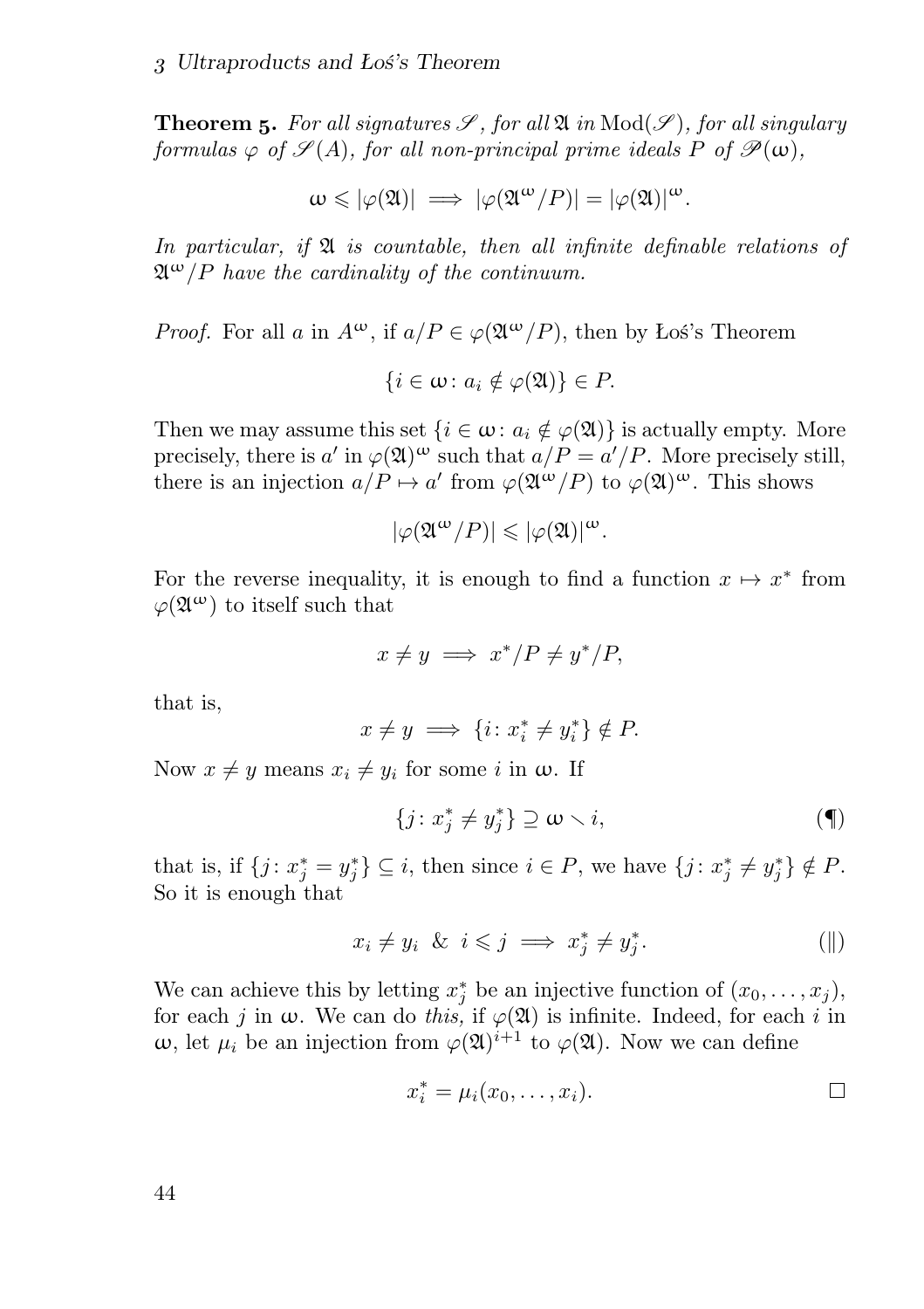Let us try to generalize this argument, replacing  $\omega$  with an arbitrary infinite index-set  $\Omega$ . In the condition ( $\P$ ), the element  $\omega \setminus i$  of the dual filter F of P will be replaced by some element  $X_i$  of the dual filter. Then  $(||$ ) becomes

$$
x_i \neq x_j \ \& \ j \in X_i \implies x_j^* \neq y_j^*.
$$

So  $x_j^*$  should be an injective function of  $(x_i : j \in X_i)$ , for each j in  $\Omega$ . For this, it is enough if the sets

$$
\{i\in\Omega\colon j\in X_i\}
$$

are finite. An ultrafilter F on  $\Omega$  (that is, an ultrafilter of  $\mathscr{P}(\Omega)$  is called regular if it has such elements  $X_i$  for all i in  $\Omega$ .

It is easy to show that there are regular ultrafilters on  $\mathscr{P}_{\omega}(\Omega)$  (that is, regular ultrafilters of  $\mathscr{P}(\mathscr{P}_{\omega}(\Omega))$ . For, if  $i \in \mathscr{P}_{\omega}(\Omega)$ , we need only define

$$
X_i = \{ j \in \mathscr{P}_{\omega}(\Omega) : i \subseteq j \}.
$$

Since  $X_i \cap X_j = X_{i \cup j}$ , the  $X_i$  do generate a filter on  $\mathscr{P}_{\omega}(\Omega)$ . The filter is proper, since  $i \in X_i$ , so none of the  $X_i$  is empty. Moreover,

$$
\{i\in\mathscr{P}_{\omega}(\Omega)\colon j\in X_i\}=\{i\in\mathscr{P}_{\omega}(\Omega)\colon i\subseteq j\}=\mathscr{P}(j),
$$

which is finite. So there are regular proper filters, and hence regular ultrafilters, on  $\mathscr{P}_{\omega}(\Omega)$ . Since  $\mathscr{P}_{\omega}(\Omega)$  has the same cardinality as  $\Omega$ (assuming this is infinite), there are regular ultrafilters on  $\Omega$ .

We shall use an index-set of the form  $\mathcal{P}_{\omega}(\Omega)$  in proving the Compactness Theorem (Theorem  $6$ ) on page  $47$  below.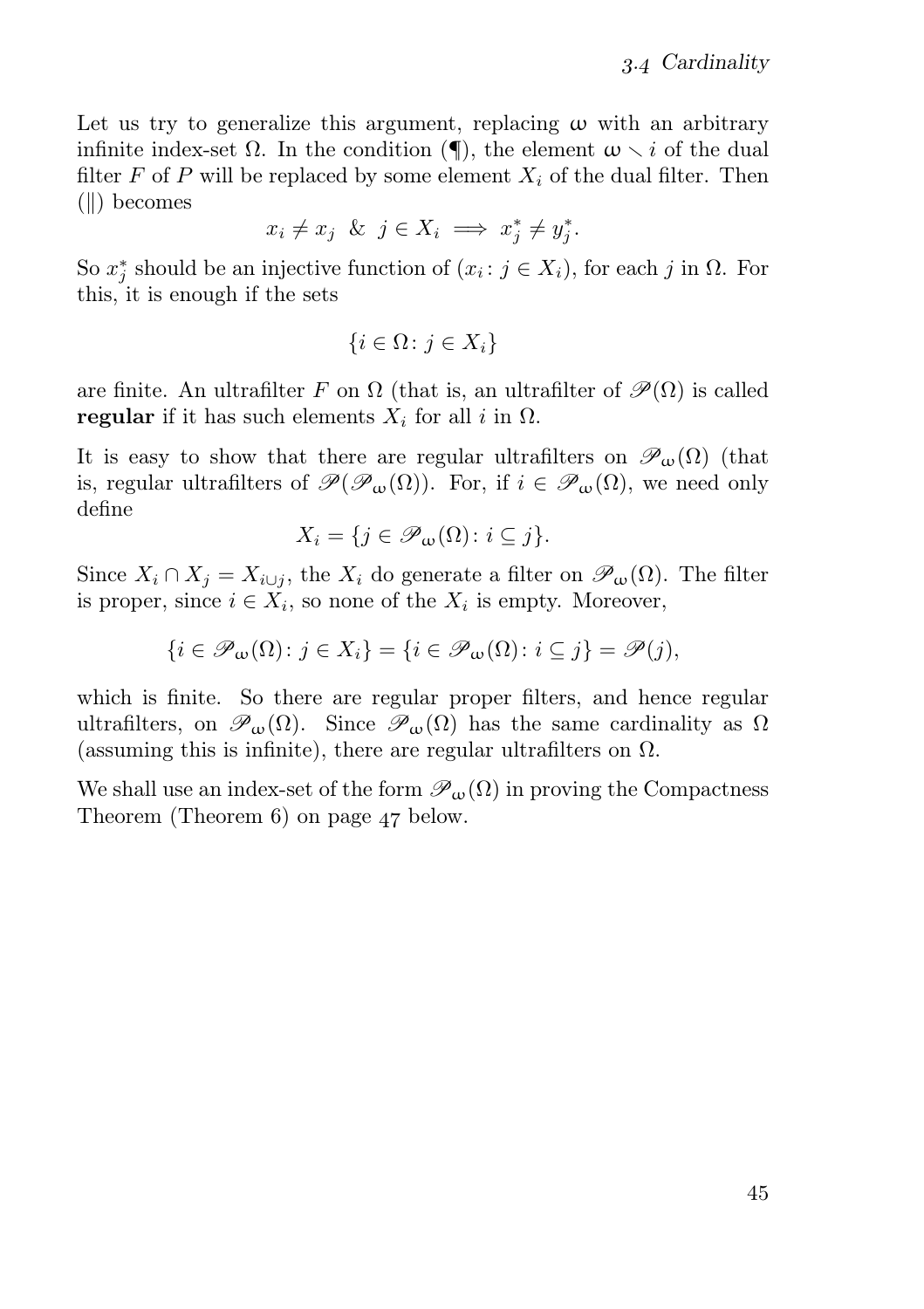# Simple applications

#### . Arrow's Theorem

This section is inspired by Sasha Borovik's article  $[4]$ . We consider an index-set  $\Omega$  as a set of voters. Each voter i in  $\Omega$  is called on to assign a linear ordering  $\lt_i$  to a set A of *candidates*. These orderings are to be used to assign a linear ordering  $\lt$  to A. This ordering  $\lt$  should be a kind of average of the orderings  $\lt_i$ . This suggests that we should take an ultraproduct of the structures  $(A, \leq_i)$ . We shall see that, on some reasonable assumptions, we must do this.

We want to determine  $\lt$  by first selecting a subset D of  $\mathscr{P}(\Omega)$  such that, for all  $x$  and  $y$  in  $A$ , we shall be able to require

$$
\{i \colon x <_{i} y\} \in D \implies x < y.
$$

So D will be, so to speak, a collection of 'winning coalitions'. If  $X \in D$ , then the members of  $X$  can determine how the candidates in  $A$  shall be ordered (if all members of  $X$  agree). Then we must have, first of all,

$$
D \neq \emptyset,
$$
  

$$
X \in D \implies X^c \notin D.
$$

We also require that additional votes for a particular ordering can only help that ordering:

$$
X \in D \& X \subseteq Y \subseteq \Omega \implies Y \in D.
$$

Hence in particular  $\Omega \in D$ . We require voting to be decisive:

$$
X \notin D \implies X^c \in D.
$$

If A consists of just two candidates, this is all we need. Then D is not necessarily an ultrafilter on  $\Omega$ ; for it need not be closed under intersections. Indeed, in the 'democratic' case, if  $\Omega$  has a finite number  $2n-1$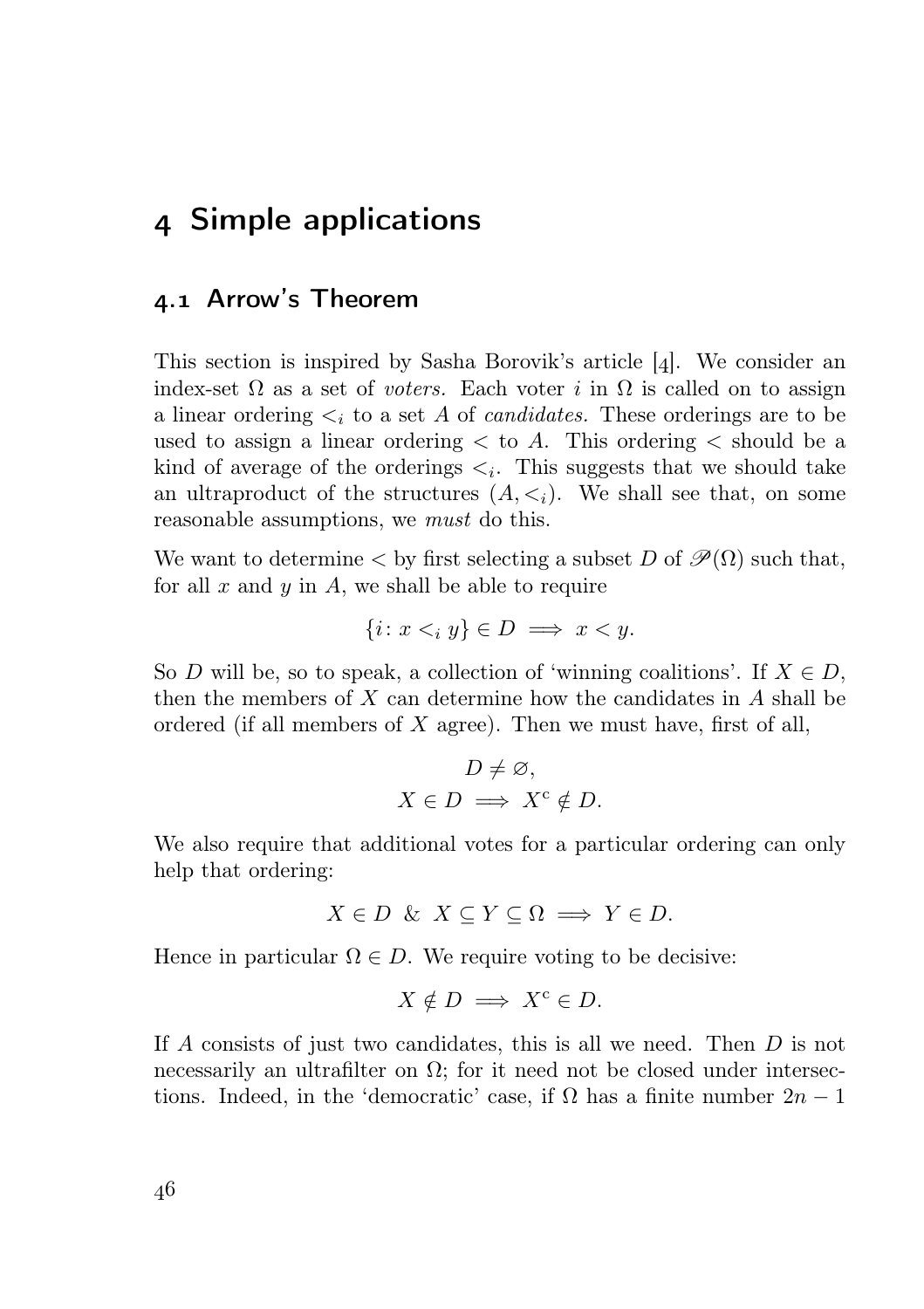

Figure 4.1: An election with three candidates

of members, then D will be  $\{X \in \mathscr{P}(\Omega): |X| \geq n\}$ ; this is definitely not closed under intersections unless  $n = 1$ .

But now suppose A contains three distinct candidates,  $a, b$ , and  $c$ ; and let

$$
\{i \colon a <_i b\} = A, \qquad \{i \colon b <_i c\} = B.
$$

Suppose both A and B are in D. Then we must conclude  $a < b$  and  $b < c$ and therefore  $a < c$ . We have now

$$
A \cap B \subseteq \{i \colon a <_i c\}, \qquad \{i \colon a <_i c\} \in D.
$$

However, possibly

$$
A \cap B = \{i \colon a <_i c\};
$$

this is the case when—as is possible—

$$
\{i: c <_i a <_i b\} = A \setminus B,
$$
  

$$
\{i: b <_i c <_i a\} = B \setminus A,
$$
  

$$
\{i: c <_i b <_i a\} = (A \cup B)^c.
$$

See Figure 4.1. Thus we must have  $A \cap B \in D$ . Therefore D is an ultrafilter on  $\Omega$ . If  $\Omega$  is finite, then D must be a principal ultrafilter: that is, one voter decides everything, and the system is a dictatorship.

#### . Compactness

**Theorem 6** (Compactness). Suppose  $\Gamma \subseteq \text{Sn}(\mathscr{S})$ , and every finite subset of  $\Gamma$  has a model. Then  $\Gamma$  itself has a model.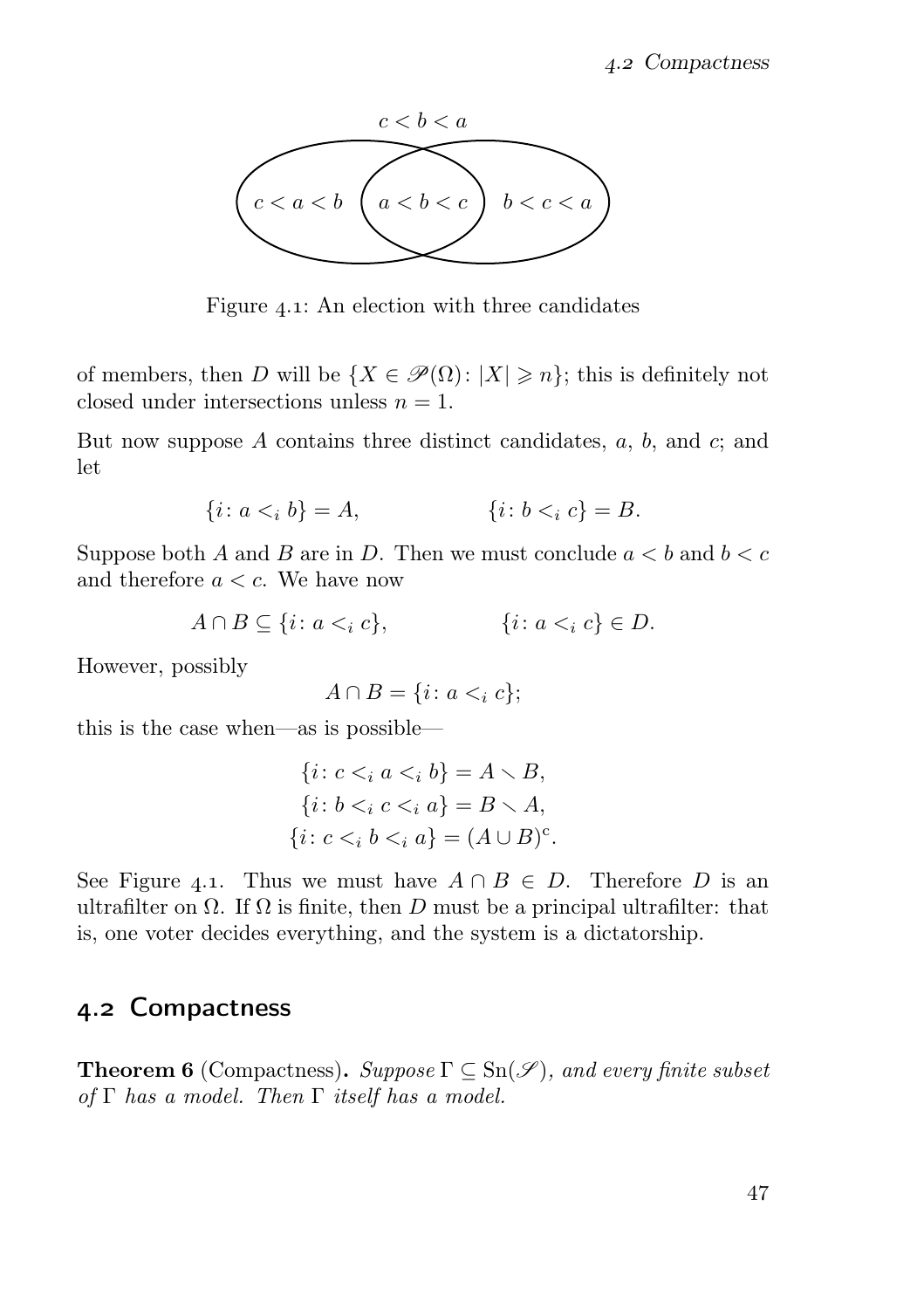*Proof.* Assuming  $\mathfrak{A}_{\Delta} \models \Delta$  for each  $\Delta$  in  $\mathscr{P}_{\omega}(\Gamma)$ , we shall find an ultrafilter F on  $\mathscr{P}_{\omega}(\Gamma)$  such that

$$
\prod_{\Delta \in \mathcal{P}_{\omega}(\Gamma)} \mathfrak{A}_{\Delta}/F \vDash \Gamma.
$$
 (\*)

This just means, by Łoś's Theorem, that for each  $\sigma$  in  $\Gamma$ ,

$$
\{\Delta\in\mathscr{P}_{\omega}(\Gamma)\colon\mathfrak{A}_{\Delta}\vDash\sigma\}\in F.
$$

But we have

$$
\{\Delta\in\mathscr{P}_{\omega}(\Gamma)\colon\sigma\in\Delta\}\subseteq\{\Delta\in\mathscr{P}_{\omega}(\Gamma)\colon\mathfrak{A}_{\Delta}\vDash\sigma\}.
$$

Let the former set be denoted by [ $\sigma$ ]; more generally, if  $\Delta \in \mathscr{P}_{\omega}(\Gamma)$ , let

$$
[\Delta]=\{\Theta\in\mathscr{P}_{\omega}(\Gamma)\colon \Delta\subseteq\Theta\}.
$$

Then

$$
\Delta \in [\Delta], \qquad [\Delta] \cap [\Theta] = [\Delta \cup \Theta].
$$

Consequently the sets  $[\Delta]$  generate a filter on  $\mathscr{P}(\mathscr{P}_{\omega}(\Gamma))$ . Let it be included in the ultrafilter F, and let  $\mathfrak{B}$  be the ultraproduct of  $(\mathfrak{A}_{\Delta} : \Delta \in$  $\mathscr{P}_{\omega}(\Gamma)$  with respect to F. For every  $\sigma$  in  $\Gamma$ , we have  $[\sigma] \in F$ , and for every  $\Delta$  in  $[\sigma]$ , we have  $\mathfrak{A}_{\Delta} \models \sigma$ . Then by Łoś's Theorem, we have (∗). □

Now we can establish a complement to Theorem  $2$  (p. 31):

**Theorem 7** (Upward Löwenheim–Skolem–Tarski). If  $\mathfrak{A}$  is an infinite structure with signature  $\mathscr{S}$ , and  $\max(|A|, |\sigma|) \leq \kappa$ , then there is a structure B such that

$$
\mathfrak{A} \preccurlyeq \mathfrak{B}, \qquad |B| = \kappa.
$$

*Proof.* Let C be a set  $\{c_{\alpha}: \alpha < \kappa\}$  be a set of new constants, all distinct. By Compactness, the set

$$
\mathrm{Th}(\mathfrak{A}_A) \cup \{c_\alpha \neq c_\beta \colon \alpha < \beta < \kappa\}
$$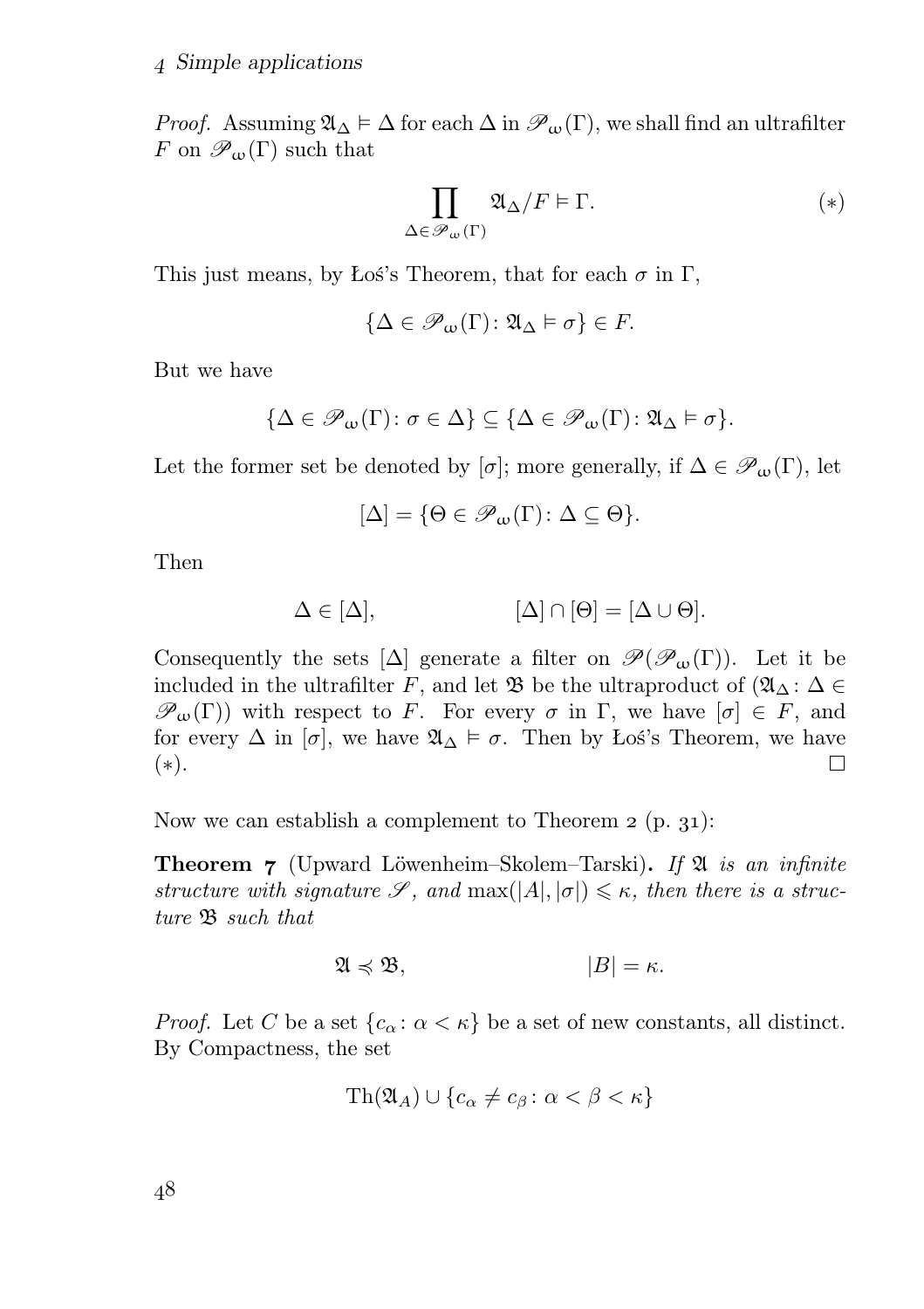of sentences has a model  $\mathfrak{D}_{A\cup C}$ . By construction, this model has cardinality at least  $\kappa$ . By the downward version of the theorem,  $\mathfrak{D}$  has an elementary substructure **B** of size  $\kappa$  such that  $A \subseteq B$ . Since also  $\mathfrak{A} \preccurlyeq \mathfrak{D}$ , the structure **B** is as desired. the structure **B** is as desired.

This theorem yields an easy test for completeness of theories. For an infinite cardinal  $\kappa$ , a theory is  $\kappa$ -categorical if all of its models of size  $\kappa$ are isomorphic to one another.

**Theorem 8** (Łoś–Vaught Test). If a theory T of a signature  $\mathscr S$  has models, but no finite models;  $|\mathscr{S}| \leq \kappa$ ; and T is  $\kappa$ -categorical; then T is complete.

*Proof.* If T contains neither  $\sigma$  nor  $\neg \sigma$ , then both  $T \cup {\neg \sigma}$  and  $T \cup {\sigma}$ have models, which must be infinite. Then by the Löwenheim–Skolem– Tarski theorems (both upward and downward forms may be needed), each of the two sets has a model of cardinality  $\kappa$ ; but these two models cannot be isomorphic to one another.  $\Box$ 

#### Theorem 9.

- The theory of algebraically closed fields of characteristic 0 is complete.
- For all primes p, the theory of algebraically closed fields of characteristic p is complete.

Proof. None of these theories has no finite models. Every algebraically closed field is determined up to isomorphism by its characteristic and its transcendence-degree. If  $\kappa$  is uncountable, then a field with transcendencedegree  $\kappa$  has cardinality  $\kappa$ . Now the Łoś–Vaught Test applies.  $\Box$ 

Similarly we have the following (see page 30 above):

**Theorem 10.** The theory of algebraically closed fields is model-complete.

*Proof.* If T is this theory,  $K \models T$ , and  $|K| < \kappa$ , then  $T \cup diag(K)$  is  $\kappa$ -categorical, but has no finite models.  $\kappa$ -categorical, but has no finite models.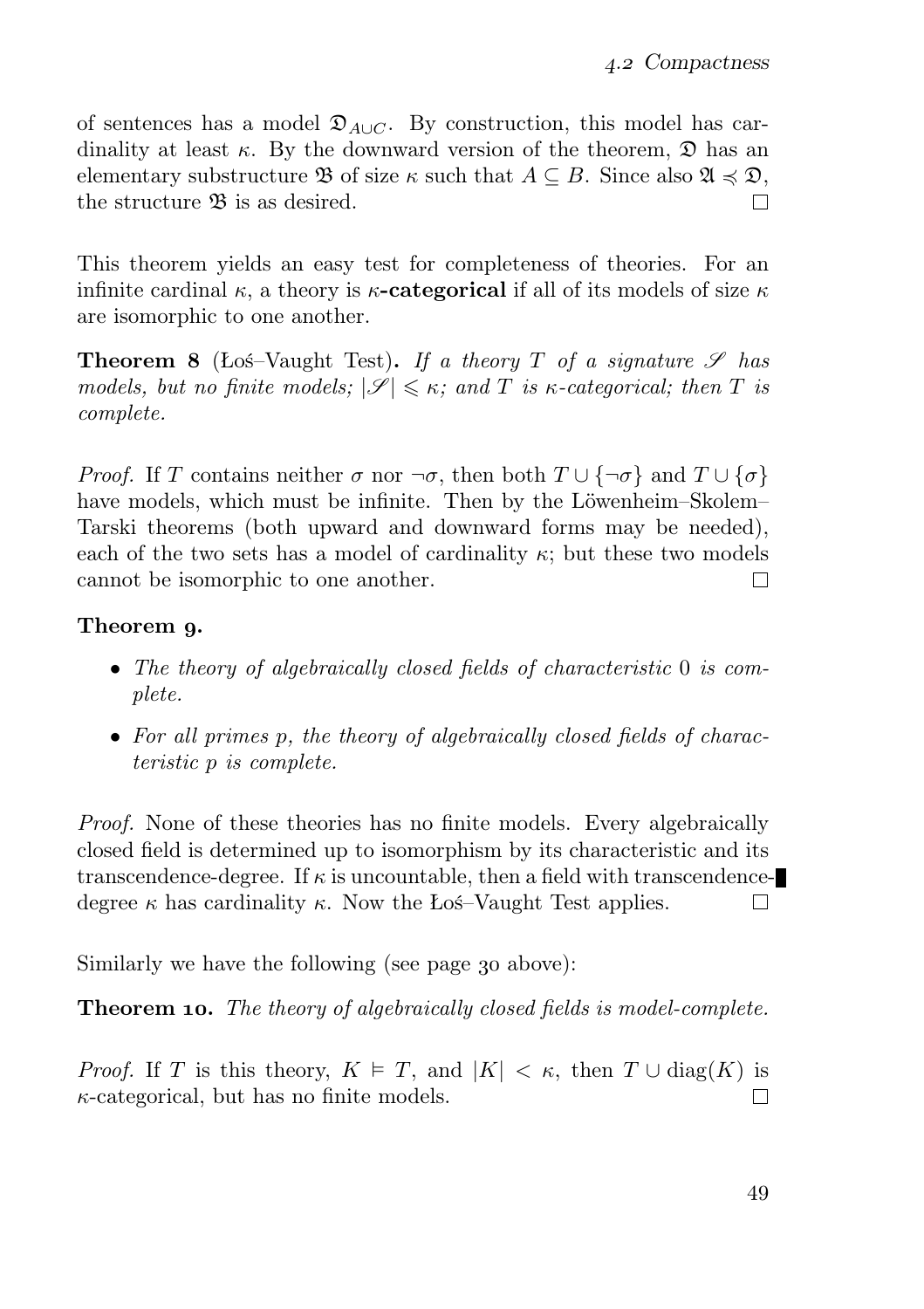We can also now prove the converse of the lemma on page 29 above.

**Theorem 11.** For all theories T, the models of  $T_\forall$  are precisely the substructures of models of T.

*Proof.* Assuming  $\mathfrak{A} \models T_{\forall}$ , we want to show  $T \cup \text{diag}(\mathfrak{A})$  has a model. By Compactness, and since  $diag(2\ell)$  is closed under conjunction, it is enough to show  $T \cup {\vartheta(a)}$  has a model whenever  $\vartheta$  is a quantifier-free formula of S and  $\mathfrak{A} \models \vartheta(\mathbf{a})$ . If it has no model, then  $T \vdash \neg \vartheta(\mathbf{a})$ , so (since no entry of **a** is in  $\mathscr{S}$  )  $T \vdash \forall x \neg \vartheta(x)$ , and therefore  $\mathfrak{A} \models \forall x \neg \vartheta(x)$ , which is absurd. absurd.

In particular, when T is just field-theory, then  $T_{\forall}$  is the theory of integral domains: see page 88 below.

# 4.3 Elementary classes

In  $\lceil \log n \rceil$  Los defined ultraproducts (but not by that name) in order to state the following algebraic test for being an elementary class of structures.

**Theorem 12.** A subclass of  $Mod(\mathscr{S})$  is elementary if and only if it contains:

- every structure that is elementarily equivalent to a member, and
- every ultraproduct of members.

Proof. The 'only if' direction is the easier. An elementary class is the class of models of some theory T. If the class is  $\mathcal{K}$ , and  $\mathfrak{A} \in \mathcal{K}$ , and  $\mathfrak{A} \equiv \mathfrak{B}$ , then  $\mathfrak{B} \models T$ , so  $\mathfrak{B} \in \mathcal{K}$ . If  $\{\mathfrak{A}_i : i \in \Omega\} \subseteq \mathcal{K}$ , then  $\mathfrak{A}_i \models T$  in each case, so every ultraproduct of the  $\mathfrak{A}_i$  is a model of T, by Łoś's Theorem.

The more difficult direction is 'if'. Suppose  $K$  is a non-elementary subclass of  $Mod(\mathscr{S})$ . Then there is a model  $\mathfrak{B}$  of  $Th(\mathcal{K})$  that does not belong to K. However, every element  $\sigma$  of Th( $\mathfrak{B}$ ) has a model in K, since otherwise  $\neg \sigma$  would be in Th(K). Therefore every finite subset  $\Delta$  of Th( $\mathfrak{B}$ ) has a model  $\mathfrak{A}_{\Delta}$  in K (since otherwise the negation of the conjunction of the members of  $\Delta$  would be in Th $(K)$ ). By (the proof of) the Compactness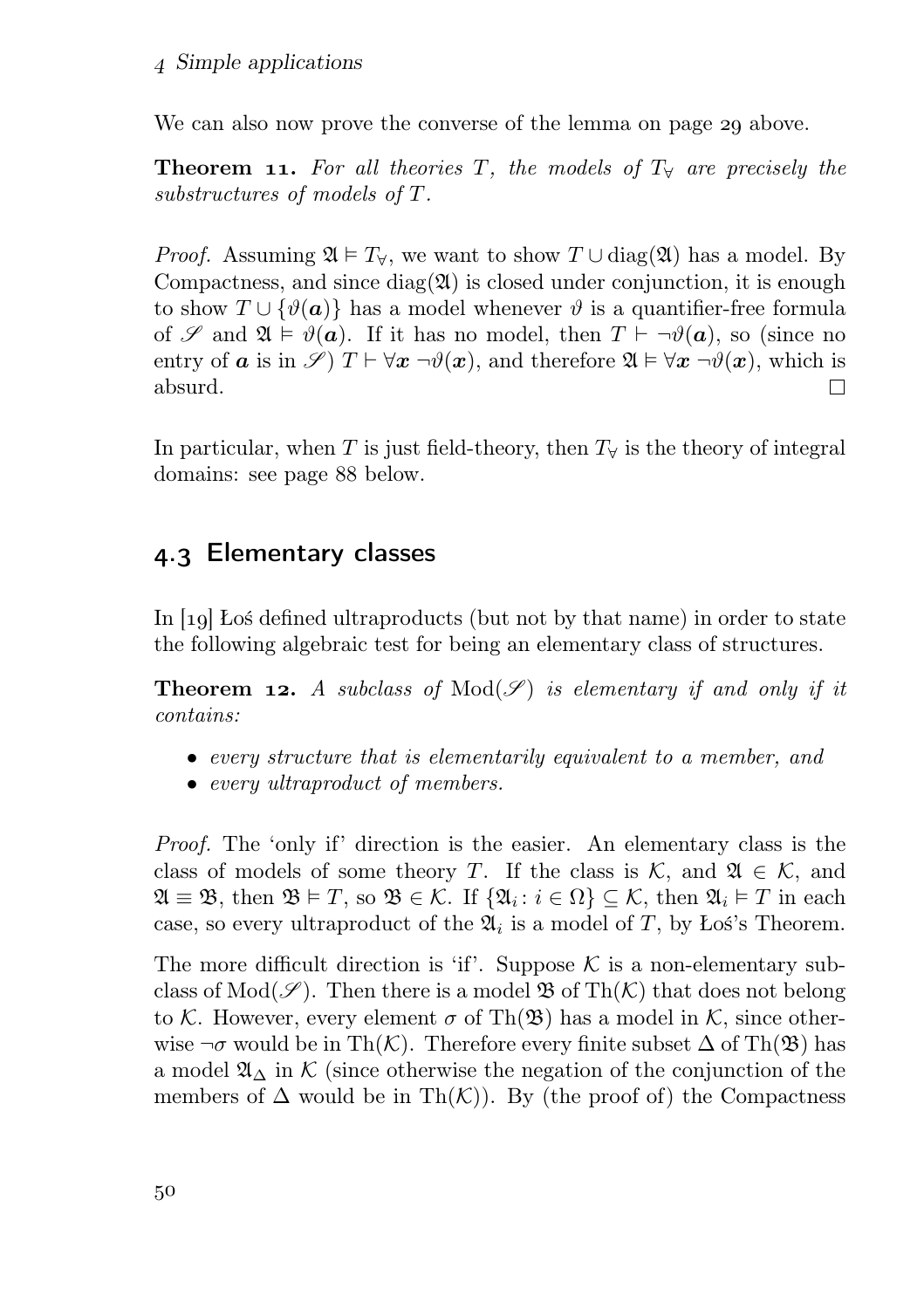Theorem, some ultraproduct of  $(\mathfrak{A}_{\Delta} : \Delta \in \mathcal{P}_{\omega}(Th(\mathfrak{B})))$  is elementarily equivalent to  $\mathfrak{B}$ equivalent to B.

#### . A countable non-standard model of arithmetic

By **arithmetic** we mean the theory of  $(\omega, +, \cdot)$  or of  $(\omega, +, \cdot, 0, 1, \leq)$ ; it makes little difference, since

- 1) ≤ is definable in  $(ω, +, ·)$  by the formula  $∃z x + z = y$ ,
- 2)  $\{0\}$  is definable by  $\forall y \ y + x = y$ ,
- 3) {1} is definable by  $0 < x \wedge \forall y$   $(0 = y \vee x \leq y)$ .

Similarly  $\{n\}$  is definable in  $(\omega, +, \cdot)$  for all n in  $\omega$ .

Every ultrapower of  $(\omega, +, \cdot)$  is a model of arithmetic. Every *non-prin*cipal ultrapower  $\mathfrak{B}$  (determined by a non-principal ultrafilter F on  $\omega$ ) is a non-standard model of arithmetic, in the sense that it is not isomorphic to  $(\omega, +, \cdot)$ , but contains an infinite element c. However,  $\mathfrak{B}$  here must be uncountable by Theorem 5. As we noted before this theorem, by the Downward Löwenheim–Skolem–Tarski Theorem (Theorem ), we can obtain a countable elementary substructure  $\mathfrak A$  of  $\mathfrak B$  that includes  $\omega \cup \{c\},$ and then  $\mathfrak A$  will be an elementary extension of  $(\omega, +, \cdot)$ .

We can construct such a structure  $\mathfrak A$  more directly as follows. Let A be the set of  $0$ -definable singulary operations of  $(\omega, +, \cdot)$ . This means  $f \in A$  if and only if the relation  $\{(x, f(x)) : x \in \omega\}$  is 0-definable (that is, definable without parameters). We can consider A as a subset of  $\omega^{\omega}$ . Then a constant sequence  $(x, x, x, ...)$  should be understood as the constant function  $\{(n, x): n \in \omega\}$  or  $n \mapsto x$ , which is in A. Thus the diagonal map embeds  $\omega$  in A. Also A is closed under  $+$  and  $\cdot$ . Therefore A is the universe of a substructure  $\mathfrak A$  of  $\mathfrak B$ . Also, if  $n \in \omega$ , and  $\varphi$  is an  $(n+1)$ -ary formula, and **f** is an element  $(f^0, \ldots, f^{n-1})$  of  $A^n$ , then A has an element g such that for all i in  $\omega$ ,

$$
(\omega,+,\cdot) \vDash \exists y \ \varphi(\boldsymbol{f}(i),y) \iff (\omega,+,\cdot) \vDash \varphi(\boldsymbol{f}(i),g(i)).
$$

Indeed, g can be such that  $g(i)$  is the least b such that  $(\omega, +, \cdot) \models$  $\varphi(\bm{f}(i), b)$ , if such b exist; and otherwise  $g(i) = 0$ . Then g is defined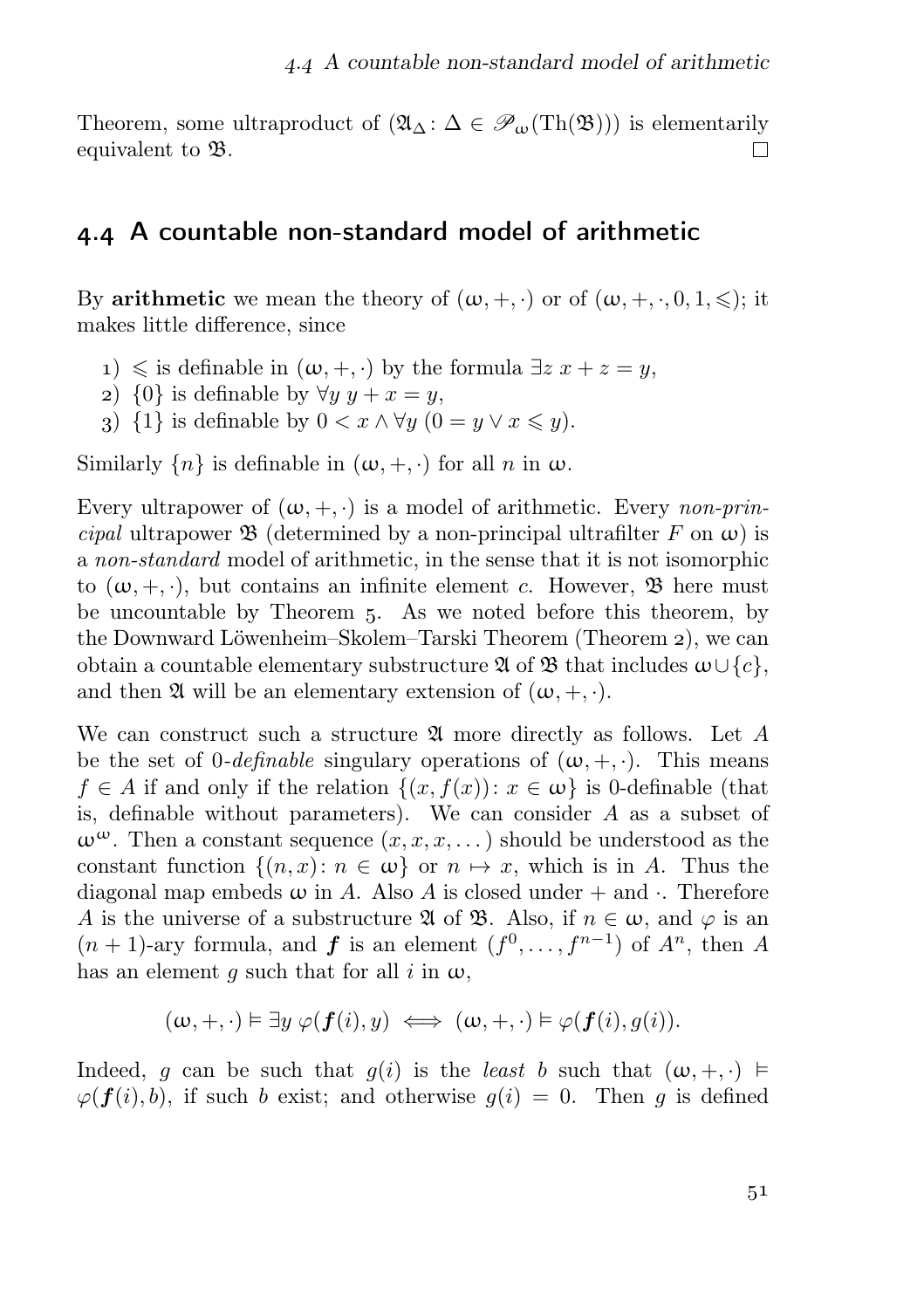by the formula

$$
(\varphi(\boldsymbol{f}(x),y)\wedge(\forall z\;(\varphi(\boldsymbol{f}(x),z)\rightarrow y\leqslant z)))\vee(\forall z\;\neg\varphi(\boldsymbol{f}(x),z)\wedge y=0).
$$

It follows by the Tarski–Vaught Test (page  $31$ ) that

 $\mathfrak{A} \preccurlyeq \mathfrak{B}$ ;

therefore, since  $(\omega, +, \cdot) \subseteq \mathfrak{A}$ , we have

$$
(\omega, +, \cdot) \prec \mathfrak{A}.
$$

Indeed, we now have that the following are equivalent:

$$
\mathfrak{B} \vDash \exists y \ \varphi(\mathbf{f}, y),
$$

$$
\{i \colon (\omega, +, \cdot) \vDash \exists y \ \varphi(\mathbf{f}(i), y)\} \in F,
$$

$$
\{i \colon (\omega, +, \cdot) \vDash \varphi(\mathbf{f}(i), g(i))\} \in F,
$$

$$
\mathfrak{B} \vDash \varphi(\mathbf{f}, g).
$$

Now the Tarski–Vaught Test applies. This construction of  $\mathfrak A$  is apparently due to Skolem.<sup>1</sup>

<sup>&</sup>lt;sup>1</sup>I take it from Bell and Slomson  $[3, Ch. 12, §2]$ .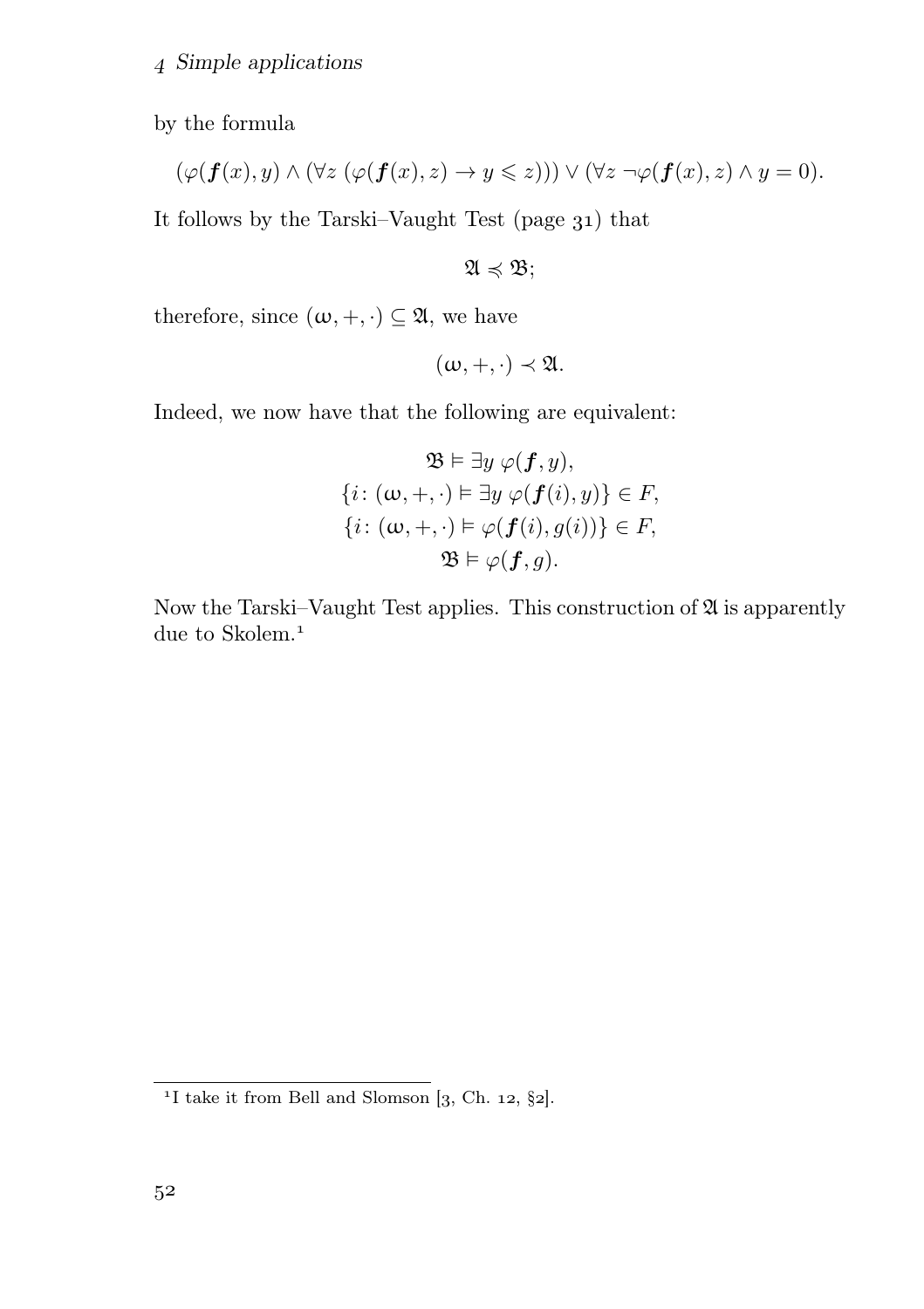# Gödel's Completeness Theorem

A sentence that is true in all structures of its signature can be called valid sentence or a validity. It is easy in principle to show that a sentence is not valid: just exhibit a model of its negation. But if a sentence is valid, how can this be shown? We cannot simply verify the sentence in all structures of its signature, since there will be infinitely many of these structures. The method of formal proof is a finitary alternative. We shall show by means of ultraproducts that this method always works in principle. This result is Gödel's Incompleteness Theorem.

# . Formal proofs

A formal proof is just a (finite) list of sentences such that each sentence on the list is either

- ) an axiom, or
- ) derivable from sentences earlier in the list by means of a rule of inference.

We choose the axioms and rules of inference to serve our needs; taken all together, they constitute a proof-system. In his doctoral dissertation of 1930, Gödel  $\begin{bmatrix} 1 & 3 \end{bmatrix}$  gave a particular proof-system, obtained from the *Principia Mathematica* [24] of Russell and Whitehead. The first four of Gödel's axioms, or rather *schemes* of axioms, are found on page 13, Chapter 1, of the *Principia Mathematica*.<sup>1</sup> Recall that, by our convention

<sup>&</sup>lt;sup>1</sup>As Gödel notes, there was a fifth axiom,  $\varphi \lor (\psi \lor \chi) \to \psi \lor (\varphi \lor \chi)$ , but apparently Bernays showed it to be redundant. For us, each of the four formulas given here represents infinitely many axioms, since  $\varphi$ ,  $\psi$ , and  $\chi$  can be any formulas. It should be noted that Russell and Whitehead were involved in creating formal logic; our way of understanding formulas was not yet fully developed. For an amusing fictionalized account of Russell's interactions with Gödel, see [8].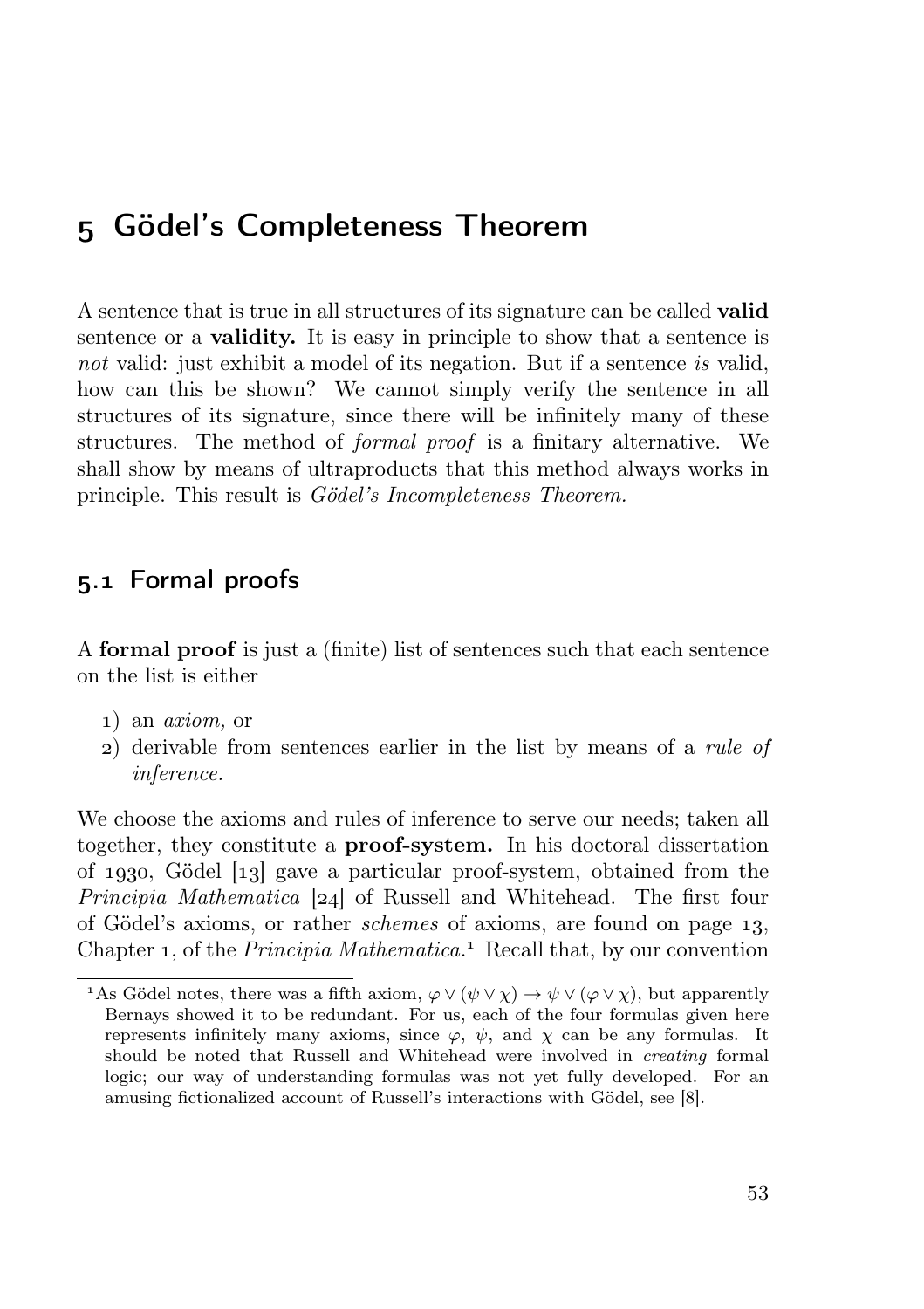on symbolic precedence given on page 27,  $\vee$  takes precedence over  $\rightarrow$ , and of two instances of  $\rightarrow$ , the one on the right takes precedence.

- 1)  $\varphi \vee \varphi \rightarrow \varphi$ ,
- 2)  $\varphi \to \varphi \vee \psi$ ,
- 3)  $\varphi \vee \psi \rightarrow \psi \vee \varphi$ ,
- 4)  $(\varphi \to \psi) \to \chi \lor \varphi \to \chi \lor \psi$ .

The primitive Boolean connectives here are actually  $\vee$  and  $\neg$ ; so  $\varphi \rightarrow \psi$ should be understood as an abbreviation of  $\neg \varphi \lor \psi$ . In Chapter 9 of the *Principia* (at \*9.2 and \*9.25, pp. 138-40) are found Gödel's next two axioms:

- 5)  $\forall x \varphi \rightarrow \varphi_y^x$ ,
- 6)  $\forall x (\vartheta \vee \varphi) \rightarrow \vartheta \vee \forall x \varphi$ .

In the former scheme,  $\varphi_y^x$  is the result of replacing every free occurrence of x in  $\varphi$  with y. In the latter scheme, x must not occur freely in  $\vartheta$ . The primitive quantifier can be taken as  $\forall$ , so that  $\exists x \psi$  will be an abbreviation of  $\neg\forall x \neg\psi$ . Finally, equality is treated in two axioms, found in Chapter 13 of the *Principia* (at  $*13.15$  and  $*13.101$ , pp.  $177-8$ ):

- $\tau$ )  $x = x$ ,
- 8)  $x = y \rightarrow \varphi \rightarrow \varphi_y^x$ .

Here y should not occur in  $\varphi$ , or at least there should be no subformula  $\forall y \psi$  in which there is an occurrence of x that is free as an occurrence in  $\varphi$ .

The rules of inference are three<sup>3</sup>

<sup>&</sup>lt;sup>2</sup>See the previous note. For Gödel, there were just six axioms in all, using *propo*sitional variables where I have put  $\varphi$ ,  $\psi$ , and  $\chi$ ; and using a functional variable where I have put  $\vartheta$ . Then in addition to the three rules of inference given below, there was a fourth, allowing propositional and functional variables to be replaced by formulas in our sense.

See the previous note on Gödel's fourth rule of inference (which was actually third on his list). Gödel notes, 'Although Whitehead and Russell use these rules throughout their derivations, they do not formulate all of them explicitly.'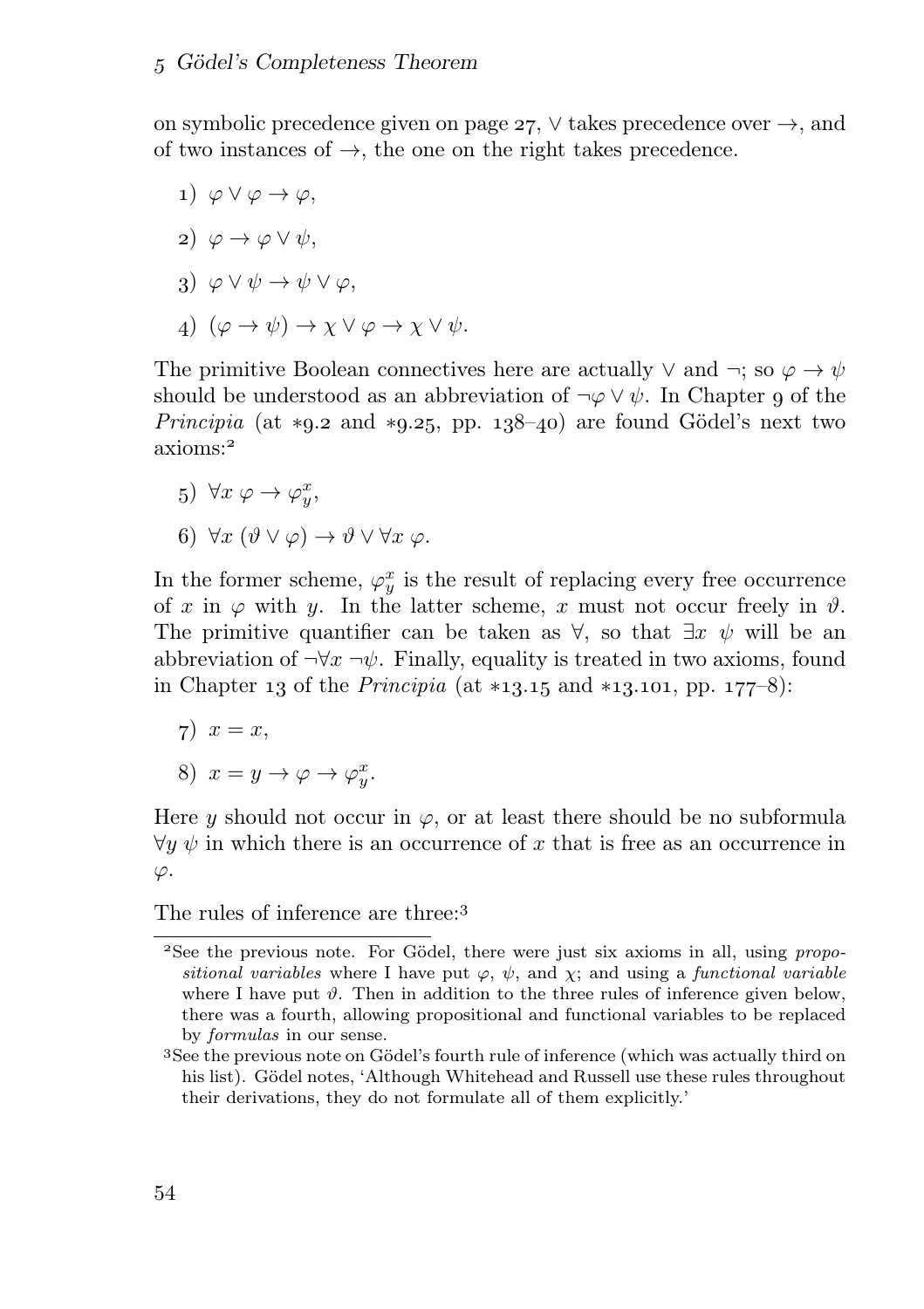**Detachment:** From  $\varphi$  and  $\varphi \to \psi$  may be<sup>4</sup> inferred  $\psi$ .

**Generalization:** From  $\vartheta$  may be inferred  $\forall x \vartheta$ .

**Change of variables:** 'Individual variables (free or bound) may be replaced by others, so long as this does not cause overlapping of the scopes of variables denoted by the same sign'  $[13, p. 584]$ .

Again, a formal proof is a finite list of formulas such that each formula on the list is an axiom or else is derived from previous formulas on the list by means of a rule of inference. The last formula on the list is then said to be *provable*. If  $\varphi$  is provable, we may express this by

⊢ ϕ.

Note that in fact every formula in a formal proof is provable, because every initial segment of a formal proof is still a formal proof.

A generalization of a formula  $\varphi$  is a formula  $\forall x \varphi$ , where all free variables of  $\varphi$  occur in x. Then we can generalize the notion of validity by saying that an arbitrary formula is valid if some (and hence every) generalization of it is true in every structure of its signature.

It should be clear that every provable formula is valid. Gödel proves the converse: this is his Completeness Theorem.

Before Gödel, a completeness theorem for *propositional logic* was known.<sup>5</sup> **Propositional formulas** are, strictly, not formulas as defined in  $\S$ 2.2.2 above; but they can be understood as formulas in which:

- ) the place of atomic formulas is taken by propositional variables;
- ) no quantifier ∃ or ∀ is used.

In particular, there are no *individual* variables in a propositional formula, but only *propositional* variables. A *structure* for propositional logic assigns a truth-value to each of these propositional variables. Then a propositional formula is true or false in the structure, according to the relevant

Detachment is not Gödel's name for this rule; he (or more precisely his translator) calls it the Inferential Schema.

 $5$ Gödel's reference for this is Bernays from 1926; but the theorem can be found in Post's  $1921$  article  $[21]$ .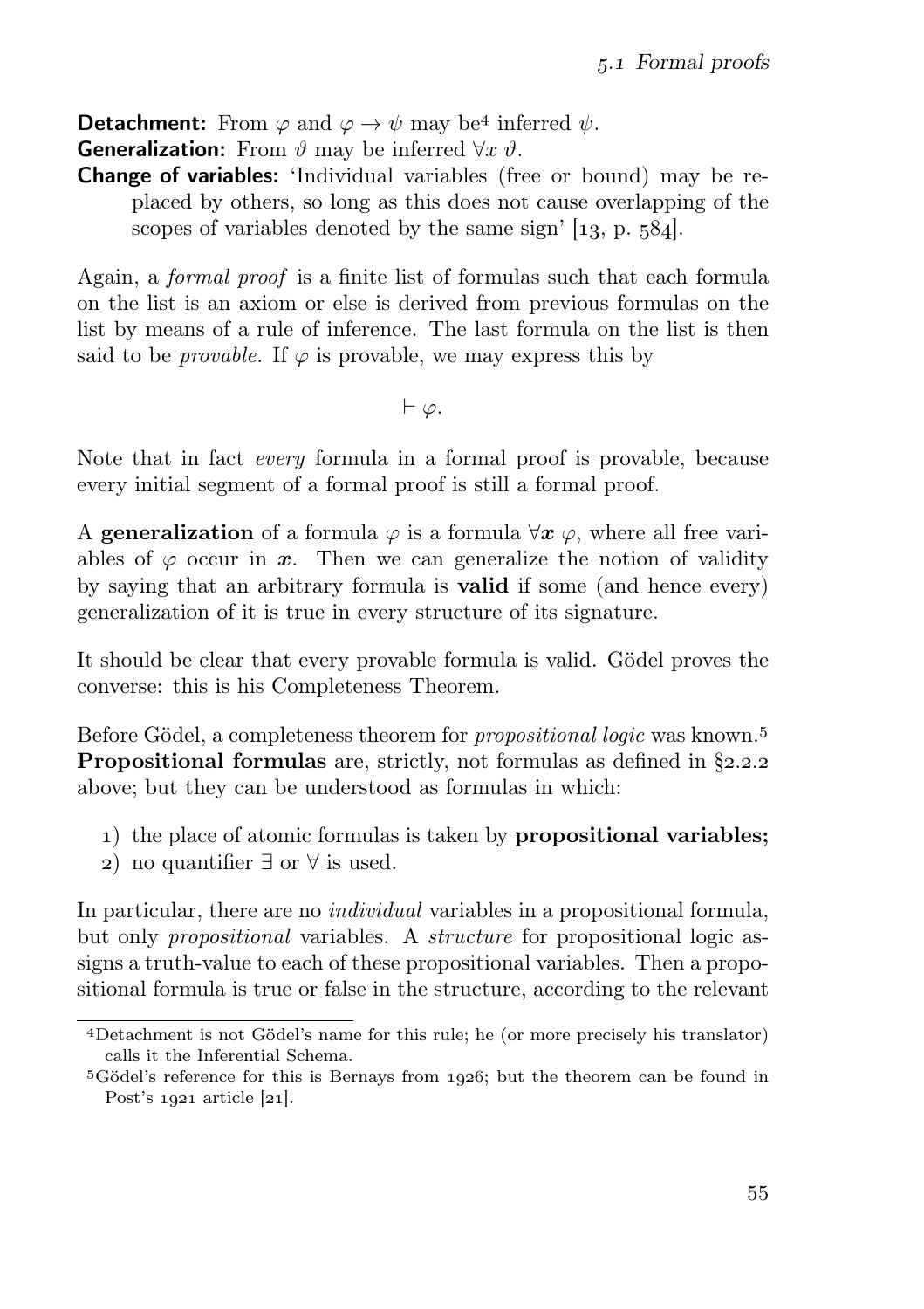parts of the definition of truth of sentences (on page  $28$ ), namely:

$$
\mathfrak{A} \models \neg \sigma \iff \mathfrak{A} \nvDash \sigma,
$$
  

$$
\mathfrak{A} \models \sigma \land \tau \iff \mathfrak{A} \models \sigma \& \mathfrak{A} \models \tau.
$$

Strictly, since  $\vee$  is now primitive instead of  $\wedge$ , we should replace the latter rule with

$$
\mathfrak{A} \models \sigma \lor \tau \iff \mathfrak{A} \models \sigma \text{ or } \mathfrak{A} \models \tau.
$$

We may treat the truth-value *true* as 1, and *false* as 0. Then a propositional formula F in an n-tuple  $(P_0, \ldots, P_{n-1})$  of propositional variables determines an *n*-ary operation  $\hat{F}$  on 2, where if  $e \in 2^n$ , then  $\hat{F}(e)$  is the truth-value of  $F$  in any propositional structure that assigns the value  $e_i$  to  $P_i$  when  $i < n$ . This operation  $\hat{F}$  can be described completely in a *truth-table*. If the operation is identically 1, then  $F$  is a **(proposi**tional) tautology. The first four axiom-schemes above, along with the inference-rule of Detachment, constitute a proof-system for propositional logic in which every tautology is provable. This is possibly not an exciting theorem, since there is already an algorithm for determining whether a formula is a tautology: just write out its truth-table.

A tautology in general can be understood as resulting from a propositional tautology by replacing each occurrence of a propositional variable with the same formula of some signature  $\mathscr{S}$ , for all propositional variables occurring in the propositional tautology. Evidently tautologies in this broader sense are valid. They are therefore provable, by the completeness theorem of propositional logic. If we do not want to bother to prove this completeness theorem, we can just introduce, as new axioms, all tautologies, since again there is an algorithm for determining which formulas these are.

If  $\varphi$  is a formula, we may define a formal proof from  $\varphi$  as a formal proof in the earlier sense, but with  $\varphi$  treated as an axiom, and with generalization of free variables in  $\varphi$  not allowed.<sup>6</sup> If  $\psi$  is provable from  $\varphi$  in this sense, we may write

 $\varphi \vdash \psi$ ;

<sup>&</sup>lt;sup>6</sup>The restriction is to ensure that, if  $\psi$  is provable from  $\varphi$ , then the formula  $\varphi \to \psi$ is valid, while the converse is still true.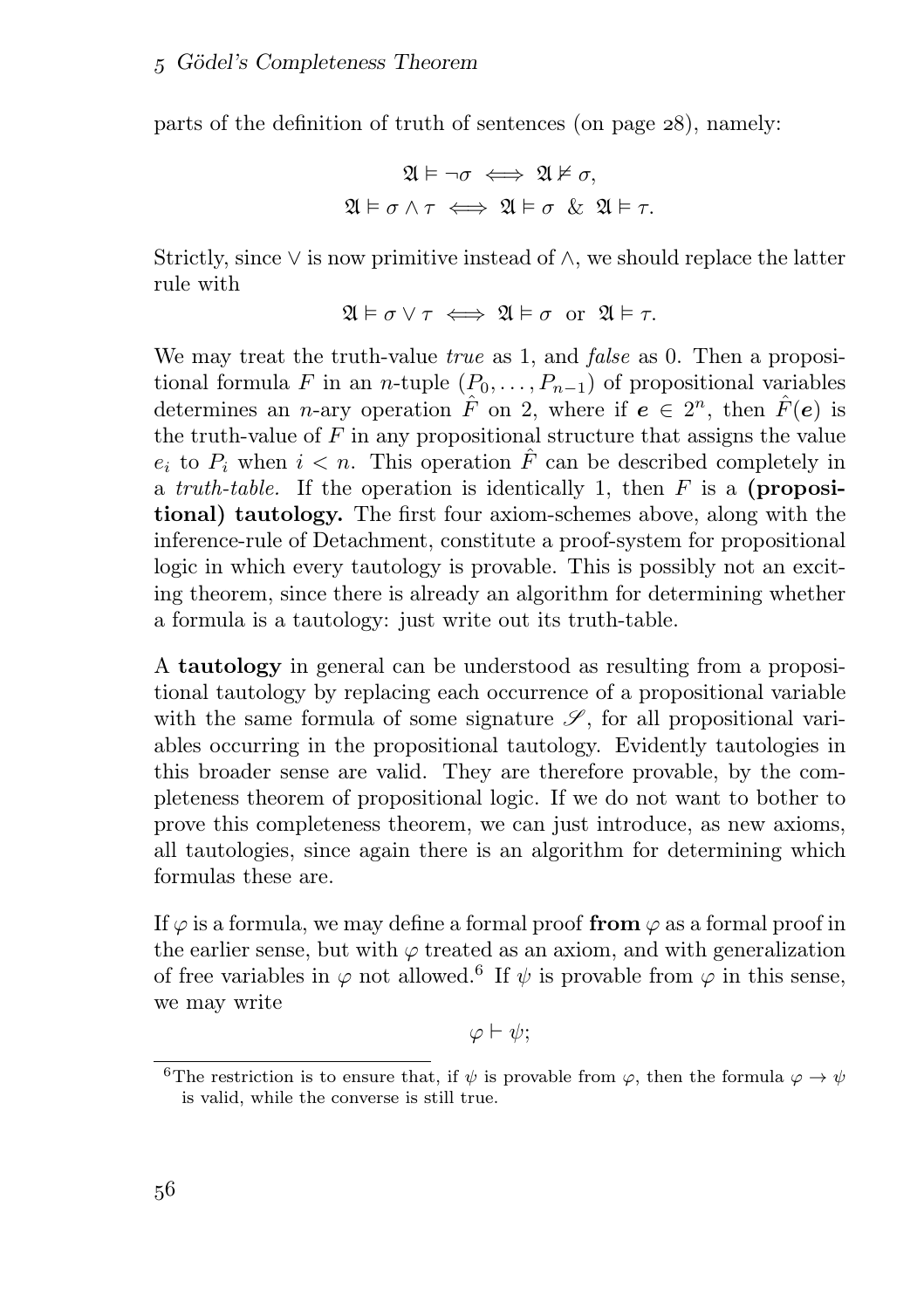to give it a name, we may call this a sequent. For example, by Detachment, the axiom  $\forall x \varphi \rightarrow \varphi_y^x$  gives us the sequent

$$
\forall x \varphi \vdash \varphi_y^x,\tag{*}
$$

because the sequence

 $\forall x \varphi, \ \forall x \varphi \rightarrow \varphi_y^x, \ \varphi_y^x.$ 

is a formal proof from  $\forall x \varphi$ . Likewise, the axiom  $\forall x (\vartheta \vee \varphi) \rightarrow \vartheta \vee \forall x \varphi$ gives us

$$
\forall x (\vartheta \vee \varphi) \vdash \vartheta \vee \forall x \varphi. \tag{\dagger}
$$

(Recall that x must not be free in  $\vartheta$ .)

### 5.2 Completeness by ultraproducts

Suppose  $\sigma$  is an arbitrary sentence. We want to show that either  $\sigma$  is provable, or else its negation has a model, in fact a countable model.

We make several simplifying assumptions:

- 1. No operation-symbols occur in  $\sigma$ .
- 2. The sign = of equality does not occur in  $\sigma$ .
- 3. For some positive integers p and q, for some quantifier-free  $(p+q)$ ary formula  $\varphi$ ,  $\sigma$  is the sentence

 $\exists x \; \forall y \; \varphi(x,y),$ 

where  $x$  and  $y$  are respectively a p-tuple and a q-tuple of variables.

The justification of these assumptions does not involve ultraproducts, so it is relegated to a later section,  $\S$ 5.4.

Let V be a countably infinite set  $\{v_k : k \in \omega\}$  of individual variables. The power  $V^p$  is countable, so we may assume

$$
V^p = \{x_k \colon k \in \omega\}.
$$

<sup>&</sup>lt;sup>7</sup>The ensuing argument is based mainly on that of Bell and Slomson  $[3, Ch. 12, §1]$ . These writers cite J.N. Crossley for the suggestion of introducing ultraproducts to Gödel's original argument. Church  $[7, §44]$  explicates Gödel's original argument more faithfully.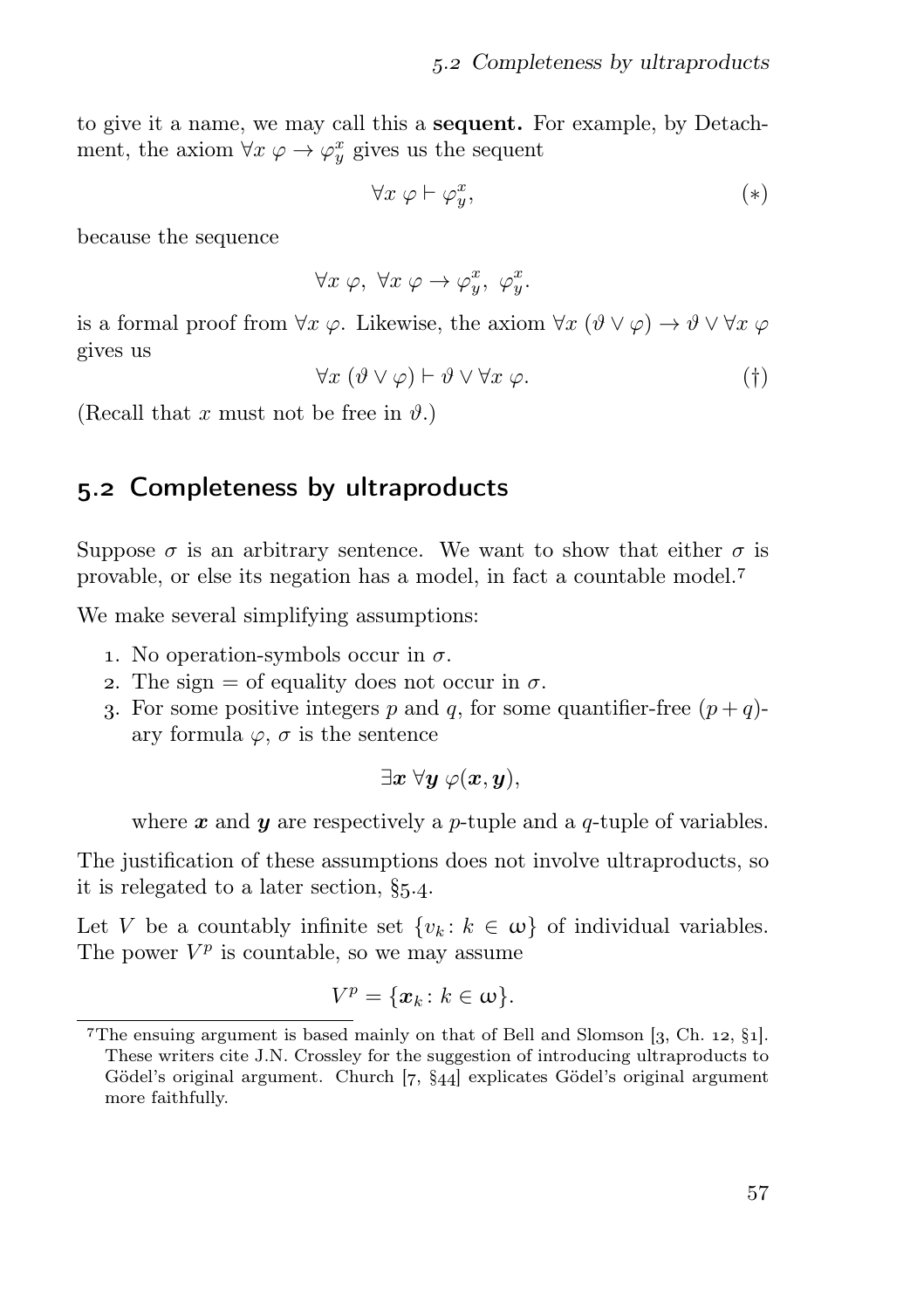Now we may suppose

$$
\{\boldsymbol{y}_k\colon k\in\omega\}\subseteq V^q,
$$

where if  $k < \ell$ , then  $y_k$  and  $y_\ell$  have no entries in common, and if  $j \leq k$ , then  $x_i$  and  $y_k$  have no entries in common. We now denote

$$
\varphi(\boldsymbol{x}_k, \boldsymbol{y}_k) \text{ by } \varphi_k,
$$
  

$$
\varphi_0 \text{ by } \vartheta_0,
$$
  

$$
\varphi_{k+1} \vee \vartheta_k \text{ by } \vartheta_{k+1},
$$
  

$$
\forall \boldsymbol{x}_0 \cdots \forall \boldsymbol{y}_k \vartheta_k \text{ by } \sigma_k.
$$

That is,  $\vartheta_k$  is defined recursively in k as shown; and  $\sigma_k$  is a generalization of  $\vartheta_k$ . We shall prove that, for all k in  $\omega$ ,

$$
\sigma_k \vdash \sigma.
$$

To this end, we note first that since no entry of  $y_{k+1}$  appears in  $\vartheta_k$ , we have, as a special case of the sequent (†),

$$
\forall \mathbf{y}_{k+1} \ (\vartheta_k \vee \varphi_{k+1}) \vdash \vartheta_k \vee \forall \mathbf{y}_{k+1} \ \varphi_{k+1},
$$

that is (by definition of  $\vartheta_{k+1}$ ),

$$
\forall \boldsymbol{y}_{k+1} \ \vartheta_{k+1} \vdash \vartheta_k \lor \forall \boldsymbol{y}_{k+1} \ \varphi_{k+1}.
$$

By the sequent  $(*)$  (used repeatedly), we have

$$
\sigma_{k+1} \vdash \forall \mathbf{y}_{k+1} \ \vartheta_{k+1}.
$$

Therefore, by stringing together the (short) proofs of the last two sequents, we have

$$
\sigma_{k+1} \vdash \vartheta_k \vee \forall \mathbf{y}_{k+1} \varphi_{k+1}.\tag{\ddagger}
$$

By repeated use of the axiom allowing removal of universal quantifiers, we have

$$
\vdash \forall \boldsymbol{x} \; \neg \forall \boldsymbol{y} \; \varphi(\boldsymbol{x}, \boldsymbol{y}) \to \neg \forall \boldsymbol{y}_{k+1} \; \varphi_{k+1};
$$

therefore, by contraposition (justified by completeness for propositional logic),

$$
\vdash \forall \boldsymbol{y}_{k+1} \ \varphi_{k+1} \rightarrow \exists \boldsymbol{x} \ \forall \boldsymbol{y} \ \varphi(\boldsymbol{x}, \boldsymbol{y}),
$$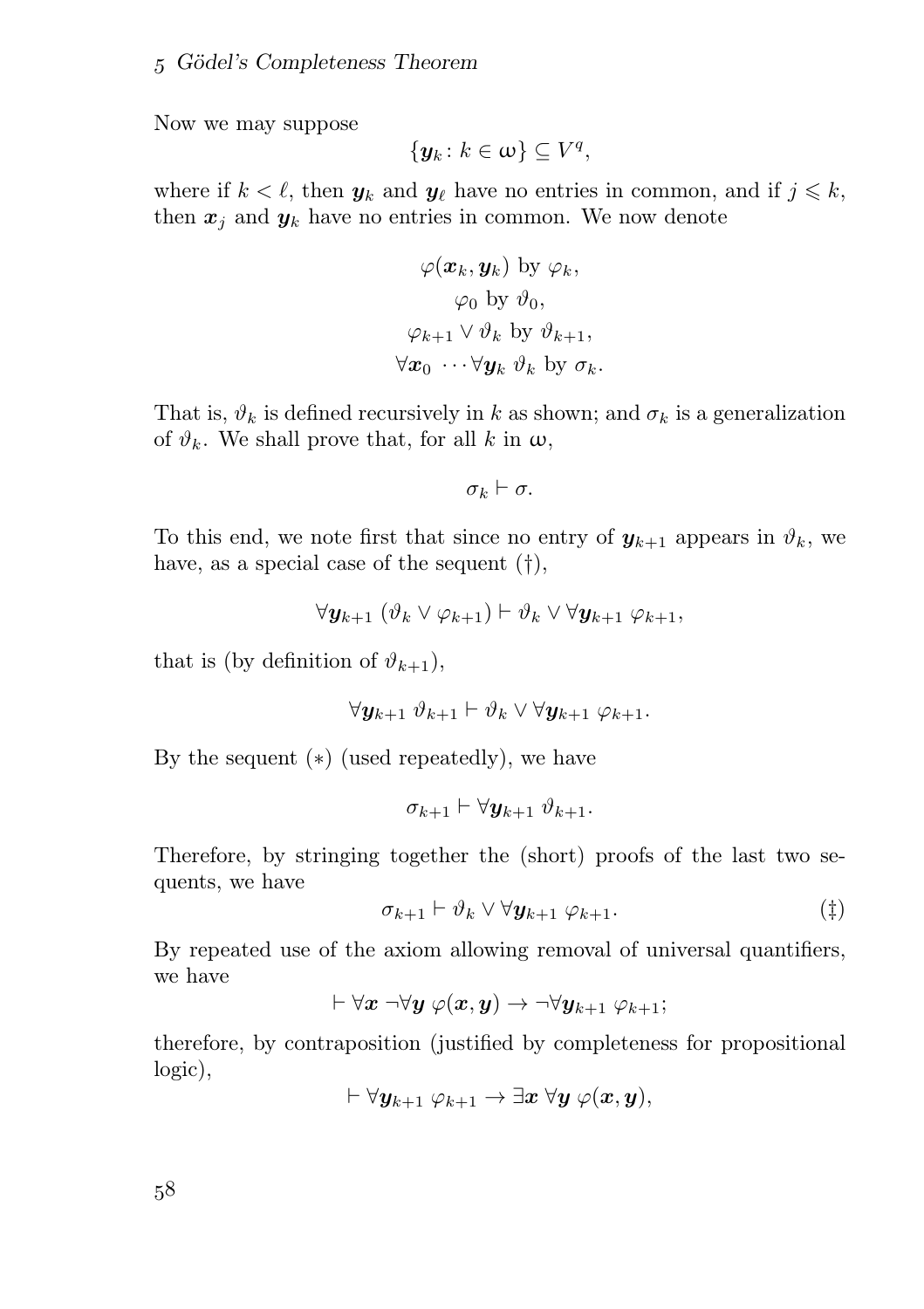that is,

$$
\vdash \forall \mathbf{y}_{k+1} \ \varphi_{k+1} \to \sigma.
$$

Combining this with (‡) gives

 $\sigma_{k+1} \vdash \vartheta_k \vee \sigma$ 

and therefore (by Generalization mainly)

$$
\sigma_{k+1} \vdash \sigma_k \vee \sigma.
$$

Thus if  $\sigma_k \vdash \sigma$ , then  $\sigma_{k+1} \vdash \sigma$ . Since by change of variables we have

 $\sigma_k \vdash \sigma$ 

when  $k = 0$ , by induction we now have this for all k in  $\omega$ .

Now we can show that either  $\sigma$  is provable, or  $\neg \sigma$  has a model. to do so, we consider two cases. The first one is easy to dispose of: If some  $\sigma_k$  is provable, then so is  $\sigma$  itself, and we are done.

So now let us suppose that no  $\sigma_k$  is provable. Then no  $\vartheta_k$  is provable; so it must not be a tautology.

Since  $\vartheta_k$  is quantifier-free, but not a tautology, there must be a truthassignment to its atomic subformulas that makes  $\vartheta_k$  false. We can extend this to a truth-assignment  $F$  to all atomic formulas in variables from  $V$ (that is, in the variables  $v_i$ ) with predicates occurring in  $\varphi$ . Since none of those predicates is  $=$ , the truth-assignment F determines a structure  $\mathfrak{A}_k$ whose universe is  $\omega$  such that, for each n in  $\omega$ , for each n-ary predicate R occurring in  $\varphi$ ,

$$
R^{\mathfrak{A}_k} = \{ (i(0), \ldots, i(n-1)) \in \omega^n : F(Rv_{i(0)} \cdots v_{i(n-1)}) = 1 \}.
$$

If we now treat each variable  $v_i$  as a constant whose interpretation in  $\mathfrak{A}_k$ is i, then we have

$$
\mathfrak{A}_k \models Rv_{i(0)} \cdots v_{i(n-1)} \iff F(Rv_{i(0)} \cdots v_{i(n-1)}) = 1.
$$

Then by construction

$$
\mathfrak{A}_k \vDash \neg \vartheta_k.
$$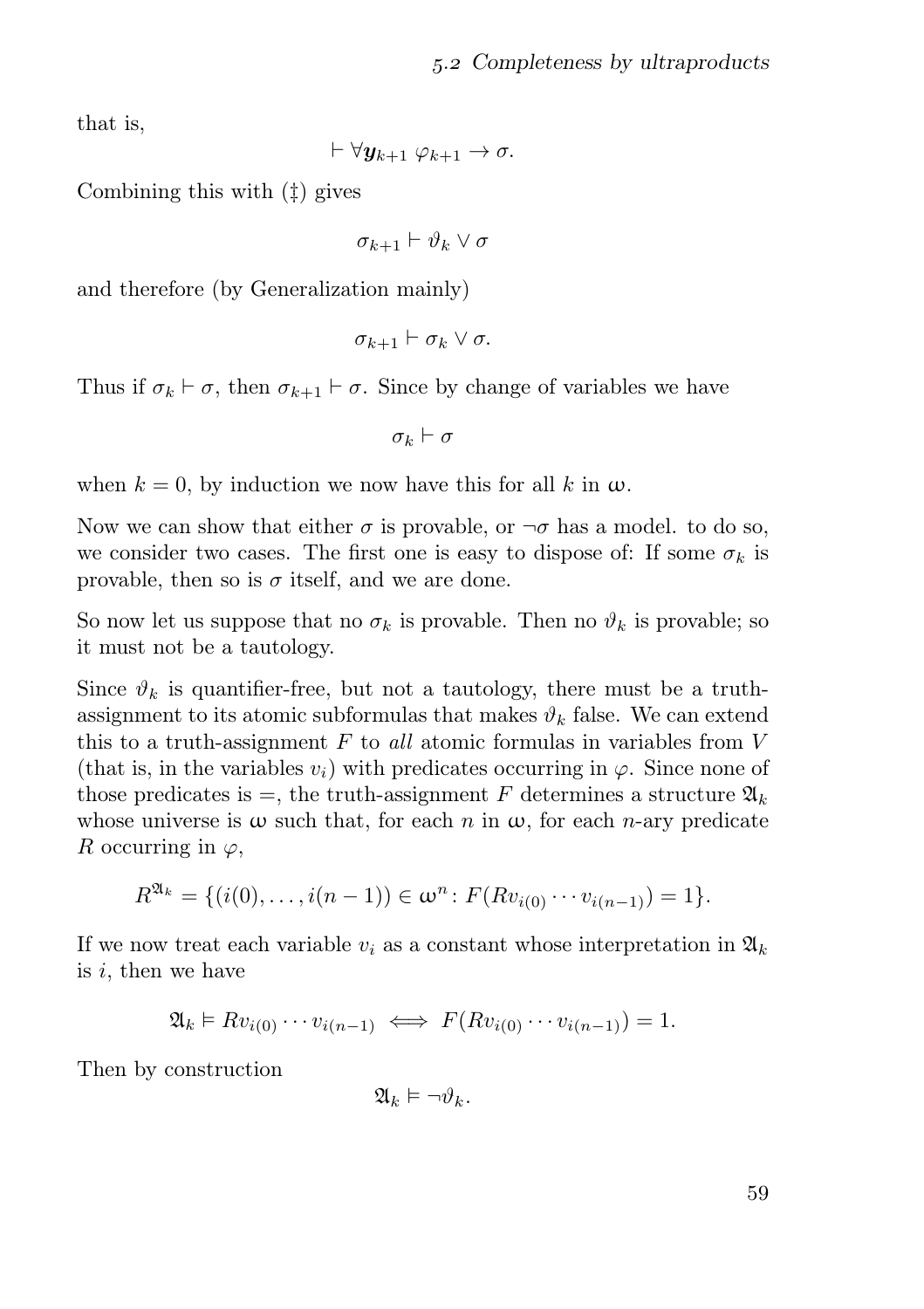Suppose  $k \leq \ell$ . Then

$$
\vartheta_k \vdash \vartheta_\ell,
$$

so that also  $\neg \vartheta_\ell \vdash \neg \vartheta_k$ , and hence

$$
\mathfrak{A}_{\ell}\vDash\neg\vartheta_k.
$$

Thus for all  $j$  in  $\omega$ ,

$$
\{i\in\omega\colon\mathfrak{A}_i\vDash\vartheta_j\}\subseteq j.
$$

Now let  $\mathfrak C$  be a non-principal ultraproduct of the  $\mathfrak A_i$ . It follows that, for all  $j$  in  $\omega$ ,

$$
\mathfrak{C}\vDash\neg\vartheta_j.
$$

(Here  $v_i$  is interpreted as the image of i under the diagonal map.) Hence the conjuncts of the  $\neg \vartheta_i$  are true in  $\mathfrak{C}$ :

$$
\mathfrak{C}\vDash\neg\varphi(\boldsymbol{x}_j,\boldsymbol{y}_j).
$$

Since we have no operation-symbols in our signature, every subset of C is the universe of a substructure of  $\mathfrak{C}$ . Let B be the image of  $\omega$  under the diagonal map in C. Since  $\varphi$  is quantifier-free, and the interpretations of all of the variables are now in  $B$ , we have

$$
\mathfrak{B}\vDash\neg\varphi(\boldsymbol{x}_j,\boldsymbol{y}_j),\\ \mathfrak{B}\vDash\exists\boldsymbol{y}\neg\varphi(\boldsymbol{x}_j,\boldsymbol{y}).
$$

But we have arranged things so that every element of  $B<sup>p</sup>$  is the interpretation of some  $x_j$ . Therefore

$$
\mathfrak{B}\vDash\forall x\;\exists y\;\neg\varphi(x,y),
$$

that is,  $\sigma$  is false in  $\mathfrak{B}$ .

# . Completeness by König's Lemma

Gödel himself does not use an ultraproduct explicitly in his argument, but he can be understood to create the structure  $\mathfrak{B}$  (with universe  $\omega$ ) as follows.<sup>8</sup> Let  $(\alpha_k : k \in \omega)$  be a list of all of the atomic formulas appearing

 ${}^{8}$ I am guided by Church's version of Gödel's argument here. See below.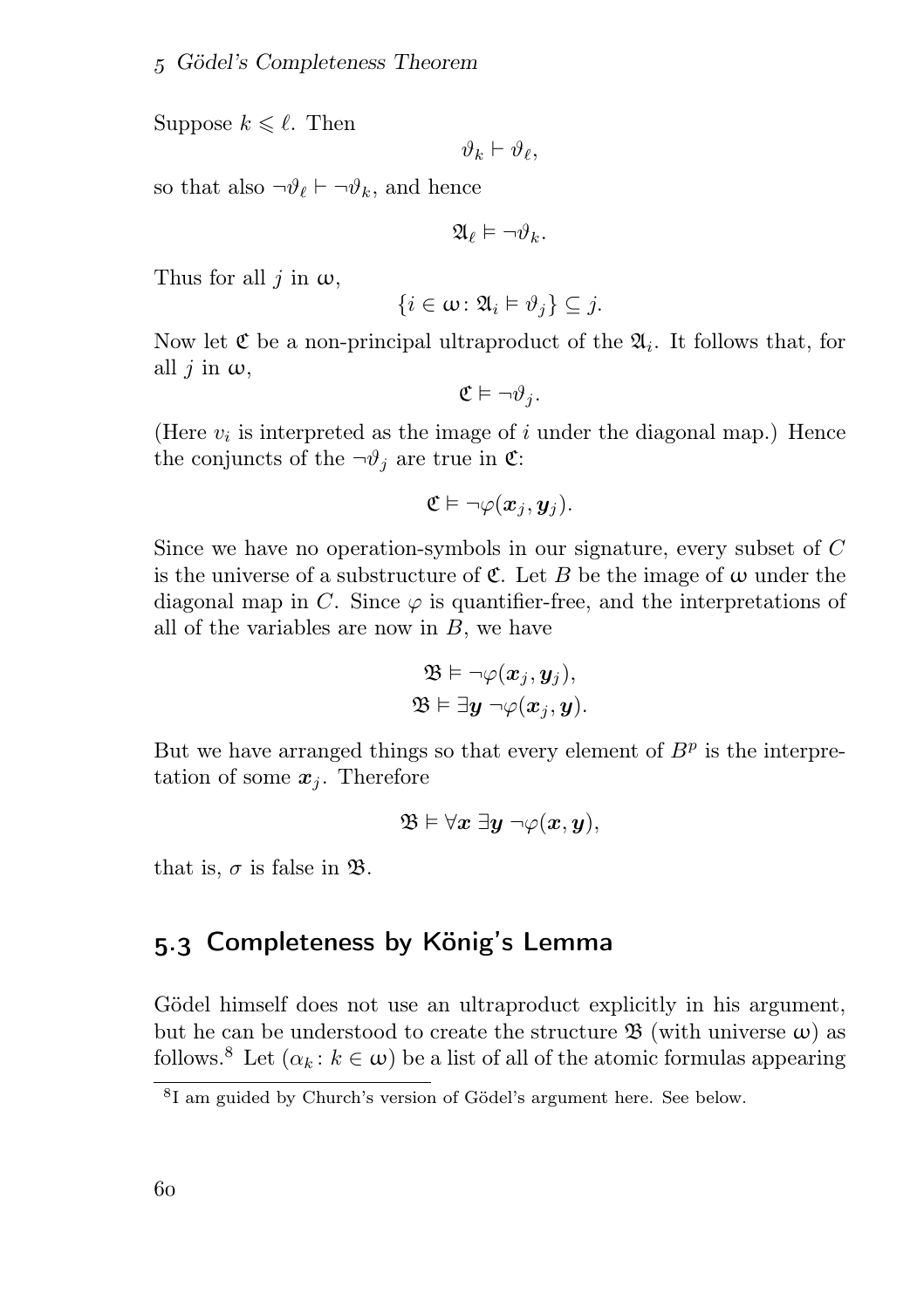in the formulas  $\varphi_{\ell}$ . We define  $\mathfrak{B}$  by determining in each case whether  $\alpha_k$  is to be true in  $\mathfrak{B}$  (again with variable  $v_i$  understood as i). This determination can be made recursively as follows. First, we let

$$
\mathfrak{B}\vDash\alpha_0\iff|\{i\colon\mathfrak{A}_i\vDash\alpha_0\}|=\omega
$$

(that is,  $\alpha_0$  is true in  $\mathfrak B$  if and only if the set of i such that  $\alpha_0$  is true in  $\mathfrak{A}_i$  is infinite), and then

$$
\mathfrak{B} \models \alpha_1 \iff |\{i : \alpha_0^{\mathfrak{A}_i} = \alpha_0^{\mathfrak{B}} \& \mathfrak{A}_i \models \alpha_1\}| = \omega,
$$
  

$$
\mathfrak{B} \models \alpha_2 \iff |\{i : \alpha_0^{\mathfrak{A}_i} = \alpha_0^{\mathfrak{B}} \& \alpha_1^{\mathfrak{A}_i} = \alpha_1^{\mathfrak{B}} \& \mathfrak{A}_i \models \alpha_2\}| = \omega,
$$

and so on, where  $\alpha_j^{\mathfrak{A}_i} = \alpha_j^{\mathfrak{B}}$  means simply that  $\alpha_j$  is alike true or false in  $\mathfrak{A}_i$  and  $\mathfrak{B}$ . Strictly the definition is by strong or well-ordered recursion, requiring only the single condition

$$
\mathfrak{B} \vDash \alpha_k \iff |\{i \colon \bigwedge_{j < k} \alpha_j^{\mathfrak{A}_i} = \alpha_j^{\mathfrak{B}} \& \mathfrak{A}_i \vDash \alpha_k\}| = \omega.
$$

It follows by induction that, at each step,

$$
|\{i: \bigwedge_{j (§)
$$

The construction ensures  $\mathfrak{B} \models \neg \vartheta_i$  as before. Indeed, suppose if possible  $\mathfrak{B} \models \vartheta_j$ . Then the atomic subformulas of  $\vartheta_j$  belong to a finite set  $\{\alpha_i : i < \vartheta_j\}$  $k$ , so

$$
\{i\colon \bigwedge_{j
$$

However, as before we have also

$$
\{i\in\omega\colon\mathfrak{A}_i\vDash\vartheta_j\}\subseteq j.
$$

These two inclusions together contradict (§).

There is some arbitrariness in this definition of  $\mathfrak{B}$ . If the truth of  $\alpha_i$  in  $\mathfrak{B}$ has been determined when  $j < k$  so that  $(\S)$  holds, then we shall want

$$
|\{i: \bigwedge_{j < k} \alpha_j^{\mathfrak{A}_i} = \alpha_j^{\mathfrak{B}} \& \mathfrak{A}_i \models \neg \alpha_k\}| < \omega \implies \mathfrak{B} \models \alpha_k,
$$
\n
$$
|\{i: \bigwedge_{j < k} \alpha_j^{\mathfrak{A}_i} = \alpha_j^{\mathfrak{B}} \& \mathfrak{A}_i \models \alpha_k\}| < \omega \implies \mathfrak{B} \models \neg \alpha_k.
$$

61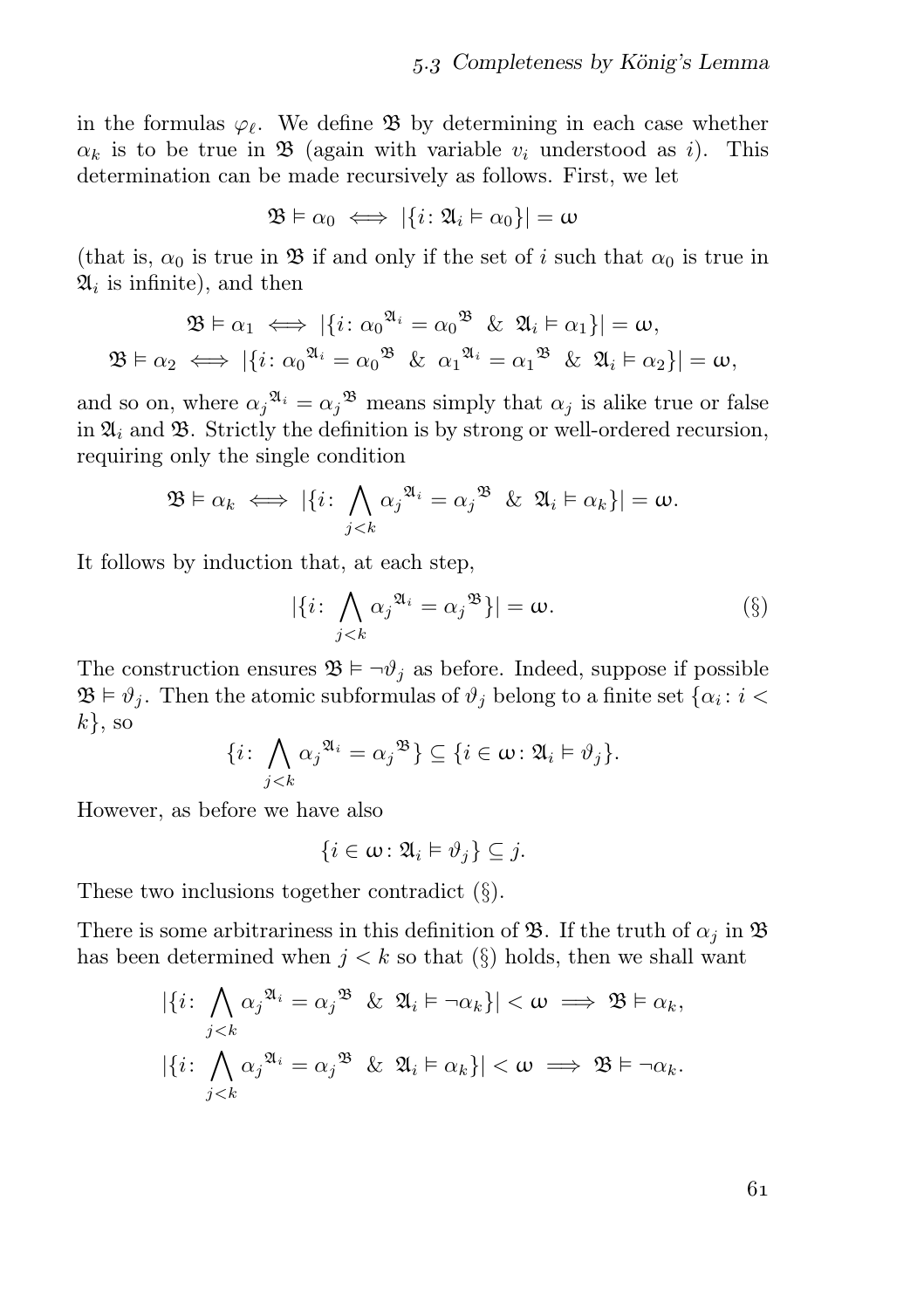If both of these sets are infinite, then the question of whether  $\mathfrak{B} \models \alpha_k$ can be decided arbitrarily. We decided above that  $\alpha_k$  would be true in  $\mathfrak{B}$  in this case. However, if at the beginning we had chosen an ultrafilter D on  $\omega$ , then we could just define

$$
\mathfrak{B}\vDash \alpha_k \iff \{i\colon \mathfrak{A}_i\vDash \alpha_k\}\in D.
$$

Gödel himself is not explicit about how he obtains B. His editor van Heijenoort detects an allusion to König's Lemma. There are more than one theorem called by this name, but probably what is meant is the following  $[17, \text{Lemma II.}5.7, \text{p. 69}].$ 

A tree is a (partially) ordered set such that, for every element a, the subset  $\{x: x < a\}$  is well-ordered. The ordinal that is isomorphic to this set is then the **height** of a. If this height is  $\beta$ , then a **successor** of a is an element b of the tree with height  $\beta + 1$  such that  $a < b$ . A **branch** of a tree is a maximal linearly ordered subset.

An  $\omega$ -tree is a tree whose every element has finite height and finitely many successors. One version of König's Lemma is that every infinite  $\omega$ -tree has an infinite branch. To prove this, we select an infinite branch recursively by first letting  $a_0$  be an element at height 0 such that  $\{x: a_0 <$ x is infinite; then, assuming  $\{x: a_k < x\}$  is infinite, we let  $a_{k+1}$  be a successor of  $a_k$  such that  $\{x: a_{k+1} < x\}$  is infinite.

This lemma applies to the present situation as follows. We start with the complete binary tree  $2<sup>{<</sup>\omega$ , that is,  $\bigcup_{n\in\omega}2^n$ , ordered by inclusion, so that  $a \leq b$  if and only if a is an initial segment of b. See Figure 5.1. This has a sub-tree consisting of those  $(e_0, \ldots, e_{n-1})$  such that the set

$$
\{i \colon \bigwedge_{j < n} {\alpha_j}^{\mathfrak{A}_i} = e_j\}
$$

is infinite. This sub-tree is infinite, because it has elements at each finite height. By König's Lemma, the sub-tree has an infinite branch, whose union is a sequence  $(e_k : k \in \omega)$ ; we can then define

$$
\mathfrak{B} \models \alpha_k \iff e_k = 1.
$$

As before,  $\mathfrak{B} \models \neg \sigma$ .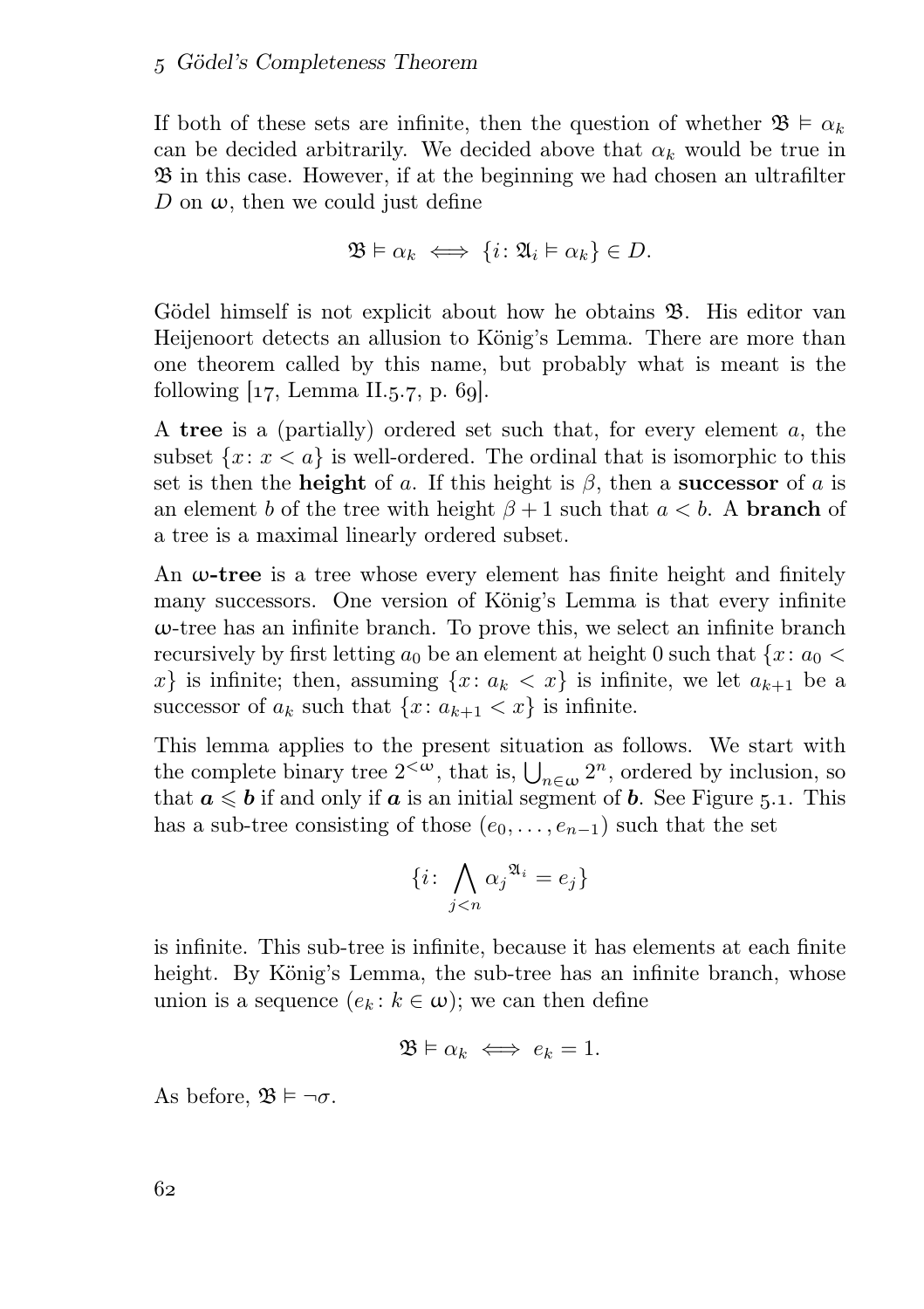

Figure  $5.1$ : A complete binary tree

# . Arbitrary formulas

We have to justify the assumptions about  $\sigma$  made at the beginning of  $§5.2.$ 

#### 5.4.1 Operation-symbols

What we call relations, Gödel calls functions; but he has no symbols for what we call operations. However, even if we do use them, we can dispose of them as follows. Suppose, for some  $n$ -ary operation-symbol F, there were an atomic subformula  $\alpha$  of  $\sigma$  featuring a term  $F t_0 \cdots t_{n-1}$ . Introducing a new  $(n + 1)$ -ary predicate  $R_F$ , we could replace the term  $F t_0 \cdots t_{n-1}$  in  $\alpha$  with a new variable x, obtaining an atomic formula  $\alpha'$ .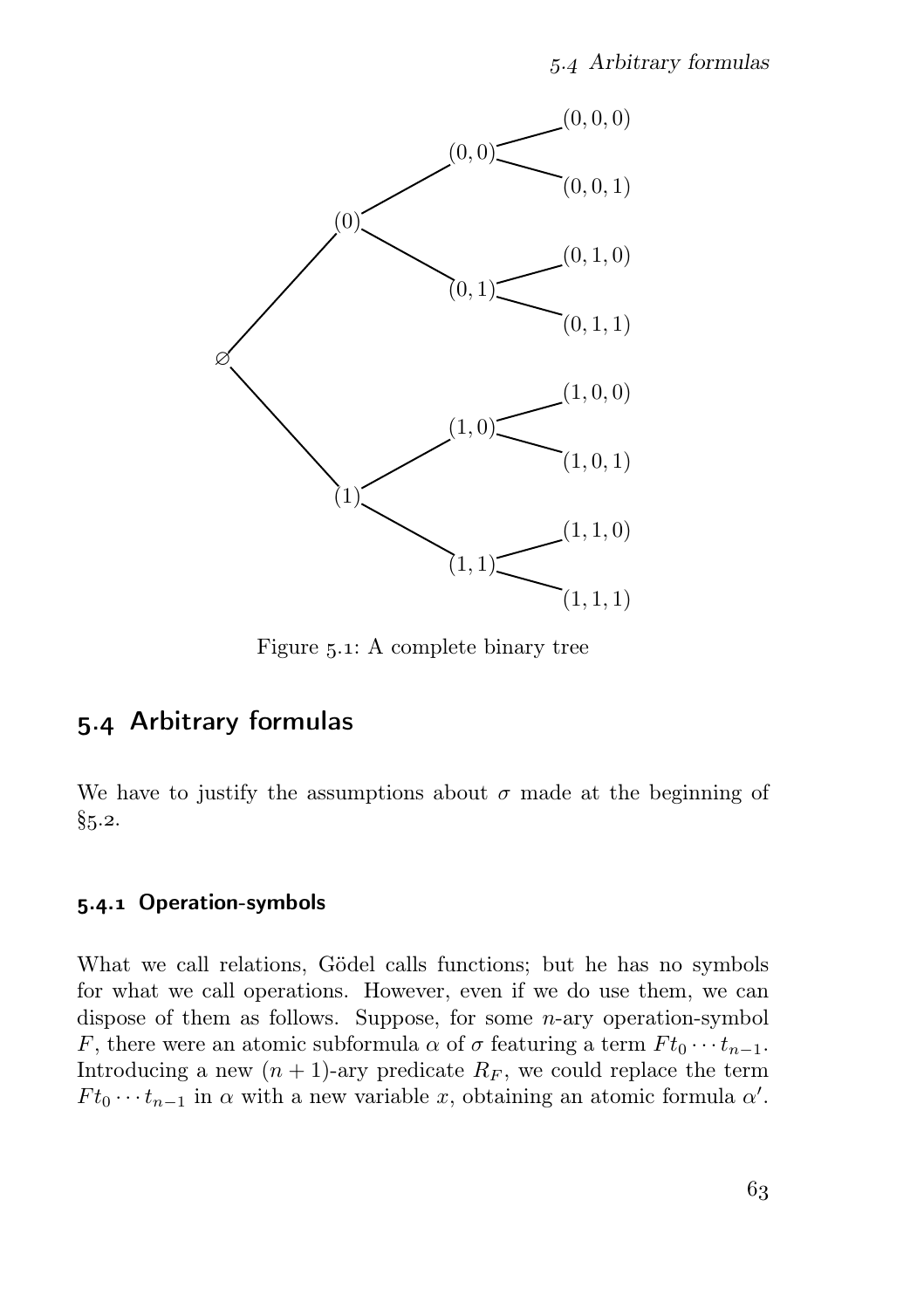We could then replace  $\alpha$  in  $\sigma$  with the formula

$$
\exists x \ (\alpha' \land R_F t_0 \cdots t_{n-1} x),
$$

obtaining  $\sigma'$ . Then  $\sigma$  would be logically equivalent to

$$
\sigma' \wedge \forall x \ \exists y \ \forall z \ (Rxy \wedge (Rxz \rightarrow y = z)).
$$

We should show that  $\sigma$  is provable from this equivalent sentence.

#### 5.4.2 Equality

Suppose no operation-symbol occurs in  $\sigma$ , but the sign = of equality does occur. We have to deal with the requirement that this sign is interpreted in every structure as equality itself (and not merely an equivalencerelation). We introduce a new binary predicate  $\equiv$ , and we replace each occurrence of = in  $\sigma$  with this new predicate  $\equiv$ , obtaining a new sentence  $\sigma$ . Now let  $(R_0, \ldots, R_m)$  be a list of all predicates (including  $\equiv$ ) occurring in  $\sigma'$ , and let  $\sigma''$  be the sentence

$$
\sigma' \land \forall \boldsymbol{x} \ \forall \boldsymbol{y} \ \big(\boldsymbol{x} \equiv \boldsymbol{y} \to \bigwedge_{j \leqslant m} (R_j \boldsymbol{x}_j \to R_j \boldsymbol{y}_j) \big).
$$

(Here  $x_i$  and  $y_i$  are initial segments, of appropriate length, of x and y respectively; and x and y are long enough to make this possible.) One shows that  $\sigma$  is provable from  $\sigma''$ . Also, if  $\mathfrak{A} \models \sigma''$ , then  $\equiv^{\mathfrak{A}}$  is an equivalence-relation on A, and the set of equivalence-classes is the universe of a model of  $\sigma$ .

#### 5.4.3 Skolem normal form

Every formula  $\varphi$  is equivalent to a formula  $\varphi$  of the same signature in prenex normal form, that is, with all quantifiers in front. For example, if x is not free in  $\vartheta$ , then

$$
\forall x \varphi \land \vartheta \sim \forall x (\varphi \land \vartheta), \qquad \forall x \varphi \lor \vartheta \sim \forall x (\varphi \lor \vartheta).
$$

We shall show that, for every formula  $\varphi$ , there is a *sentence*  $\tilde{\varphi}$ , possibly with new predicates, with the following two properties.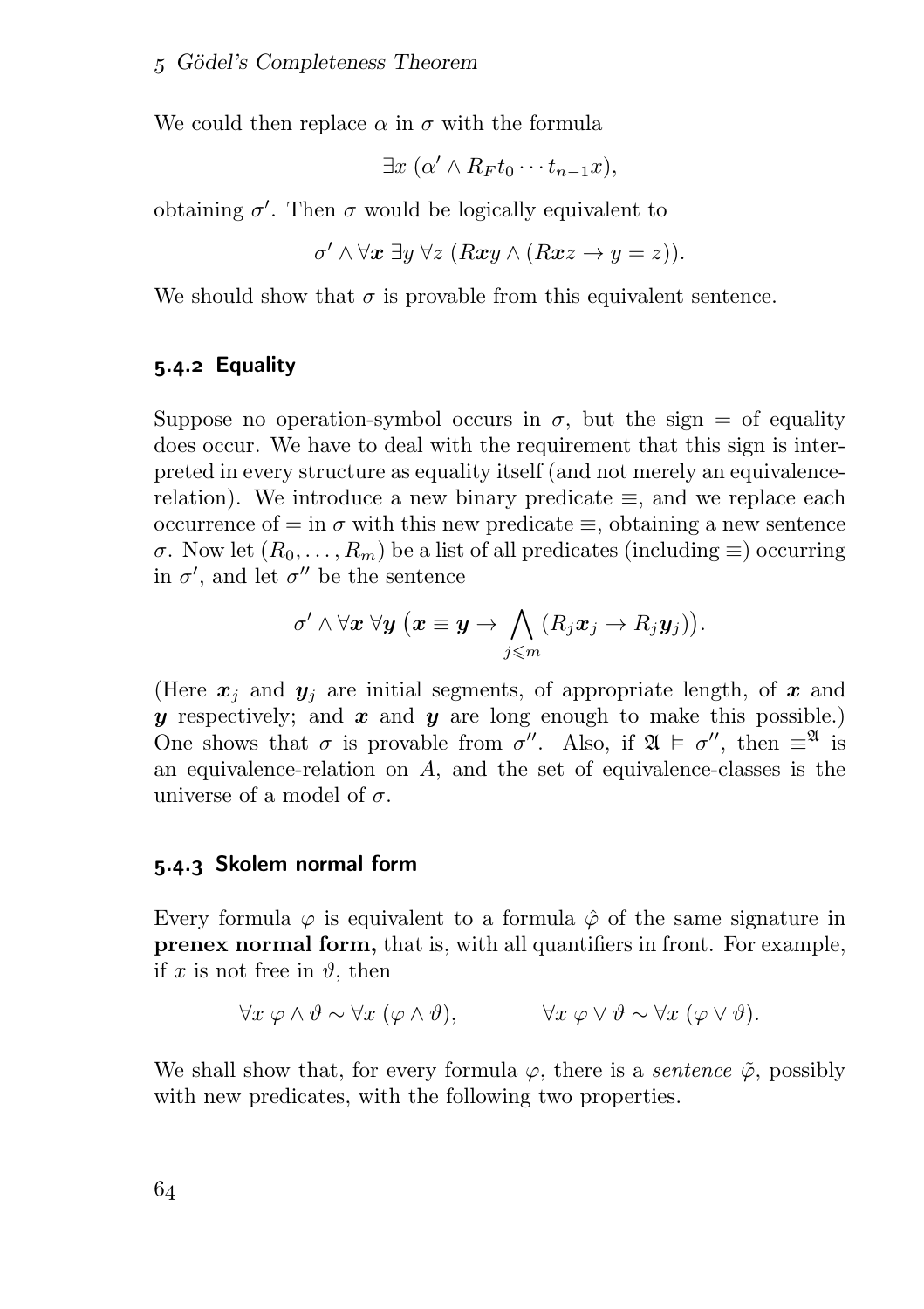- 1.  $\tilde{\varphi}$  has the form  $\exists x \forall y \vartheta$ , where  $\vartheta$  is quantifier-free.
- 2. If  $\tilde{\varphi}$  is valid, then so is  $\varphi$ ; but if  $\neg \tilde{\varphi}$  has a model, then  $\neg \varphi$  will be satisfied in that model (that is, it will define a nonempty subset of that model).

The sentence  $\tilde{\varphi}$  is a **Skolem normal form** for  $\varphi$ . We can obtain it as follows. First, write out a generalization of  $\varphi$  in prenex normal form, as

$$
\exists x \; \forall y \; \mathsf{Q} \; \vartheta,
$$

where Q is a string of quantifiers, and  $\vartheta$  is quantifier-free. Introduce a new predicate R and form the sentence

$$
\exists \boldsymbol{x} \ (\forall y \ (\mathsf{Q} \ \vartheta \to R\boldsymbol{x}y) \to \forall y \ R\boldsymbol{x}y).
$$

This has the second of the desired properties. It is also equivalent to

$$
\exists x (\exists y (Q \vartheta \land \neg Rxy) \lor \forall y Rxy),\exists x \exists y ((Q \vartheta \land \neg Rxy) \lor \forall z Rxz),\exists x \exists y (Q (\vartheta \land \neg Rxy) \lor \forall z Rxz),\exists x \exists y Q ((\vartheta \land \neg Rxy) \lor \forall z Rxz),\exists x \exists y Q \forall z ((\vartheta \land \neg Rxy) \lor Rxz),
$$

This last sentence is in prenex normal form, though perhaps not be in Skolem normal form. Still, the number of universal quantifiers that precede existential quantifiers has decreased. So the process terminates in a sentence that must be in Skolem normal form.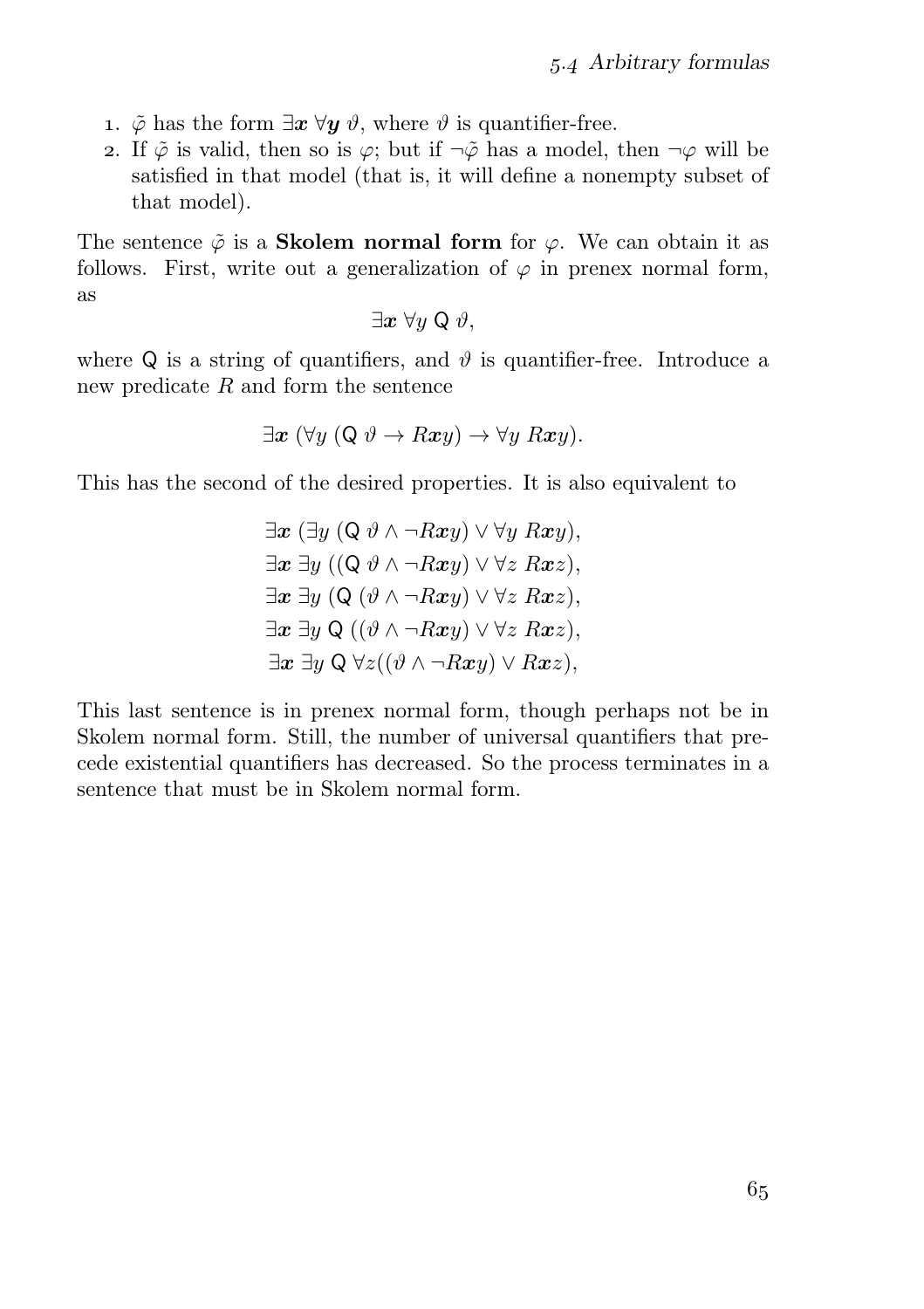# **6 Boolean rings and Stone spaces**

### . Boolean rings

In the ring  $(\mathscr{P}(\Omega), \Delta, \cap)$ , every element is its own square. As we said in  $\S$ 3.1 on page 34, an arbitrary ring with this property is called a **Boolean** ring. We now establish the promised Stone Representation Theorem [23], that for every Boolean ring R the set  $Spec(R)$  of prime ideals of R is such that R embeds (as a ring) in  $(\mathscr{P}(\mathrm{Spec}(R)), \Delta, \cap)$ . This result is comparable to the so-called Cayley Theorem, that every group  $G$  embeds in the group  $(\text{Sym}(G), \circ, \neg 1, \text{id}_G)$  under  $g \mapsto (x \mapsto gx)$ .

So let  $R$  be a Boolean ring, namely a ring that satisfies the identity

$$
x^2 = x.
$$

We assume that R has a unit (like all other rings in these notes), but we need not assume that  $R$  is commutative, we shall prove it. First,  $R$  has characteristic 2, since

$$
2x = (2x)^2 = 4x^2 = 4x, \t 0 = 2x, \t -x = x.
$$

It follows that R must be commutative, since now

$$
x + y = (x + y)^2 = x^2 + xy + yx + y^2 = x + xy + yx + y,
$$
  
\n
$$
0 = xy + yx,
$$
  
\n
$$
yx = -xy = xy.
$$

There are Boolean rings-without-units, for example  $\mathscr{P}_{\omega}(\omega)$  (the set of finite subsets of  $\omega$ , defined on page 36); but again, we shall not consider these as Boolean rings.

We can rewrite the defining identity  $x^2 = x$  for Boolean rings as

$$
0 = x^2 - x = x \cdot (x - 1) = x \cdot (x + 1).
$$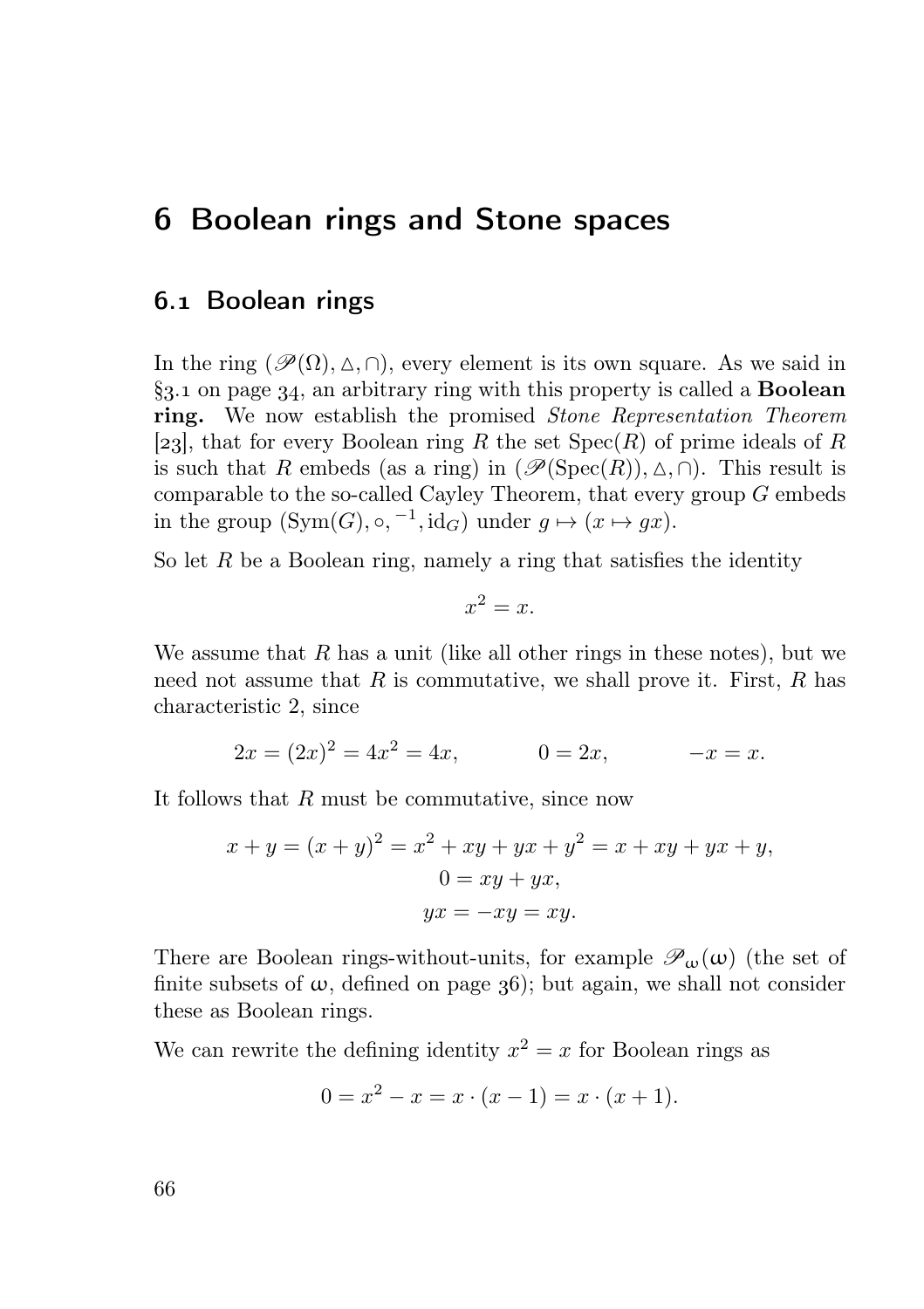Hence if **p** is a prime ideal of R, then since  $0 \in \mathfrak{p}$ , for all x in R we have either  $x \in \mathfrak{p}$  or  $x - 1 \in \mathfrak{p}$  (that is,  $x + 1 \in \mathfrak{p}$ ). Thus  $\mathfrak{p}$  has just two cosets: itself and 1 + p. Therefore  $R/\mathfrak{p} \cong \mathbb{F}_2$ , a field, so p must be maximal. (We showed this for  $\mathcal{P}(\Omega)$  on page 37.) Also,

$$
x \in \mathfrak{p} \iff x + 1 \notin \mathfrak{p}.
$$

As above, we let  $Spec(R)$  be the set of prime ideals of R, and if  $x \in R$ , we let  $[x]$  be the set of prime ideals of R that do not contain x. If  $\mathfrak{p} \in \text{Spec}(R)$ , we have

$$
xy\in\mathfrak{p}\iff x\in\mathfrak{p}\vee y\in\mathfrak{p},
$$

hence

$$
xy \notin \mathfrak{p} \iff x \notin \mathfrak{p} \And y \notin \mathfrak{p}.
$$

Thus,

$$
[xy] = [x] \cap [y].
$$

Because R has characteristic 2, the sum of any two elements of  $\{x, y, x+y\}$ is the third. Since

$$
xy(x + y) = x^2 + xy^2 = xy + xy = 0,
$$

p must contain at least one of x, y, and  $x + y$ . Then p contains exactly one of these, or all:

$$
x + y \notin \mathfrak{p} \iff (x \in \mathfrak{p} \And y \notin \mathfrak{p}) \lor (x \notin \mathfrak{p} \And y \in \mathfrak{p}).
$$

Thus

$$
[x+y] = [x] \Delta [y].
$$

Since finally  $[1] = \text{Spec}(R)$ , we have now that  $x \mapsto [x]$  is a homomorphism (of rings) from R to  $\mathscr{P}(R)$ . It is injective too, since if  $x \neq 0$ , then  $x+1 \neq 1$ , so  $x+1$  generates a proper ideal that does not contain x, and this ideal is included in a prime ideal, which must be in  $[x]$ , so  $[x] \neq \emptyset$ .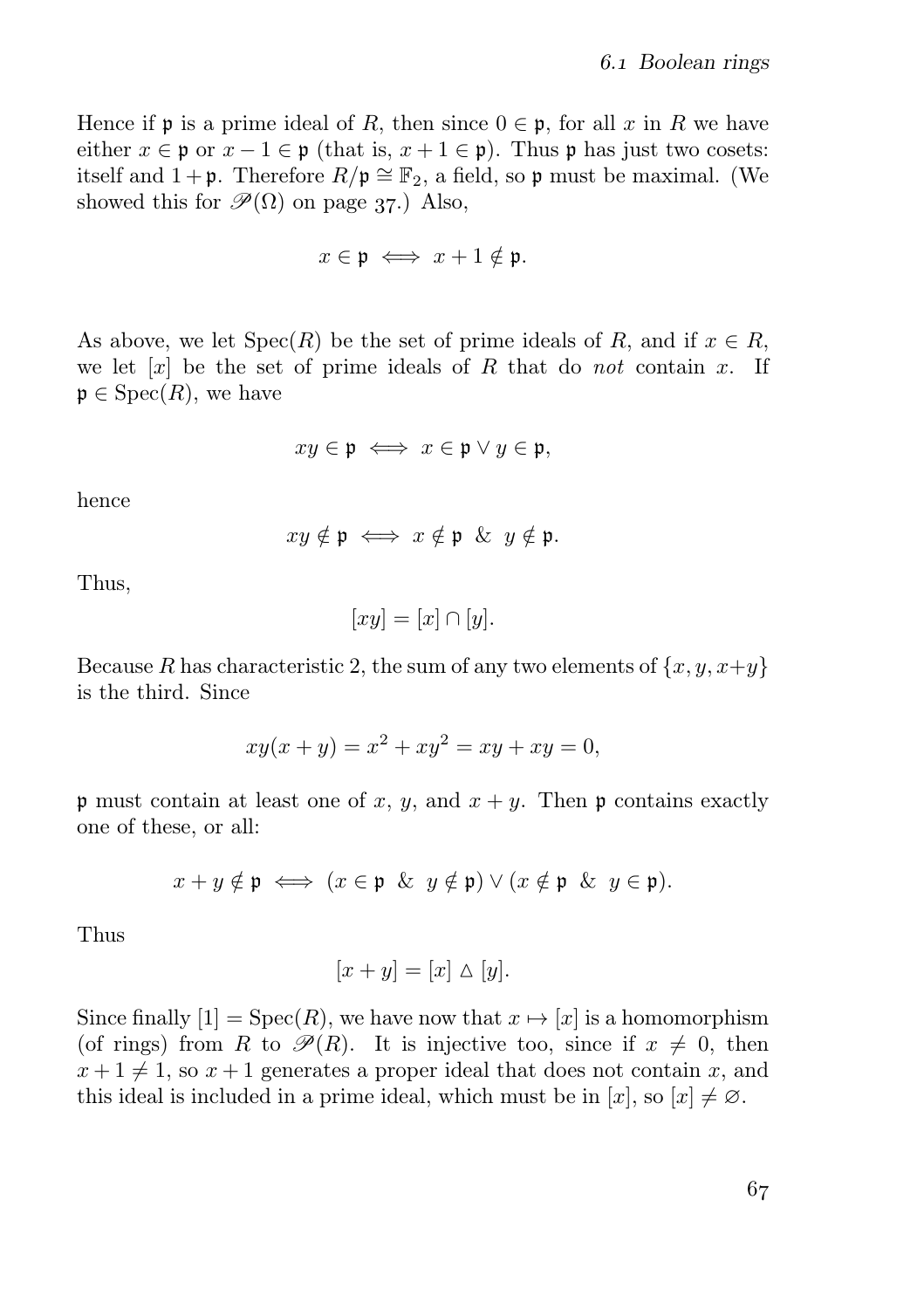# . Ultrafilters

It follows now that an arbitrary Boolean ring  $R$  has all of the operations and relations that can be defined on a Boolean ring  $\mathscr{P}(\Omega)$  and its subrings. For example, R is (partially) ordered by  $\leq$  corresponding to  $\subseteq$ , where

 $x \leq y \iff xy = x.$ 

Also R has operations  $\neg$  and  $\wedge$ , corresponding respectively to <sup>c</sup> and  $\cap$ , so that

$$
\neg x = x + 1, \qquad x \wedge y = xy.
$$

Then

$$
0 = x \wedge \neg x, \qquad \qquad 1 = \neg 0,
$$

and the operation ∨ corresponding to ∪ can be given by

$$
x \lor y = \neg(\neg x \land \neg y). \tag{(*)}
$$

The structure  $(R, \neg, \wedge)$  is called a **Boolean algebra.** Usually the signature of Boolean algebras is considered to be  $\{0, 1, \neg, \wedge, \vee\}$ ; but again the additional operations can be defined from  $\neg$  and  $\wedge$ .

There is an equivalent axiomatic definition, which for the record can be given as follows. A structure  $(R, \neg, \wedge)$  is a Boolean algebra if and only if R has at least two elements, and the following equations are identities in the structure:

$$
x \wedge y = y \wedge x,
$$
  
\n
$$
x \wedge (y \wedge z) = (x \wedge y) \wedge z,
$$
  
\n
$$
x \wedge x = x,
$$
  
\n
$$
\neg\neg x = x,
$$
  
\n
$$
(x \wedge \neg x) \wedge y = x \wedge \neg x,
$$
  
\n
$$
\neg(x \wedge \neg(y \wedge z)) = \neg(x \wedge \neg y) \wedge \neg(x \wedge \neg z).
$$

The last identity is equivalent to

$$
x \wedge (y \vee z) = (x \wedge y) \vee (x \wedge z),
$$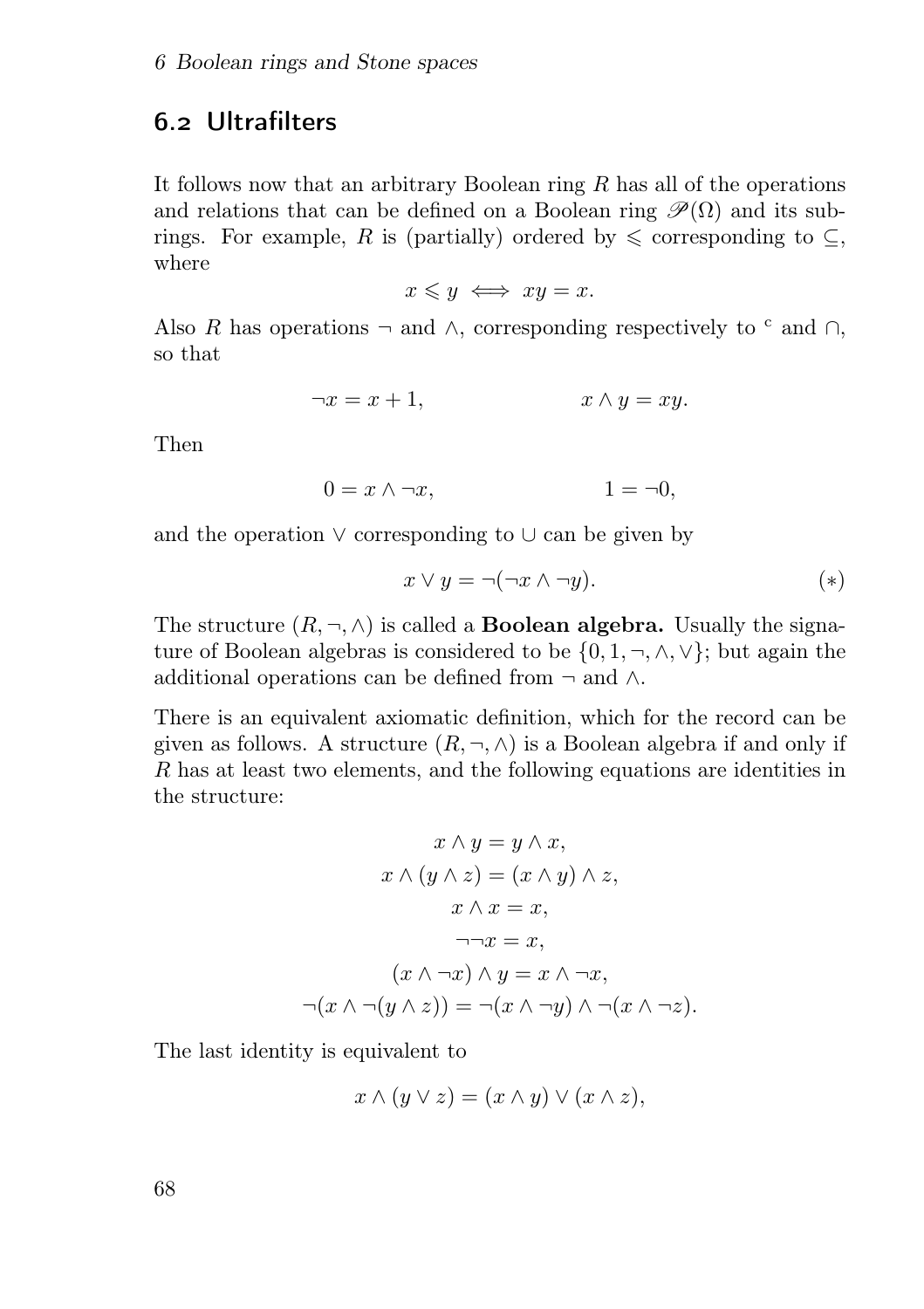when  $\vee$  is defined as in (\*). The Boolean ring  $(R, +, \cdot, 0, 1)$  can be recovered from the algebra by the rules

$$
x + y = (x \land \neg y) \lor (\neg x \land y), \qquad xy = x \land y.
$$

Now we have the characterization of ideals on page 35, as well as the definition of filters: A subset  $I$  of  $R$  is an ideal if and only if

$$
0 \in I,
$$
  

$$
x \le y \& y \in I \implies x \in I,
$$
  

$$
x \in I \& y \in I \implies x \lor y \in I,
$$

and a subset F is a filter if and only if  $\{x+1: x \in F\}$  is an ideal, or equivalently

$$
1 \in F,
$$
  
\n $x \in F$  &  $x \le y \implies y \in F,$   
\n $x \in F$  &  $y \in F \implies x \land y \in F.$ 

Then F is an **ultrafilter** if and only if  $\{x+1: x \in F\}$  is a prime ideal, and in this case  $F$  is the complement in  $R$  of the prime ideal.

#### . Stone spaces

Given a Boolean ring  $R$ , we denote the set of its ultrafilters by

 $S(R)$ .

We have a bijection  $\mathfrak{p} \mapsto \mathfrak{p}^c$  from  $\text{Spec}(R)$  to  $S(R)$ ; this induces an isomorphism from  $\mathscr{P}(\mathrm{Spec}(R))$  to  $\mathscr{P}(\mathrm{S}(R))$ . In particular, if  $x \in R$ , we may now define

$$
[x] = \{ \mathfrak{f} \in \mathcal{S}(R) \colon x \in f \},
$$

so that  $x \mapsto [x]$  is an embedding of R in  $\mathscr{P}(S(R))$ .

A reason for working with  $S(R)$  rather than  $Spec(R)$  is that, as we shall discuss in  $\S$ 7.3 below, logical theories can be understood as filters, and then theories that are ultrafilters will be called complete theories. Also,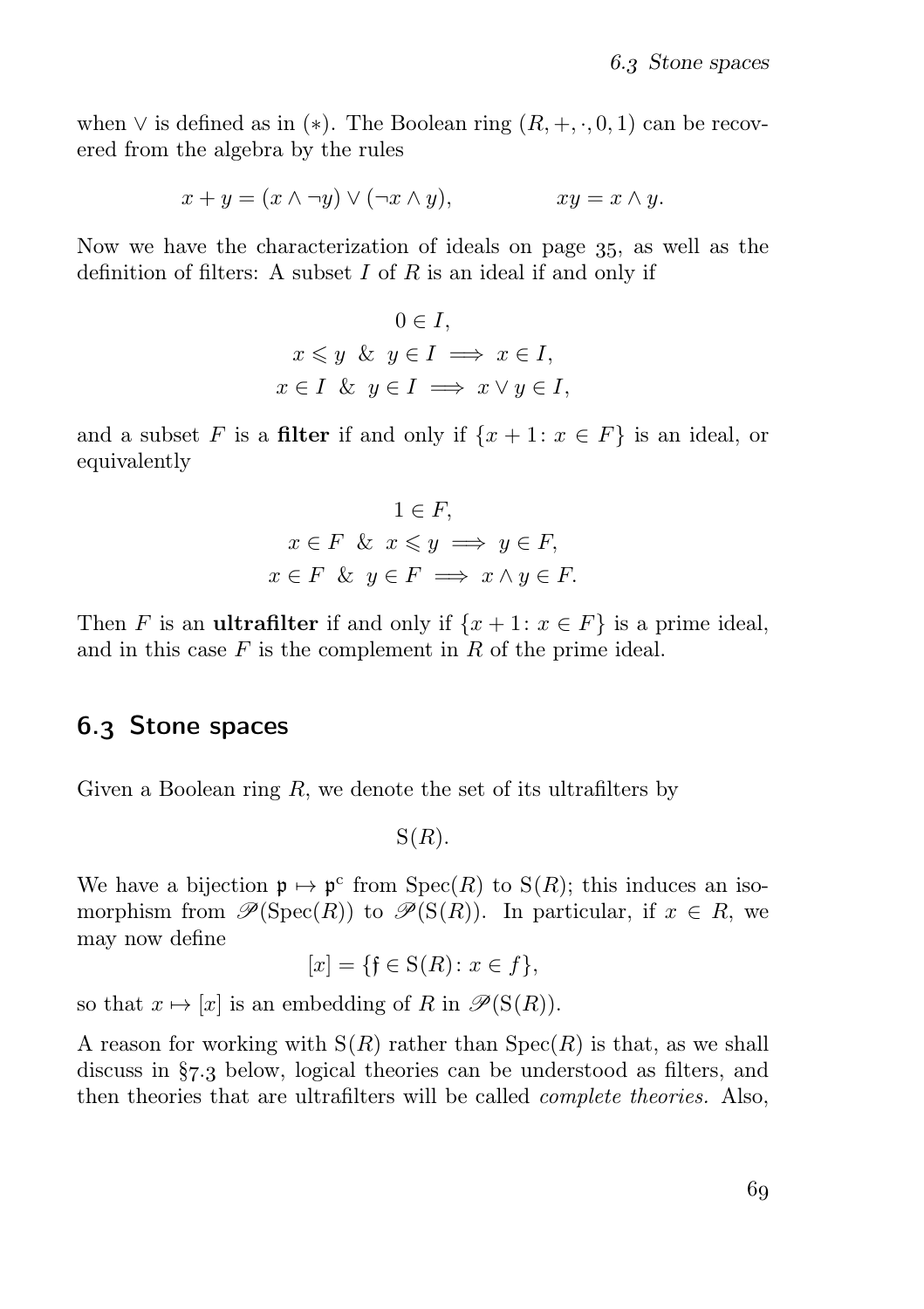in a topological space X, the set of neighborhoods of a point is a filter of  $\mathscr{P}(X)$ .

The set  $S(R)$  is called the **Stone space** of R. Indeed, since (as we saw)

$$
[x] \cap [y] = [xy], \qquad [1] = S(R),
$$

the subsets [x] of  $S(R)$  compose a basis for a topology on  $S(R)$  called the **Stone topology.** Every union of sets  $[x]$  is called is *open* in this topology, and it follows that:

- 1) if U is a finite collection of open sets, then  $\bigcap \mathcal{U}$  is also open—here we may by convention allow  $\bigcap \emptyset = \mathcal{S}(R)$ ;
- 2) if  $U$  is a collection of open sets, then  $\bigcup U$  is open—in particular,  $\bigcup \emptyset = \emptyset$ , so this is understood to be open.

The complement of an open set is *closed*. Since

$$
[x]^{c} = [x+1],
$$

the basic open sets  $[x]$  are also closed.

Suppose f and  $\mathfrak g$  are distinct elements of  $S(R)$ . Then we may assume  $f \setminus \mathfrak g$ has an element  $x$ . In this case

 $f \in [x], \qquad \qquad \mathfrak{g} \in [x+1], \qquad \qquad [x] \cap [x+1] = \varnothing.$ 

Thus the Stone topology is *Hausdorff*: it separates points.

Suppose  $\bigcup_{x \in A}[x] = S(R)$  for some subset A of R. Then every ultrafilter of R contains some element of A. Then no prime ideal of R includes  $A$ (since otherwise its complement would be an ultrafilter disjoint from A). Therefore the ideal  $(A)$  of R generated by A must the improper ideal R. In particular, this ideal contains 1. But then  $(A_0)$  must contain 1 for some finite subset  $A_0$  of A. In this case no prime ideal of R includes  $A_0$ , so every ultrafilter contains an element of  $A_0$ , which means

$$
\bigcup_{x \in A_0} [x] = \mathcal{S}(R).
$$

This shows the Stone topology is compact.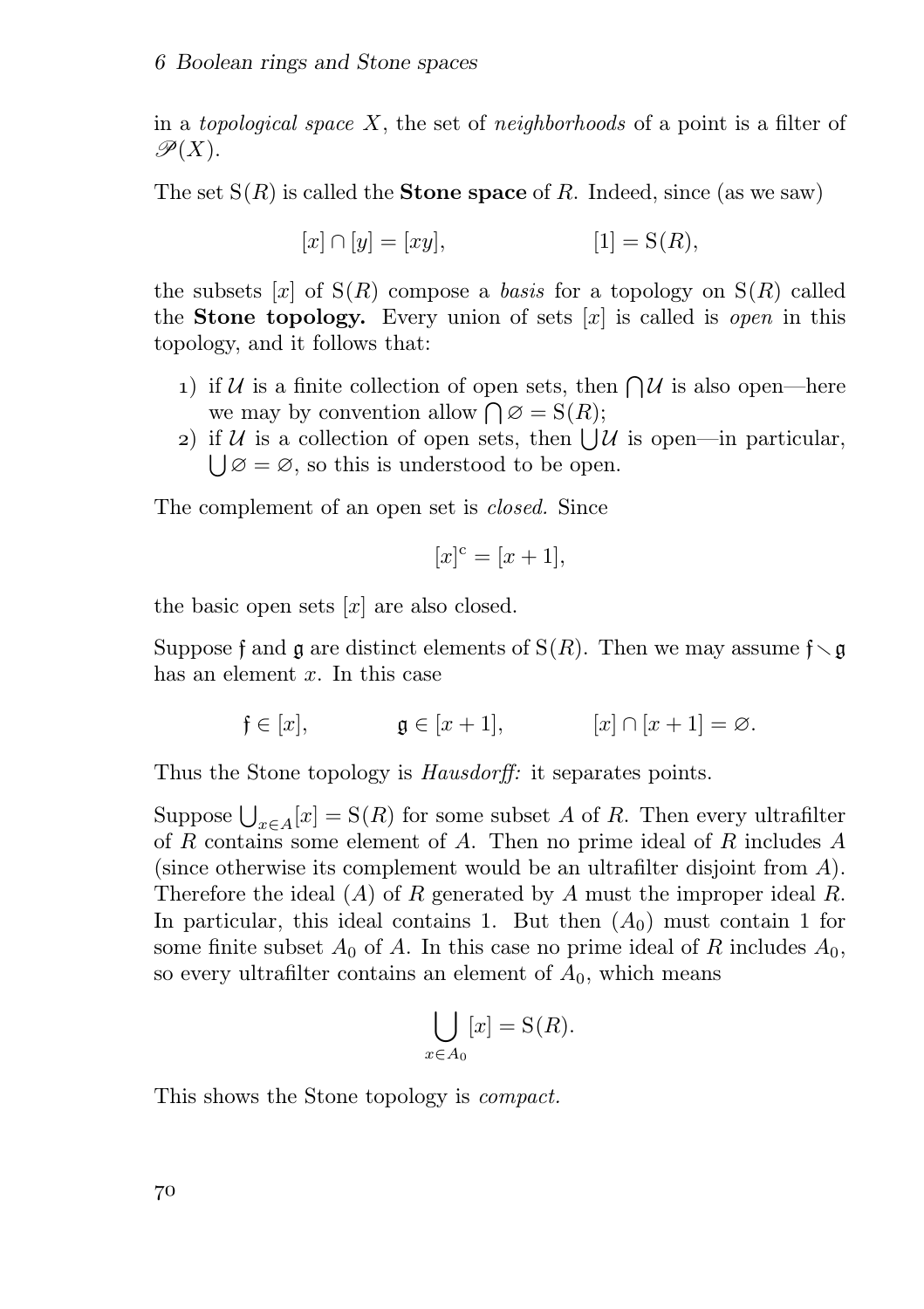Another way to prove this topology compact is the following. We have  $S(R) \subseteq \mathscr{P}(R)$ , and we may identify the power  $2^R$  with  $\mathscr{P}(R)$  under the map

$$
(x_i \colon i \in R) \mapsto \{i \in R \colon x_i = 1\}
$$

from  $2^R$  to  $\mathscr{P}(R)$ . (This map can be understood as  $x \mapsto x^{-1}(1)$ .) If we give the set 2 the discrete topology, then  $2^R$  can be given the corresponding *product topology*, which is the weakest topology in which all of the maps  $x \mapsto x_i$  (where  $i \in R$ ) are continuous. Since the factors 2 are finite, this means the topology has a basis comprising, for each finite subset  $R_0$  of  $R$ , for each  $(a_i : i \in R_0)$  in  $2^{R_0}$ , the set  $\{x \in 2^R : (x_i : i \in R_0) \mid x_i \in R_0\}$  $R_0 = (a_i : i \in R_0)$ . This set is both open and closed. Then  $S(R)$  has the subspace topology and is moreover a closed subset of  $2<sup>R</sup>$ , being the intersection of all closed sets of the forms

$$
\{x \in 2^{R} : x_1 = 1\},\
$$

$$
\{x \in 2^{R} : x_{ab} = 0 \lor x_b = 1\},\
$$

$$
\{x \in 2^{R} : x_a = 0 \lor x_b = 0 \lor x_{ab} = 1\},\
$$

$$
\{x \in 2^{R} : x_a = 0 \iff x_{a+1} = 1\}.
$$

As  $2^R$  is compact by the *Tychonoff Theorem*, so must  $S(R)$  be compact.

Note that this case of the Tychonoff Theorem is easy to prove (and the general theorem is not much harder). Suppose  $\mathcal F$  is a collection of closed subsets of  $2^R$  with the *finite-intersection property*, that is, for every finite subset  $\mathcal{F}_0$  of  $\mathcal{F}$ , the intersection  $\bigcap \mathcal{F}_0$  is nonempty. We want to show that  $\bigcap \mathcal{F}$  itself is nonempty. We may assume that the elements of  $\mathcal{F}$  are basic closed sets; and then we may assume that each element of  $\mathcal F$  has the form  ${x \in 2^R : x_i = e}$  for some *i* in *R* and *e* in 2. By the finite intersection property, there is no i in R such that F contains both  $\{x: x_i = 0\}$  and  ${x: x_i = 1}$ . Then  $\bigcap \mathcal{F}$  contains a, where

$$
a_i = \begin{cases} e, & \text{if } \{x \colon x_i = e\} \in \mathcal{F}, \\ 0, & \text{otherwise.} \end{cases}
$$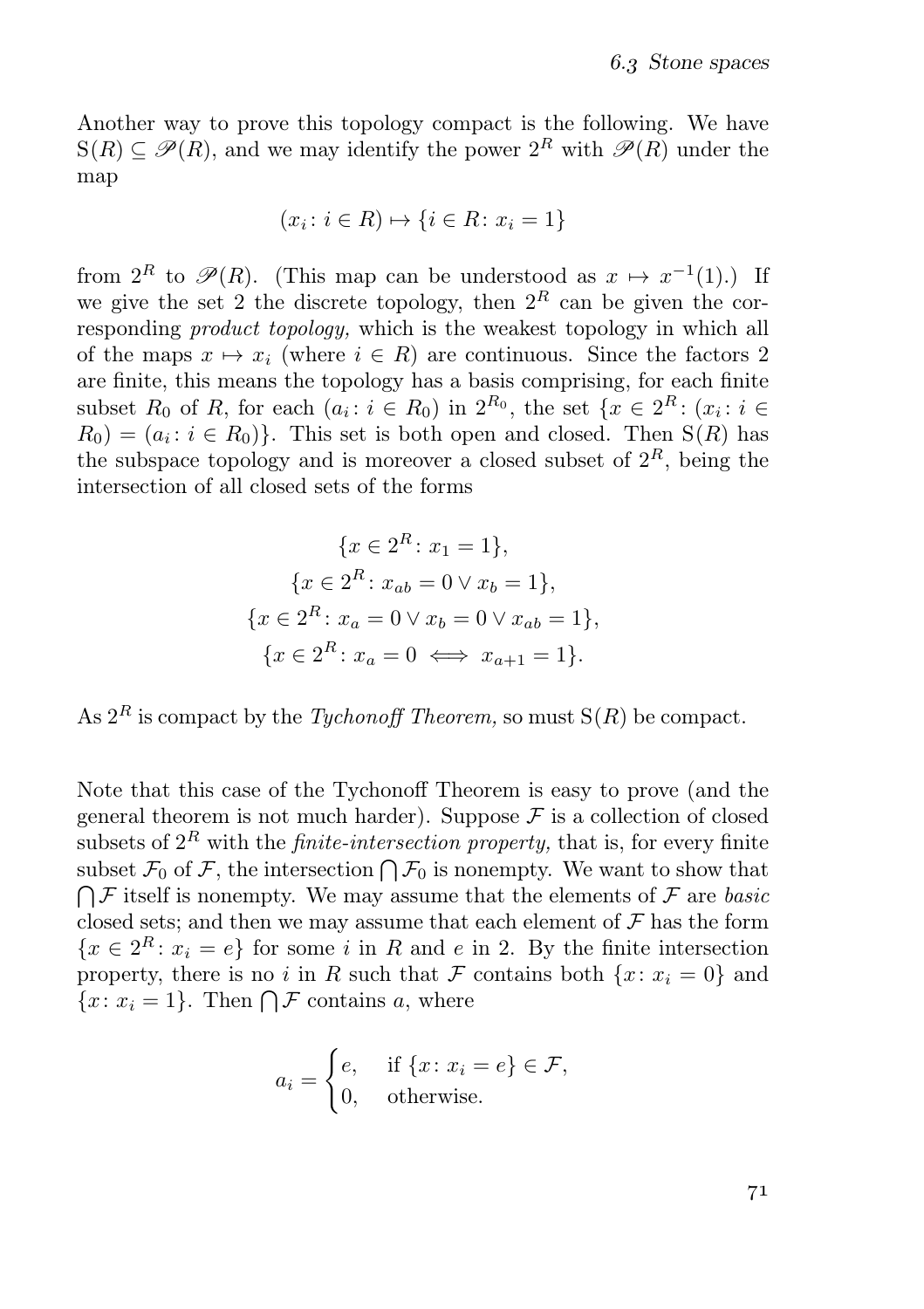We can compute

$$
[x] \cup [y] = ([x]^{c} \cap [y]^{c})^{c}
$$
  
= 
$$
([x + 1] \cap [y + 1])^{c}
$$
  
= 
$$
[(x + 1)(y + 1)]^{c}
$$
  
= 
$$
[xy + x + y + 1]^{c}
$$
  
= 
$$
[xy + x + y]
$$
  
= 
$$
[x \vee y].
$$

Consequently, the only open sets that are also closed are the basic open sets, that is, the sets [x]. For if the open set  $\bigcup_{x \in A}[x]$  is also closed, then (since closed subsets of compact spaces are compact), we have

$$
\bigcup_{x \in A} [x] = [x_0] \cup \dots \cup [x_{n-1}] = [x_0 \vee \dots \vee x_{n-1}]
$$

for some  $x_i$  in A. Thus the subsets of  $S(R)$  that are both closed and open—clopen—compose a Boolean algebra or ring, which is the isomorphic image of R under  $x \mapsto [x]$ .

An arbitrary compact Hausdorff space with a basis of clopen sets can be called a **Stone space** simply. Suppose S is one of these, and let  $B(S)$  be the set of clopen subsets of S. Then  $B(S)$  is a Boolean sub-ring of  $\mathcal{P}(S)$ . In the special case where  $S = S(R)$ , we have just noted

$$
R \cong B(S(R)).
$$

In the general case, for every point P in S, the set  $\{U \in B(S) : P \in U\}$ of basic neighborhoods of P is a filter and in fact an ultrafilter of  $B(S)$ . Thus we have a map

$$
P \mapsto \{ U \in \mathcal{B}(S) \colon P \in U \}
$$
\n<sup>(†)</sup>

from  $S$  to  $S(B(S))$ . Since S is Hausdorff, the map is injective. Suppose  $f \in S(B(S))$ . The intersection of every finite subset of f is an element of f; in particular, it is a nonempty subset of  $S$ . Thus f has the finite intersection property. Since S is compact,  $\bigcap f$  itself must be a nonempty subset of S. Since also again S is Hausdorff,  $\bigcap f$  must consist of a single point, P; and then we must have

$$
\mathfrak{f} = \{ U \in B(S) \colon P \in U \}.
$$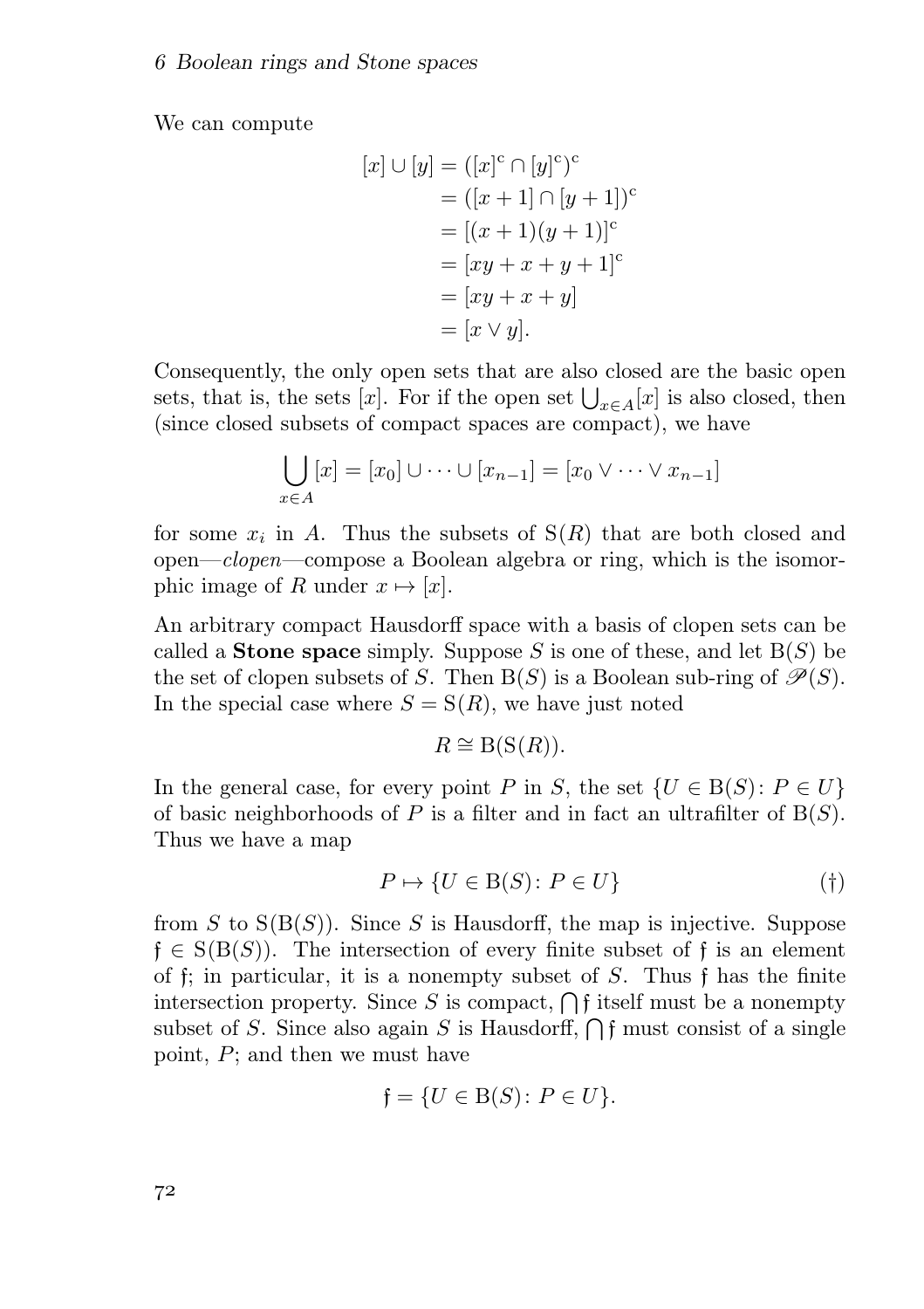So the map in (†) is a bijection from S to  $S(B(S))$ . In fact it is a homeomorphism. For, it takes every clopen subset  $V$  of  $S$  (that is, every element V of  $B(S)$  to the subset

$$
\big\{\{U \in \mathcal{B}(S) \colon P \in U\} \colon P \in V\big\}
$$

of  $S(B(S))$ ; and this subset is [V], namely  $\{f \in S(B(S)) : V \in \mathfrak{f}\}\)$ , since

$$
V \in \{U \in B(S) \colon P \in U\} \iff P \in V.
$$

### . Boolean operations

We observed in §6.2 that Boolean rings and Boolean algebras are 'interdefinable': every Boolean ring is also a Boolean algebra whose basic operations are the interpretations in the ring of certain terms; and then the Boolean ring can be obtained from the algebra in the same way.

A **Boolean operation** on a power-set  $\mathcal{P}(\Omega)$  is just an operation on  $\mathcal{P}(\Omega)$  that is the interpretation of a term in the signature of rings or Boolean algebras. We should like to verify that every operation on  $\mathscr{P}(\Omega)$ that can be defined without reference to  $\Omega$  itself is a Boolean operation. One way of doing this is as follows.

Suppose we have *n* subsets  $X^0, \ldots, X^{n-1}$  of  $\Omega$ . For each element  $\sigma$  of  $2^n$ , there is a subset  $X_{\sigma}$  of  $\Omega$  given by

$$
X_{\sigma} = X_{\sigma}^0 \cap \cdots \cap X_{\sigma}^{n-1},
$$

where

$$
X^i_{\sigma} = \begin{cases} X^i, & \text{if } \sigma(i) = 1, \\ (X^i)^c, & \text{if } \sigma(i) = 0. \end{cases}
$$

See Figure 6.1 for the cases  $n = 2$  and  $n = 3$  (here each set  $X_{\sigma}$  is labelled with  $\sigma$ ). In case  $n = 0$ , the set  $2<sup>n</sup>$  has the unique element 0 (the empty function), and then  $X_{\sigma}$  should be understood as  $\Omega$ . In any case, the sets  $X_{\sigma}$  partition  $\Omega$  into at most  $2^{n}$  subsets—or  $|2^{n}|$  subsets, if we still consider  $2^n$  as the set of functions from n to 2. For every subset S of  $2^n$  in this sense, the subset  $\bigcup_{\sigma \in S} X_{\sigma}$  of  $\Omega$  is a Boolean combination of the sets  $X^i$ ; and every Boolean combination of these sets is of this form.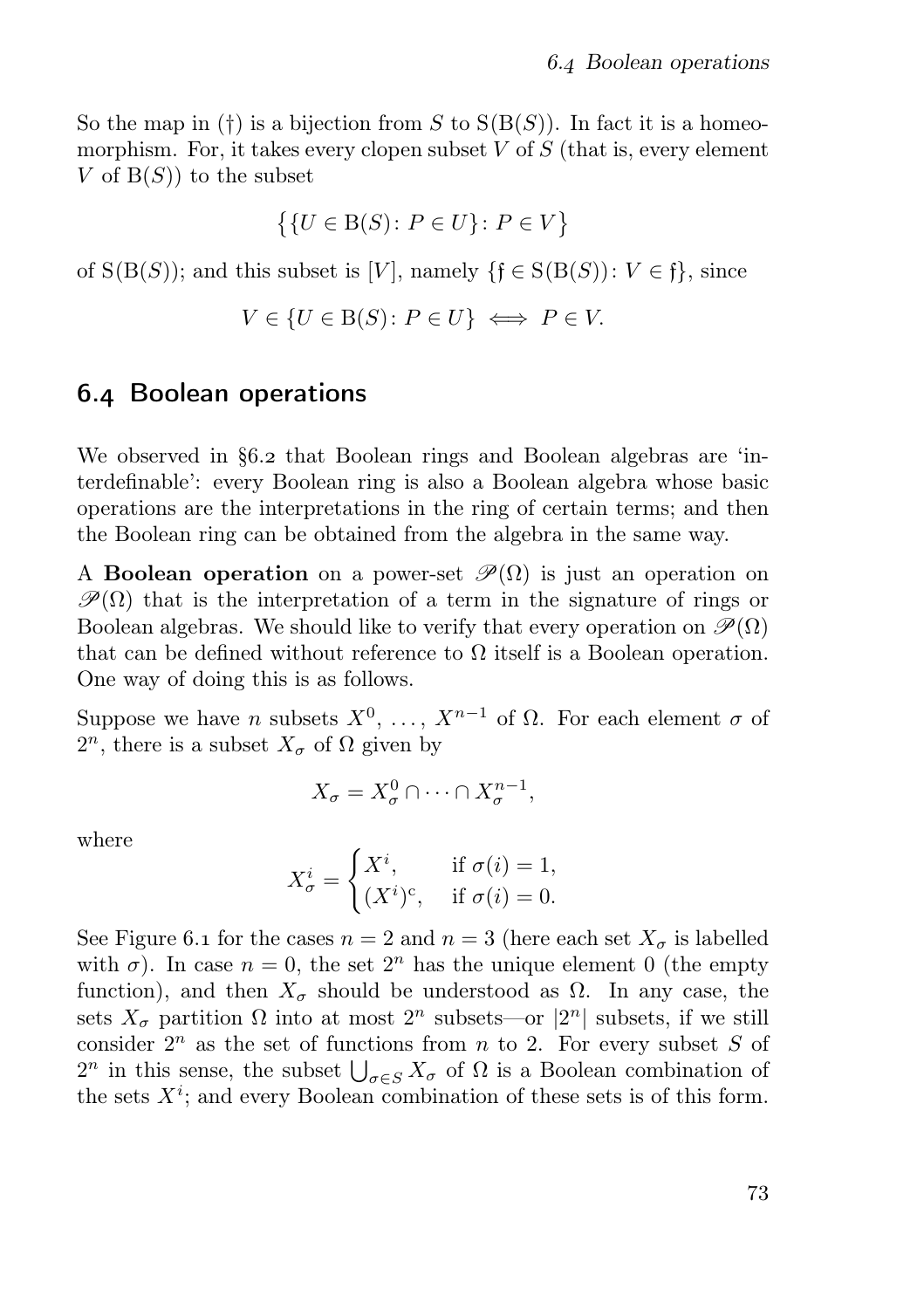

Figure 6.1: Boolean combinations

Thus the number of Boolean combinations of the  $X^i$  is at most  $2^{2^n}$ . (It is less, if one of them is included in the union of the others.)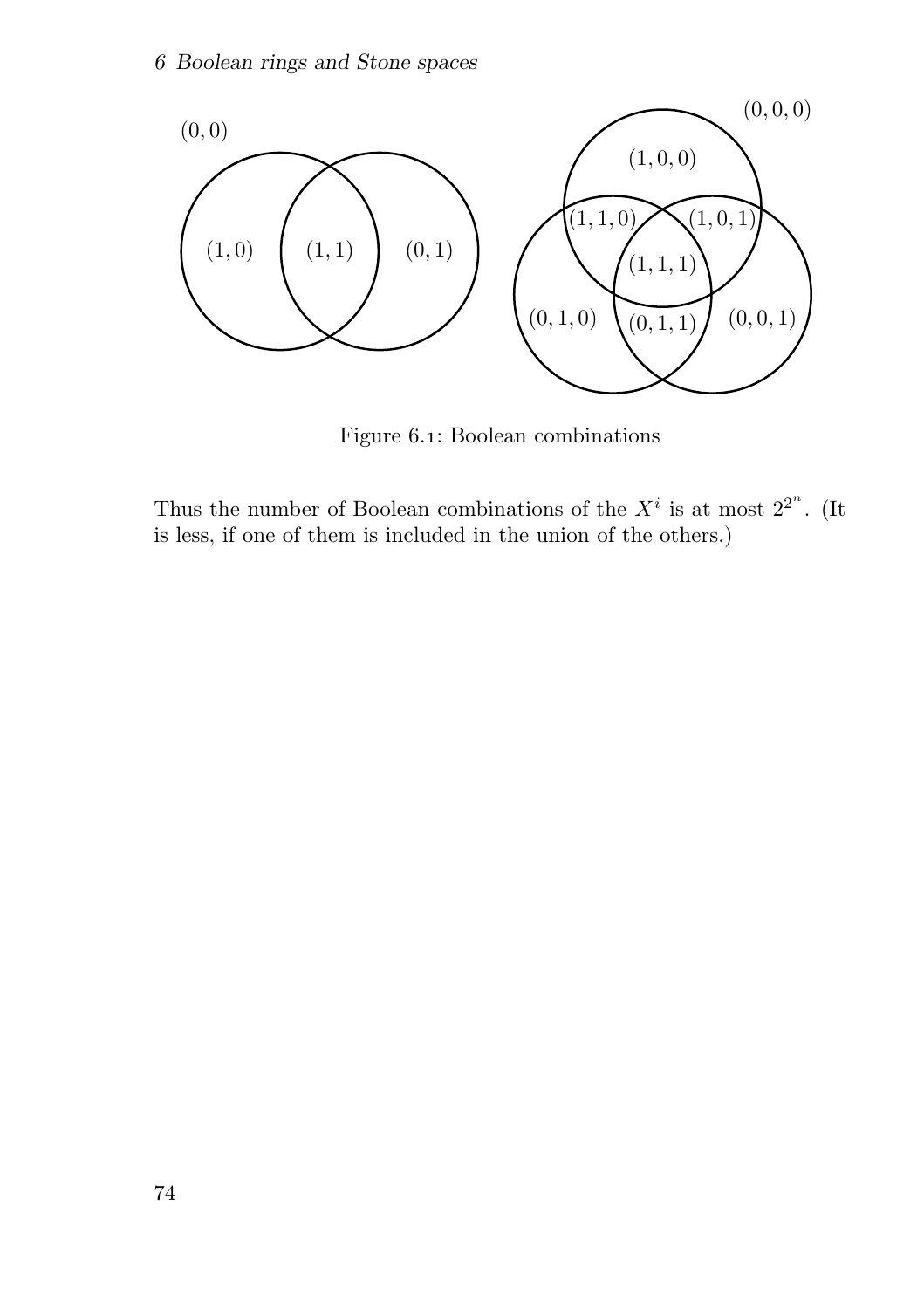## More model theory

### 7.1 The structure of definable relations

The structures that we have worked with so far are more precisely called one-sorted structures. By contrast, a vector-space is a two-sorted structure, with a sort for the vectors and a sort for the scalars. It is difficult to use a general notation for structures of arbitrarily many sorts; so we just describe the general situation for one-sorted structures, and then we point out that things can be adapted to many-sorted structures as needed.

The definable relations of a (one-sorted structure)  $\mathfrak A$  are themselves elements of a many-sorted structure, with a sort for each finite subset I of w: this sort corresponds to the set  $\{x_i : i \in I\}$  of variables.

The *n*-ary relations on A compose the set  $\mathcal{P}(A^n)$ . Suppose  $B \subseteq A$ . The set of *n*-ary *B*-definable relations of  $\mathfrak A$  can be denoted by

$$
\operatorname{Def\!}^n_B(\mathfrak{A}).
$$

This is a subset of  $\mathscr{P}(A^n)$ , and moreover it closed under the Boolean operations; that is,  $\mathrm{Def}_{B}^{n}(\mathfrak{A})$  is (the universe of) a Boolean sub-algebra of  $\mathscr{P}(A^n)$ . To check this, we need only note:

$$
(\varphi^{\mathfrak{A}})^c = (\neg \varphi)^{\mathfrak{A}}, \qquad \qquad \varphi^{\mathfrak{A}} \cap \psi^{\mathfrak{A}} = (\varphi \wedge \psi)^{\mathfrak{A}}, \qquad (*)
$$

and also

$$
\varnothing = \Big(\bigvee_{i
$$

so that  $\mathrm{Def}_B^n(\mathfrak{A})$  has the two distinct elements  $\varnothing$  and its complement  $A^n$ .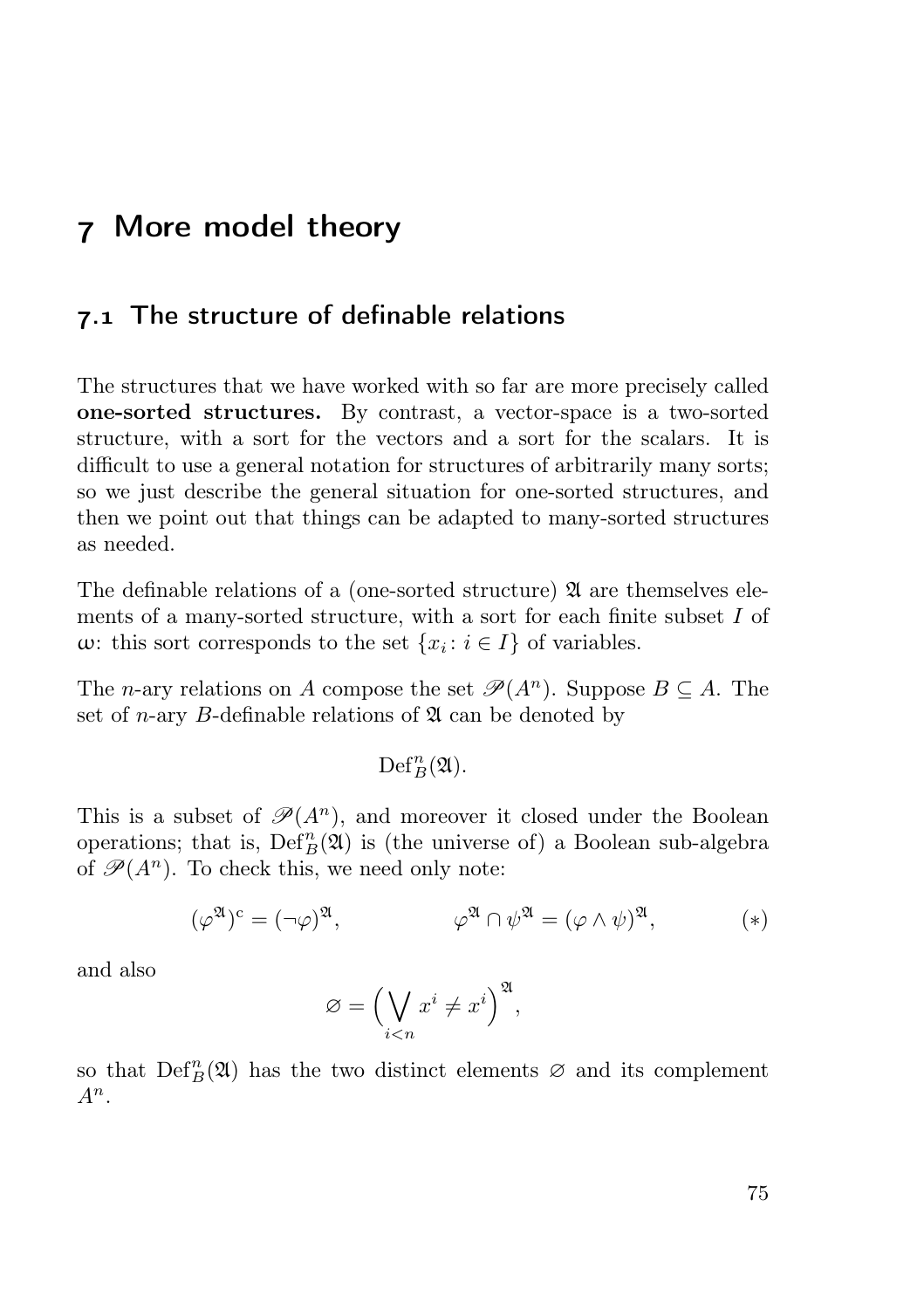#### More model theory

On the set  $\mathscr{P}(A^n)$ , if  $n > 1$ , additional operations besides the Boolean operations are possible. Indeed, if  $\sigma$  is a permutation of n, then there is a function  $\sigma^*$  from  $A^n$  to  $A^n$ , given by

$$
\sigma^*(x^0, \dots, x^{n-1}) = (x^{\sigma(0)}, \dots, x^{\sigma(n-1)}).
$$

Now the singulary operation  $X \mapsto \sigma^*[X]$  on  $\mathscr{P}(A^n)$  is induced.

The same idea gives us functions from  $\mathscr{P}(A^n)$  to  $\mathscr{P}(A^m)$ . Indeed, suppose now  $\sigma$  is a function from m to n, where  $n > 0$  or  $m = 0$ . For example, if  $m < n$ , then  $\sigma$  could be the inclusion of m in n. Or if  $m = n + 1$ , then  $\sigma$  could be given by

$$
\sigma(i) = \begin{cases} i, & \text{if } i < n, \\ n-1, & \text{if } i = n. \end{cases} \tag{\dagger}
$$

In any case, a function  $\sigma^*$  from  $A^n$  to  $A^m$  is induced, given by

$$
\sigma^*(x^0, \ldots, x^{n-1}) = (x^{\sigma(0)}, \ldots, x^{\sigma(m-1)}).
$$

Then we have the function  $X \mapsto \sigma^*[X]$  from  $\mathscr{P}(A^n)$  to  $\mathscr{P}(A^m)$ ; here

$$
\sigma^*[X] = \{ (x^{\sigma(0)}, \dots, x^{\sigma(m-1)}): (x^0, \dots, x^{n-1}) \in X \}.
$$

For example, if  $n = m + 1$ , and  $\sigma$  is the inclusion of m in n, then

$$
\sigma^*[X] = \{(x^0, \ldots, x^{m-1}) \colon (x^0, \ldots, x^m) \in X\};
$$

but since the appearance of  $x^m$  here may seem peculiar, we can also write

$$
\sigma^*[X] = \{(x^0, \dots, x^{m-1}) \colon (x^0, \dots, x^m) \in X \text{ for some } x^m\}.
$$

For another example, if  $m = 2$  and  $n = 1$ , so that  $\sigma$  must be the constant function  $x \mapsto 0$  on 2, then

$$
\sigma^*[X] = \{(x, x) \colon x \in X\}.
$$

In the general situation, we also have  $X \mapsto \sigma_*[X]$  from  $\mathscr{P}(A^m)$  to  $\mathscr{P}(A^n)$ , where

$$
\sigma_*[X] = (\sigma^*)^{-1}[X] = \{(x^0, \dots, x^{n-1}) \in A^n : (x^{\sigma(0)}, \dots, x^{\sigma(m-1)}) \in X\}.
$$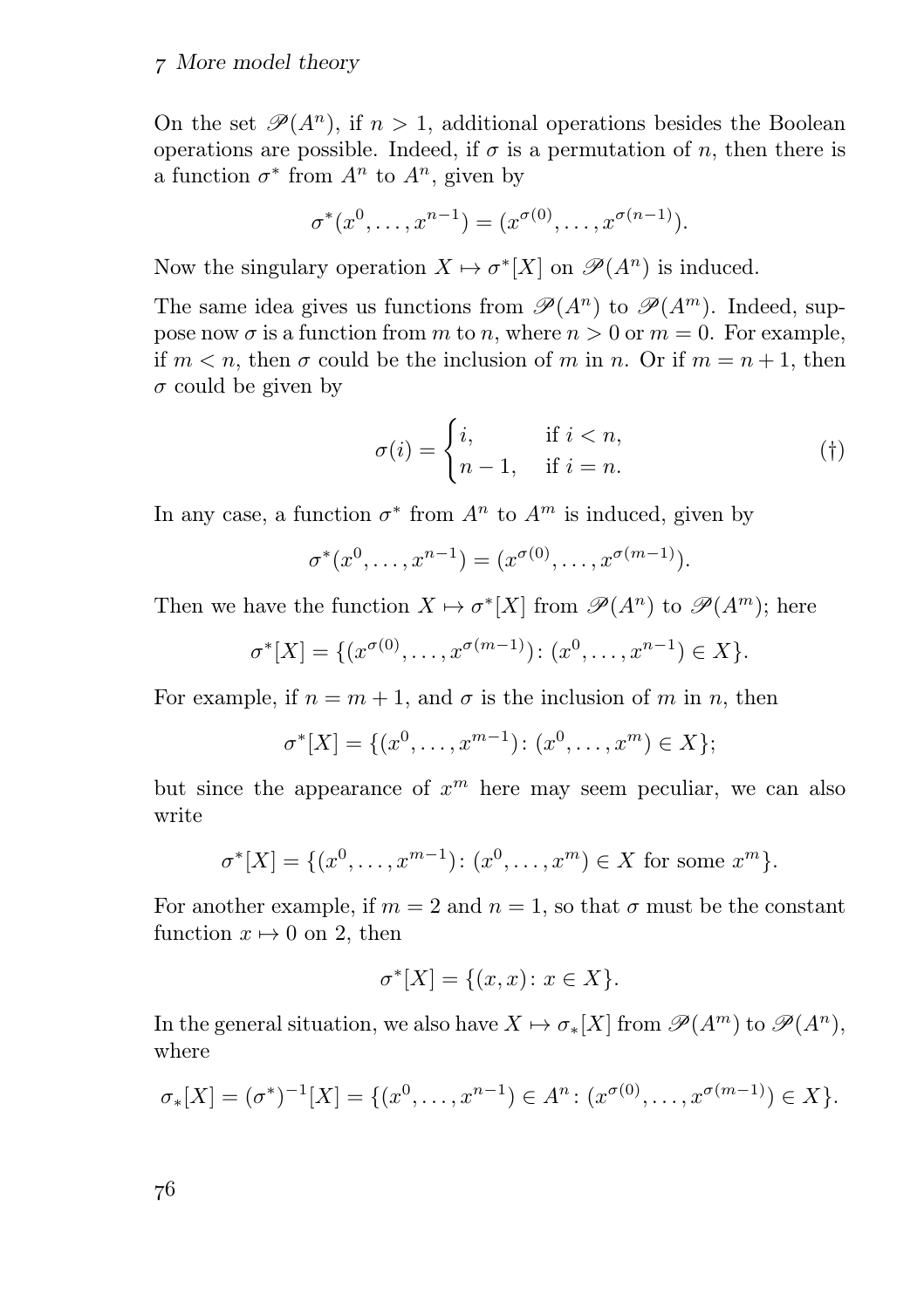For example, if  $\sigma$  is the inclusion of m in n, then  $\sigma_*[X]$  can be understood as  $X \times A^{n-m}$ ; while if  $\sigma: 2 \to 1$ , then

$$
\sigma_*[X] = \{ x \in A \colon (x, x) \in X \}.
$$

Note that, in general, every function  $\sigma$  from m to n is a composition of:

- 1. permutations of some  $k$ ,
- 2. inclusions of some k in  $k + 1$ ;
- 3. maps from some  $k + 1$  to k as in (†).

It should be clear that  $X \mapsto \sigma^*[X]$  takes  $\mathrm{Def}_B^m(\mathfrak{A})$  to  $\mathrm{Def}_B^n(\mathfrak{A})$ , and  $X \mapsto \sigma_*[X]$  takes  $\mathrm{Def}_B^n(\mathfrak{A})$  to  $\mathrm{Def}_B^m(\mathfrak{A})$ .

The elements of  $\omega$  are also finite subsets of  $\omega$ . We could work with arbitrary finite subsets of  $\omega$ . A formula whose free variables compose the set  $\{x_i : i \in I\}$  then defines in  $\mathfrak A$  a subset of  $A^I$ ; and then we have the subsets  $\mathrm{Def}_{B}^{I}(\mathfrak{A})$  of  $\mathscr{P}(A^{I}).$ 

Consider the collection of all indexed families  $(P_I: I \in \mathscr{P}_{\omega}(\omega))$ , where  $P_I \subseteq \mathscr{P}(A^I)$ , and

- each  $P_I$  is closed under the Boolean operations,
- if  $\sigma: I \to J$ , the function  $X \mapsto \sigma^*[X]$  takes  $P_J$  to  $P_I$ , and  $X \mapsto$  $\sigma_*[X]$  takes  $P_I$  to  $P_J$ ,
- for each n in  $\omega$ , for each n-ary predicate R in  $\mathscr{S}, P_n$  contains  $R^{\mathfrak{A}},$
- for each n in  $\omega$ , for each n-ary operation-symbol F in  $\mathscr{S}, P_{n+1}$ contains  $\{(\boldsymbol{a},b)\in A^{n+1}\colon F^\mathfrak{A}(\boldsymbol{a})=b\}$  (that is,  $(F\boldsymbol{x}=x^n)^\mathfrak{A}$ ).
- for each c in B,  $P_1$  contains  $\{c\}$ .

The indexed family  $(\text{Def}_B^I(\mathfrak{A}): I \in \mathscr{P}_{\omega}(\omega))$  is a minimum among these families.

## 7.2 Lindenbaum–Tarski algebras

For any signature  $\mathscr S$  and n in  $\omega$ , let us denote by

 $\mathrm{Sn}^n(\mathscr{S})$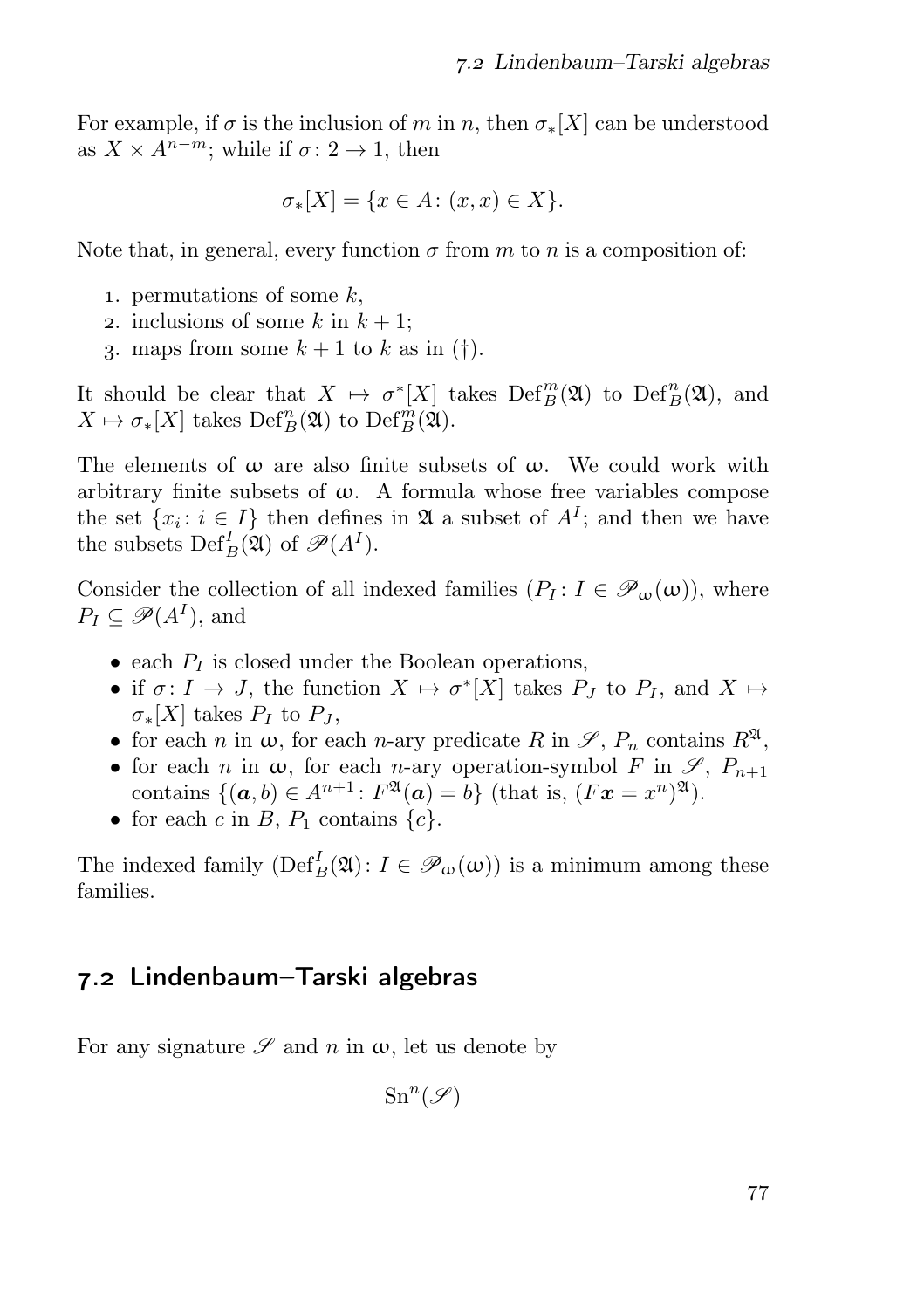the set of *n*-ary formulas of  $\mathscr{S}$ . Two elements  $\varphi$  and  $\psi$  of  $\text{Sn}^n(\mathscr{S})$  are said to be **logically equivalent** if the formula  $\varphi \leftrightarrow \psi$  is a validity in the sense of Chapter 5, that is, for every structure  $\mathfrak{A}$  of  $\mathfrak{S}$ ,

$$
\varphi^{\mathfrak{A}}=\psi^{\mathfrak{A}},
$$

or equivalently the sentence

$$
\forall \pmb{x} \ (\varphi(\pmb{x}) \leftrightarrow \psi(\pmb{x}))
$$

is true in all structures in  $Mod(\mathscr{S})$ . The set of logical equivalence-classes of elements of  $\text{Sn}^n(\mathscr{S})$  is denoted by

$$
\mathrm{B}_n(\mathscr{S}).
$$

This is the *n*th **Lindenbaum–Tarski algebra** of  $\mathscr{S}$ , and it is a Boolean algebra in a fairly obvious way. The rest of this section is devoted to spelling this out.

The set  $\text{Sn}^n(\mathscr{S})$  can be understood as a structure equipped with the operations  $\neg$  and  $\wedge$ . A structure without relations, but only operations, is called an **algebra**. So we have an algebra  $(\text{Sn}^n(\mathscr{S}), \neg, \wedge)$ . This algebra is not a Boolean algebra, simply because, for example,  $\neg\neg\varphi$  is never the same formula as  $\varphi$ .

Still, if  $\mathfrak{A} \in \text{Mod}(\mathscr{S})$  and  $B \subseteq A$ , the function  $\varphi \mapsto \varphi^{\mathfrak{A}}$  is an epimorphism from  $(\mathrm{Sn}^n(\mathscr{S}(B)), \neg, \wedge)$  to  $(\mathrm{Def}^n_B(\mathfrak{A}), \degree, \cap)$ : it is a surjection that respects the operations, as in  $(*)$  on page 75.

For an arbitrary homomorphism h from an algebra  $\mathfrak{M}$  to  $\mathfrak{N}$ , the (generalized) kernel of h is the binary relation  $\{(x, y): h(x) = h(y)\}\$ on M. If the structures are rings, then the connection between the usual kernel and the generalized kernel is shown by the equivalence

$$
h(x) = h(y) \iff h(x - y) = 0.
$$

Such an equivalence is not always available for arbitrary algebras. Still, the generalized kernel is an equivalence-relation; and then a quotient  $\mathfrak{M}/\text{ker}(h)$  can be defined, which is isomorphic to the image of  $\mathfrak{M}$  under h.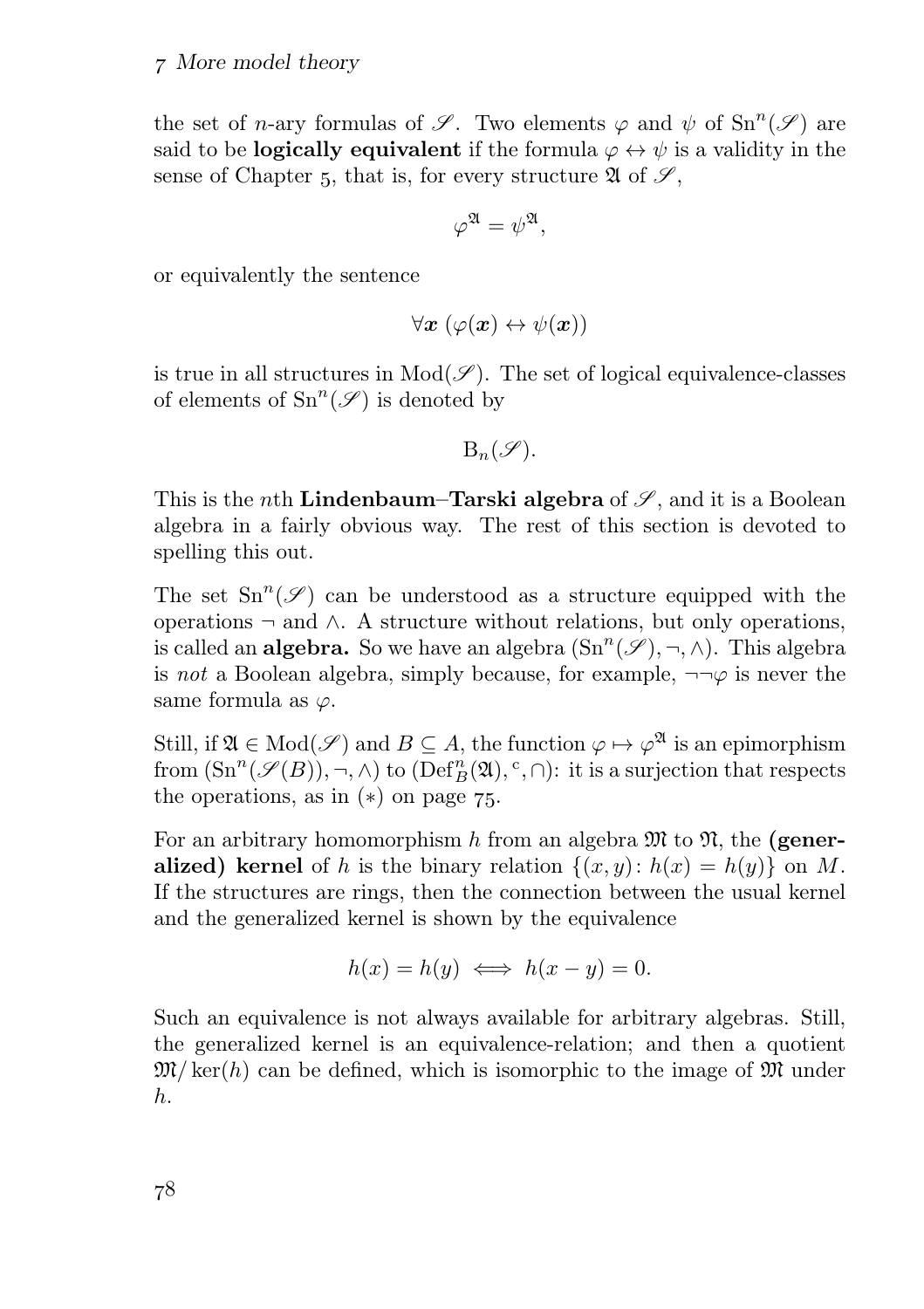In particular then, there is a quotient of  $(Sn^n(\mathscr{S}(B)), \neg, \wedge)$  that is a Boolean algebra, namely the quotient by the kernel of  $\varphi \mapsto \varphi^{\mathfrak{A}}$ : this quotient is isomorphic to  $\mathrm{Def}_{B}^{n}(\mathfrak{A}).$ 

The kernel of a homomorphism on the arbitrary algebra  $\mathfrak{M}$  is an example of a congruence-relation: an equivalence-relation  $\sim$  on M that respects the algebraic structure of  $\mathfrak{M}$  in the sense that, for every n in  $\omega$ , for every basic *n*-ary operation of  $\mathfrak{M}$ ,

$$
x^0 \sim y^0 \& \cdots \& x^{n-1} \sim y^{n-1} \Longrightarrow F(\mathbf{x}) \sim F(\mathbf{y}).
$$

In this case there is a well-defined quotient  $\mathfrak{M}/\sim$ , and there is a quotientmap from  $\mathfrak{M}$  to  $\mathfrak{M}/\sim$  whose kernel is of course  $\sim$ .

We have seen the one-to-one correspondence between ideals and filters of a Boolean algebra. There is also a one-to-one correspondence between ideals and congruence-relations of a Boolean algebra, namely

$$
I \mapsto \{(x, y) \colon x + I = y + I\},\
$$

with inverse  $\sim \rightarrow \{x: x \sim 0\}.$ 

The set of congruence-relations on  $(Sn(\mathscr{S})\mathscr{S}, \neg, \wedge)$  (or on any algebra) is closed under arbitrary intersections. The intersection of the set of kernels of all homomorphisms  $\varphi \mapsto \varphi^{\mathfrak{A}},$  where  $\mathfrak{A} \in Mod(\mathscr{S}),$  is just the relation of logical equivalence defined above, and  $B_n(\mathscr{S})$  is the quotient of  $\text{Sn}^n(\mathscr{S})$  by this relation. We shall henceforth each formula with its logical equivalence-class, that is, confuse each element of  $\text{Sn}^n(\mathscr{S})$  with its image in  $B_n(\mathscr{S})$ .

#### . Theories and type-spaces

By Gödel's Completeness Theorem, the relation ⊢ can be considered as a binary relation on  $B_n(\mathscr{S})$ ; indeed, it is the ordering induced by the algebraic structure. That is,  $\varphi \vdash \psi$  means that the formula  $\varphi \rightarrow \psi$  is a validity. With respect to the ordering, the greatest and least elements of the algebra (that is, the 1 and the 0) can be denoted respectively by

$$
\top, \qquad \qquad \bot.
$$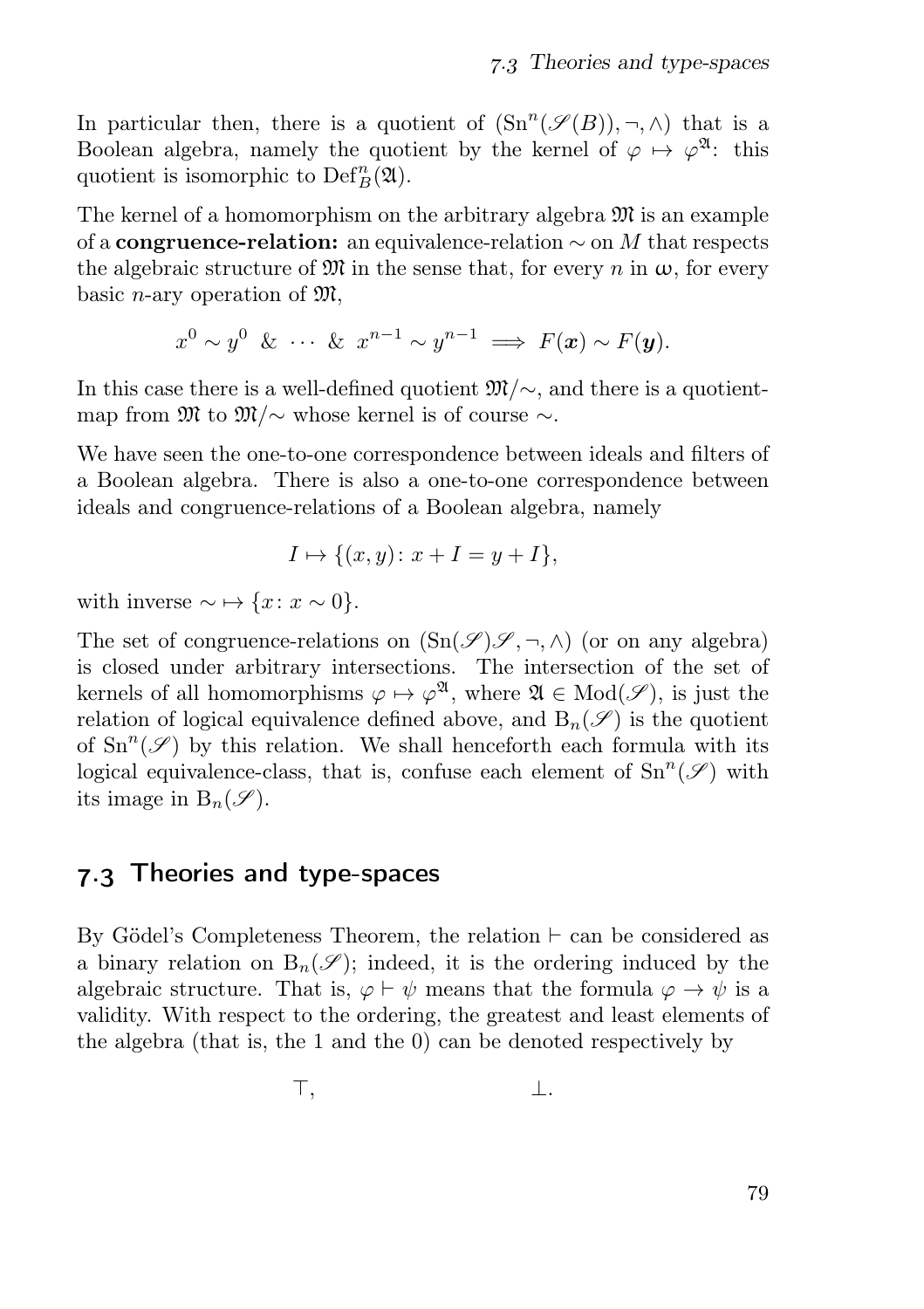Every theory of  $\mathscr S$  can be understood as a filter of  $B_0(\mathscr S)$ . That is, if  $K \subseteq Mod(\mathscr{S})$ , then Th $(K)$  has the closure properties required of a filter:

- ) it contains ⊤;
- 2) if it contains  $\sigma$  and  $\tau$ , then it contains  $\sigma \wedge \tau$ ;
- 3) if it contains  $\sigma$ , and if  $\sigma$  ⊢  $\tau$ , then it contains  $\tau$ .

Suppose  $\Gamma \subseteq B_0(\mathscr{S})$ . Then the set

$$
\operatorname{Th}(\operatorname{Mod}(\Gamma))
$$

is a filter of  $B_0(\mathscr{S})$ . This filter is the set of all elements of  $B_0(\mathscr{S})$  that are true in all models of Γ. But there is also a filter generated by Γ. namely the set of all  $\sigma$  such that  $\bigwedge \Gamma_0 \vdash \sigma$  for some finite subset  $\Gamma_0$  of Γ. By the Compactness Theorem (Theorem 6, page 47), these two filters are the same. If  $\sigma$  is a member, we may write

 $\Gamma \vdash \sigma$ 

By the Compactness Theorem then, every proper filter of  $B_0(\mathscr{S})$  has a model.

The sameness of the two foregoing filters is not trivial, because the Compactness Theorem is not trivial. The Compactness Theorem does not follow merely from the compactness of Stone spaces. For example, the second-order theory of  $(\omega, 0, x \mapsto x + 1)$  is axiomatized by

$$
\forall x \ x + 1 \neq 0,
$$
  

$$
\forall x \ \forall y \ (x + 1 = y + 1 \to x = y),
$$
  

$$
\forall X \ (0 \in X \land \forall y \ (y \in X \to y + 1 \in X) \to \forall y \ y \in X).
$$

All models of these axioms are isomorphic to one another. In particular, there is no model that is also a model of each of the sentences  $c \neq 0$ ,  $c \neq 1, c \neq 2$ , and so on, where c is a new constant. However, every finite set of these sentences has a model, if the interpretation of  $c$  is large enough.

If T is a theory of  $\mathscr{S}$ , then two formulas  $\varphi$  and  $\psi$  are **equivalent** modulo  $T$  if

$$
T\vdash \forall \boldsymbol{x} \ (\varphi(\boldsymbol{x})\leftrightarrow \psi(\boldsymbol{x})).
$$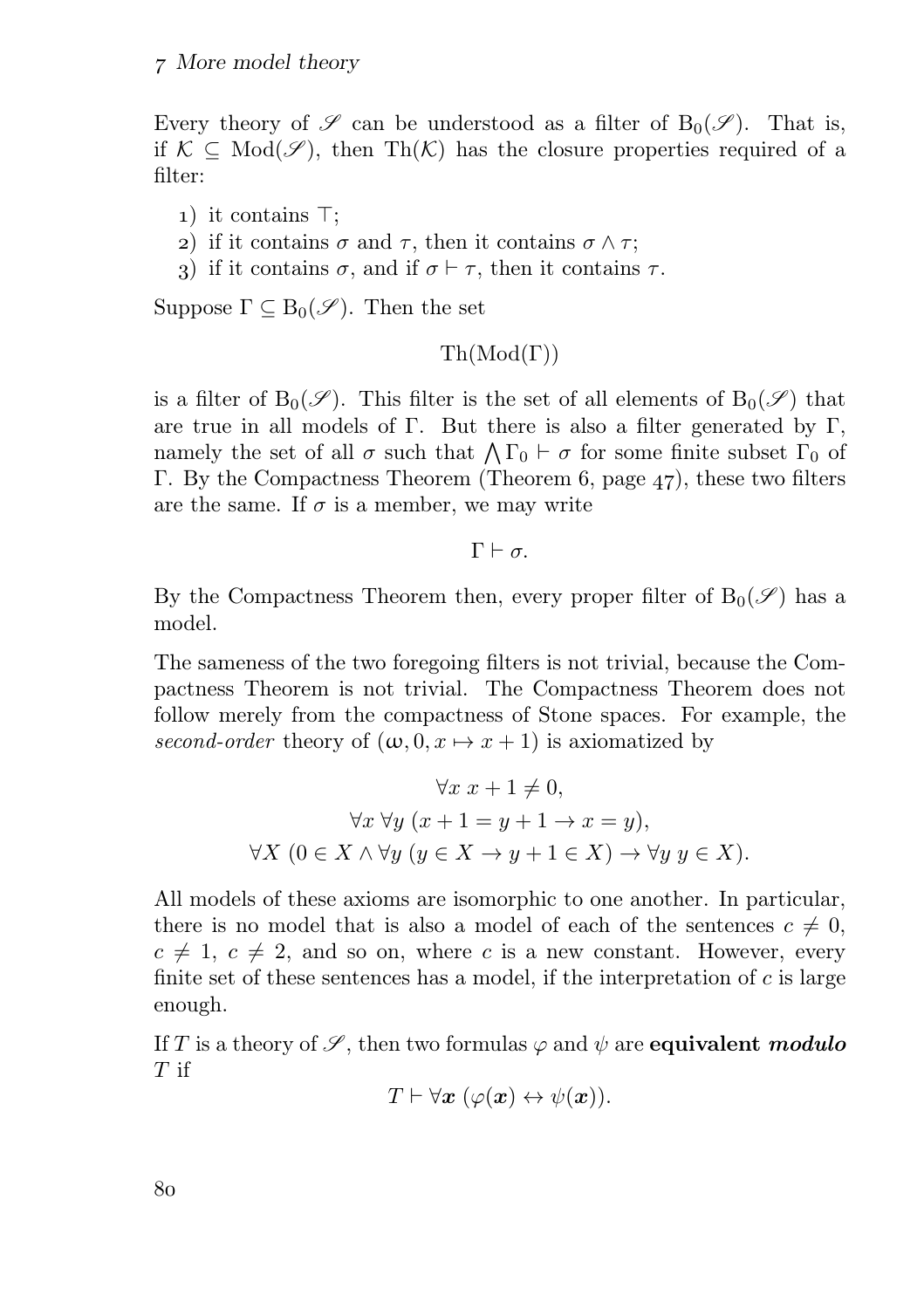The equivalence-classes with respect to this relation compose the Boolean algebra

 $B_n(T)$ .

Then  $B_n(\mathscr{S})$  is  $B_n(\emptyset)$  or  $B_n(\top)$ . The Stone space of  $B_n(T)$  can be denoted by

$$
S_n(T).
$$

The elements of this space are called *n*-types of  $T$ —or one may call them complete *n*-types of  $T$ , if one wants to use the word type more generally for arbitrary filters of  $B_n(T)$  or just arbitrary collections of nary formulas. In any case, an element of  $S_0(\mathscr{S})$  is called a **complete** theory.

Suppose  $\Phi \in S_n(T)$ . If  $\Phi_0$  is a finite subset of  $\Phi$ , then  $\bigwedge \Phi_0$  is not equivalent to  $\perp$  modulo T. In this case  $T \cup \Big\{\exists x \; \bigwedge \Phi_0(x)\Big\}$  has a model.

Suppose also  $\mathfrak{A} \models T$ . An element  $\boldsymbol{a}$  of  $A^n$  realizes  $\Phi$  if, for all  $\varphi$  in  $\Phi$ .

 $\mathfrak{A} \models \varphi(\mathbf{a}).$ 

In this case, we may say also that  $\mathfrak A$  itself realizes  $\Phi$ . By Compactness, some model of T realizes  $\Phi$ . Indeed,  $\mathfrak{A}$  has an elementary extension that realizes Φ.

## 7.4 Saturation

We are often concerned with the *parameters* used in formulas and types. If  $\mathfrak{M} \in Mod(\mathscr{S})$ , and A is a subset of M, then by  $\mathfrak{M}_A$  we mean  $\mathfrak{M}$ , considered as having signature  $\mathscr{S}(A)$ . We may then denote  $S_n(Th(\mathfrak{M}_A))$ simply by

$$
S_n(A);
$$

an element of this can be called a type **over**  $A$ . For every infinite cardinal  $\kappa$ , a structure is called  $\kappa$ -saturated if it realizes every type that has fewer than  $\kappa$ -many parameters. In particular, a structure is  $\omega_1$ -saturated or  $\aleph_1$ -saturated if it realizes all types in countably many parameters.

**Theorem 13.** For every structure  $\mathfrak A$  with a countable signature, every non-principal ultrapower  $\mathfrak{A}^{\omega}/P$  of  $\mathfrak A$  is  $\omega_1$ -saturated.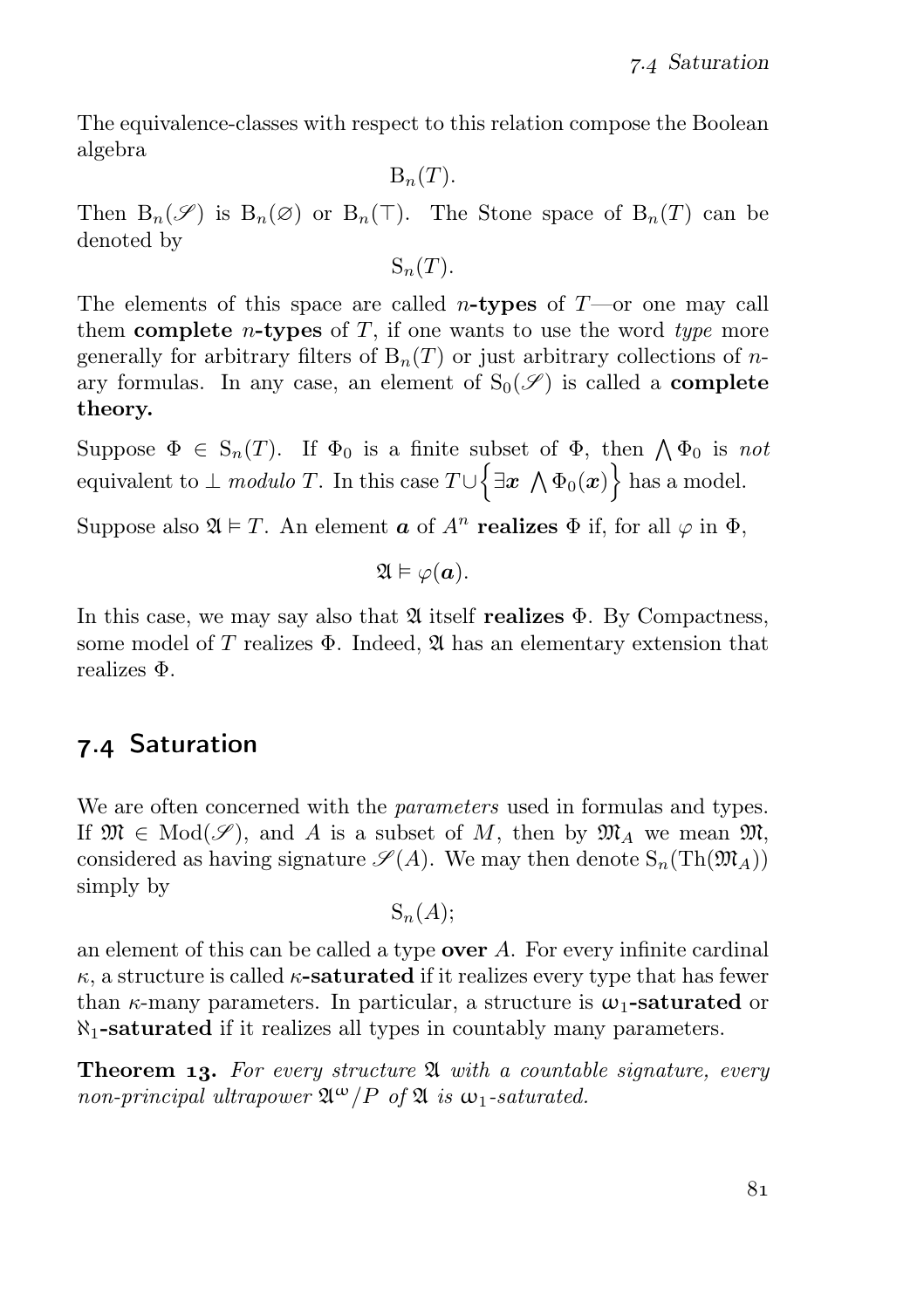*Proof.* If  $\Phi$  is a type in countably many parameters, then  $\Phi$  itself is countable, so we can write it as  $\{\varphi_n : n \in \omega\}$ . Let  $a_n$  satisfy  $\varphi_0 \wedge \cdots \wedge \varphi_n$ in A. Then

$$
k\leqslant n \implies \mathfrak{A}\vDash \varphi_k(\boldsymbol{a}_n).
$$

Therefore, if P is a non-principal prime ideal of  $\mathcal{P}(\omega)$ , then  $(a_n : n \in \omega)/P$  realizes  $\Phi$  in  $\mathfrak{A}^{\omega}/P$ .  $ω)/P$  realizes  $Φ$  in  $\mathfrak{A}^{\omega}/P$ .

There is a version  $\left[5, \text{Thm } 6.1.1, \text{p. } 384\right]$  of the foregoing for uncountable index-sets (or exponents)  $\Omega$ ; but then P must have a countable subset whose union is  $\Omega$  (so one should show that such prime ideals can be found).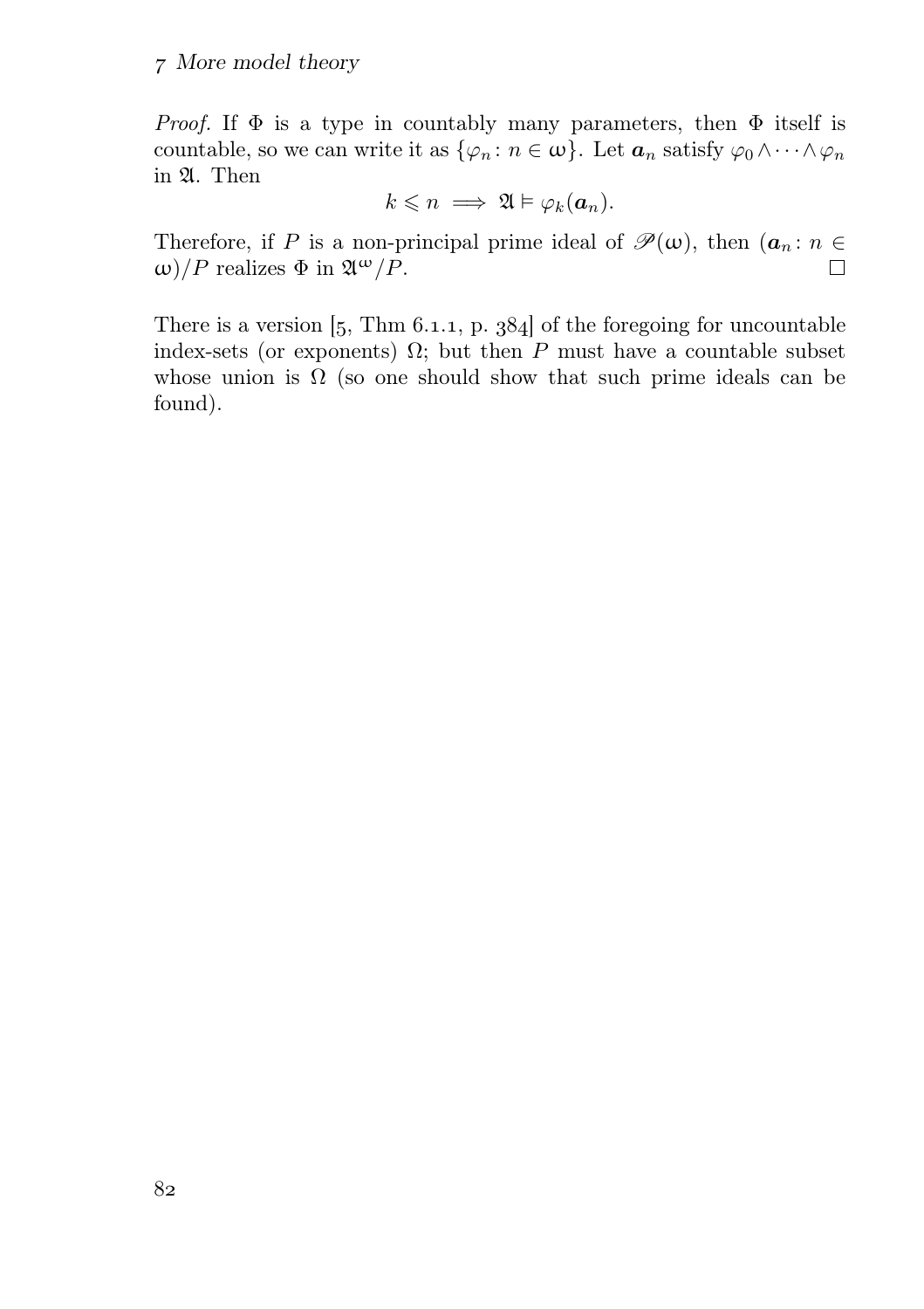# 8 Rings

## 8.1 Ideals

In this chapter, as throughout these notes, the word ring will always mean a commutative unital ring. The letter  $R$  will always denote a ring in this sense. We have spent time with Boolean rings; now we work more generally (and also review some of the basic facts about integral domains and fields that we have already used). The main point is to develop some of the algebraic geometry that will be used in the examples of ultraproducts in the remaining two chapters.

The following are equivalent conditions on the ring R:

- $1 = 0$  in R.
- $R$  has only one element.

A ring meeting either of these conditions will be called trivial.

Let the variables x and y range over R. If  $x \neq 0$  and  $y \neq 0$  (that is, if  $x \in R \setminus \{0\}$  and  $y \in R \setminus \{0\}$ , but

$$
xy=0,
$$

then x and y are called zero-divisors. An integral domain is a nontrivial ring with no zero-divisors.<sup>1</sup> Equivalently,  $R$  is an integral domain if and only if

$$
xy = 0 \land x \neq 0 \implies y = 0.
$$

For example, the ring  $\mathbb Z$  of rational integers is an integral domain. So are the polynomial rings  $K[X], K[X, Y]$ , and so forth, where K is a field.

<sup>&</sup>lt;sup>1</sup>Lang  $[18, pp. 91–92]$  recommends entire as the adjective form of integral domain, observing that integral would have been better, had it not already been taken for other purposes.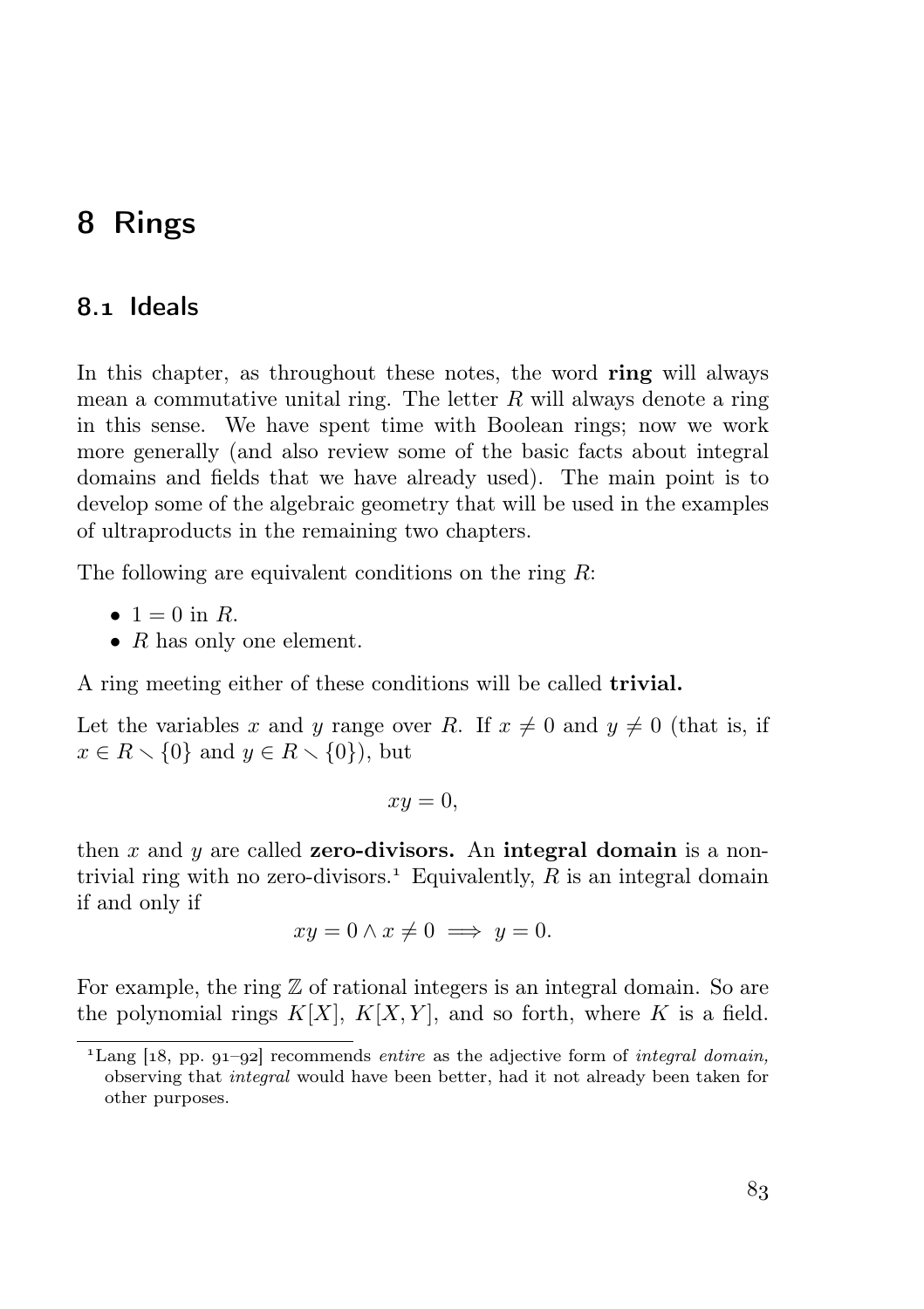However, suppose n is a positive integer. Then  $\mathbb{Z}/n\mathbb{Z}$  (namely the ring of integers modulo n) is an integral domain if and only if n is prime.

Here  $n\mathbb{Z}$  is the ideal  $\{nx: x \in \mathbb{Z}\}\$  of  $\mathbb{Z}$ . In general, an **ideal** of R is an additive subgroup I such that the quotient group  $R/I$  is also a ring with respect to the multiplication given by

$$
(x+I)\cdot (y+I)=xy+I.
$$

That is, for I to be an ideal, we need

$$
(x+I)\cdot I=I
$$

(since I is the zero of  $R/I$ ); this means

$$
y\in I\implies xy\in I;
$$

and this is enough.

Every ideal contains 0 at least; if it contains nothing else, it is the trivial ideal or zero-ideal.

A proper ideal of R is an ideal different from R itself: equivalently, it is an ideal that does not contain 1.

A proper ideal  $I$  of  $R$  is called **prime** if

$$
xy \in I \ \& \ x \notin I \implies y \in I.
$$

Compare this with the definition of integral domains:

**Theorem 14.** A ring is an integral domain if and only if the trivial ideal is prime.

For another example,  $\{0\} \cup \{$ zero-divisors} is a prime ideal, which we shall denote by

 $I_0$ .

So R is an integral domain if and only if  $I_0 = \{0\}$ . A positive integer n is prime if and only if  $n\mathbb{Z}$  is a prime ideal of  $\mathbb{Z}$ .

**Theorem 15.** Let I be an ideal of R. Then  $R/I$  is an integral domain if and only if I is prime.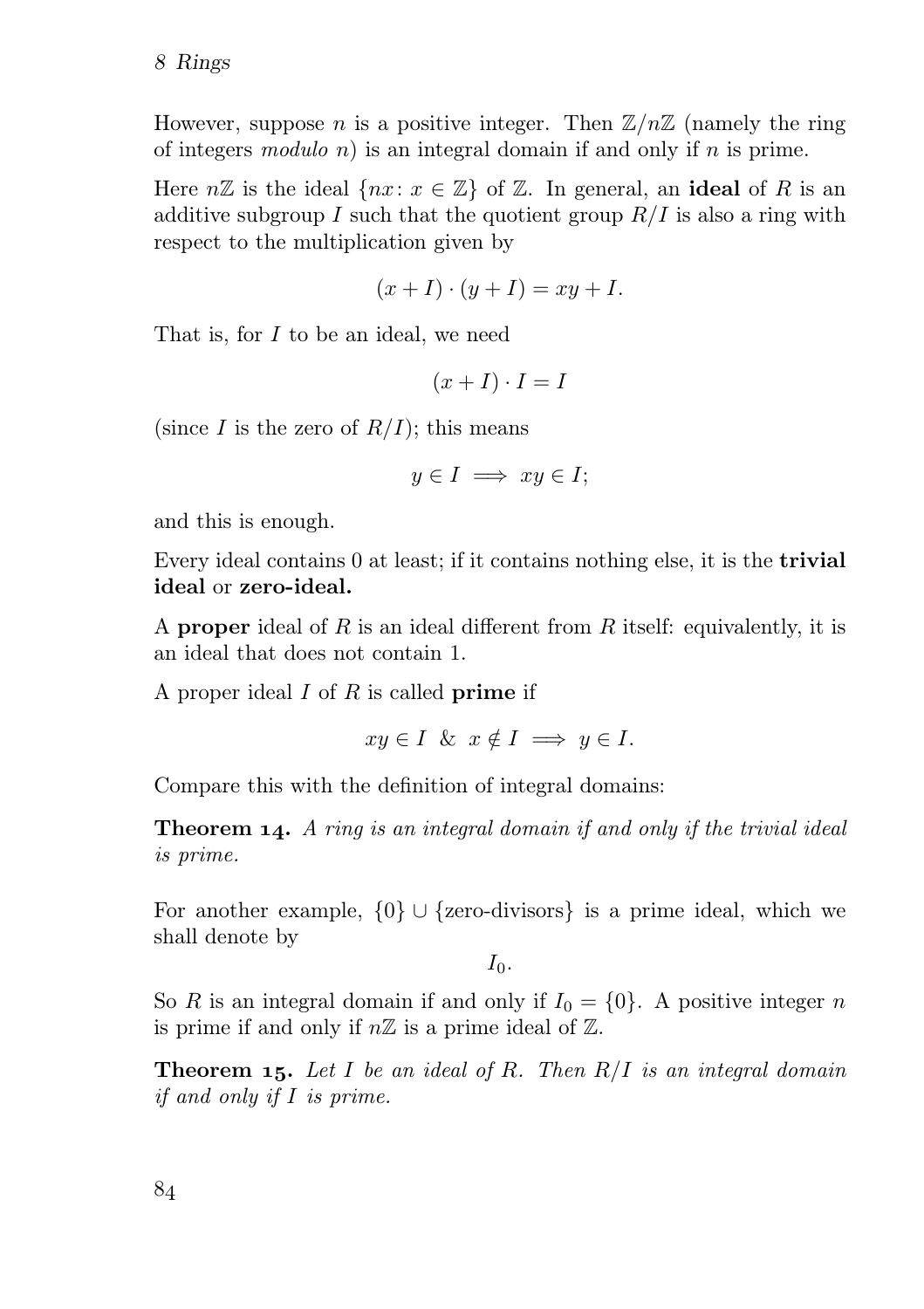*Proof.* We have that  $R/I$  is nontrivial if and only if I is proper. Assuming I is proper we have that the following are equivalent.

- $R/I$  is an integral domain.
- $(x+I)\cdot (y+I) = I \& x+I \neq I \Longrightarrow y+I = I.$
- $xy \in I$  &  $x \notin I \implies y \in I$ .
- $I$  is prime.

A unit of a ring is a divisor of 1. That is, if

 $xy = 1$ ,

then both x and y are units. The units of R compose a multiplicative subgroup of  $R$ , denoted by

 $R^{\times}.$ 

In a trivial ring, 0 is a unit. but zero-divisors are never units or 0; that is, if R has any zero-divisors, they belong to  $R\setminus(R^{\times}\cup\{0\})$ . We can also write

$$
1 \neq 0 \implies I_0 \cap R^{\times} = \varnothing.
$$

A ring is a field if all nonzero elements are units. That is,  $R$  is a field if and only if  $R = R^{\times} \cup \{0\}$ . In particular, fields have no zero-divisors, so they are integral domains.

The standard examples of fields are  $\mathbb{Q}, \mathbb{R}$ , and  $\mathbb{C}$ . Moreover, if p is prime, then  $\mathbb{Z}/p\mathbb{Z}$  is (not only an integral domain, but) a field.

A **maximal ideal** is a proper ideal that is maximal as such. An ideal I of R is maximal if I is a proper ideal and, for all ideals  $J$  of R,

$$
I \subseteq J \ \& \ I \neq J \implies J = R.
$$

If  $A \subseteq R$ , then by

 $(A)$ 

is meant the smallest ideal of R that includes A. Then  $(A)$  is the set of sums

$$
a^0 x_0 + \dots + a^{n-1} x_{n-1},
$$

where  $a^i \in A$  and  $x_i \in R$  and  $n \in \omega$ . In particular, n can be 0, and in this case the sum above is 0. Thus  $(\emptyset) = \{0\}$ , the trivial ideal.

 $\Box$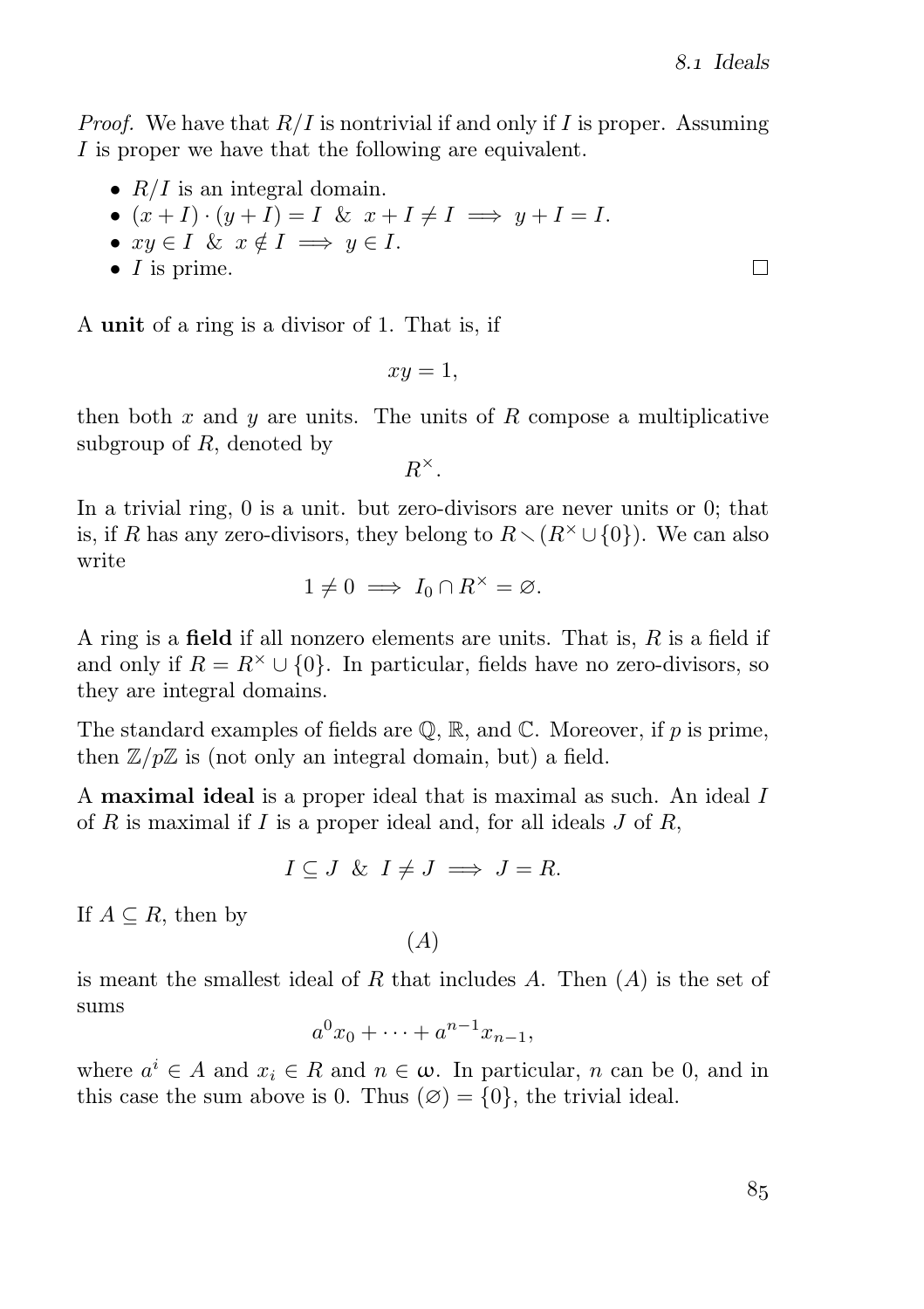When  $A = \{a_0, a_1, \dots\}$ , we may write  $(A)$  as  $(a_0, a_1, \dots)$ . In particular,  $R = (1)$ . Also the trivial ideal is  $(0)$ , where 0 is the ring element, not the empty set; but then this notation is redundant: strictly we should be able to write the zero-ideal as ( ).

A proper ideal I of R is maximal if and only if, for all  $x$  in  $R \setminus I$ , we have

$$
(I \cup \{x\}) = R,
$$

that is,

 $1 \in (I \cup \{x\})$ ,

that is, for some  $y$  in  $R$ ,

 $1 \in xu + I$ .

**Theorem 16.** Let I be an ideal of R. Then  $R/I$  is a field if and only if I is maximal.

*Proof.* Again,  $R/I$  is nontrivial if and only if I is proper. Assuming I is proper we have that the following are equivalent.

П

- $R/I$  is a field.
- If  $x + I \neq I$ , then for some  $y$ ,  $(x + I)(y + I) = 1 + I$ .
- If  $x \notin I$ , then for some  $y, 1 \in xy + I$ .
- $\bullet$  *I* is maximal.

Corollary. Maximal ideals are prime.

The converse is true in Z.

## 8.2 Localizations

Throughout this section, the ring  $R$  will be nontrivial. It will then have a quotient field (or field of fractions) constructed as  $\mathbb Q$  is constructed from Z.

A multiplicative subset of a ring is just a subset that is closed under multiplication. More precisely, if  $S$  is a multiplicative subset of  $R$ , this means that for all finite subsets  $\{a^k : k < n\}$  of S, the product  $\prod_{k \le n} a^k$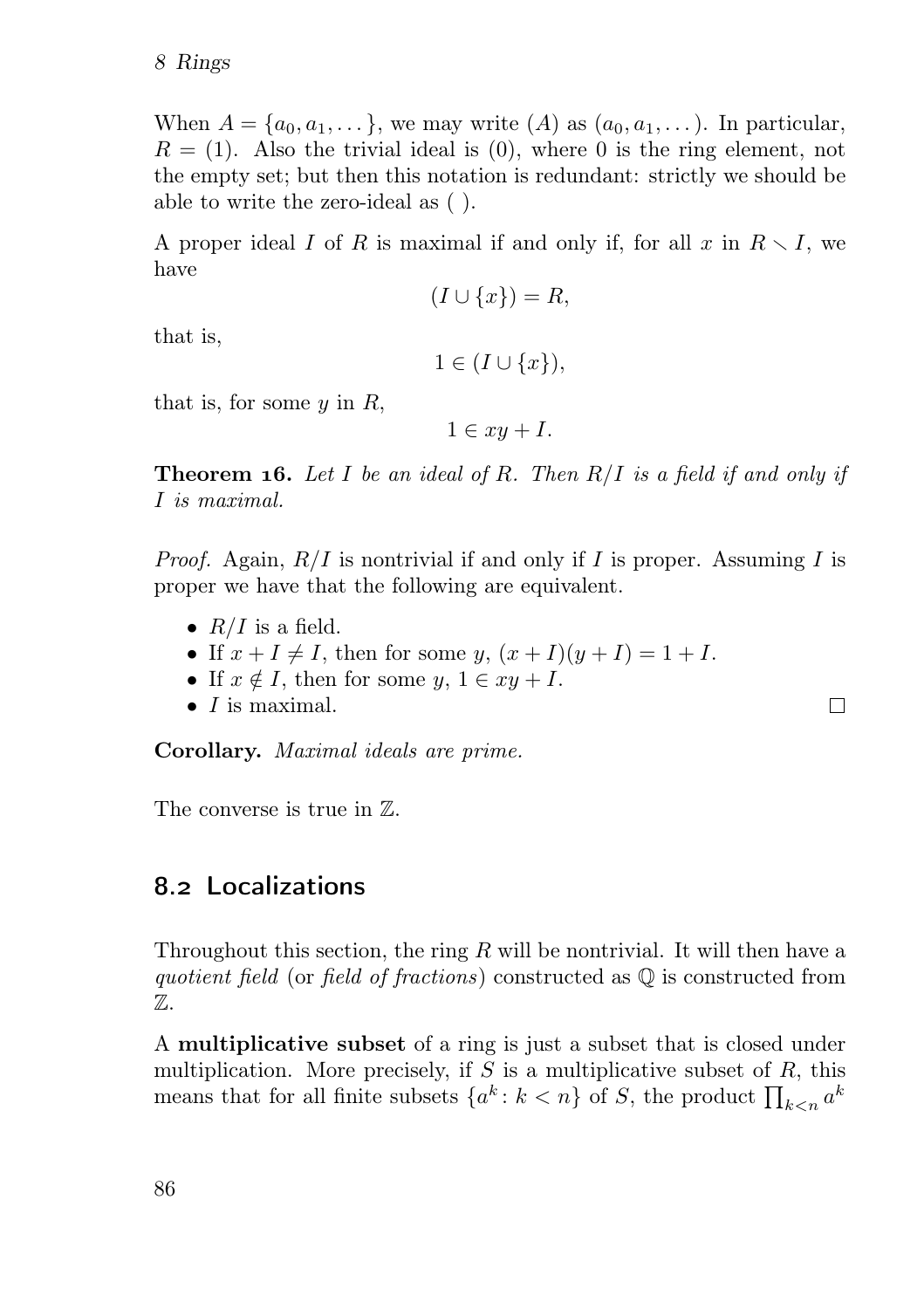is also in S. In particular,  $1 \in S$ , since  $\prod_{k \leq n} a^k$  is 1 when  $n = 0$  (that is, the empty product is multiplicatively neutral element 1, just as the empty sum is 0).

For example, the set  $R \setminus I_0$  of non-zero non-zero-divisors of R is a multiplicative subset of  $R$ ; more generally, so is the complement of any prime ideal; and so are  $\{1\}$  and  $R^{\times}$ .

**Lemma.** If S is a multiplicative subset of R, there is an equivalencerelation  $\sim$  on  $R \times S$  given by

$$
(a, b) \sim (x, y) \iff (ay - bx) \cdot s = 0 \text{ for some } s \text{ in } S. \tag{*}
$$

If R is an integral domain and  $0 \notin S$ , or more generally if  $S \cap I_0 = \emptyset$ , then the equivalence-relation of the lemma is given by

$$
(a,b) \sim (x,y) \iff ay - bx = 0;
$$

but we shall be interested in the more general situation, especially in Chapter 10.5, and then a broader condition as in  $(*)$  is needed.

The  $\sim$ -class of  $(a, b)$  is denoted by

a b

or  $a/b$ . The set of these classes is denoted by

 $S^{-1}R;$ 

it can be called the **localization** of  $R$  at  $S$ .

**Theorem 17.** Let S be a multiplicative subset of R. The localization  $S^{-1}R$  is a ring with respect to the usual operations:

$$
\frac{a}{b} + \frac{c}{d} = \frac{ad + bc}{bd}, \qquad \frac{a}{b} \cdot \frac{c}{d} = \frac{ac}{bd}.
$$

There is a homomorphism  $x \mapsto x/1$  from R to  $S^{-1}R$ . This homomorphism is injective if and only if  $S \cap I_0 = \emptyset$ .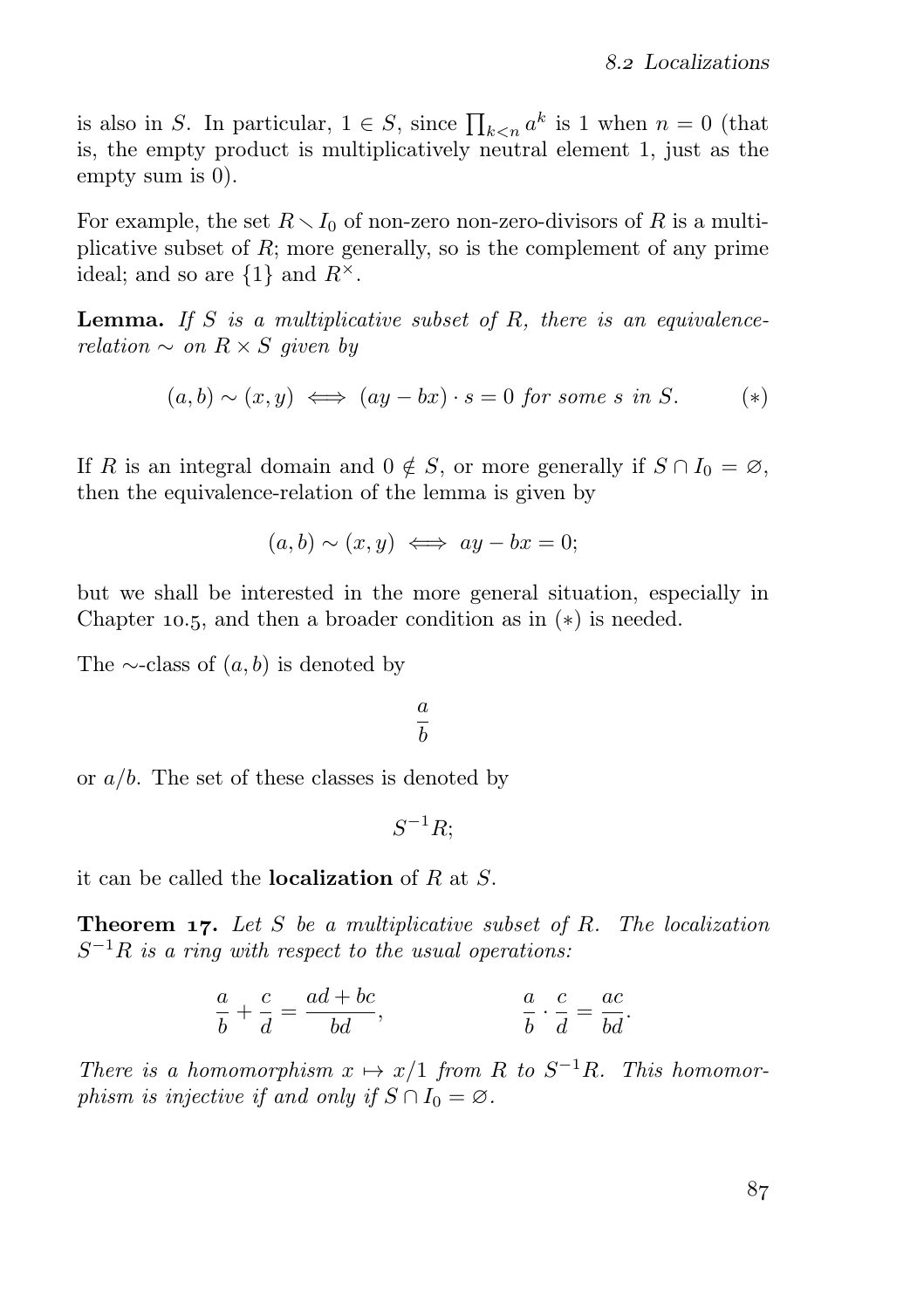For the homomomorphism of the theorem, the condition of injectivity is not always met. It is met when  $0 \notin S$  and also R is an integral domain (that is,  $I_0$  is trivial). In particular, we have

**Theorem 18.** A ring is an integral domain if and only if it a sub-ring of a field.

Proof. For sufficiency, note that a zero-divisor of a sub-ring is a zerodivisor of the original ring.

To show necessity, we note that an integral domain  $R$  embeds in the ring  $(R \setminus \{0\})^{-1}R$ , which is a field. П

The field  $(R \setminus \{0\})^{-1}R$  in the proof is the **quotient field** (or **field of** fractions) of R (assuming R is a integral domain; otherwise this field is  $(R \setminus I_0)^{-1}R$ ).

Every substructure of a field is a ring. Therefore, by Theorem 11 on page 50, if T is field-theory, then  $T_{\forall}$  is the theory of integral domains. The following is obvious, but should be noted:

**Theorem 19.** If an integral domain embeds in a field, then the embedding factors through the fraction field of the integral domain. That is, if R is an integral domain embedding under  $\iota$  in its fraction-field K, and R embeds in a field L under  $\varphi$ , then K embeds in L under a map  $\psi$  such that  $\psi \circ \iota = \varphi$ .  $\Box$ 

See Figure 8.1. Suppose now  $K$  is a field, and  $L$  is a field of which  $K$  is



Figure 8.1: The universal property of the quotient field

a subfield, that is,  $K \subseteq L$ . In short,  $L/K$  is a field-extension. If  $n \in \omega$ ,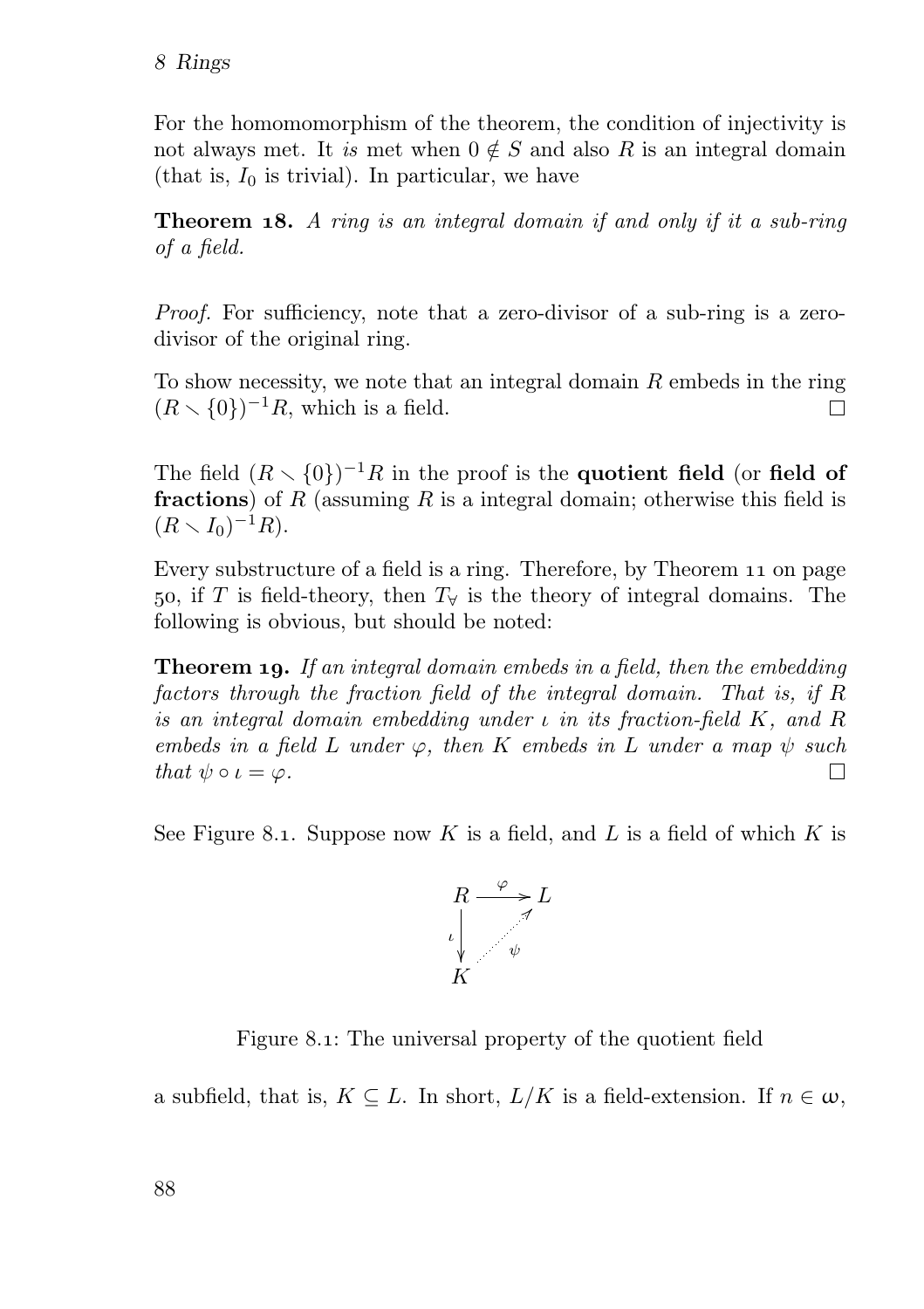we may let X be an n-tuple  $(X^0, \ldots, X^{n-1})$  of indeterminates, so that we can form the **ring of polynomials** in  $X$  over  $K$ , denoted by

 $K[X]$ .

The fraction-field of this ring is denoted by

 $K(X)$ ;

it is the field of rational functions in X over K. Suppose now  $a \in L^n$ . Then there is a function  $f \mapsto f(a)$  (or  $X^i \mapsto a^i$ ) from  $K[X]$  to L. The range of this function is denoted by

 $K[\boldsymbol{a}],$ 

and the fraction-field of this ring is denoted by

 $K(a);$ 

by the last theorem, we may consider this field as a subfield of L. In other words,

- K[a] is the smallest sub-ring of L that includes  $K \cup \{a_0, \ldots, a_{n-1}\};$
- $K(a)$  is the smallest subfield of L that includes  $K \cup \{a_0, \ldots, a_{n-1}\}.$

Note well that the function  $f \mapsto f(a)$  is not generally defined on all of  $K(X)$ , though it may be defined on a sub-ring of this field that strictly includes  $K[X]$ . We shall consider this situation presently. Meanwhile, the kernel of the homomorphism  $f \mapsto f(a)$  on  $K[X]$  is a prime ideal p, and then

$$
K[\mathbf{a}] \cong K[\mathbf{X}]/\mathfrak{p}.
$$

If that ideal is nontrivial, then  $\boldsymbol{a}$  is said to be algebraically dependent over K, or simply **algebraic** over K in case  $n = 1$ .

**Theorem 20.** If a is algebraic over  $K$ , then

$$
K[a] = K(a).
$$

Thus prime ideals of  $K[X]$  are maximal.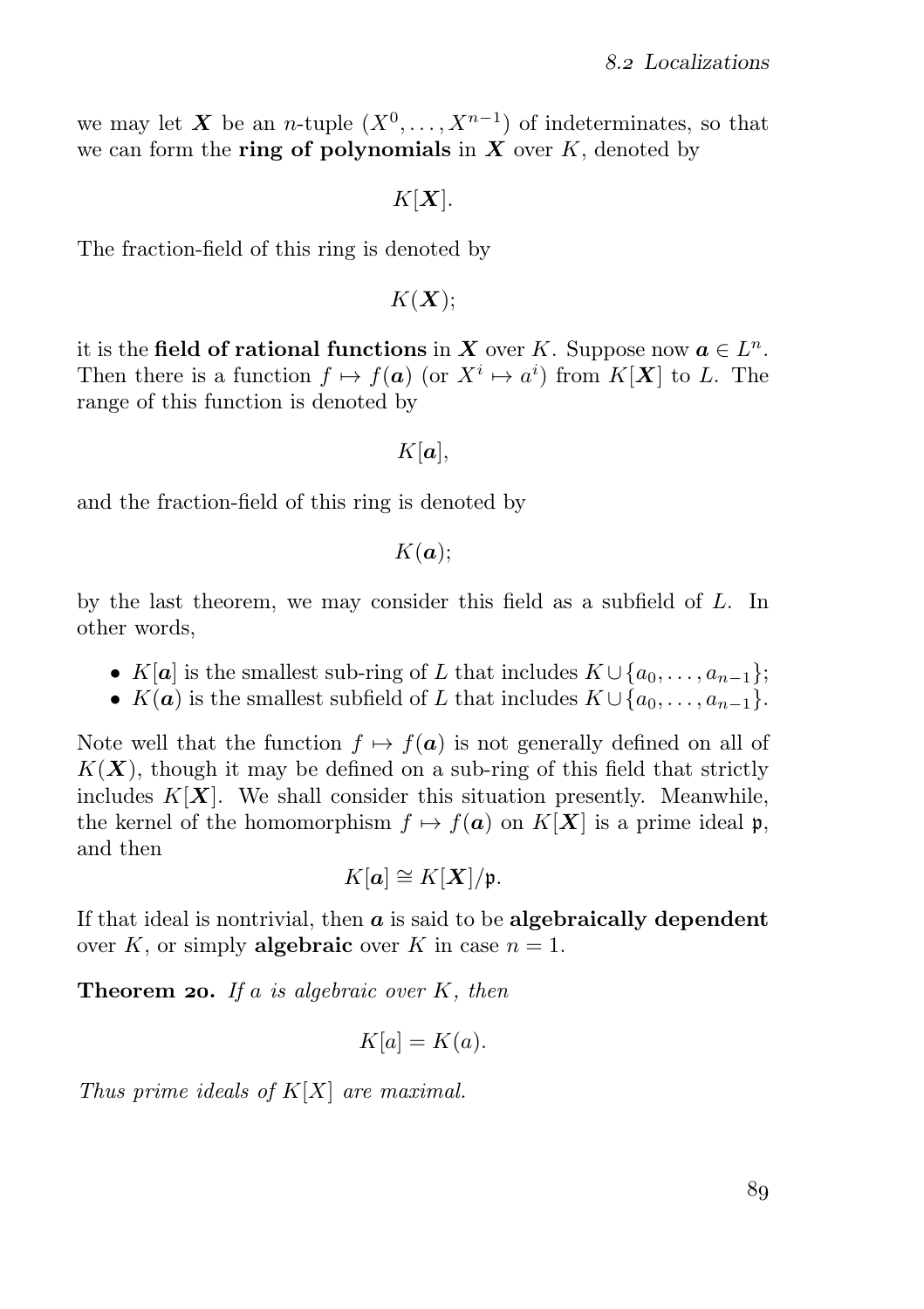*Proof.* If  $b_0 + b_1 \cdot a + \cdots + b_n \cdot a^n = 0$ , then

$$
\frac{1}{a} = -\left(\frac{b_1}{b_0} + \frac{b_2}{b_0} \cdot a + \dots + \frac{b_n}{b_0} \cdot a^{n-1}\right).
$$

Recall that Boolean rings also have the property that prime ideals are maximal (pages  $37$  and  $67$ ). This is not generally true for  $K[X]$ . For example  $K[X, Y]/(X - Y) \cong K[X]$ , an integral domain that is not a field; so  $(X - Y)$  is a non-maximal prime ideal of  $K[X, Y]$ .

In general, if S is a multiplicative subset of R, then, using the notation above, we can denote the localization  $S^{-1}R$  also by

$$
R[S^{-1}].
$$

In case S is the complement of a prime ideal  $\mathfrak p$  of R, then this localization is denoted also by

 $R_{n}$ .

Confusingly, this may called the **localization** of  $R$  at  $\mathfrak{p}$ , although in the earlier terminology it is the localization of  $R$  at the *complement* of  $\mathfrak p$ . If R is an integral domain, then its fraction-field is the localization  $R_{\{0\}}$ .

Suppose again  $L/K$  is a field-extension and  $\boldsymbol{a} \in L^n$ . If  $\mathfrak{p}$  is the prime ideal of K[X] that is the kernel of  $f \mapsto f(a)$ , then  $K[X]_p$  is the largest sub-ring of  $K(X)$  on which the homomorphism  $f \mapsto f(a)$  is defined.

In general, as we noted, if **p** is a prime ideal of R, then  $R \setminus \mathfrak{p}$  is multiplicative. The converse is true, and more, in the following sense:

**Theorem 21.** Let I be a proper ideal of R.

- 1.  $R \setminus I$  is multiplicative if and only if I is prime.
- 2.  $R \setminus I = R^{\times}$  if and only if I is the unique maximal ideal of R.  $\Box$

A ring with a unique maximal ideal is called a local ring.

**Theorem 22.** The localization of a ring at (the complement of) a prime ideal is a local ring, whose maximal ideal is generated by the image of that prime ideal.  $\Box$ 

We can now refer to  $R_p$  (where  $\mathfrak p$  is prime) as the local ring of R at  $\mathfrak p$ . A reason for the terminology can be seen in algebraic geometry, to which we now turn.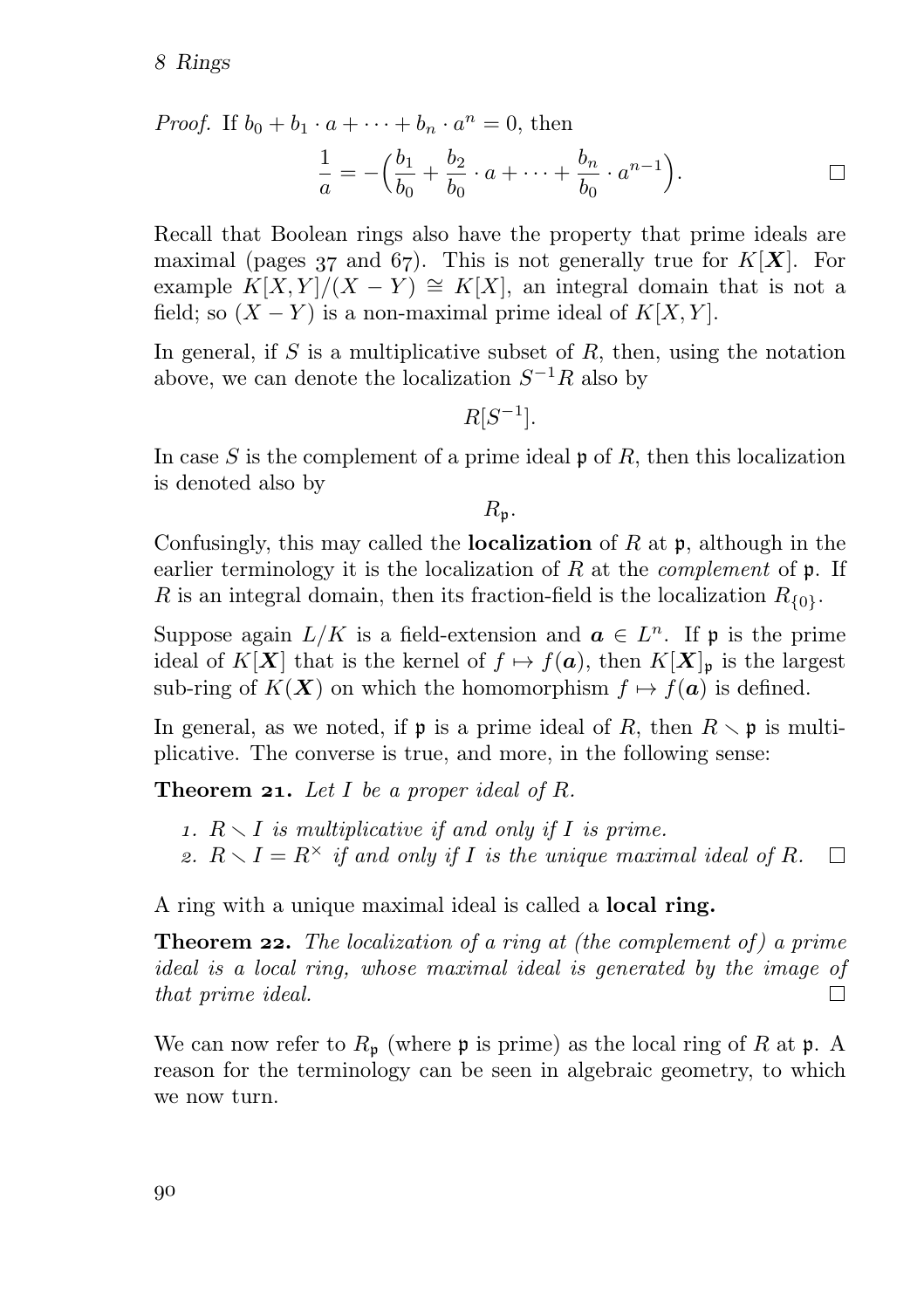

Figure 8.2: The zero-locus of  $y - x^2$  in  $\mathbb R$ 

## 8.3 Algebraic geometry

Again suppose K and L are fields such that  $K \subseteq L$ . For example, K might be  $\mathbb{Q}$ , and then L might be  $\mathbb{C}$ . Let X be  $(X^0, \ldots, X^{n-1})$  for some n in  $\omega$ . Given a point  $x$  of  $L^n$ , we have looked at the homomorphism  $f \mapsto f(x)$  from  $K[X]$  to L. 'Dually', an element f of  $K[X]$  determines a function  $x \mapsto f(x)$  from  $L^n$  to L. Often we are interested in the solution-set of the equation

$$
f(\boldsymbol{x})=0.
$$

Such equations are studied in school, at least when  $L = \mathbb{R}$  and  $n = 1$ . We define

$$
Z_L(f) = \{ \boldsymbol{x} \in L^n : f(\boldsymbol{x}) = 0 \};
$$

this is the **zero-locus** of  $f$  in  $L$ . See Figure 8.2. We may also want to look at more than one equation simultaneously, as for example in defining a straight line in  $\mathbb{R}^3$ . Accordingly, if  $A \subseteq K[\mathbf{X}]$ , we define

$$
\mathcal{Z}_L(A) = \bigcap_{f \in A} \mathcal{Z}_L(f),
$$

that is,

$$
Z_L(A) = \bigcap_{f \in A} \{ \boldsymbol{x} \in L^n : f(\boldsymbol{x}) = 0 \};\tag{\dagger}
$$

this is the **zero-locus** of A in L. See Figure 8.3. (The definition should be compared with (\*) and (†) on page 24.) The function  $A \mapsto Z_L(A)$ is the zero-locus map. A course in 'analytic geometry' is a study of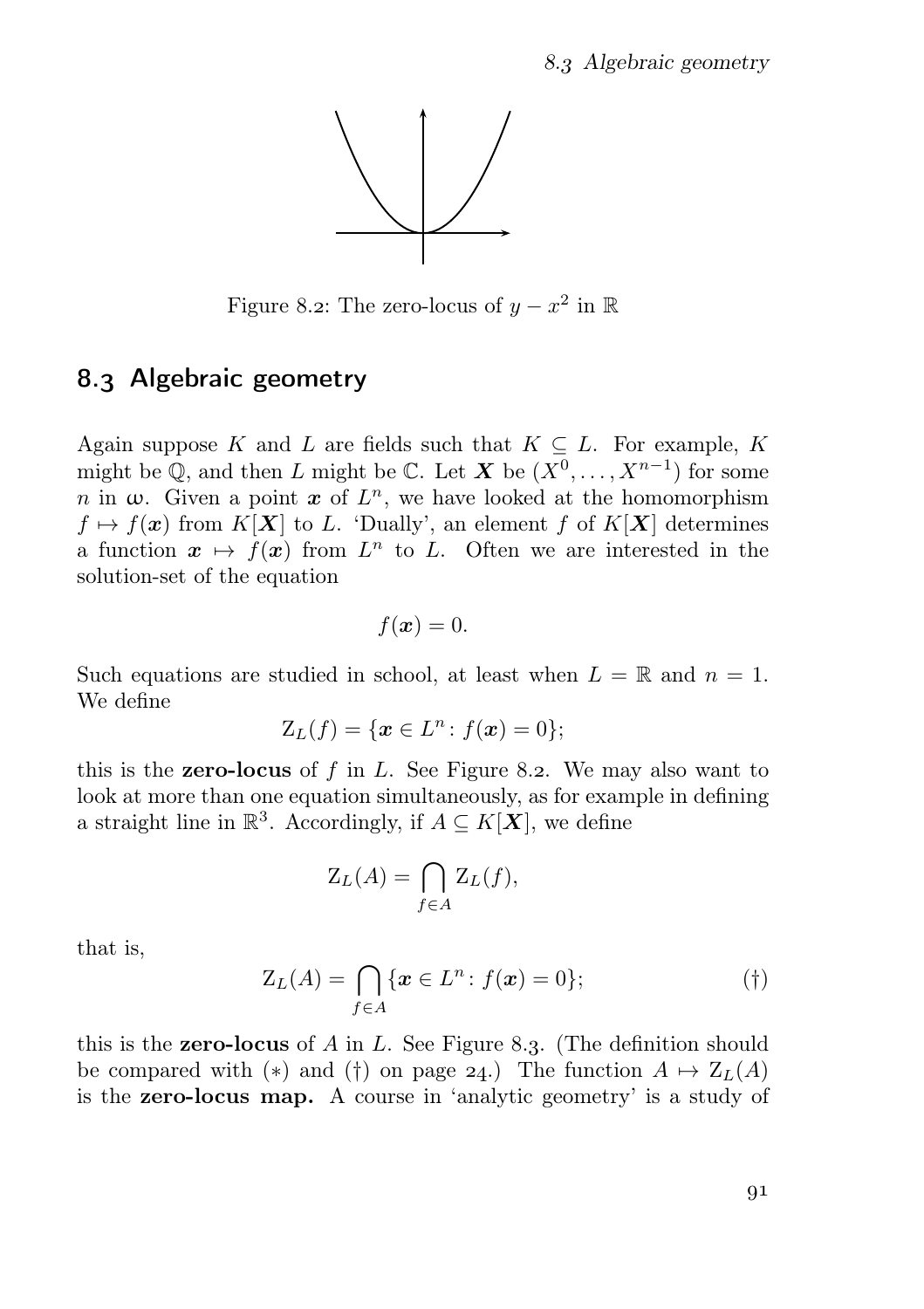Rings



Figure 8.3: The zero-locus of  $\{y - x^2, y - x\}$  in  $\mathbb R$ 

zero-loci in R, in case n is 2 or 3, where  $K[X]$  can be written as  $K[X, Y]$ or  $K[X, Y, Z]$ .

If  $I$  is an ideal of an arbitrary ring  $R$ , we define

$$
\sqrt{I} = \bigcup_{n \in \omega} \{x \in R \colon x^n \in I\};
$$

this is the radical of I. (Note that the radical is indeed an ideal: if  $f^n \in I$  and  $g^m \in I$ , then  $(f + g)^{n+m-1} \in I$ .) An ideal is a **radical ideal** if it is equal to its own radical.

**Theorem 23.** For all subsets A of  $K[X]$ ,

$$
\mathcal{Z}_L(A) = \mathcal{Z}_L((A)) = \mathcal{Z}_L(\sqrt{(A)}).
$$

Thus all zero-loci are zero-loci of radical ideals.

The zero-loci of the various subsets (or just ideals, or just radical ideals) of  $K[X]$  are also called **algebraic sets.** As the notation is supposed to recall, the definition of  $Z_L(A)$  depends on L. We intend to overcome this dependence. Meanwhile, we have the following.

**Theorem 24.** The algebraic sets in L are the closed sets of a topology on  $L^n$ .

*Proof.* What this means, and what we shall show, is that  $(1)$  the intersection of an arbitrary collection of algebraic sets is an algebraic set, and () the union of a finite collection of algebraic sets is an algebraic set. (In particular, since  $\varnothing = \bigcup \varnothing$ , this will be shown to be an algebraic set;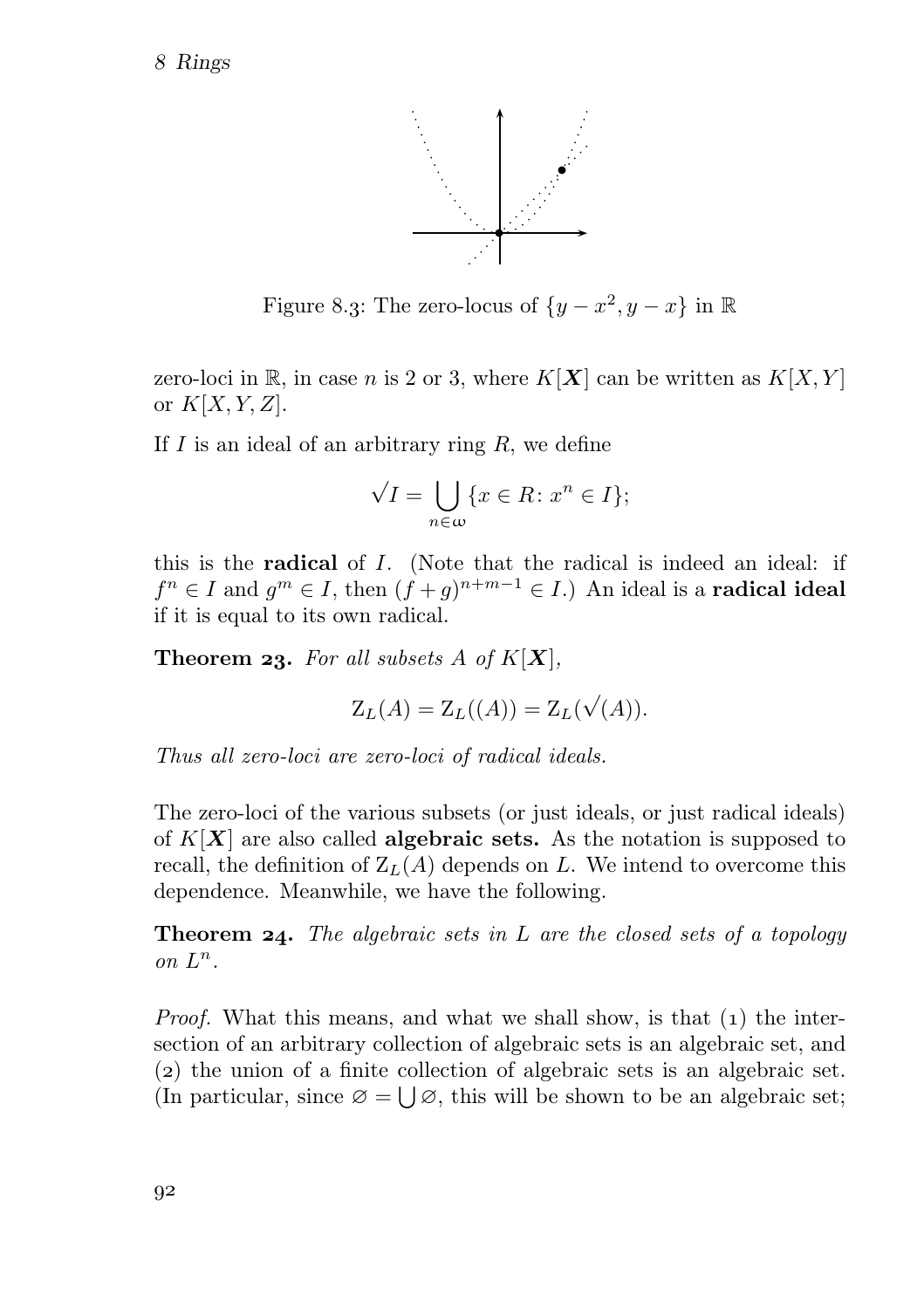also,  $\bigcap \emptyset$  is to be understood as  $L^n$ , so this too will be an algebraic set. See also page  $70.$ )

The first point is obvious from the definition. Indeed, if  $A$  is a collection of ideals of  $K[X]$ , then

$$
\bigcap_{\mathfrak{a}\in\mathcal{A}}Z_L(\mathfrak{a})=Z_L(\sum\mathcal{A}),
$$

where  $\sum A$  is the ideal generated by  $\bigcup A$ . (So the ideal is  $(\bigcup A)$ ; but it consists of finite sums of elements of  $\bigcup \mathcal{A}$ , and the notation  $\sum \mathcal{A}$  is more suggestive of this.) In particular, as a special case we have

$$
L^n = \mathcal{Z}_L(\{0\}).
$$

For the second point, let  $\mathfrak a$  and  $\mathfrak b$  be ideals of  $K[\mathbf X]$ . Then

$$
\mathfrak{a} \subseteq \mathfrak{b} \implies Z_L(\mathfrak{a}) \supseteq Z_L(\mathfrak{b}).
$$

Consequently

$$
Z_L(\mathfrak{a} \cap \mathfrak{b}) \supseteq Z_L(\mathfrak{a}) \cup Z_L(\mathfrak{b}).
$$

Conversely, suppose  $x \in Z_L(\mathfrak{a} \cap \mathfrak{b}) \setminus Z_L(\mathfrak{a})$ . Then for some f in  $\mathfrak{a}$  we have  $f(\mathbf{x}) \neq 0$ . But then for all g in b we have  $f \cdot g \in \mathfrak{a} \cap \mathfrak{b}$ , so  $f(\mathbf{x}) \cdot g(\mathbf{x}) = 0$ , and hence  $g(x) = 0$  (since L is an integral domain). Thus  $x \in Z_L(\mathfrak{b})$ . Therefore

$$
Z_L(\mathfrak{a} \cap \mathfrak{b}) = Z_L(\mathfrak{a}) \cup Z_L(\mathfrak{b}). \tag{\ddagger}
$$

Finally

 $Z_L((1)) = \emptyset$ .

Thus finite unions of algebraic sets are algebraic.

The zero-locus of an arbitrary intersection of radical ideals need not be the union of the zero-loci of the ideals. For example, if  $K = \mathbb{O}$  and

$$
\mathfrak{a}_k = \Bigl(\prod_{i=1}^k (X - i)\Bigr) = \bigl((X - 1) \cdots (X - k)\bigr),
$$

 $\Box$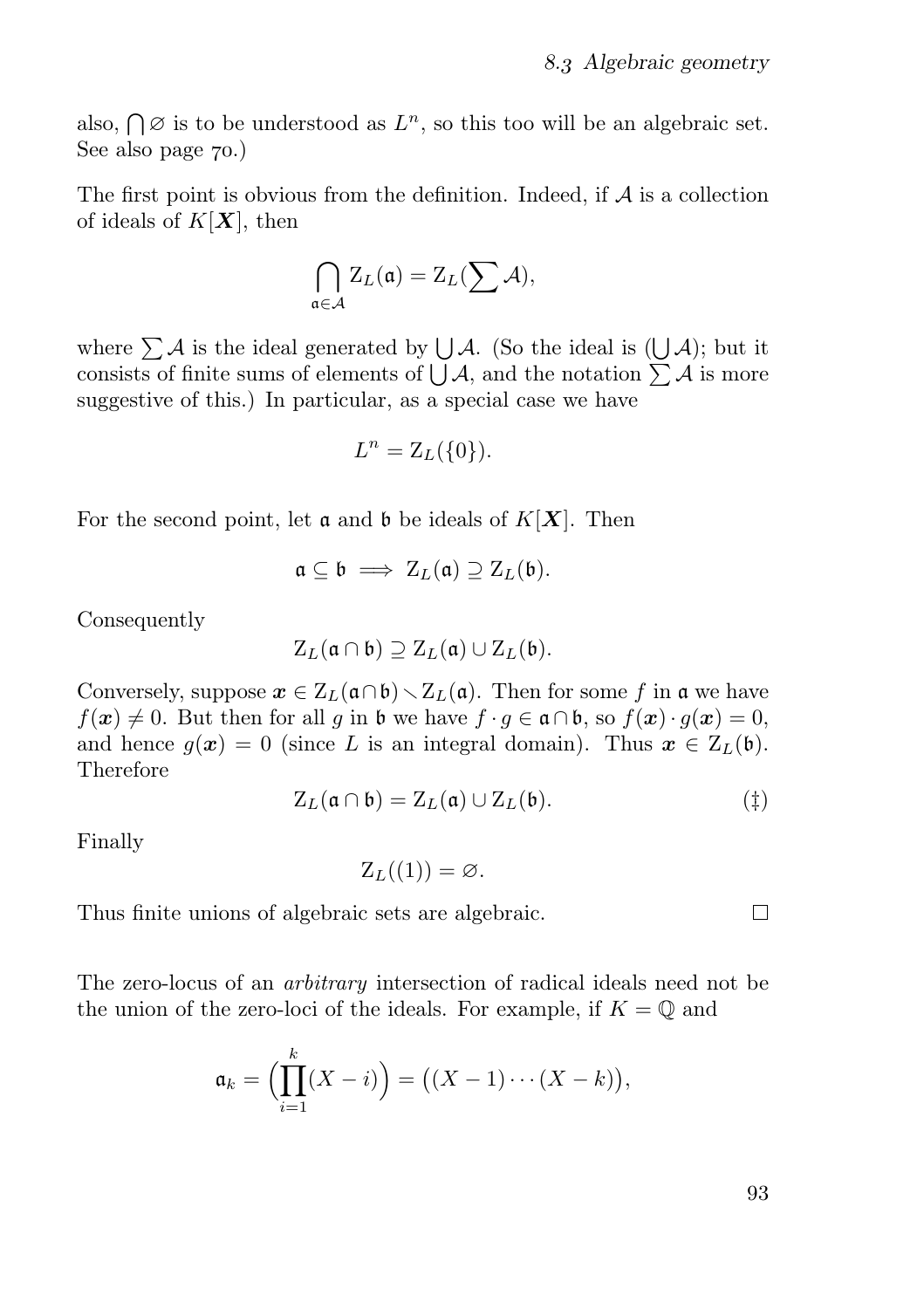then  $\mathbf{Z}_L(\mathfrak{a}_k) = \{1, \ldots, k\}$ , but  $\bigcap_{k \in \mathbb{N}} \mathfrak{a}_k = \{0\}$ , so  $\vert \ \ \vert$  $k \in \mathbb{N}$  $Z_L(\mathfrak{a}_k) = \mathbb{N} \subset L = Z_L(\{0\}) = Z_L(\bigcap$  $k \in \mathbb{N}$  $\mathfrak{a}_k).$ 

The topology on  $L^n$  given by the theorem is called the Zariski topology over K. Then algebraic sets may be called **Zariski-closed over**  $K$ , or perhaps K-closed. All intersections of such sets are finite intersections, because of the following:

**Theorem 25** (Hilbert Basis Theorem). For every n in  $\omega$ , every ideal of the polynomial ring  $K[X^0, \ldots, X^{n-1}]$  is finitely generated.

Proof. The claim implies, and is therefore equivalent to, an apparently stronger claim, namely that every ideal  $(A)$  of  $K[X^0, \ldots, X^{n-1}]$  is  $(A_0)$ for some finite subset  $A_0$  of A. For, if  $(A) = (f_0, \ldots, f_{m-1})$ , then each  $f_k$  is in  $(A^k)$  for some finite subset  $A^k$  of  $A$ ; and then we can let  $A_0 =$  $\bigcup_{k$ 

The claim as also equivalent to the claim that every sequence  $(a_k : k \in \omega)$ of ideals such that

 $a_0 \subset a_1 \subset a_2 \subset \cdots$ 

—that is, every increasing chain of ideals (indexed by  $\omega$ )—is eventually constant. For, the union of such a chain is an ideal b, and if this ideal is finitely generated, then it has a generating set whose elements all lie in some  $a_\ell$ , and then this ideal is b. Conversely (or inversely), if a were not finitely generated, then for all subsets  $\{f_k : k < \ell\}$  of a we could find  $f_{\ell}$  in  $\mathfrak{a} \setminus (f_k : k < \ell)$ ; thus we could form a strictly increasing chain  $((f_k: k < \ell): \ell \in \omega).$ 

There is now also a fourth form of our claim: every *countably* generated ideal is finitely generated. We turn to proving the claim, in any convenient form.

The claim is trivially true when  $n = 0$ , since a field has only two ideals: the trivial ideal and the improper ideal (1).

The claim is still easy when  $n = 1$ , because  $K[X]$  is a Euclidean domain. In particular, if f and g are in  $K[X]$ , we have an algorithm (the Euclidean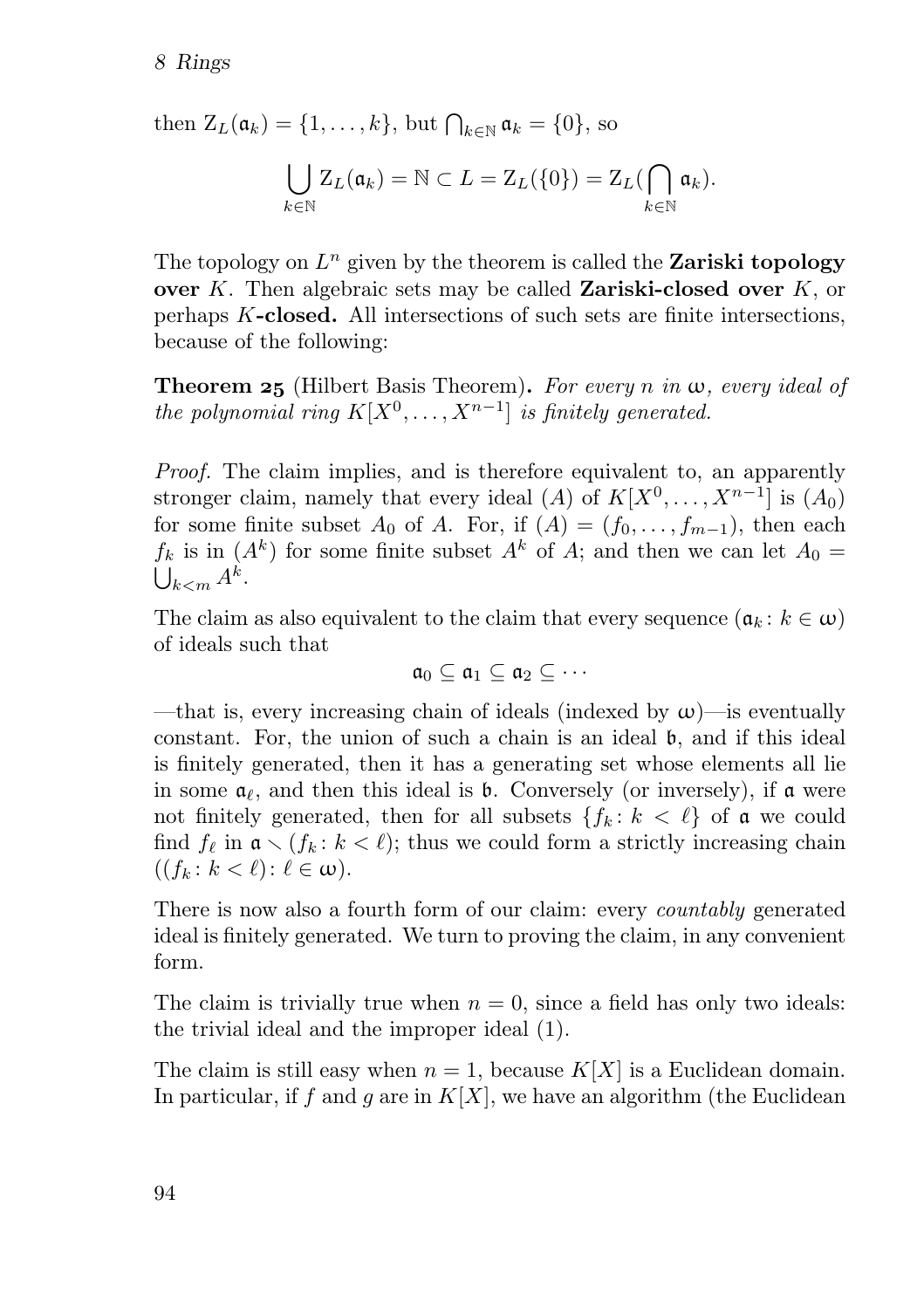algorithm) for finding their greatest common divisor—say  $h$ ; and then  $(f, q) = (h)$ . Hence if  $\mathfrak{a} = (f_k : k \in \omega)$ , for each k in  $\omega$  we can find  $g_k$  so that

$$
(f_0,\ldots,f_k)=(g_k).
$$

In particular,  $g_{k+1}$  divides  $g_k$ . Then  $\min{\{\deg(g_k): k \in \omega\}} = \deg(g_\ell)$  for some  $\ell$ , and consequently  $\mathfrak{a} = (q_{\ell}).$ 

When  $n \geq 2$ , we have not got the Euclidean algorithm; but we can come close enough if we use induction. Suppose then that the claim is true when  $n = m$ . Let **a** be an ideal of  $K[X^0, \ldots, X^m]$ . We form a sequence  $(f_0, f_1, \dots)$  of elements of **a** by recursion: Given  $(f_k : k < \ell)$ , we let  $f_\ell$ , if it exists, be an element of  $a \setminus (f_k : k < \ell)$  of minimal degree as a polynomial in  $X^m$  over  $K[X^0, \ldots, X^{m-1}]$ . Then these degrees form an increasing sequence:

$$
\deg_{X^m}(f_0)\leqslant \deg_{X^m}(f_1)\leqslant \deg_{X^m}(f_2)\leqslant \ldots
$$

Let  $g_k$  be the leading coefficient of  $f_k$  (as a polynomial in  $X^m$  over  $K[X^0, \ldots, X^{m-1}]$ ; so  $g_k \in K[X^0, \ldots, X^{m-1}]$ ). By inductive hypothesis, for some  $\ell$ ,

$$
(g_k\colon k\in\omega)=(g_k\colon k<\ell).
$$

Then in particular

$$
g_{\ell} \in (g_k \colon k < \ell).
$$

Therefore  $(f_k : k < \ell)$  has an element h whose leading coefficient (as a polynomial in  $X^m$  over  $K[X^0, \ldots, X^{m-1}]$  is  $g_{\ell}$ ; and the degree of this element can have any value that is at least the degree of  $f_{\ell-1}$ . In particular we may assume h has the degree of  $f_{\ell}$ . But then  $f_{\ell} - h$  has lower degree and belongs to  $a \setminus (f_k : k \lt \ell)$ ; that is,  $f_\ell$  did not have minimal degree. Thus there is no  $f_\ell$ ; that is,  $\mathfrak{a} = (f_k : k < \ell)$ .  $\Box$ 

A *singly* generated ideal is called **principal.** Then part of our proof of the theorem gives the following:

#### **Porism.** Every ideal of  $K[X]$  is principal.  $\Box$

Hence, although in the example above N is the union of zero-loci, it cannot itself be a zero-locus; for, every zero-locus of polynomials in one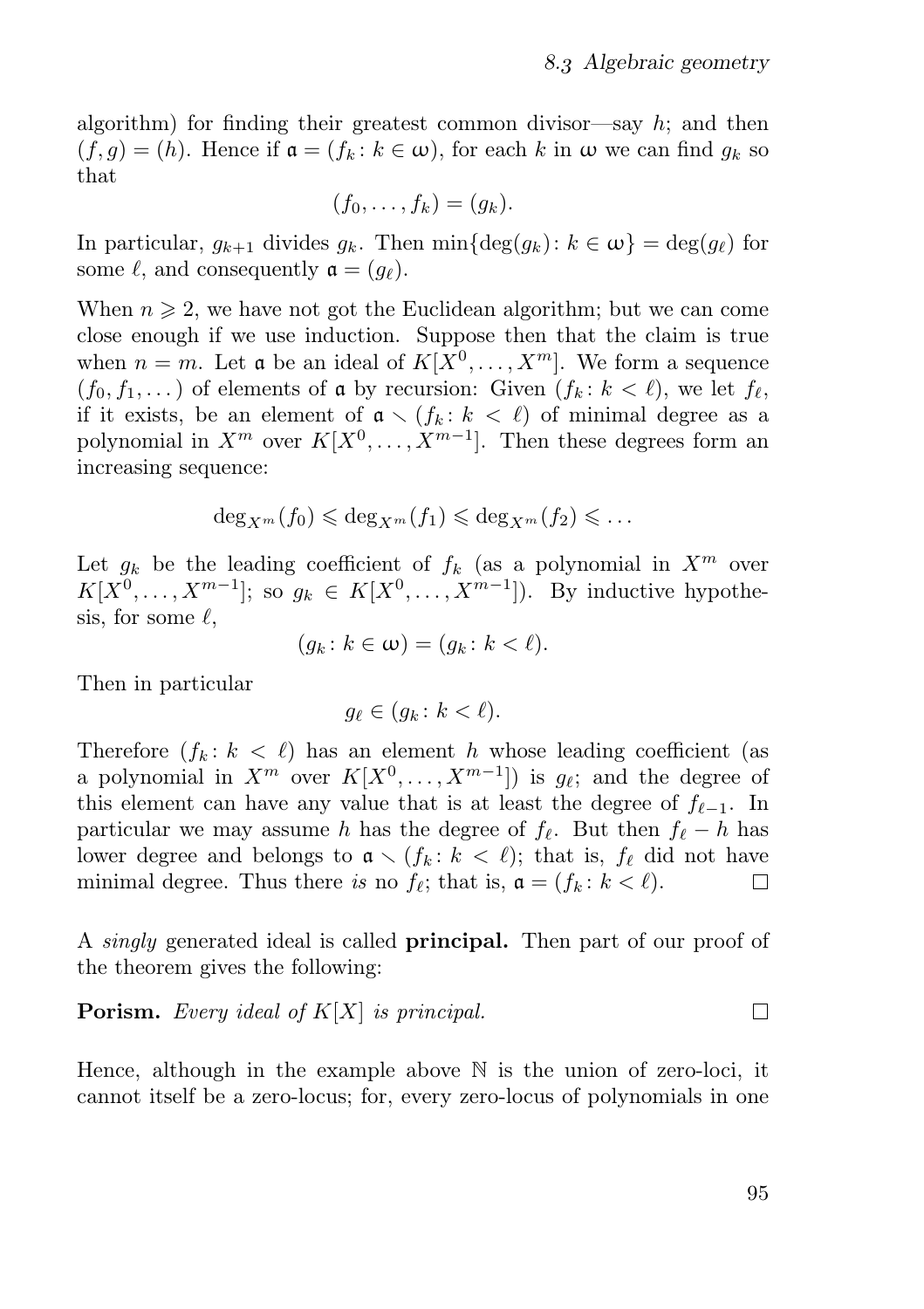variable is the zero-locus of a single polynomial, so it is either the whole field L or a finite subset of this.

The theorem itself has the following:

**Corollary.** Every decreasing chain of closed subsets of  $L^n$  is eventually  $\Box$ constant.

It is not obvious that the corollary implies the theorem, since it is not obvious that  $\mathfrak{a} \subset \mathfrak{b}$  implies  $Z_L(\mathfrak{a}) \supset Z_L(\mathfrak{b})$ , even if  $\mathfrak{a}$  and  $\mathfrak{b}$  are radical ideals. In fact, this can be *false*. For example, when  $L = \mathbb{R}$ , then  $(X^2+1)$ is a radical ideal whose zero-locus is the same as the zero-locus of (1), namely empty.

## 8.4 A Galois correspondence

For a 'dual' to the definition of zero-loci, if  $A \subseteq L<sup>n</sup>$ , we define

$$
I_K(A) = \bigcap_{\mathbf{x} \in A} \{ f \in K[\mathbf{X}] : f(\mathbf{x}) = 0 \};
$$

this is a radical ideal of  $K[X]$ , and we may call it the **ideal of** A **over** K. The function  $A \mapsto I_K(A)$  is the **ideal map.** The definition does not involve the field  $L$  as such, but it does involve  $K$ , as the notation indicates.

Every subset A of  $L^n$  has a Zariski closure over K, namely the smallest K-closed subset of  $L^n$  that includes A. We can denote this closure by

$$
\overline{A}^K.
$$

Then we have easily:

**Theorem 26.** For all subsets  $A$  of  $L^n$ ,

$$
\overline{A}^K = Z_L(\mathbf{I}_K(A)), \qquad \qquad \mathbf{I}_K(A) = \mathbf{I}_K(\overline{A}^K).
$$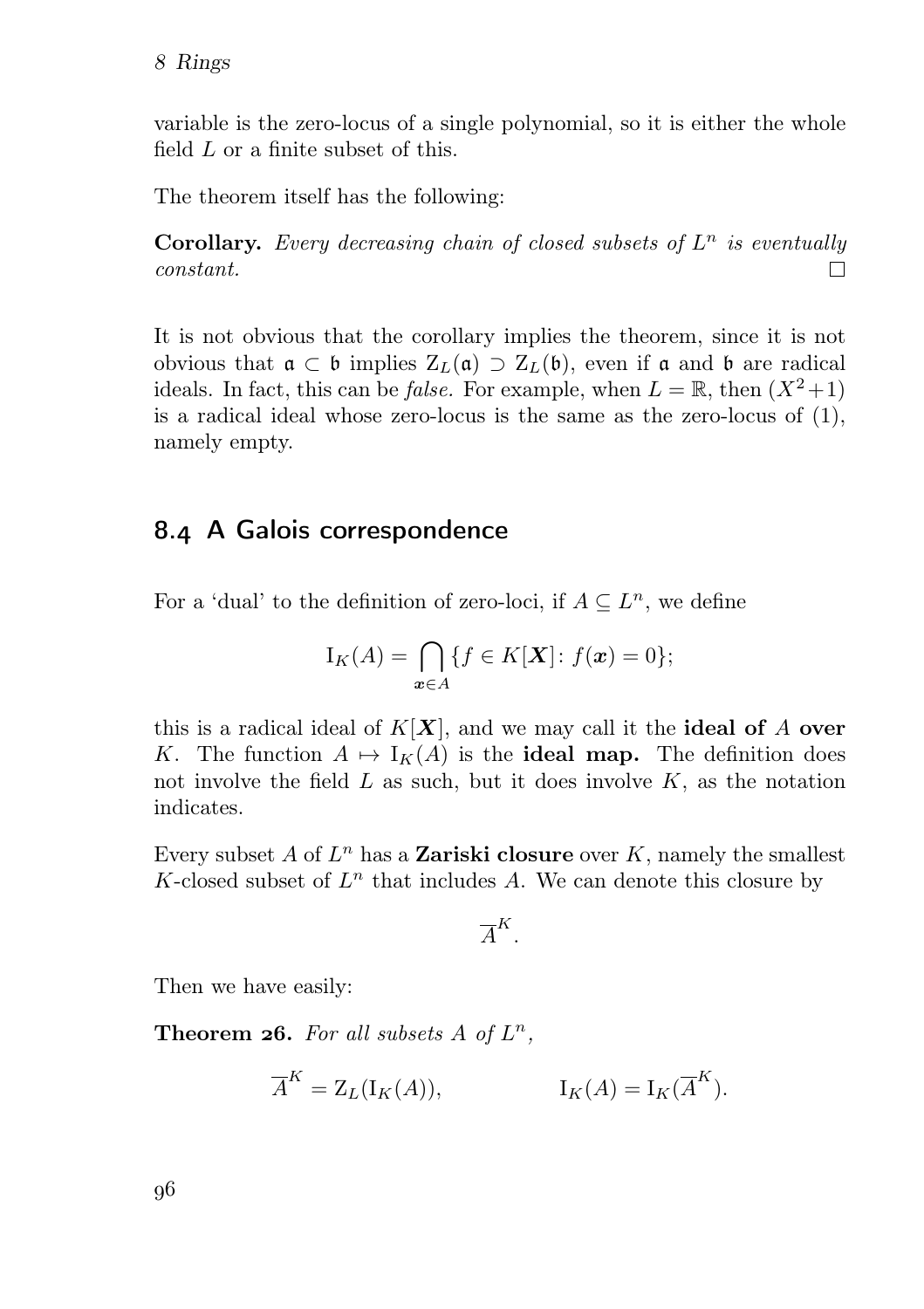In the proof of Theorem  $24$  we used that the zero-locus map is inclusionreversing. This is by the form of the definition. Since the definition of the ideal map has the same form, this function too is inclusion-reversing.

The last theorem theorem is entirely formal in this way. Indeed, the form of the definitions of the zero-locus and ideal maps is just the form used in establishing the original Galois correspondence in field theory. In that context,  $L$  is a normal and separable finite extension of  $K$ . We let G be the group of automorphisms of L over K, that is,  $G = Aut(L/K)$ . For subgroups  $H$  of  $G$ , we define

$$
\text{Fix}(H) = \bigcap_{\sigma \in H} \{ x \in L : x^{\sigma} = x \};
$$

for intermediate extensions  $F$  of  $L/K$ , we have

$$
Aut(L/F) = \bigcap_{x \in F} \{ \sigma \in G \colon x^{\sigma} = x \}.
$$

If we abbreviate  $Fix(H)$  as  $H'$ , and  $Aut(L/F)$  as  $F'$ , then we always have

$$
X \subseteq Y \implies X' \supseteq Y', \qquad X \subseteq X'',
$$

so that (as a special case of the latter)  $X' \subseteq X'''$ , but also  $X' \supseteq X'''$ . Thus

$$
X''' = X'.
$$

Therefore we have a one-to-one correspondence  $X \mapsto X'$  between the fields  $Fix(H)$  and the groups  $Aut(L/F)$ ; and this is entirely by the general form of the definitions. What makes the correspondence useful is the special features of the situation: that  $|G| = [L : K]$ , simply because  $L/K$ is normal, separable, and finite; and then  $|Aut(L/F)| = [L : F]$  for all intermediate extensions  $F$  of  $L/K$ ; and therefore *every* intermediate field of  $L/K$  is Fix $(H)$  for some H, and every subgroup of G is  $Aut(L/F)$  for some intermediate field  $F$  of  $L/K$ .

We return to the algebraic-geometric situation. For the formal reasons just discussed, we have a one-to-one Galois correspondence between the K-closed subsets of  $L^n$  and certain radical ideals of  $K[X]$ , namely those of the form  $I_K(F)$  for some K-closed set F. See Figure 8.4. We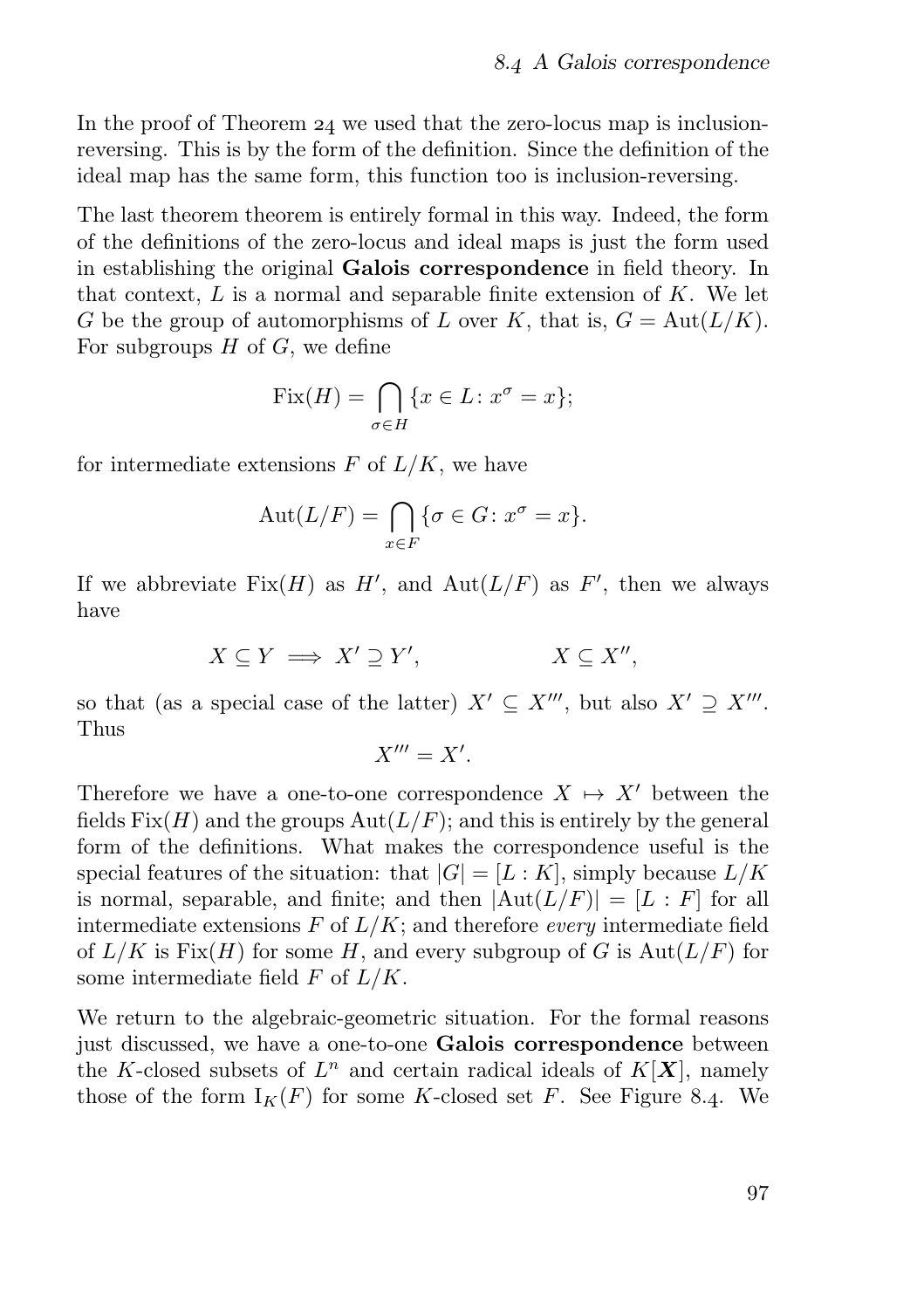

Figure 8.4: Algebraic-geometric Galois correspondence

may refer to those ideals as being themselves L-closed. Is this Galois correspondence of any use?

The L-closed ideals of  $K[X]$  are just those of the form  $I_K(Z_L(\mathfrak{a}))$  for some radical ideal  $\mathfrak{a}$  of  $K[X]$ ; and then

$$
\mathfrak{a} \subseteq I_K(Z_L(\mathfrak{a})).\tag{§}
$$

This is an equation if and only if  $\mathfrak a$  is L-closed. We noted in effect that if  $L = \mathbb{R}$  then the radical ideal  $(X^2 + 1)$  is not L-closed:

$$
(X^2 + 1) \subset (1) = I_K(Z_{\mathbb{R}}((X^2 + 1))).
$$

However, as L grows larger, so does  $Z_L(\mathfrak{a})$ ; but then  $I_K(Z_L(\mathfrak{a}))$  becomes smaller. In fact

$$
(X^2 + 1) = I_K(Z_{\mathbb{C}}((X^2 + 1))).
$$

We now are faced with the following:

Question 1. For every radical ideal  $\mathfrak{a}$  of  $K[X]$ , is there an extension L of K large enough that

$$
\mathfrak{a} = I_K(Z_L(\mathfrak{a}))?
$$

**Question 2.** Is there an extension  $L$  of  $K$  large enough that for all ideals  $\mathfrak{a}$  of  $K[X]$  and all extensions M of K,

$$
I_K(Z_L(\mathfrak{a}))\subseteq I_K(Z_M(\mathfrak{a}))?
$$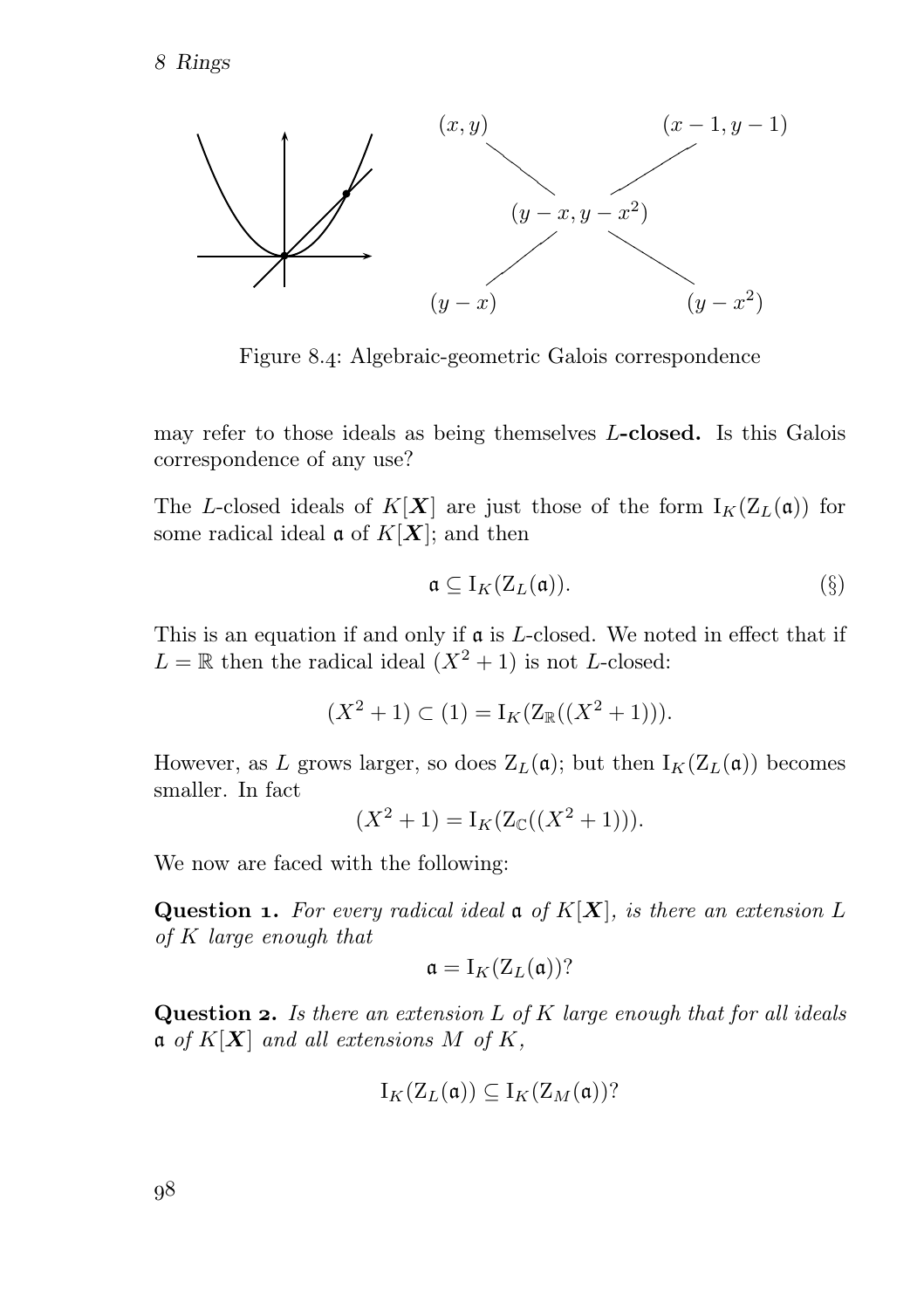Note well that  $\mathfrak a$  and L are quantified in different orders in the two questions, as  $\forall \mathfrak{a} \exists L$  and  $\exists L \forall \mathfrak{a}$  respectively. This means a positive answer to Question 1 does not immediately give a positive answer to Question . We would first have to show that the different fields L corresponding to the different ideals  $\alpha$  are all included in one large field. This is true however, since the class of fields has the joint embedding property: If  $f_0$  embeds K in  $L_0$ , and  $f_1$  embeds K in  $L_1$ , then there is a field M, and there are embeddings  $g_i$  of the  $L_i$  (respectively) in M, such that  $g_0 \circ f_0 = g_1 \circ f_1$ . See Figure 8.5.



Figure 8.5: Joint embedding property of fields

By contrast, even if Question 2 has a positive answer, it is not at all clear that the answer to Question 1 must be positive. We settle Question 1 first in a special case.

**Lemma.** For all maximal ideals  $\mathfrak{m}$  of  $K[X]$ , for all extensions L of K in which  $K[X]/\mathfrak{m}$  embeds over  $K$ ,

$$
\mathfrak{m}=\mathrm{I}_K(\mathrm{Z}_L(\mathfrak{m})).
$$

Proof. As formulated here, the lemma almost proves itself. We just have to show  $I_K(\mathbb{Z}_L(\mathfrak{m}))$  is a proper ideal. But the image of X in  $K[X]/\mathfrak{m}$  is in the zero-locus of  $m$ . In particular, if L includes this field, then  $Z_L(m)$ is not empty, so  $I_K(Z_L(\mathfrak{m}))$  cannot be all of  $K[\mathbf{X}]$ .  $\Box$ 

This gives us another special case: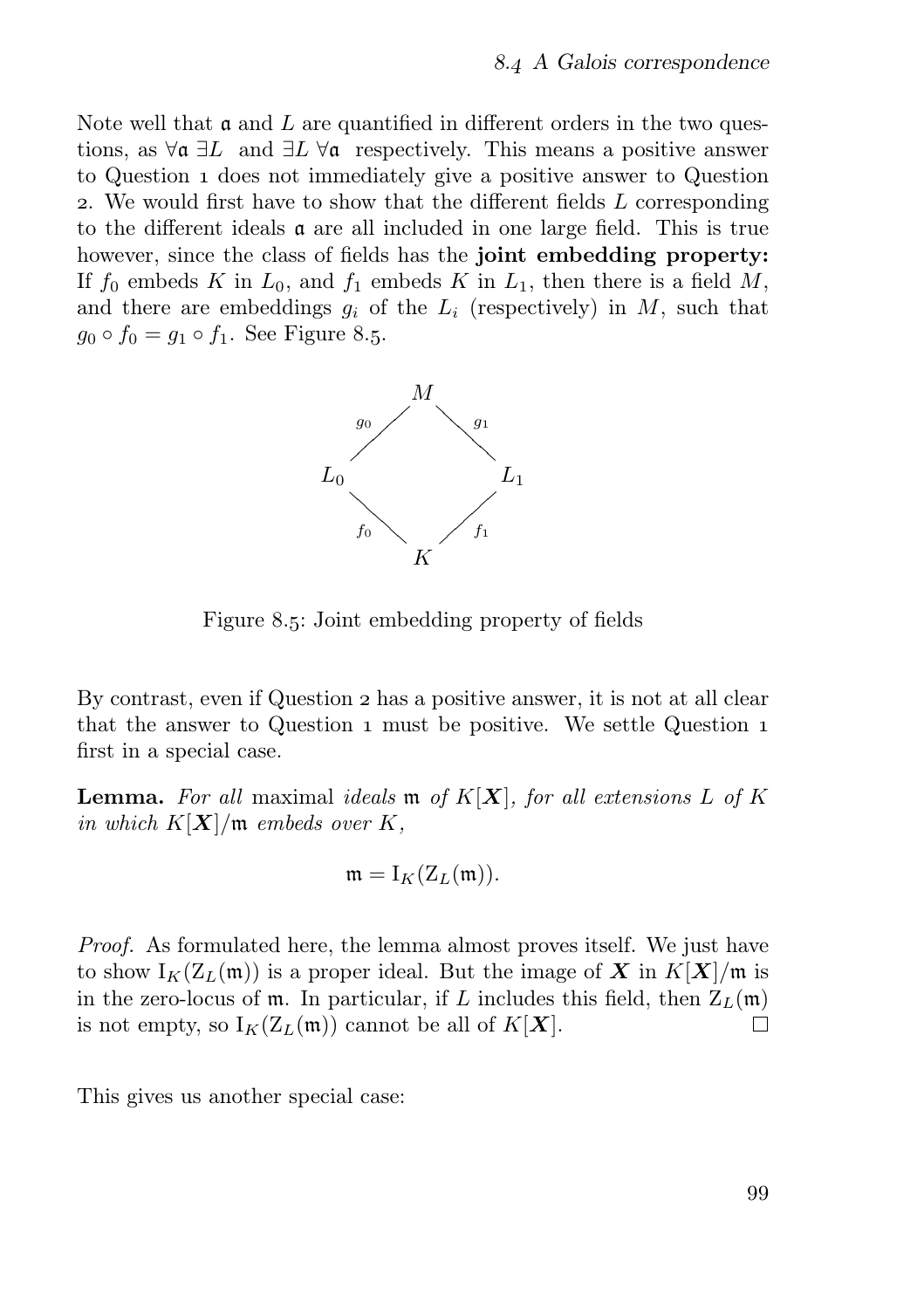**Theorem 27.** If  $K[X]^{\text{alg}} \subseteq L$ , for all ideals  $\mathfrak{a}$  of  $K[X]$  such that  $I_K(Z_L(\mathfrak{a}))$  is the improper ideal,

$$
\mathfrak{a} = I_K(Z_L(\mathfrak{a})).
$$

Proof. The claim is

$$
I_K(Z_L(\mathfrak{a}))=(1) \implies \mathfrak{a}=(1).
$$

We prove the contrapositive. If  $\mathfrak a$  is a proper ideal of  $K[X]$ , then it is included in some maximal ideal  $\mathfrak{m}$ . The field  $K[X]/\mathfrak{m}$  can be understood as an algebraic extension of  $K(X^i: i \in I)$  for some subset I of n, so it embeds in  $K(\mathbf{X})^{\text{alg}}$ . By the lemma then, since  $I_K(\mathbf{Z}_L(\mathfrak{m}))$  is a proper ideal, so is  $I_K(Z_L(\mathfrak{a}))$ . П

Note that if  $I_K(Z_L(\mathfrak{a})) \neq (1)$ , then  $Z_L(\mathfrak{a}) \neq \emptyset$ . Thus every proper ideal has non-empty zero-locus in a large-enough field. Nullstellensatz means zero-locus theorem:

**Theorem 28** (Nullstellensatz). If  $K[\mathbf{X}, Y]^{\text{alg}} \subseteq L$ , for all radical ideals  $\mathfrak{a}$  of  $K[\boldsymbol{X}],$ 

$$
\mathfrak{a} = I_K(Z_L(\mathfrak{a})).
$$

*Proof.* Say  $f \in I_K(\mathbb{Z}_L(\mathfrak{a}))$ . If  $x \in \mathbb{Z}_L(\mathfrak{a})$ , then  $f(x) = 0$ . This shows  $Z_L(\mathfrak{a} \cup \{f-1\}) = \emptyset$ , so

$$
I_K(Z_L(\mathfrak{a}\cup\{f-1\}))=(1).
$$

By the last theorem,  $\mathfrak{a} \cup \{f-1\}$  too must generate the improper ideal of K[X]. We want to be able to conclude  $f \in \mathfrak{a}$ . To do so, we modify the argument so far. We have  $f \cdot Y \in I_K(Z_L(\mathfrak{a}))$ , if we consider  $\mathfrak{a}$  now as a subset of  $K[X, Y]$ . As before,  $\mathfrak{a} \cup \{f \cdot Y - 1\}$  must generate the improper ideal of  $K[X, Y]$ . Now, by itself, a generates the ideal of  $K[X, Y]$  whose elements are polynomials in Y with coefficients from  $\alpha$ . Hence there is some such polynomial g, and there is some h in  $K[X, Y]$ , such that

$$
g + h \cdot (f \cdot Y - 1) = 1.
$$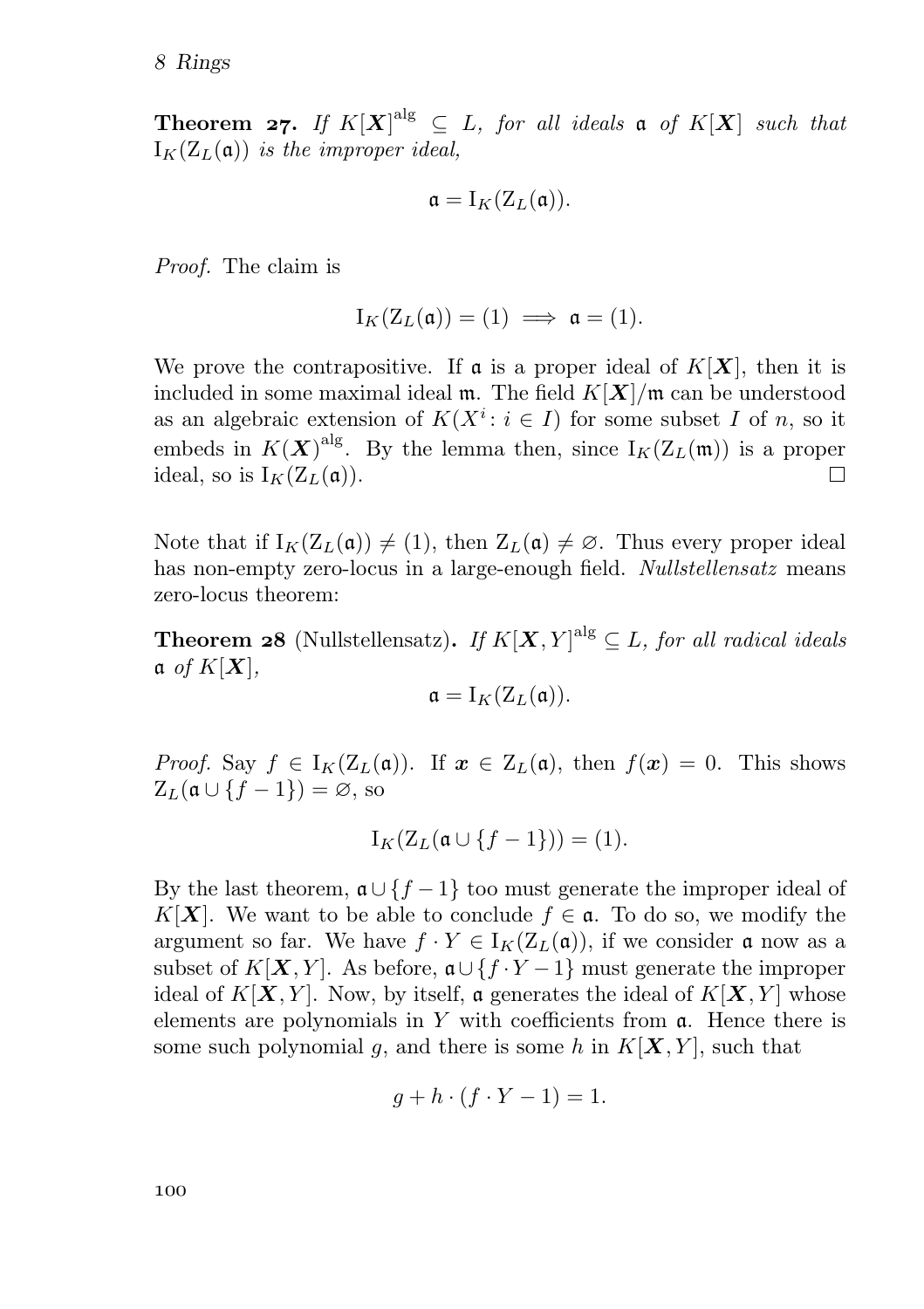Substituting  $1/f$  for Y, we get  $g(1/f) = 1$ ; that is,

$$
g_0 + g_1 \cdot \frac{1}{f} + \dots g_m \cdot \frac{1}{f^m} = 1
$$

for some  $g_i$  in  $\mathfrak{a}$ , and hence

$$
g_0 \cdot f^m + g_1 \cdot f^{m-1} + \dots + g_m = f^m.
$$

This means  $f^m \in \mathfrak{a}$ . Assuming  $\mathfrak{a}$  is radical, we have  $f \in \mathfrak{a}$ . Thus  $I_K(Z_L(\mathfrak{a})) \subset \mathfrak{a}$  and therefore  $I_K(Z_L(\mathfrak{a})) = \mathfrak{a}$ .

We have now settled both Questions  $_1$  and  $_2$ . This suggests that understanding algebraic sets can somehow be reduced to understanding radical ideals of  $K[X]$ . Indeed, there is *some* extension L of K large enough that we have a Galois correspondence between the K-closed subsets of  $L^n$  and the radical ideals of  $K[X]$ . It is not particularly important for what follows that this field  $L$  can be chosen as  $K^{\text{alg}}$ . Nonetheless, it is true:

**Theorem 29** (Hilbert's Nullstellensatz, weak form). Every proper ideal of  $K[\boldsymbol{X}]$  has a non-empty zero-locus in every extension of  $K^{\text{alg}}$ .

Proof. In the lemma, by the Hilbert Basis Theorem, m has the form  $(f_0, \ldots, f_\ell)$  for some  $f_i$  in  $K[\boldsymbol{X}]$ . Thus the formula

$$
f_0=0 \wedge \cdots \wedge f_\ell=0
$$

has a solution in  $K[\mathbf{X}]/\mathfrak{m}$  and a fortiori in  $(K[\mathbf{X}]/\mathfrak{m})^{\text{alg}}$ . The latter field is an *elementary* extension of  $K^{\text{alg}}$ , by the model-completeness of the theory of algebraically closed fields (Theorem 10 on page 49). Therefore the formula has a solution here too. Thus as long as  $\widehat{K}^{\text{alg}} \subseteq L$ , we have  $Z_L(\mathfrak{m}) \neq 0$ .  $Z_L(\mathfrak{m}) \neq 0.$ 

Now the proof of Theorem 28 gives:

Corollary (Hilbert's Nullstellensatz, strong form). For all radical ideals  $\mathfrak{a}$  of  $K[\boldsymbol{X}],$ 

$$
I_K(Z_{K^{\operatorname{alg}}}(\mathfrak{a}))=\mathfrak{a}.
$$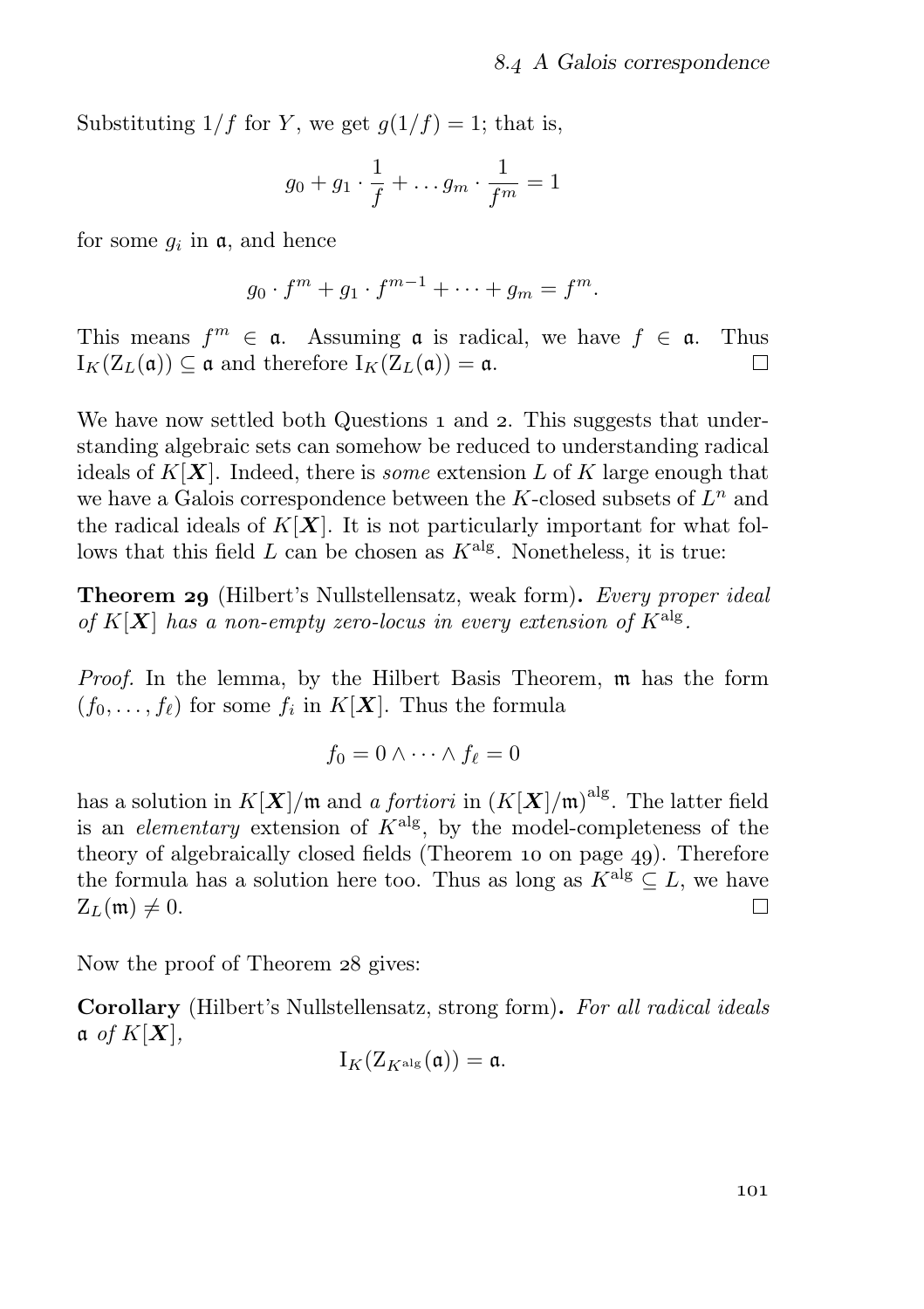# Finite fields

#### . Ultraproducts of finite structures

Suppose a theory  $T$  has arbitrarily large finite models. Then there is a sequence  $(\mathfrak{A}_m : m \in \omega)$  of finite models of T such that  $|A_m| > m$  in each case. Consequently, the sentence

$$
\exists (x_0,\ldots,x_m) \bigwedge_{i
$$

is true in each  $\mathfrak{A}_n$  such that  $m \leq n$ . By Łoś's Theorem then, the sentence is true in every non-principal ultraproduct of the structures  $\mathfrak{A}_i$ . In particular, this ultraproduct is infinite. Moreover, every sentence that is true in each  $\mathfrak{A}_i$  is true in the ultraproduct; that is, the ultraproduct is a model of the theory of the structures  $\mathfrak{A}_i$ . Thus the ultraproduct is an infinite model of the theory of finite models of  $T$ . Such a structure might be called a **pseudo-finite** model of  $T$ . We shall consider the case where T is the theory of fields.

#### . Finite fields

Let us review the basic theorems about finite fields. Suppose  $K$  is a field. There is a homomorphism  $1 \mapsto 1$  (or  $k \mapsto k \cdot 1$ ) from Z to K. The kernel of this homomorphism is  $n\mathbb{Z}$  for some *positive* n, called the **characteristic** of K, char(K). Since  $\mathbb{Z}/n\mathbb{Z}$  must be an integral domain (by Theorem 18, p. 88), *n* is either 0 or prime. If  $char(K) = 0$ , we may consider  $\mathbb Q$  as a subfield of K; if char(K) is a prime p, we consider  $\mathbb{Z}/p\mathbb{Z}$ , denoted by  $\mathbb{F}_p$ , as a subfield of K. Respectively,  $\mathbb{Q}$  or  $\mathbb{F}_p$  is the **prime field** of K.

Let K be a finite field of characteristic  $p$ . Then K is a vector-space over  $\mathbb{F}_p$  of some finite dimension m, so K has order  $p^m$ . The group  $K^{\times}$  of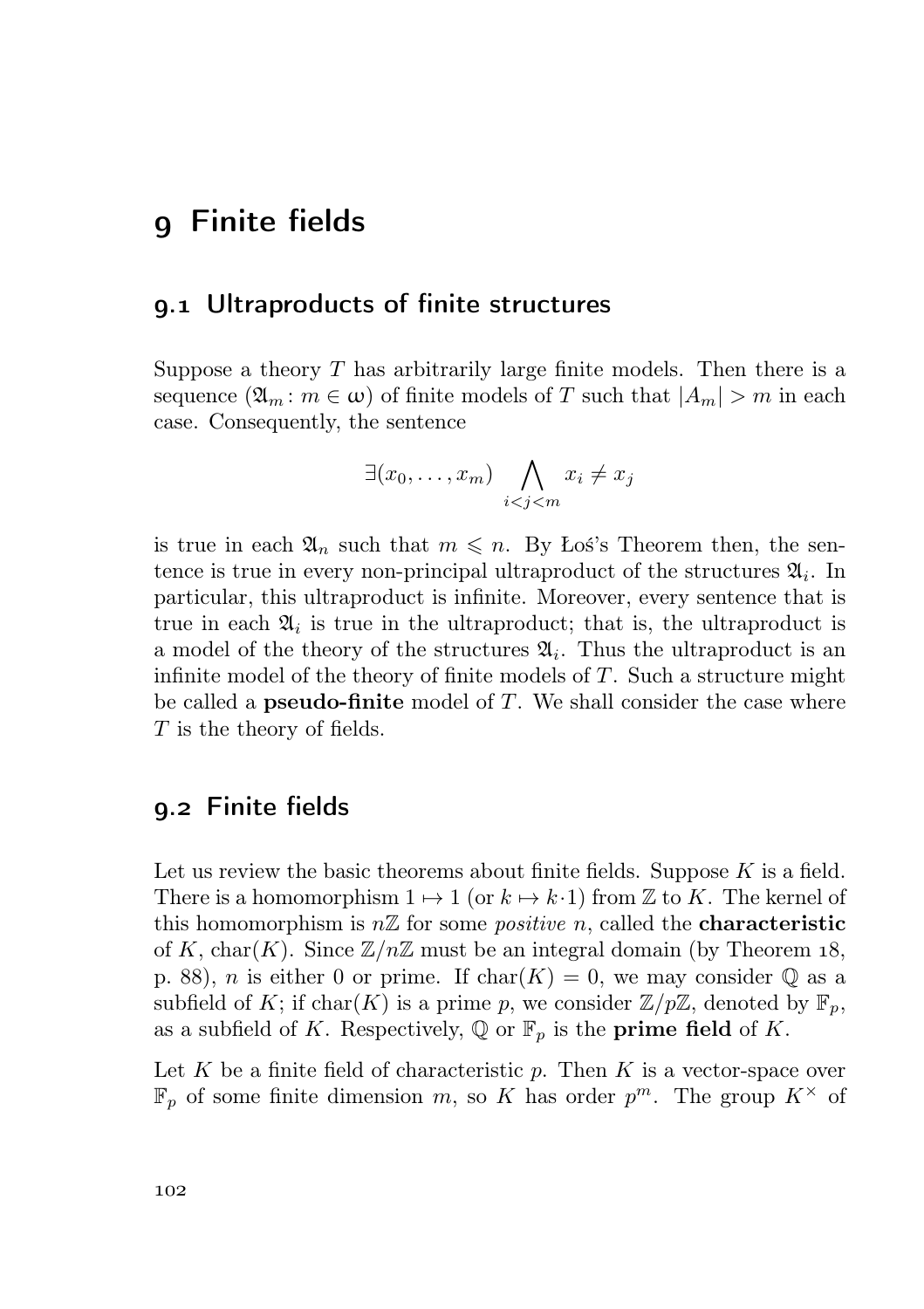units of K has order  $p^m - 1$ , so its every element is a root of  $x^{p^m-1} - 1$ . Then *every* element of  $K$  is a root of the polynomial

$$
x^{p^m}-x.
$$

Since the formal derivative of this is  $-1$ , it has no repeated roots. Thus its roots (in an algebraic closure  $\mathbb{F}_p^{\text{alg}}$  of  $\mathbb{F}_p$  that includes K) are precisely the elements of  $K$ : we have

$$
K = \{ x \in \mathbb{F}_p^{\text{alg}} \colon x^{p^m} = x \}.
$$

Conversely, for all m in N, since the map  $x \mapsto x^{p^m}$  is an automorphism of  $\mathbb{F}_p^{\text{alg}}$ , the set  $\{x \in \mathbb{F}_p^{\text{alg}} : x^{p^m} = x\}$  (namely the fixed field of the automorphism) is a subfield having order  $p^m$ . This then is the *unique* subfield of  $\mathbb{F}_p^{\text{alg}}$  of this order, and we can denote it by

 $\mathbb{F}_{p^m}.$ 

The group  $\mathbb{F}_{p^m}$ <sup> $\times$ </sup> of units of this field is cyclic. For again, it is a finite abelian group of order  $p^m - 1$  and is therefore a direct product

$$
\prod_{\ell \mid p^m-1} G_\ell,
$$

where each  $G_{\ell}$  is an  $\ell$ -group (a group whose elements have orders that are powers of  $\ell$ ; here and elsewhere in this chapter,  $\ell$  is, like p, a prime number). Since  $G_{\ell}$  is finite, for some positive integer n, every element of  $G_{\ell}$  is a solution of

$$
x^{\ell^n}=1.
$$

But in a field, this equation has no more than  $\ell^n$  solutions. Therefore, if *n* is minimal,  $G_{\ell}$  must be cyclic of order  $\ell^{n}$ . Then the product  $\mathbb{F}_{p^{m}}^{\times}$  is itself cyclic, of order  $p^m - 1$ .

The collection of finite subfields of  $\mathbb{F}_p^{\text{alg}}$ , ordered by inclusion, is isomorphic, under the map  $\mathbb{F}_{p^m} \mapsto m$ , to N as ordered by dividing. That is,

$$
\mathbb{F}_{p^m} \subseteq \mathbb{F}_{p^n} \iff m \mid n.
$$

See Figure 9.1. Indeed, if  $\mathbb{F}_{p^m} \subseteq \mathbb{F}_{p^n}$ , then  $\mathbb{F}_{p^n}$  is a vector-space over  $\mathbb{F}_{p^m}$ ,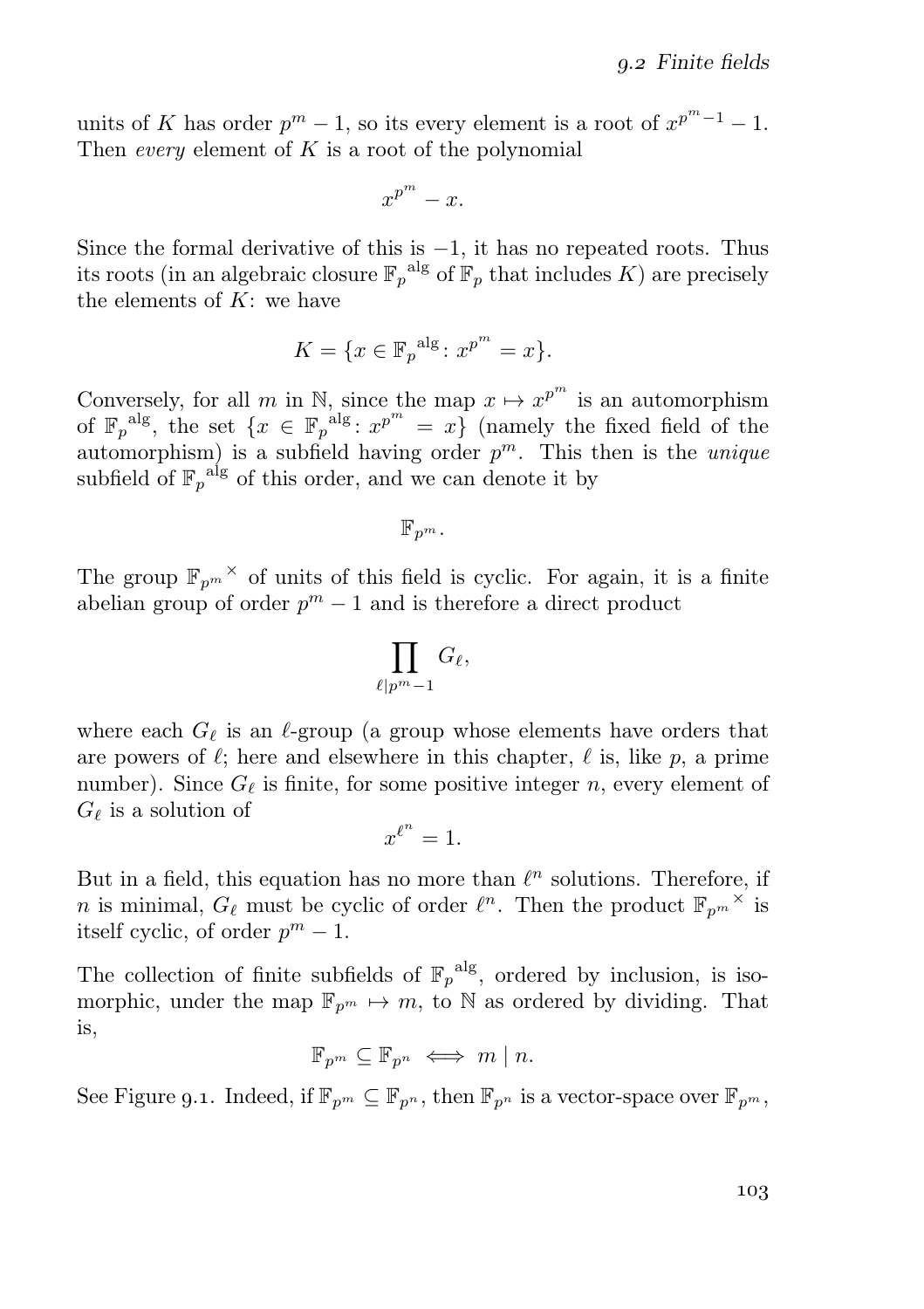

Figure 9.1: The lattice of finite fields of characteristic  $p$ 

so its order is  $(p^m)^k$  for some k, and then  $n = mk$ , so  $m \mid n$ . Conversely, if  $m \mid n$ , then

$$
p^m-1\mid p^n-1,
$$

and therefore

$$
x^{p^m-1}-1 \mid x^{p^n-1}-1,
$$

so  $\mathbb{F}_{n^m} \subset \mathbb{F}_{n^n}$ .

Finally,

$$
\mathbb{F}_p^{\text{alg}} = \bigcup_{n \in \mathbb{N}} \mathbb{F}_{p^n} \tag{*}
$$

(since every extension  $\mathbb{F}_{p^n}/\mathbb{F}_p$  is certainly algebraic, while every finite algebraic extension of  $\mathbb{F}_p$  is a finite field).

## 9.3 Galois groups

We have shown that for each prime  $p$ , for each  $m$  in  $\mathbb{N}$ , there is a subfield  $\mathbb{F}_{p^m}$  of  $\mathbb{F}_p^{\text{alg}}$ , and this subfield is generated by (in fact it consists of) the roots of the polynomial  $x^{p^m} - x$ , which is separable. Therefore the finite field-extension  $\mathbb{F}_{p^m}/\mathbb{F}_p$  is normal and separable, that is, Galois.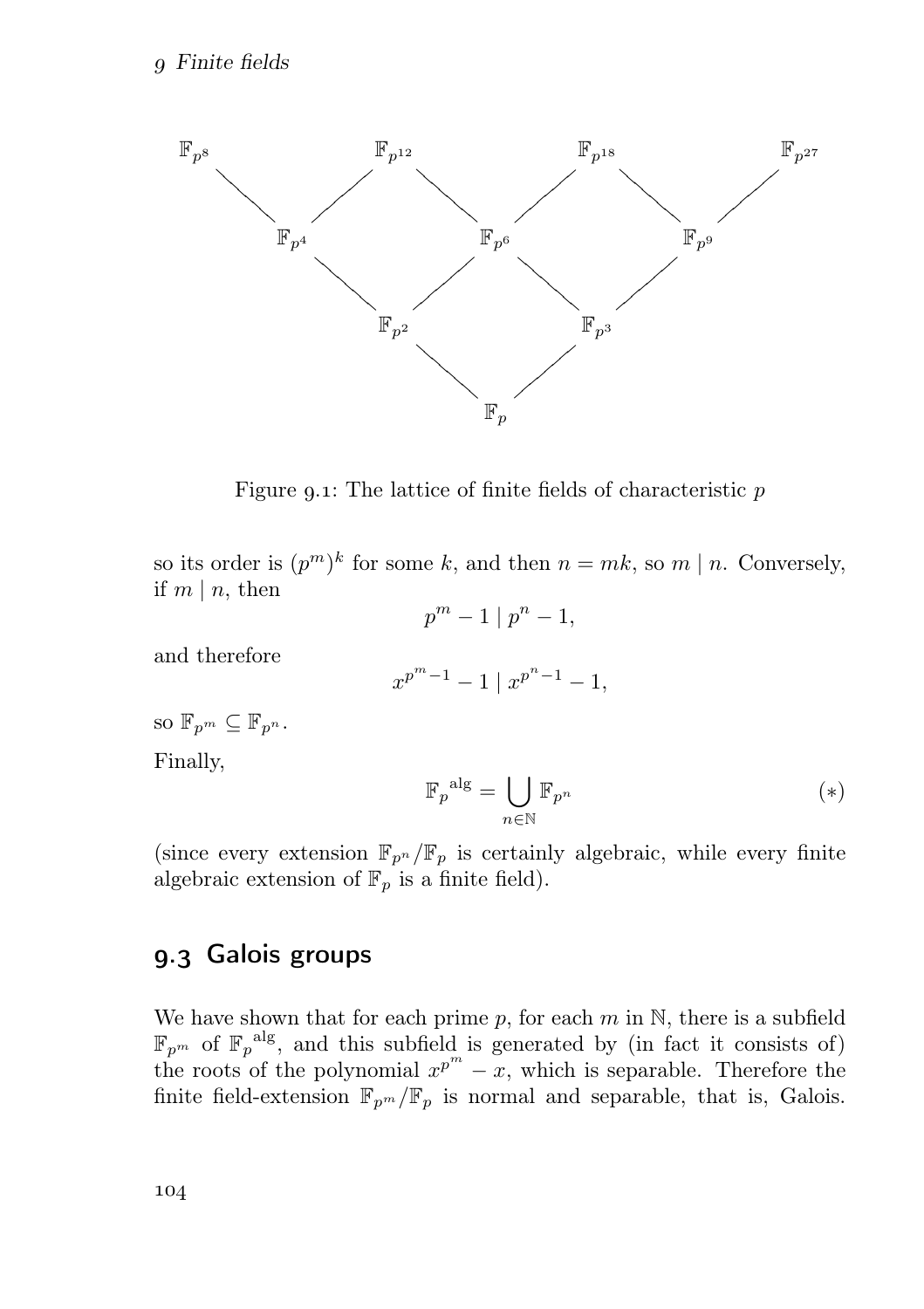The order of its group of automorphisms is  $[\mathbb{F}_{p^m} : \mathbb{F}_p]$ , that is, m. But the **Frobenius automorphism** of  $\mathbb{F}_p^{\text{alg}}$ , namely  $x \mapsto x^p$  or

Frob,

restricts to an automorphism of  $\mathbb{F}_{p^m}$  of order m, since we have shown in effect

$$
Fix(Frob^k) = \mathbb{F}_{p^k}.
$$

Thus

$$
\mathrm{Aut}(\mathbb{F}_{p^m}/\mathbb{F}_p)=\langle \mathrm{Frob}\restriction \mathbb{F}_{p^m}\rangle\cong \mathbb{Z}/m\mathbb{Z}.
$$

For any field  $K$ , let us write

$$
Gal(K) = Aut(Ksep/K),
$$

the *absolute Galois group* of K. We want to determine  $Gal(\mathbb{F}_p)$ . Suppose  $\sigma \in \text{Gal}(\mathbb{F}_n)$ . For every n in N, we have

$$
\sigma\restriction \mathbb{F}_{p^n}\in \mathrm{Aut}(\mathbb{F}_{p^n}/\mathbb{F}_p),
$$

and hence for some  $\sigma(n)$  in  $\mathbb Z$ 

$$
\sigma\restriction\mathbb{F}_{p^n}=(\text{Frob}\restriction\mathbb{F}_{p^n})^{\sigma(n)}.
$$

All that matters here is the congruence-class of  $\sigma(n)$  modulo n. Thus we have an injective map

$$
\sigma \mapsto (\sigma(n) \colon n \in \mathbb{N})
$$

from  $Gal(\mathbb{F}_p)$  to  $\prod_{n\in\mathbb{N}}\mathbb{Z}/n\mathbb{Z}$ . The map is not surjective, but if  $m \mid n$ , then since  $\mathbb{F}_{p^m} \subseteq \mathbb{F}_{p^n}$  we must have

$$
\sigma(n) \equiv \sigma(m) \pmod{m}.
$$

However, suppose an element  $(\sigma(n): n \in \mathbb{N})$  of  $\prod_{n \in \mathbb{N}} \mathbb{Z}/n\mathbb{Z}$  meets this condition. For any x in  $\mathbb{F}_p^{\text{alg}}$  we can define an element  $\sigma$  of  $\text{Gal}(\mathbb{F}_p)$  by

$$
x^{\sigma} = x^{p^{\sigma(m)}},
$$

where  $x \in \mathbb{F}_{p^m}$ . (Here  $x^{\sigma}$  is of course the image of x under  $\sigma$ .) This definition of  $x^{\sigma}$  is independent of the choice of m, since if also  $x \in \mathbb{F}_{p^n}$ , then

$$
x\in\mathbb{F}_{p^{\gcd(m,n)}},
$$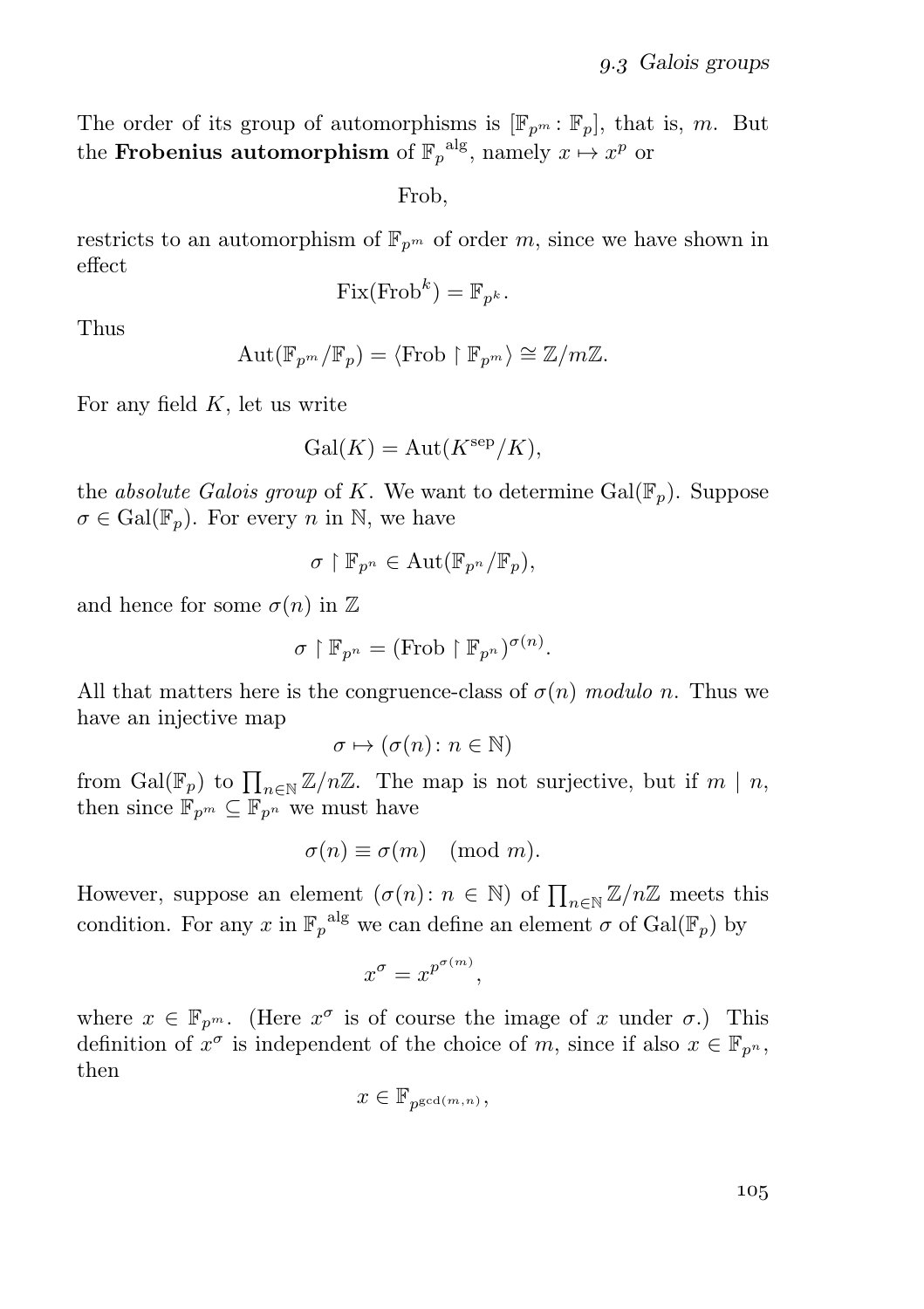so

$$
\sigma(m) \equiv \sigma(\gcd(m, n)) \equiv \sigma(n) \pmod{\gcd(m, n)}
$$

and therefore

$$
x^{p^{\sigma(m)}} = x^{p^{\sigma(\gcd(m,n))}} = x^{p^{\sigma(n)}}.
$$

Thus

$$
\mathrm{Gal}(\mathbb{F}_p) \cong \{ (\sigma(n) \colon n \in \mathbb{N}) \in \prod_{i \in \mathbb{N}} \mathbb{Z}/n\mathbb{Z} \colon \bigwedge_{m|n} \pi_m^n(\sigma(n)) = \sigma(m) \}
$$

where  $\pi_m^n$  is the quotient-map  $x + n\mathbb{Z} \to x + m\mathbb{Z}$  from  $\mathbb{Z}/n\mathbb{Z}$  to  $\mathbb{Z}/m\mathbb{Z}$ .

In particular,  $Gal(\mathbb{F}_p)$  has a certain 'universal property' with respect to the system of groups  $\mathbb{Z}/n\mathbb{Z}$  and homomorphisms  $\pi_m^n$ :

1.  $Gal(\mathbb{F}_p)$  is a group G from which there is a homomorphism  $h_n^G$  to  $\mathbb{Z}/n\mathbb{Z}$  for every n in N such that, if  $m \mid n$ , then

$$
\pi_m^n \circ h_n^G = h_m^G.
$$

2. For every such group  $G$ , there is a unique homomorphism  $h$  from G to Gal( $\mathbb{F}_p$ ) such that, for each n in N,

$$
h_n^G = h_n^{\operatorname{Gal}(\mathbb{F}_p)} \circ h.
$$

See Figure 9.2. Therefore  $Gal(\mathbb{F}_p)$  is called a **limit** of the given system of



Figure 9.2: The universal property of  $Gal(\mathbb{F}_p)$ 

groups and homomorphisms. This is the category-theoretic sense of limit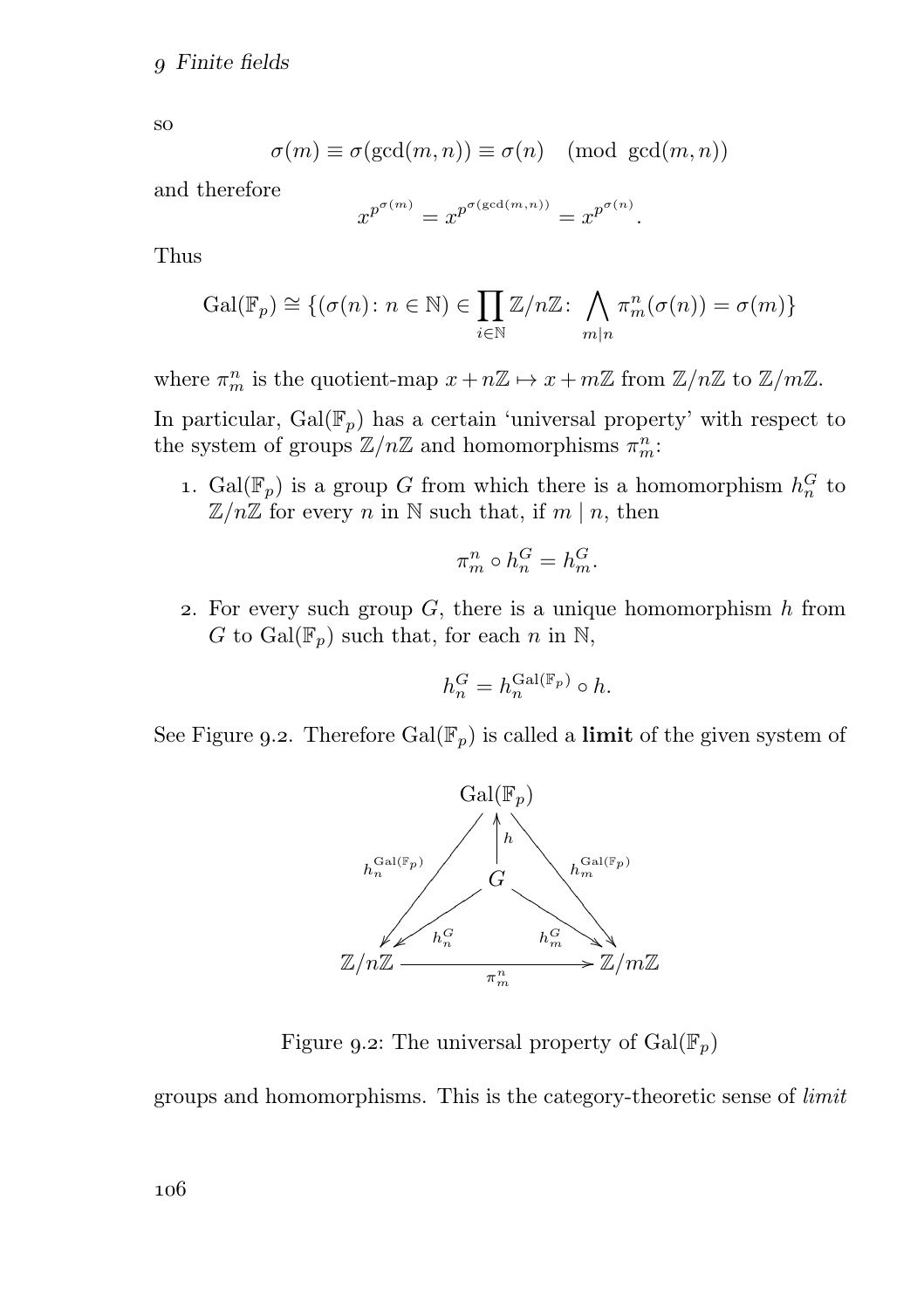as given in, say,  $[9, p. 705]$  or  $[2]$ . Every set of groups, equipped with some homomorphisms, has a limit in this sense, though the limit might be empty.

The group  $Gal(\mathbb{F}_p)$  is called more precisely a **projective limit** or an **inverse limit** of the system of groups  $\mathbb{Z}/n\mathbb{Z}$  with the quotient-maps, because any two of these groups are quotients of a third. This condition is not required for the existence of the limit.

We give the finite groups  $\mathbb{Z}/n\mathbb{Z}$  the discrete topology, and their product the product topology. This product is compact by the Tychonoff Theorem (mentioned above on page  $71$ ). The image of  $Gal(\mathbb{F}_p)$  in this group is closed, so it too is compact: it is called a pro-finite completion of the system of finite cyclic groups.<sup>1</sup>

## . Pseudo-finite fields

Two examples of infinite models of the theory of finite fields are:

$$
\prod_{p \text{ prime}} \mathbb{F}_p/M, \qquad \prod_{n \in \mathbb{N}} \mathbb{F}_{p^n}/M, \qquad \qquad (\dagger)
$$

where in each case  $M$  is some non-principal maximal ideal. The first example has characteristic 0; the second, characteristic p.

By the 'Riemann Hypothesis for curves' as proved by Weil,<sup>2</sup> for every prime power q, for every curve C of genus g over  $\mathbb{F}_q$ , the number of  $\mathbb{F}_q$ -rational points of C is at least

$$
1 + q - 2g\sqrt{q}.
$$

In particular, if q is large enough, then C does have an  $\mathbb{F}_q$ -rational point.

A field  $K$  is called **pseudo-algebraically-closed** or **PAC** if every plane curve defined over  $K$  has a  $K$ -rational point. This condition entails that every absolutely irreducible variety over K has a K-rational point.<sup>3</sup>

<sup>&</sup>lt;sup>1</sup>Perhaps one should talk about convergent sequences here...

 ${}^{2}$ See for example [14, Ex. V.1.10, p. 368] or [12, Thm 3.14, p. 35].

 ${}^{3}$ See [12, ch. 10, pp. 129–131].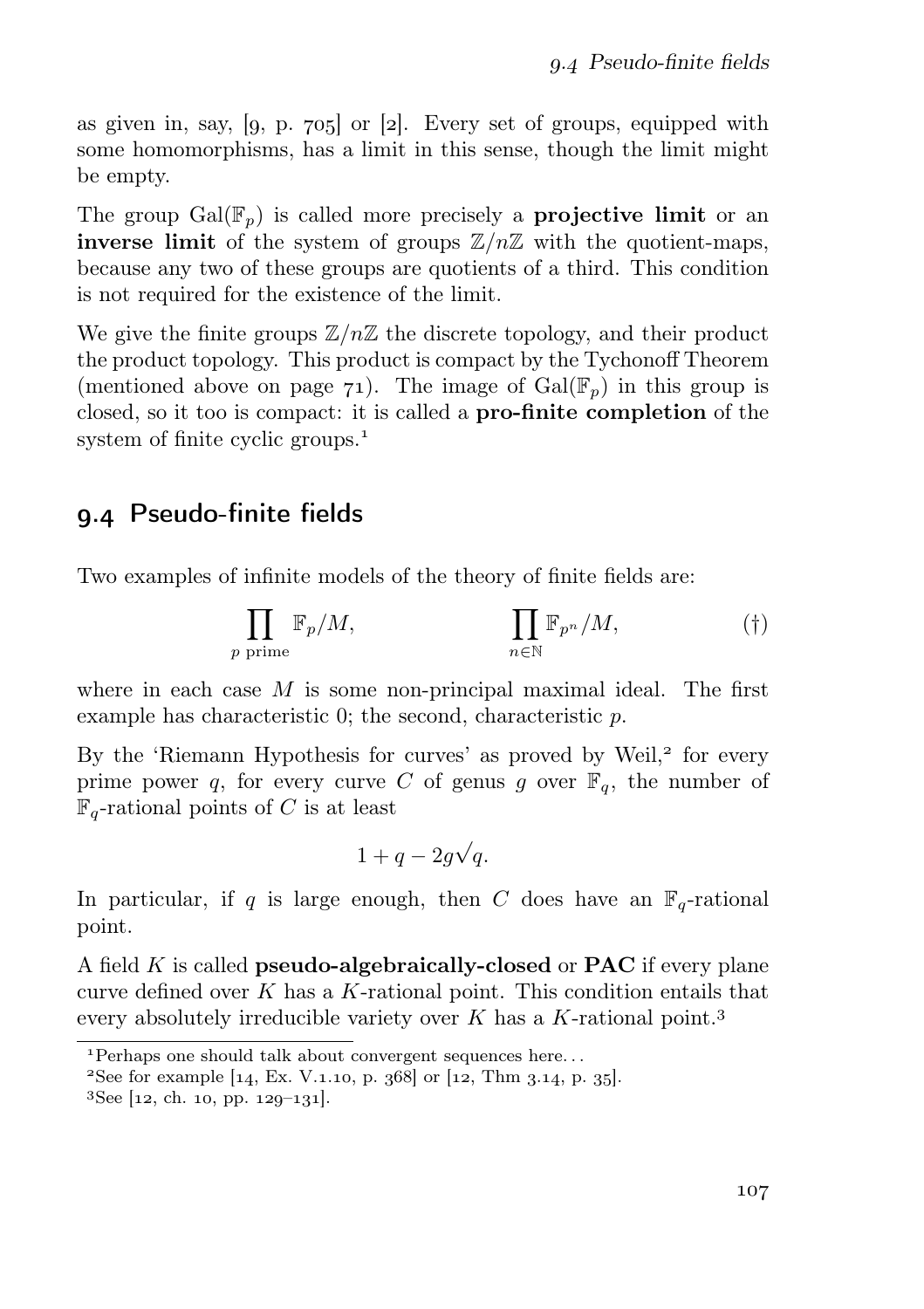The following are now true of every infinite model of the theory of finite fields:

- . It is perfect.
- . It has exactly one extension of each degree (in some algebraic closure).
- . It is pseudo-algebraically-closed.

This is not obvious, even given the results stated above; one must show that these conditions are first-order, that is, the structures that satisfy them make up an elementary class. By the definition of  $Ax [1]$ , a field with the first two of these properties is quasi-finite; with all three of these properties, **pseudo-finite.** So every infinite model of the theory of finite fields is (quasi-finite and) pseudo-finite. Ax proves the converse. In particular, Ax proves that every pseudo-finite field is elementarily equivalent to a non-principal ultraproduct of finite fields, and indeed to one of the ultraproducts given above in (†). The method is as follows; here I use  $Ax [1]$  and also Chatzidakis [6].

For every field K, the field  $\mathrm{Abs}(K)$  of absolute numbers of K consists of the algebraic elements of  $K$  (here algebraic means algebraic over the prime field). The following is  $[1, Prop. 7', §10, p. 261]$ .

**Lemma.** For every field  $K$  of prime characteristic p, there is a maximal ideal M of  $\prod_{n\in \mathbb{N}} \mathbb{F}_{p^n}$  such that

$$
Abs(K) \cong Abs(\prod_{n \in \mathbb{N}} \mathbb{F}_{p^n}/M).
$$

*Proof.* Because  $\mathbb{F}_p^{\text{alg}} = \bigcup_{n \in \mathbb{N}} \mathbb{F}_{p^n}$  as in (\*) on page 104, we need only choose M so that, for all m in  $\mathbb{N}$ ,

$$
\mathbb{F}_{p^m} \subseteq K \iff \mathbb{F}_{p^m} \subseteq \prod_{n \in \mathbb{N}} \mathbb{F}_{p^n}/M.
$$

For each m in N, let  $f_m$  be an irreducible element of  $\mathbb{F}_p[X]$  of degree m. Then each zero of  $f_m$  generates  $\mathbb{F}_{p^m}$  over  $\mathbb{F}_p$ . So we want M to be such that

$$
\mathbb{F}_{p^m} \subseteq K \iff f_m \text{ has a zero in } \prod_{n \in \mathbb{N}} \mathbb{F}_{p^n}/M.
$$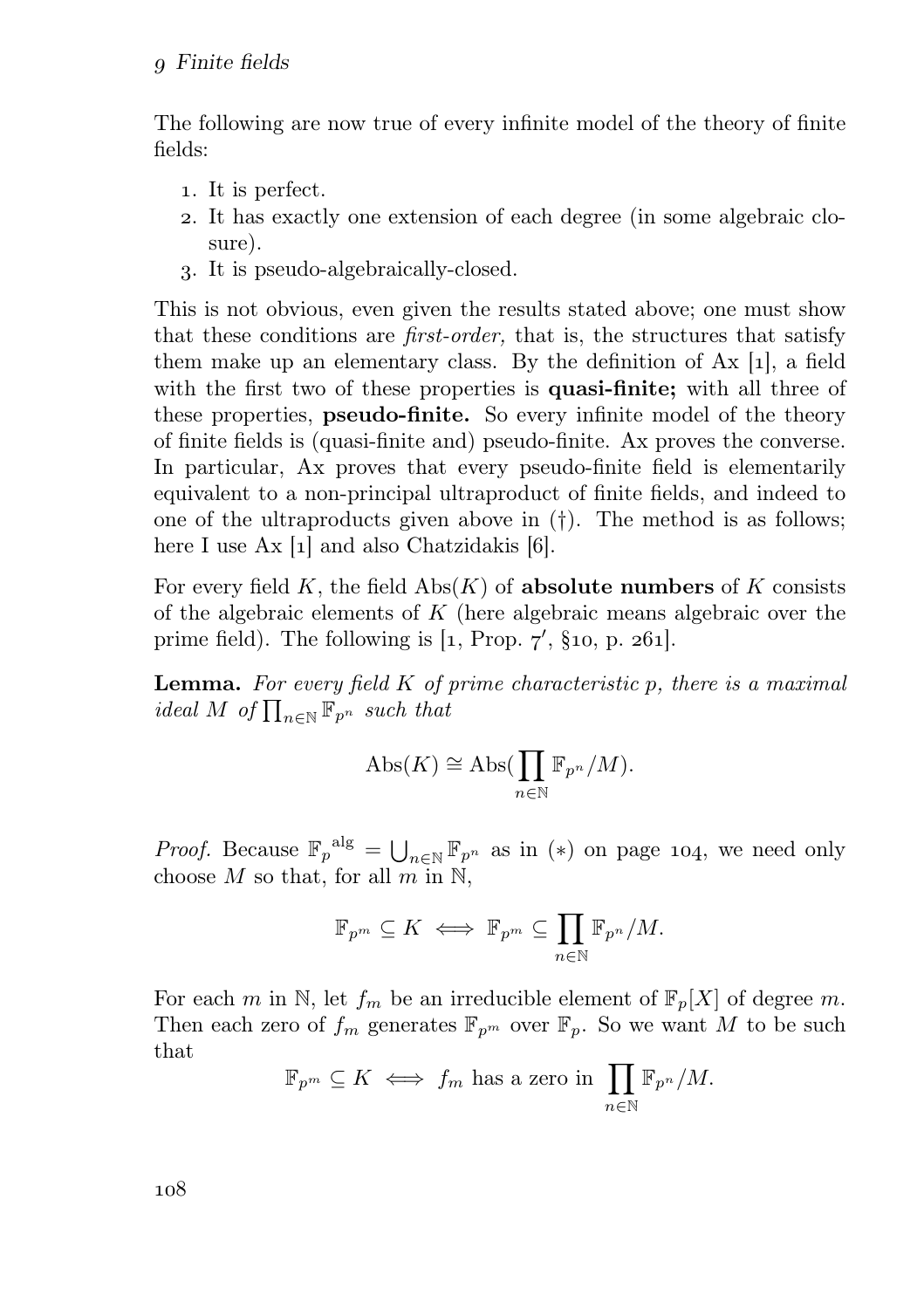Let F be the ultrafilter on  $\mathbb N$  corresponding to M, that is,

$$
F = \{ \mathbb{N} \setminus \text{supp}(f) : f \in M \} = \{ \{ n : f_n = 0 \} : f \in M \}.
$$

Then

$$
f_m
$$
 has a zero in  $\prod_{n \in \mathbb{N}} \mathbb{F}_{p^n} / M \iff \{n : f_m$  has a zero in  $\mathbb{F}_{p^n} \} \in F$ .

Moreover,

 $f_m$  has a zero in  $\mathbb{F}_{n^n} \iff m \mid n$ .

So, combining all of our equivalences, we want to choose  $F$  on  $N$  such that

$$
\mathbb{F}_{p^m} \subseteq K \iff \{n \colon m \mid n\} \in F.
$$

For each  $m$  in  $\mathbb{N}$ , the subset

$$
\{k\colon k\mid m\And\mathbb{F}_{p^k}\subseteq K\}
$$

of  $N$  is a sublattice of the lattice of factors of m with respect to divisibility: in particular, it contains the least common multiple of any two members. It also contains 1.4 Therefore it has a maximum element, say  $g(m)$ . The arithmetic function  $g$  is multiplicative:

$$
\gcd(m, n) = 1 \implies g(mn) = g(m) \cdot g(n).
$$

Now let

$$
b_m = \{x \colon \gcd(m, x) = g(m)\}.
$$

Then the function  $m \mapsto b_m$  is also multiplicative, in the sense that

$$
\gcd(m, n) = 1 \implies b_{mn} = b_m \cap b_n. \tag{\ddagger}
$$

Indeed, suppose  $gcd(m, n) = 1$ . Then or all x in N,

$$
\gcd(mn, x) = \gcd(m, x) \cdot \gcd(n, x),
$$

and these factors are co-prime, being respectively factors of  $m$  and  $n$ . But also  $g(mn) = g(m) \cdot g(n)$ , and these factors are co-prime, being respectively factors of  $m$  and  $n$ . Therefore

$$
\gcd(mn,x)=g(mn) \iff \gcd(m,x)=g(m) \And \gcd(n,x)=g(n).
$$

Thus it contains the least common multiple of every (finite) set of members, including the empty set.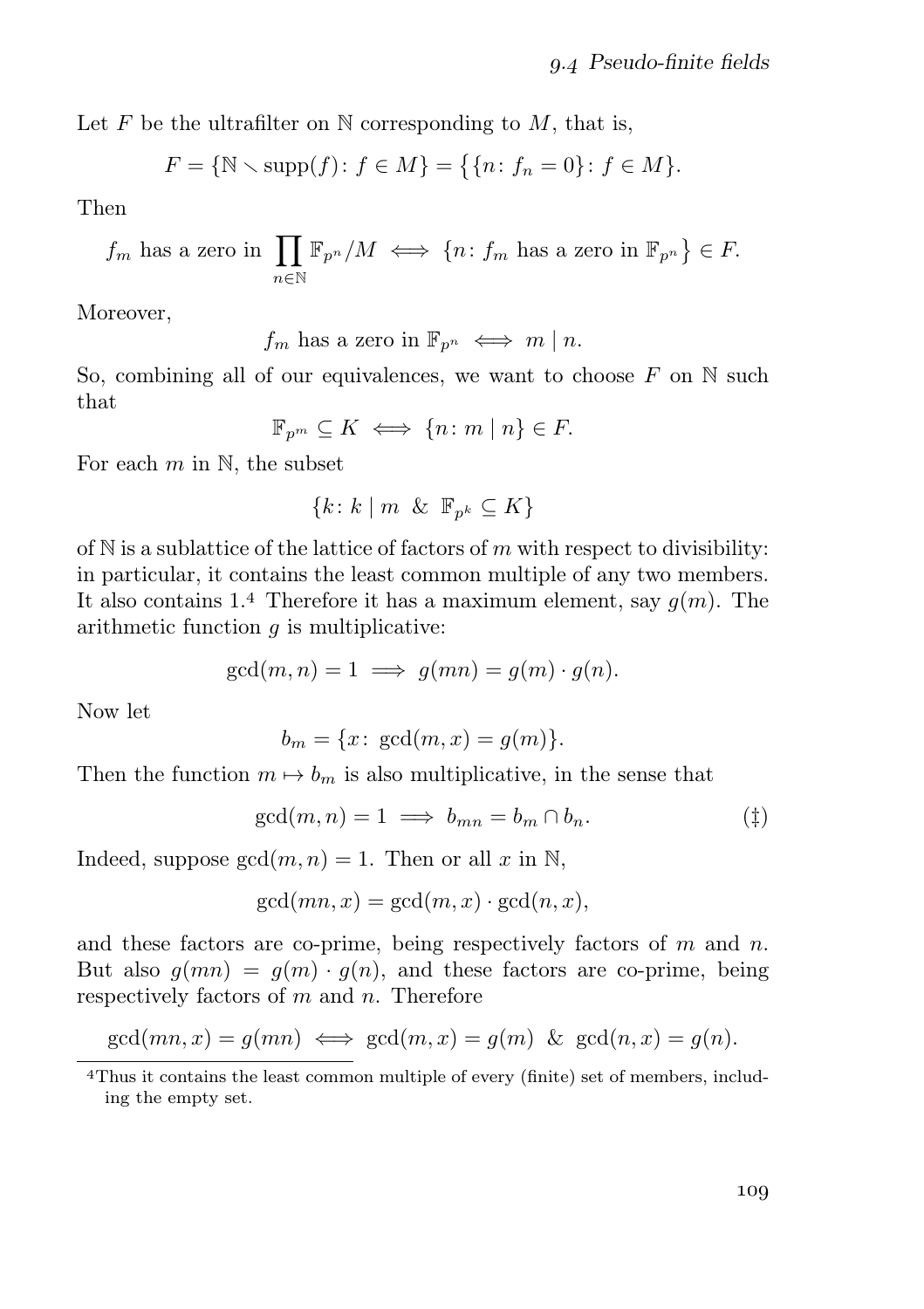So we have  $(\ddagger)$ . Moreover, we have also

$$
m \leqslant n \implies b_{\ell^m} \subseteq b_{\ell^m}.\tag{§}
$$

For, we have

$$
b_{\ell^n} = \begin{cases} \{g(\ell^n) \cdot y \colon \ell \nmid y\}, & \text{if } g(\ell^n) < \ell^n, \\ \{\ell^n y \colon y \in \mathbb{N}\}, & \text{if } g(\ell^n) = \ell^n, \end{cases}
$$

and also

$$
m \leqslant n \implies g(\ell^m) = \min(\ell^m, g(\ell^n)).
$$

Now we can just check that  $(\S)$  holds in each of the three cases

$$
g(\ell^n)=\ell^n,\qquad\qquad \ell^m
$$

So we have finally

$$
b_m \cap b_n = b_{\operatorname{lcm}(m,n)}.
$$

Thus, since each  $b_m$  is nonempty, the set of these generates a proper filter on N. Let F be an ultrafilter on N that contains all of the sets  $b_m$ . We claim that this  $F$  is as desired. Indeed,

• if  $\mathbb{F}_{p^m} \subseteq K$ , so  $g(m) = m$ , then  $b_m = \{mx : x \in \mathbb{N}\};$ 

• if  $\mathbb{F}_{p^m} \nsubseteq K$ , so  $g(m) < m$ , then  $b_m \cap \{mx : x \in \mathbb{N}\} = \emptyset$ .

Consequently the following are equivalent:

$$
\mathbb{F}_{p^m} \subseteq K,
$$
  
\n
$$
\{mx : x \in \mathbb{N}\} \in F,
$$
  
\n
$$
f_m \text{ has a root in } \prod_{n \in \mathbb{N}} \mathbb{F}_{p^n}/M,
$$
  
\n
$$
\mathbb{F}_{p^m} \subseteq \prod_{n \in \mathbb{N}} \mathbb{F}_{p^n}/M.
$$

The lemma has a companion  $\lbrack 1,$  Prop.  $\lbrack 7,$  namely that for every quasifinite field K of characteristic 0, there is a maximal ideal M of  $\prod_p \mathbb{F}_p$ such that

$$
Abs(K) = Abs(\prod_p \mathbb{F}_p/M),
$$

110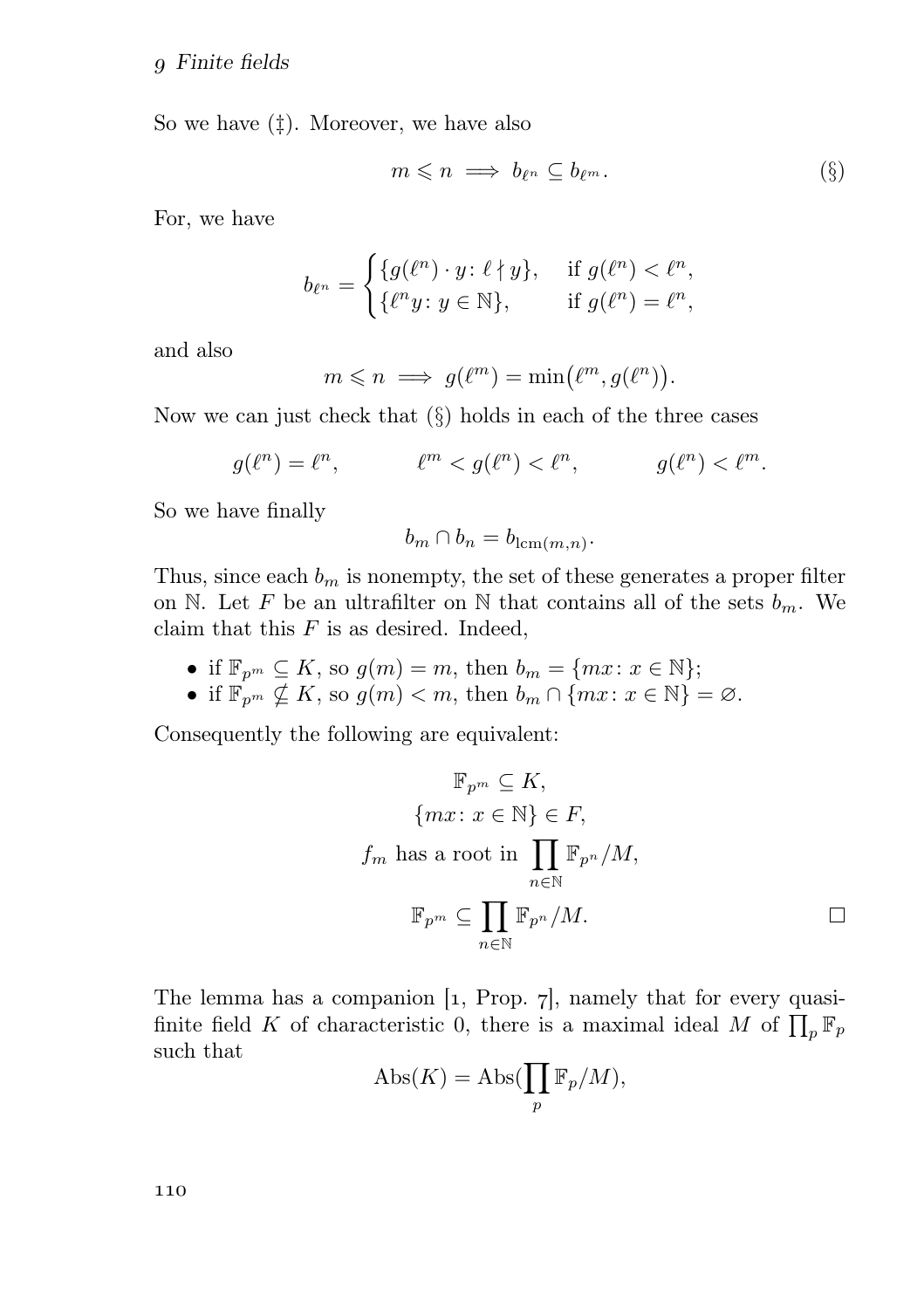but the proof is more difficult. Since all fields of characteristic 0 are perfect, quasi-finiteness in this case just means having exactly one extension of each degree. In this case the field of absolute numbers has at most one extension of each degree. This is because, if  $\alpha$  is algebraic over Abs(K), then  $\alpha$  has the same degree over K that it has over Abs(K). For, the minimal polynomial of  $\alpha$  over Abs(K) is a product

$$
\prod_{i
$$

the  $\alpha_i$  being the conjugates of  $\alpha$  over Abs(K). The minimal polynomial over  $K$  is a factor of this; so its coefficients are polynomial functions of (some of) the conjugates of  $\alpha$  over Abs(K). So the coefficients are algebraic (over Abs $(K)$ ); therefore the already belong to Abs $(K)$ , by its definition.

We now want to prove [1, Thm 4, §8, p. 255], that if F and F' are pseudo-finite fields, then

$$
Abs(F) \cong Abs(F') \implies F \equiv F'. \tag{\P}
$$

With this and the foregoing lemma, we shall have that every pseudo-finite field (at least in positive characteristic) is elementarily equivalent to an ultraproduct of finite fields.

To establish  $(\P)$ , since Abs $(F)$  is determined by Th $(F)$ , we can replace F and  $F'$  (respectively) by elementarily equivalent fields. In particular, we can replace them with ultrapowers with exponent  $\omega$ ; these ultrapowers are  $\omega_1$ -saturated by Theorem 13 on page 81. Now take a countable elementary substructure  $F_0$  of  $F$ ; this exists by the downward Löwenheim– Skolem–Tarski Theorem, Theorem 2. One shows  $[6, 5.10, 10.16]$ plongement] that this embeds in  $F'$  under a monomorphism  $\varphi_0$ . Then  $F'$ has an elementary substructure  $F'_0$  that includes the image of  $F_0$ ; and  $F'_0$ embeds in F under a monomorphism  $\varphi'_0$  that extends  $\varphi_0^{-1}$ . Continuing, we obtain isomorphic elementary substructures  $F_{\omega}$  and  $F'_{\omega}$  of F and F' respectively. See Figure 9.3. This establishes  $(\P)$ .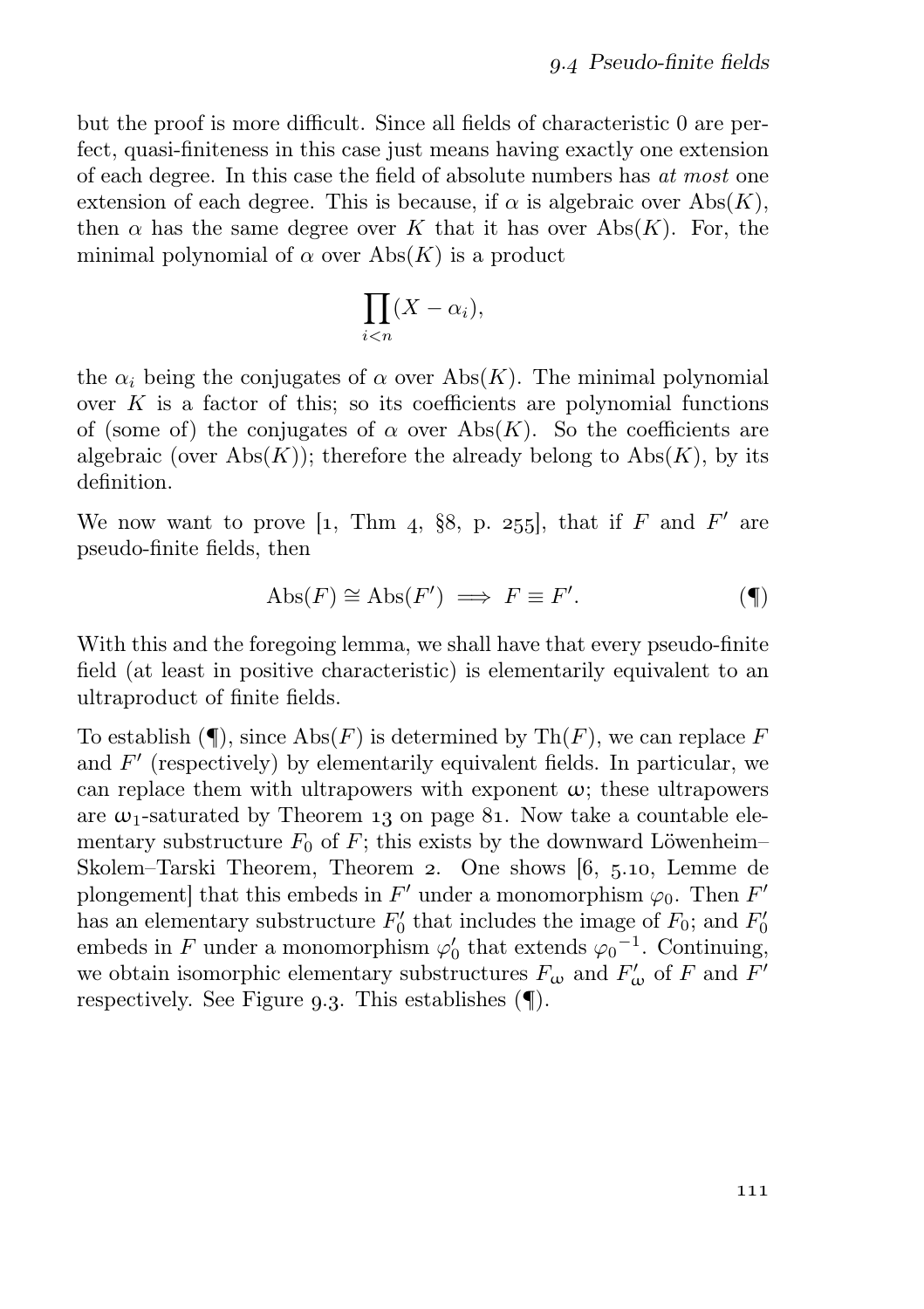### Finite fields



Figure 9.3: Isomorphisms of pseudo-finite fields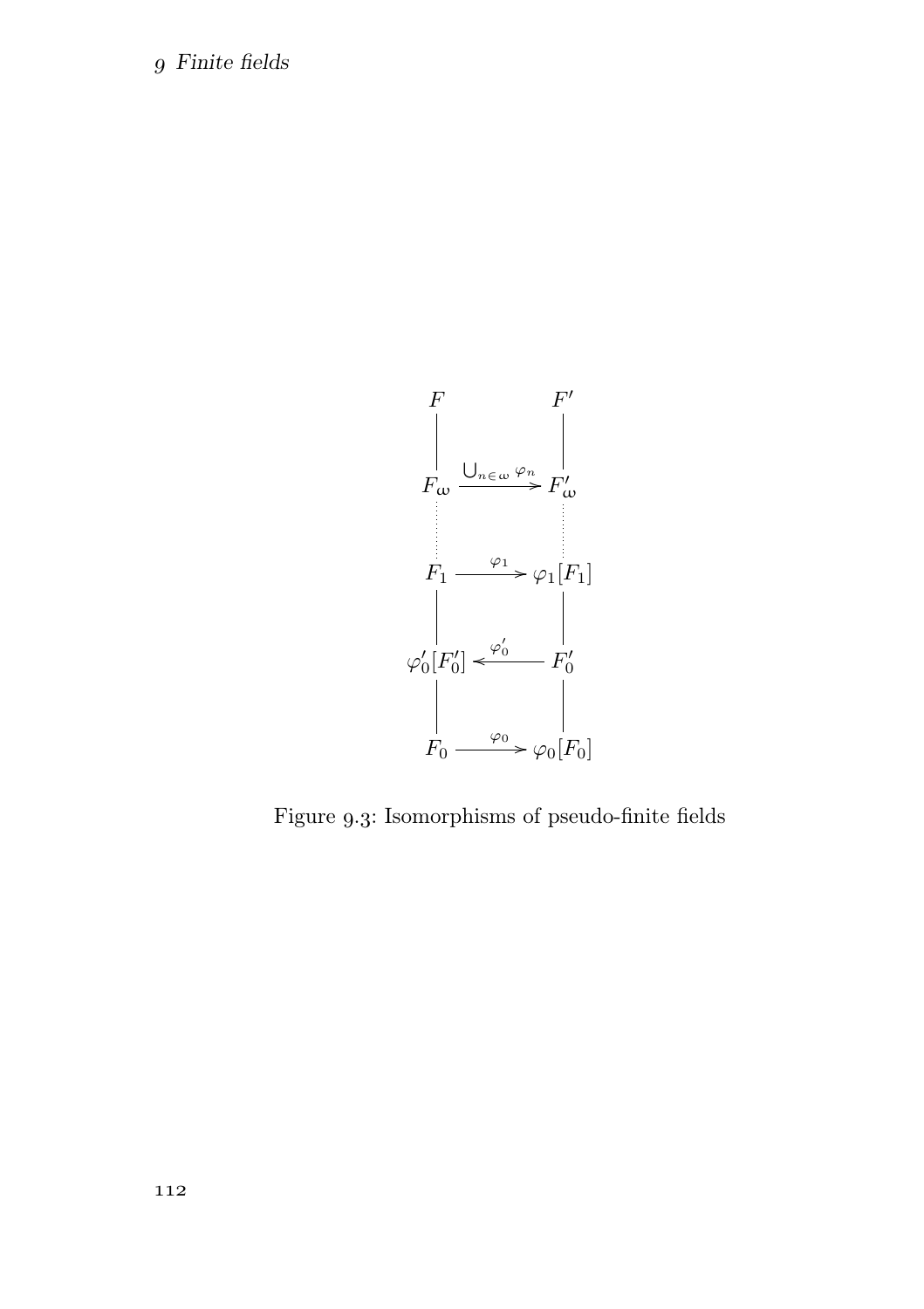## 10 Schemes

Sources for the algebraic geometry of this chapter include Coombes [16] and Hartshorne  $[1, 4]$ . The main point is to look at the *ultraproduct scheme* at the end; this work is based on the first of the three MSRI/Evans Hall Lectures, given at the University of California at Berkeley in the spring of  $1998$  by Angus Macintyre.<sup>1</sup>

### 10.1 The spectrum of a polynomial ring

In §8.4, letting f range over  $K[\mathbf{X}]$  where  $\mathbf{X} = (X^0, \dots, X^{n-1})$ , and letting x range over  $L^n$  where  $K \subseteq L$ , we used the equation  $f(x) = 0$ to establish a Galois correspondence between the K-closed subsets of  $L^n$ and certain radical ideals of  $K[X]$ . If L is large enough (by Theorem 28) on page 100)—more precisely, if L includes  $K^{\text{alg}}$  (by Theorem 29 and its corollary)—, then the Galois correspondence is between the K-closed subsets of  $L^n$  and (all of) the radical ideals of  $K[X]$ . In particular, the correspondence is inclusion-reversing. Thus the set of radical ideals of  $K[X]$  encodes the topological structure of  $L^n$  for sufficiently large  $L$ , even for L including  $K^{\text{alg}}$ .

Suppose indeed  $K^{\text{alg}} \subseteq L$ . We want more than the Galois correspondence. Suppose we are given a particular f in  $K[X]$ . We are interested in its zero-locus, the K-closed set  $Z_L(f)$ ; and this now corresponds to  $I_K(Z_L(f))$ , which is  $\sqrt{(f)}$ . We should should like to have a way of picking out this ideal among all of the radical ideals of  $K[X]$ , without having to refer to  $L^n$ . One way of doing this is simply to observe that  $\sqrt{(f)}$  is the intersection of all radical ideals of  $K[X]$  that contain f. We shall develop an alternative that is in some ways more satisfying.

These lectures used to be preserved on the MSRI website; but I could not find them there, the last time I looked.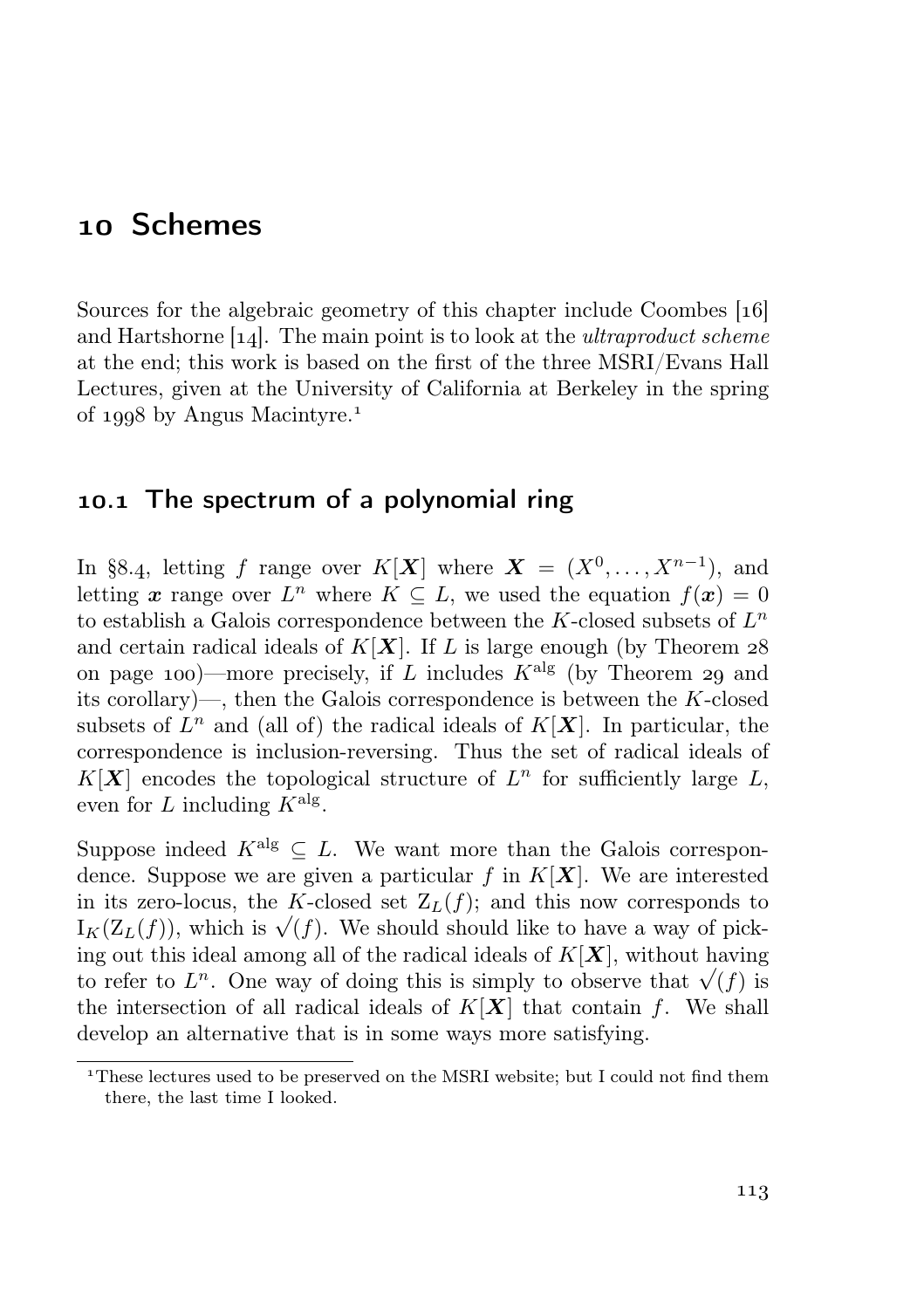If  $\mathbf{a} \in L^n$ , let us write  $I_K(\mathbf{a})$  for  $I_K(\{\mathbf{a}\})$ . That is,

$$
\mathrm{I}_K(\boldsymbol{a}) = \{ f \in K[\boldsymbol{X}] : f(\boldsymbol{a}) = 0 \}.
$$

This is always a prime ideal. In particular, it is radical. Moreover, for every subset A of  $L^n$ ,

$$
I_K(A) = \bigcap_{\boldsymbol{x} \in A} I_K(\boldsymbol{x}).
$$

In particular,

$$
I_K(Z_L(f)) = \bigcap_{\boldsymbol{x} \in Z_L(f)} I_K(\boldsymbol{x}).
$$

Thus  $I_K(Z_L(f))$  is the intersection of *some* prime ideals of  $K[X]$  that include it. Therefore it is the intersection of all prime ideals of  $K[X]$ that include it.

Let us henceforth denote  $K[X]$  simply by R. Then the set of all prime ideals of  $K[X]$  is denoted by

 $Spec(R)$ .

(This will later be understood as part of the *spectrum* of R.) Usually  $\mathfrak{p}$ will be understood as ranging over this set. We have the following.

**Theorem 30.** For all radical ideals  $\mathfrak{a}$  of R,

$$
\mathfrak{a} = \bigcap \{ \mathfrak{p} \in \mathrm{Spec}(R) \colon \mathfrak{a} \subseteq \mathfrak{p} \}.
$$

In particular, for all f in R,

$$
\sqrt{(f)} = \bigcap \{\mathfrak{p} \in \text{Spec}(R) \colon f \in \mathfrak{p}\}.
$$

Proof. If L is large enough, then we now have

$$
\mathfrak{a} = I_K(Z_L(\mathfrak{a})) = \bigcap \{\mathfrak{p} \colon I_K(Z_L(\mathfrak{a})) \subseteq \mathfrak{p}\} = \bigcap \{\mathfrak{p} \colon \mathfrak{a} \subseteq \mathfrak{p}\}.
$$

Also, for all  $\mathfrak{p}$  in  $Spec(R)$ ,

$$
\sqrt{(f)} \subseteq \mathfrak{p} \iff f \in \mathfrak{p}.\hspace{1cm} \square
$$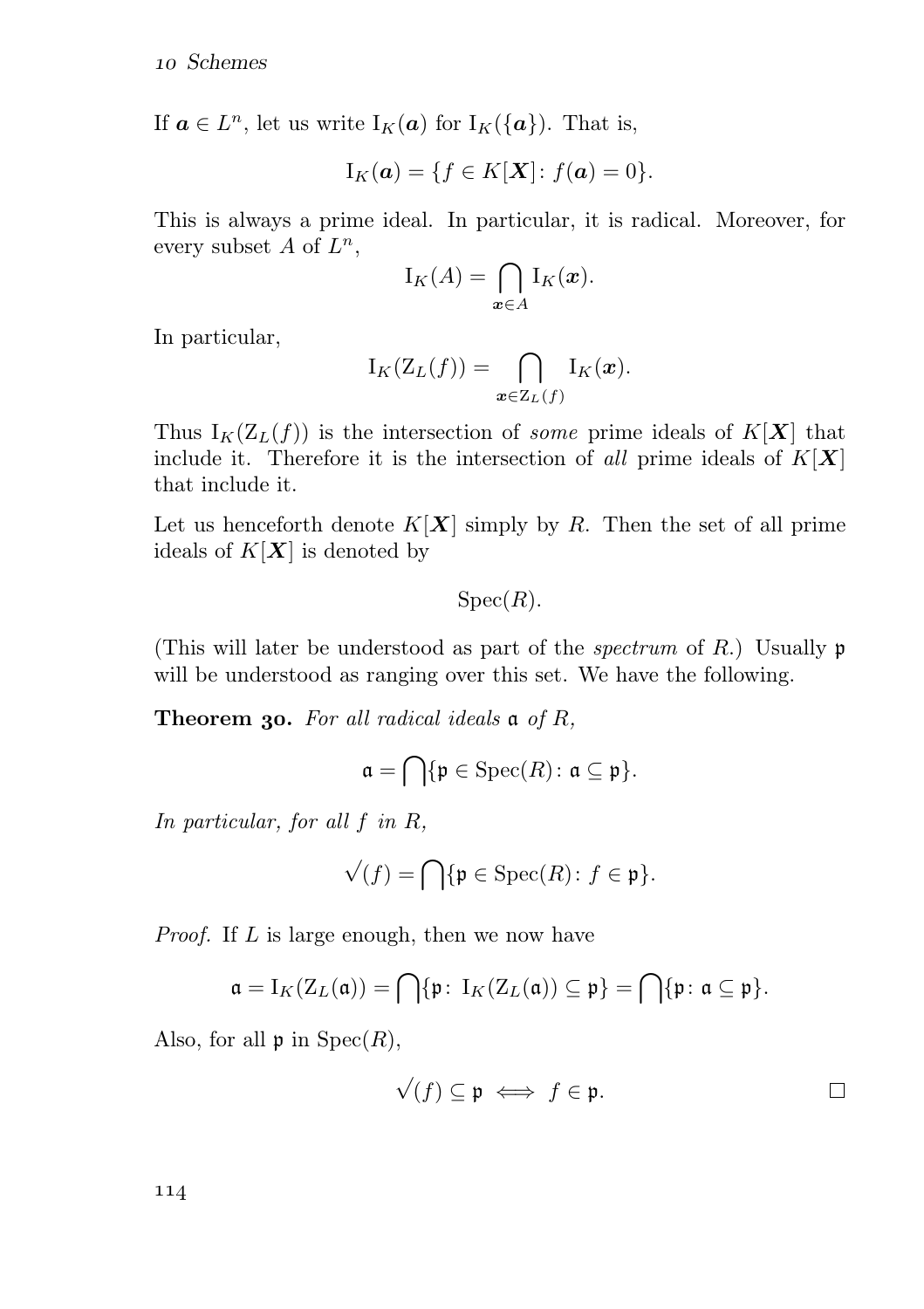This theorem is true for arbitrary rings  $R$  (see Theorem 34 below); but in the present case the work of proving it has already been done for the Nullstellensatz (Theorem 28).

In the theorem, the condition that  $f \in \mathfrak{p}$  is equivalent to the condition that  $f + \mathfrak{p} = 0$  in  $R/\mathfrak{p}$ . Moreover:

**Theorem 31.** The homomorphism

$$
f \mapsto (f + \mathfrak{p} \colon \mathfrak{p} \in \text{Spec}(R))
$$

from R into the product

$$
\prod_{\mathfrak{p} \in \mathrm{Spec}(R)} R/\mathfrak{p}
$$

is an embedding.

*Proof.* The kernel of this map is  $\bigcap \text{Spec}(R)$ , which is the trivial ideal since this ideal is prime.  $\Box$ 

So if L is large enough, that is  $L \supseteq K^{\text{alg}}$ , we have a one-to-one correspondence between:

- closed subsets  $Z_L(\mathfrak{a})$  of  $L^n$ ;
- radical ideals  $\mathfrak a$  of  $R$ ;
- subsets  $\{ \mathfrak{p} \in \text{Spec}(R) : \mathfrak{a} \subseteq \mathfrak{p} \}$  of  $\text{Spec}(R)$ .

Moreover, suppose we write

$$
(f_{\mathfrak{p}} : \mathfrak{p} \in \mathrm{Spec}(R)) = (f + \mathfrak{p} : \mathfrak{p} \in \mathrm{Spec}(R)).
$$

That is, we consider this as a function  $\mathfrak{p} \mapsto f_{\mathfrak{p}}$  on  $Spec(R)$ , where  $f_{\mathfrak{p}} \in$  $R/\mathfrak{p}$ . If  $A \subseteq R$ , then

$$
\{\mathfrak{p} \in \text{Spec}(R) : A \subseteq \mathfrak{p}\} = \bigcap_{f \in A} \{\mathfrak{p} \in \text{Spec}(R) : f \in \mathfrak{p}\}
$$

$$
= \bigcap_{f \in A} \{\mathfrak{p} \in \text{Spec}(R) : f_{\mathfrak{p}} = 0\}.
$$

This is a kind of zero-locus. If  $f \in R$ , we can define

$$
\mathcal{Z}(f) = \{ \mathfrak{p} \in \text{Spec}(R) \colon f_{\mathfrak{p}} = 0 \}
$$

115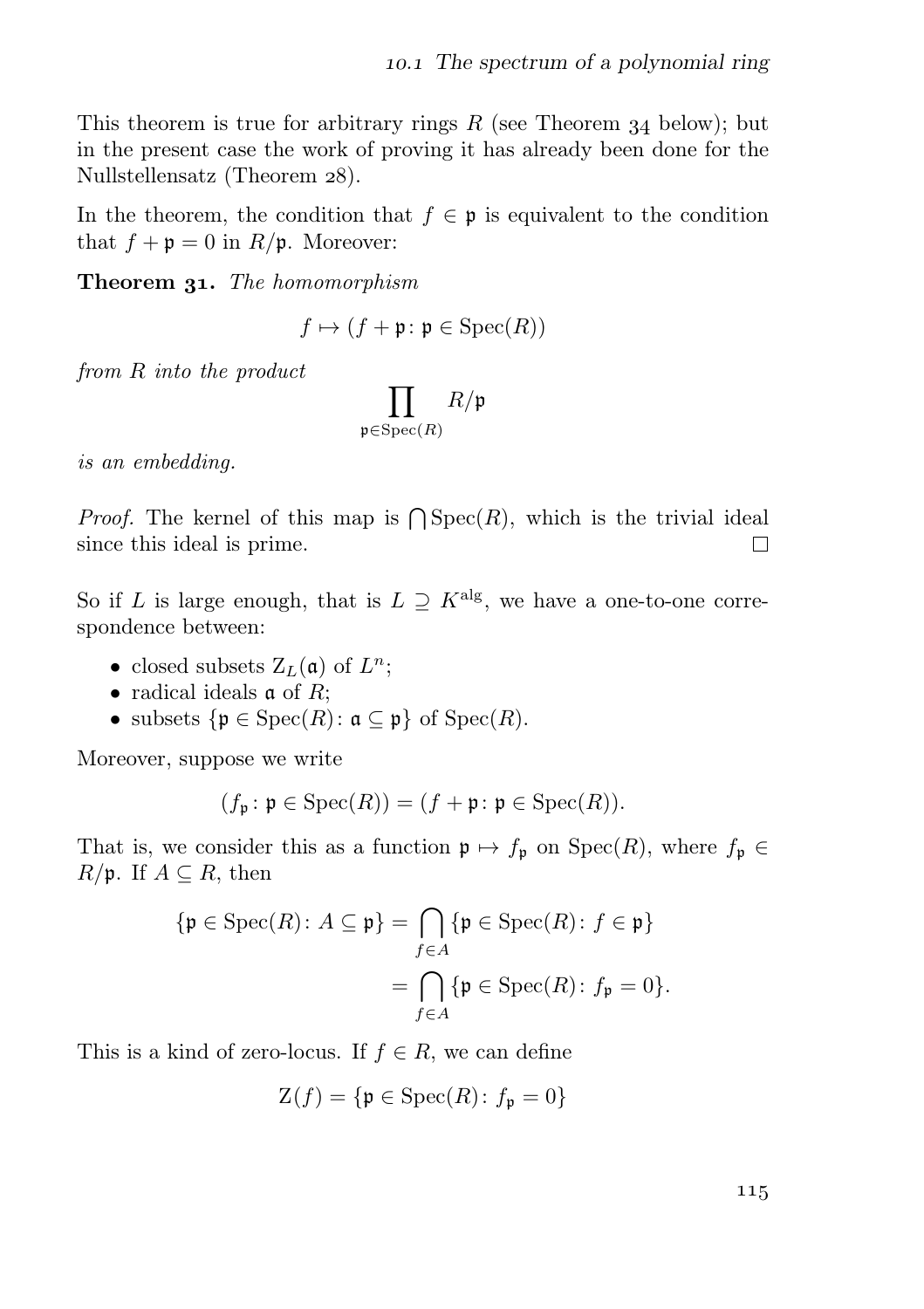(with no subscript on the Z this time), and if  $A \subseteq R$ , we define

$$
\mathcal{Z}(A) = \bigcap_{f \in A} \mathcal{Z}(f).
$$

Just as in  $\S 8.3$ , by the same proofs, we have

$$
\mathcal{Z}(A) = \mathcal{Z}(\sqrt{(A)}),
$$

and these sets are the closed sets of a topology on  $Spec(R)$ . In particular, to establish

$$
Z(\mathfrak{a}) \cup Z(\mathfrak{b}) = Z(\mathfrak{a} \cap \mathfrak{b})
$$

corresponding to ( $\ddagger$ ) on page 93, we need that the functions  $\mathfrak{p} \mapsto f_{\mathfrak{p}}$ on  $Spec(R)$  take values in integral domains; and this is the case, since  $f_{\mathfrak{p}} \in R/\mathfrak{p}.$ 

The inverse image of the basic closed set  $Z(f)$  under  $x \mapsto I_K(x)$  is just  $Z_L(f)$ , since

$$
\begin{aligned} \{\boldsymbol{x} \in L^n : \; \mathrm{I}_K(\boldsymbol{x}) \in \mathrm{Z}(f)\} &= \{\boldsymbol{x} \in L^n : f \in \mathrm{I}_K(\boldsymbol{x})\} \\ &= \{\boldsymbol{x} \in L^n : f(\boldsymbol{x}) = 0\} \\ &= \mathrm{Z}_L(f). \end{aligned}
$$

Thus the function  $x \mapsto I_K(x)$  from  $L^n$  to  $Spec(R)$  is continuous, and moreover, every closed subset of  $L^n$  is the inverse image of a closed subset of Spec(R). The argument here uses nothing about L (except  $L \supseteq K$ , as always).

The function  $x \mapsto I_K(x)$  injective on  $K^n$ , since if  $a \in K^n$  then

$$
I_K(a) = (X^0 - a^0, \dots, X^{n-1} - a^{n-1}).
$$

The map is not generally injective: if  $n = 2$ ,  $K = \mathbb{Q}$ , and L is R or C, then

$$
\mathcal{I}_K((\pi,\pi))=(X-Y)=\mathcal{I}_K((\mathbf{e},\mathbf{e})).
$$

The map is not generally surjective, even if  $L$  is large enough to ensure  $\mathfrak{a} = I_K(Z_L(\mathfrak{a}))$  for radical  $\mathfrak{a}$ : If  $L = \mathbb{Q}^{\text{alg}}$ , then  $(X - Y)$  is not in the range. But still the map is surjective when  $L$  is large enough, not just 'algebraically', but also 'transcendentally':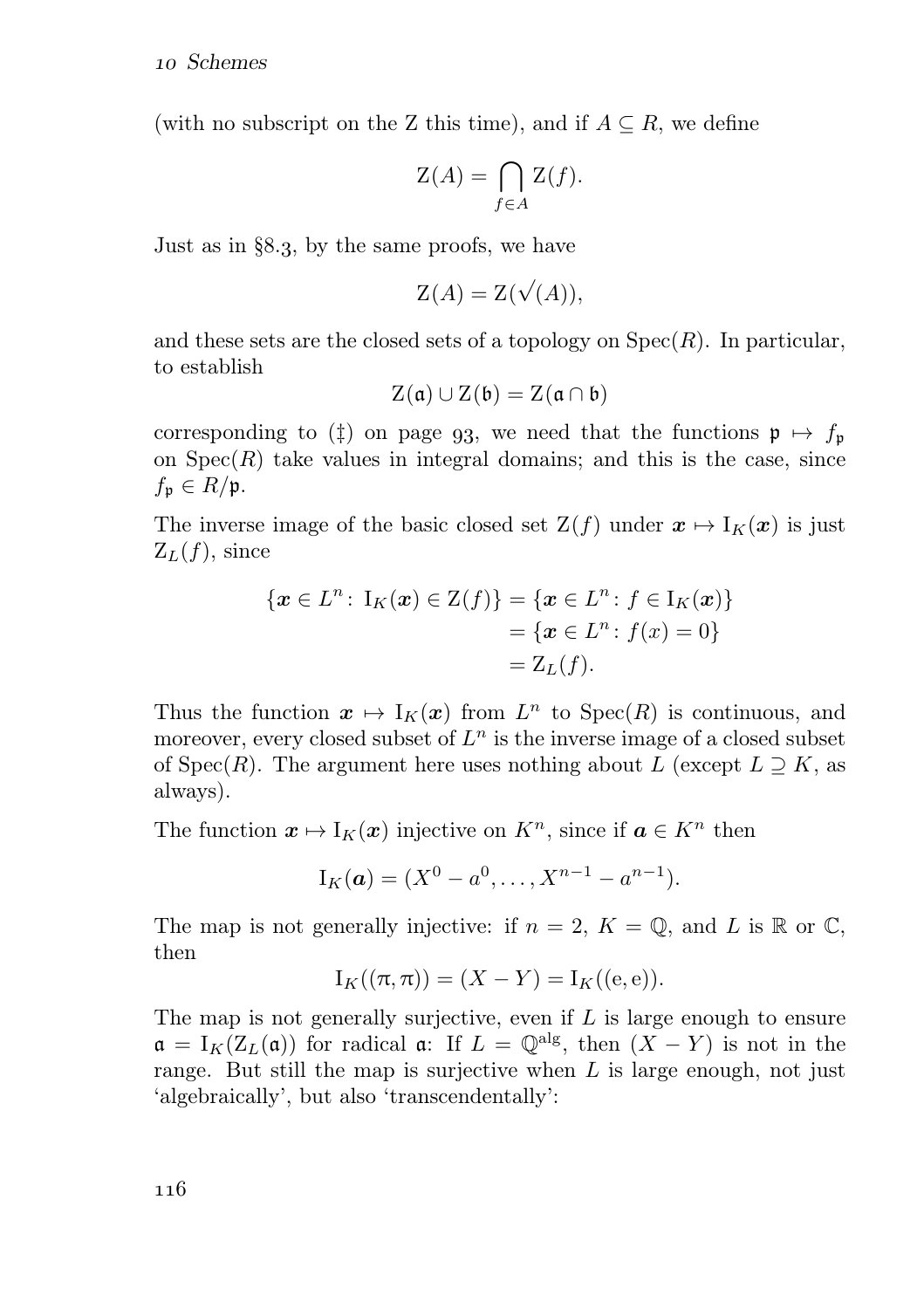**Lemma.** If  $K(X)^{alg} \subseteq L$ , then every prime ideal of  $K[X]$  is  $I_K(a)$  for some  $a$  in  $L^n$ .

*Proof.* Suppose **p** is a prime ideal of  $K[X]$ . We can embed  $K[X]/p$  in L over K. Let  $a^i$  be the image of  $X^i + \mathfrak{p}$  under this embedding. Then for all f in  $K[X]$  we have that  $f(a)$  is the image of  $f + \mathfrak{p}$ . Therefore  $I_K(a) = \mathfrak{p}.$  $\Box$ 

**Theorem 32.** If  $K(X)^{alg} \subseteq L$ , then the map  $x \mapsto I_K(x)$  from  $L^n$  to  $Spec(R)$  is surjective, continuous, closed, and open.

Proof. The lemma gives surjectivity. Before that, we proved continuity. We also proved that closed subsets of  $L<sup>n</sup>$  are inverse images of closed subsets of  $Spec(R)$ . Taking complements, we have that open sets are inverse images of open sets. By surjectivity, a set is the inverse image only of its own image; so  $x \mapsto I_K(x)$  must be closed and open.  $\Box$ 

Thus, if  $K(X)^{alg}$ , then  $L^n$  is nearly indistinguishable from  $Spec(R)$ . However, as we observed with  $(\pi, \pi)$  and  $(e, e)$ , the former space can contain distinct, but topologically indistinguishable, points: distinct points a and b such that every open set containing one of them contains the other. This just means  $I_K(a) = I_K(b)$ , that is, the two points are sent to the same point of  $Spec(R)$ . The  $Spec(R)$  itself is not Hausdorff, but it is  $T_0$ : if p and q are distinct points of  $Spec(R)$ , then there is f belonging to  $\mathfrak{p} \Delta \mathfrak{q}$ , and this means  $Z(f)$  contains only one of the points.

It will be useful to have a notation for the *open* subsets of  $Spec(R)$ . If  $f \in R$ , let us write

$$
U_f=Z(f)^c=\{\mathfrak{p}\in \mathrm{Spec}(R)\colon f\notin \mathfrak{p}\}.
$$

If  $A \subseteq R$ , we let

$$
U_A = Z(A)^c = \bigcup_{f \in A} U_f = \{ \mathfrak{p} \in \operatorname{Spec}(R) \colon A \nsubseteq \mathfrak{p} \}.
$$

These are the open subsets of  $Spec(R)$ , and each of them is  $U_a$  for some radical ideal a of R.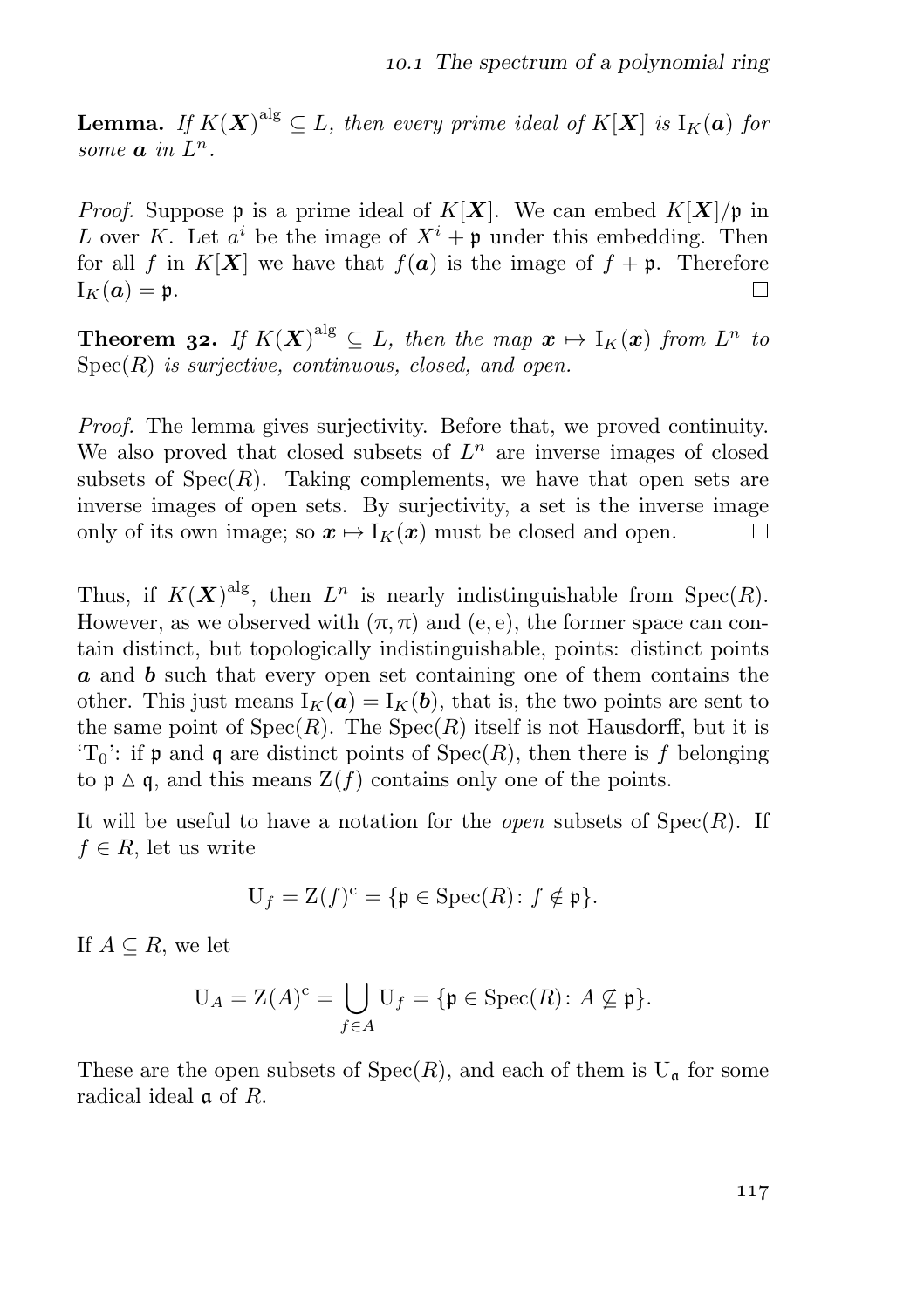### 10.2 Regular functions

At the beginning of the last section, we considered the equation  $f(x) = 0$ , where  $f \in K[\mathbf{X}]$  and  $\mathbf{x} \in L^n$ . We have generally  $f(\mathbf{x}) \in L$ , that is, f is a function from  $L^n$  to L. There can be other such functions. An arbitrary function h from a subset S of  $L^n$  to L is regular (or more precisely K-regular) at a point  $\boldsymbol{a}$  of S if there is a neighborhood U of  $\boldsymbol{a}$  (in the Zariski topology over K, restricted to S) and there are elements f and q of  $K[X]$  such that, for all  $x$  in U,

$$
h(\boldsymbol{x}) = \frac{f(\boldsymbol{x})}{g(\boldsymbol{x})}.
$$

The function is regular, simply, if it is regular at all points of its domain. The only regular functions on  $L^n$  itself are the elements of  $K[X]$ . However, let

$$
S_0 = Z_L(Y^2 - X^3) \setminus Z_L(X), \qquad S_1 = Z_L(Y^2 - X^3) \setminus Z_L(Y).
$$

These are open subsets of their union. On  $S_0$  and  $S_1$  respectively there are regular functions  $h_0$  and  $h_1$  given by

$$
h_0(x, y) = \frac{y}{x^2},
$$
  $h_1(x, y) = \frac{x}{y}.$ 

These two functions agree on  $S_0 \cap S_1$ , since  $y^2 = x^3$  for all  $(x, y)$  in that set (and even in  $S_0 \cup S_1$ ). Thus  $h_0 \cup h_1$  is a regular function h on  $S_0 \cup S_1$ . However, there are no f and g in  $K[X, Y]$  such that, for all  $(x, y)$  in  $S_0 \cup S_1$ ,  $h(x, y) = f(x, y)/g(x, y)$ .

In the example,  $S_0 \cup S_1$  is an open subset of the closed subset  $Z_L(Y^2 - X^3)$ of  $L^2$ . For now, we shall look just at open subsets of the powers  $L^n$ themselves.

If **p** is a prime ideal of K[X], and f and g in K[X] are such that  $x \mapsto$  $f(x)/g(x)$  is well-defined (and therefore regular) on  $L^n \setminus \mathbb{Z}_L(\mathfrak{p})$ , this means  $f/g$  is a well-defined element of the local ring  $K[\mathbf{X}]_{\mathfrak{p}}$ .

Now write  $R = K[X]$  as before, and let  $\mathfrak a$  be an arbitrary radical ideal of R, so that  $U_a$  is an open subset of  $Spec(R)$ . We define shall define a sub-ring, to be denoted by

$$
\mathscr{O}(\mathrm{U}_{\mathfrak{a}}),
$$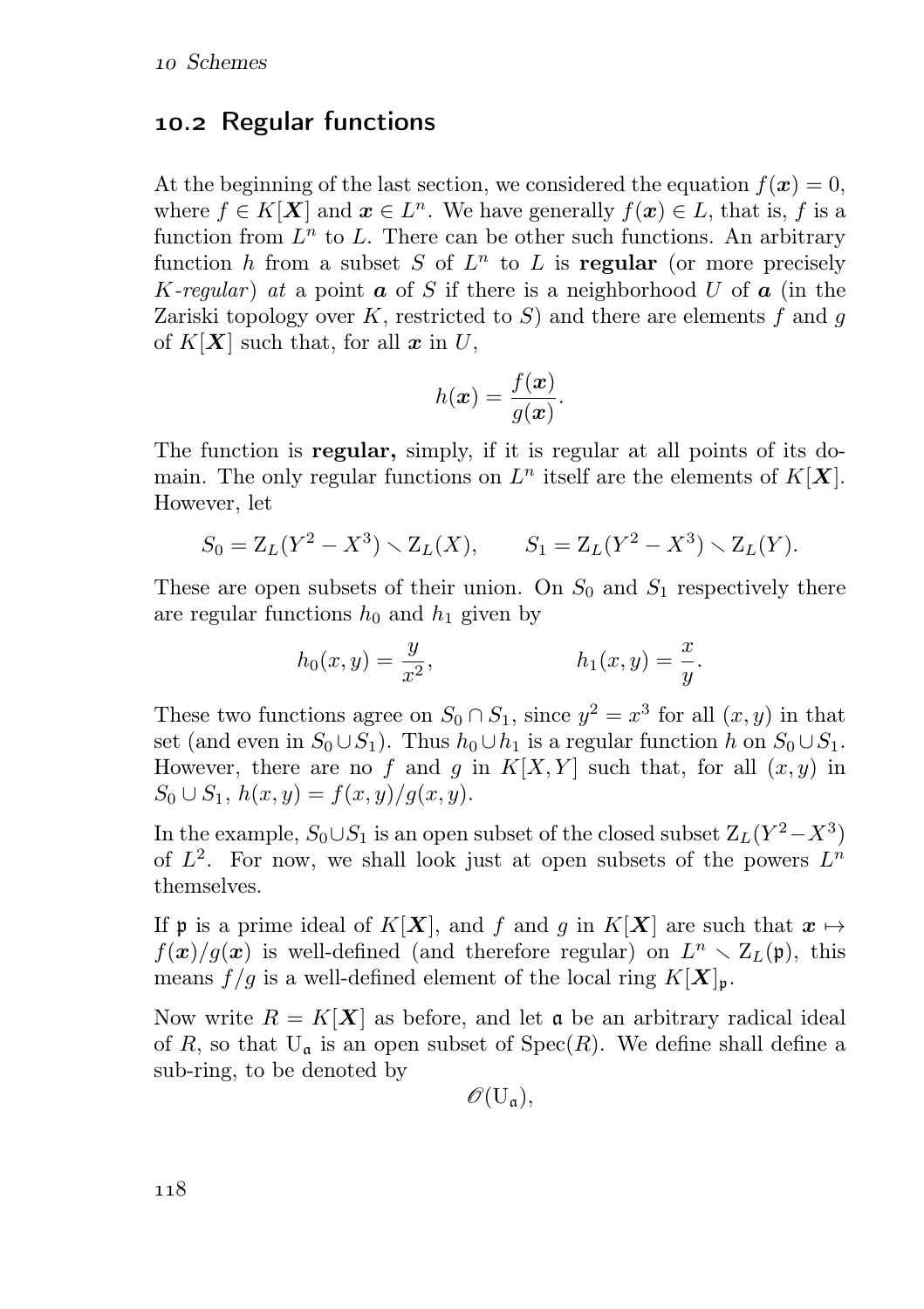of the product

 $\Pi$ p∈U<sup>a</sup>  $R_{\mathfrak{p}}.$ 





Figure 10.1: A stalk of a sheaf (see p. 121)

before we have a notion of being *regular*: An element h of the product is regular at a point  $\mathfrak{p}$  of  $U_{\mathfrak{a}}$  if, for some open subset V of  $U_{\mathfrak{a}}$  that contains p, there are f and g in R such that, for all q in V,

$$
h_{\mathfrak{q}}=\frac{f}{g}
$$

.

 $\prod_{\mathfrak{p} \in \mathcal{U}_\mathfrak{a}} R_{\mathfrak{p}}$  that are regular at all points of  $\mathcal{U}_\mathfrak{a}$ . Note that this requires  $g \notin \mathfrak{q}$ . The ring  $\mathscr{O}(U_{\mathfrak{q}})$  consists of the elements of

There is a simpler definition when  $\mathfrak a$  is a principal ideal  $(g)$ . In this case, one shows

$$
\mathscr{O}(\mathbf{U}_{(g)}) \cong \{g^k \colon k \in \omega\}^{-1}R,
$$

because the map  $x/g^n \mapsto (x/g^n : \mathfrak{p} \in U_{(q)})$  from this ring to  $\mathcal{O}(U_{(q)})$  is injective and surjective. See Hartshorne  $\tilde{[14]}$ , Prop. II.2.2, p. 71.

<sup>&</sup>lt;sup>2</sup>Note well that the factors of the product are the localizations  $R_p$ , rather than, say, the quotient-fields of the quotients  $R/\mathfrak{p}$ . However, in the other case that we shall be interested in, where  $R$  is itself a product of fields, then the integral domains  $R/\mathfrak{p}$  will already be fields, which are isomorphic to the localizations  $R_{\mathfrak{p}}$ . See §10.5 below.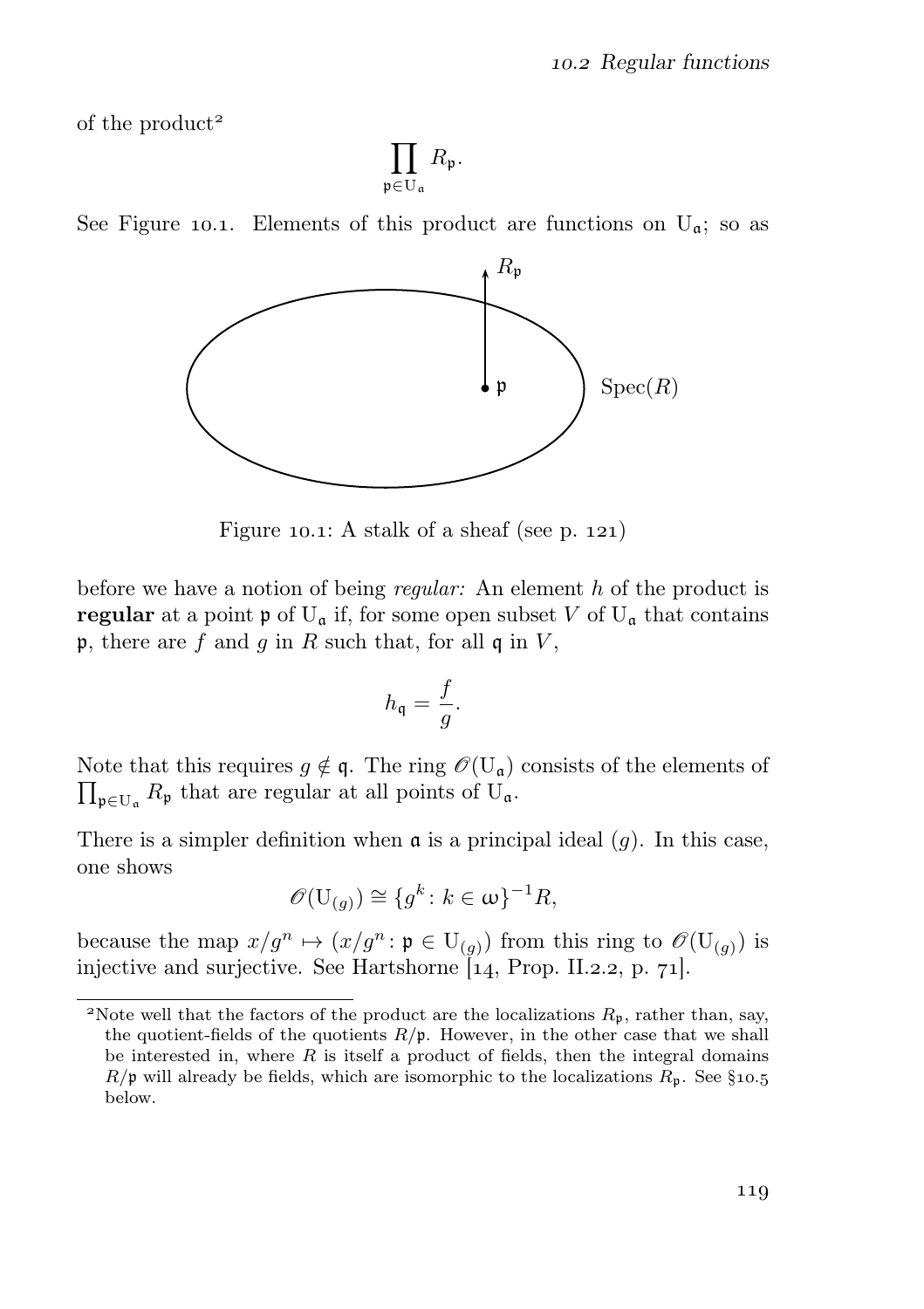If U and V are open subsets of R such that  $U \supset V$ , then the restrictionmap from  $\prod_{\mathfrak{p}\in U} R_{\mathfrak{p}}$  to  $\prod_{\mathfrak{p}\in V} R_{\mathfrak{p}}$  itself restricts to a map  $\rho_V^U$  from  $\mathscr{O}(U)$ to  $\mathscr{O}(V)$ . If  $h \in \mathscr{O}(U)$ , we then write

$$
\rho_V^U(h) = h \restriction V.
$$

The function  $U \mapsto \mathscr{O}(U)$  on the collection of open subsets of R, together with these homomorphisms  $\rho_{UV}$ , is called a **pre-sheaf** of rings on  $Spec(R)$  because:

$$
\mathscr{O}(\varnothing) = \{0\}, \qquad \qquad \rho_U^U = \mathrm{id}_U, \qquad \qquad \rho_W^U = \rho_W^V \circ \rho_V^U.
$$

(The notation  $\rho_V^U$  implies  $U \supseteq V$ ; so for the last equation we have  $U \supseteq V$  $V \supseteq W$ .) We now have a situation that is 'dual' (because the arrows are reversed) to that of the Galois group  $Gal(\mathbb{F}_p)$ : see page 106. For all p in  $Spec(R)$ ,  $R_{\mathfrak{p}}$  has a certain 'universal property' with respect to the system of rings  $\mathscr{O}(U)$  such that  $\mathfrak{p} \in U$ :

1.  $R_{\mathfrak{p}}$  is a ring A to which there is a homomorphism  $h^U_A$  from  $\mathcal{O}(U)$ for such that, if  $U \supset V$ , then

$$
h_A^V \circ \rho_V^U = h_A^U.
$$

2. For every such ring A, there is a unique homomorphism  $h$  to A from  $R_{\rm p}$  such that

$$
h_A^U = h \circ h_{R_{\mathfrak{p}}}^U.
$$

See Figure 10.2. Therefore  $R_p$  is called a co-limit or direct limit of the given system of rings. This limit can be obtained as a quotient of the sum  $\sum_{\mathfrak{p}\in U}\mathscr{O}(U)$  by the smallest ideal that contains, for each pair U and V such that  $U \supset V$ , every element x such that  $x_V = \rho_V^U(x_U)$ , and  $x_W = 0$  if W is not U or V.

The pre-sheaf  $U \mapsto \mathscr{O}(U)$  is further a **sheaf** of rings because it has two additional properties:

- 1. If  $h \in \mathcal{O}(U)$ , and  $h \restriction V = 0$  for all V in an open covering of U, then  $h = 0$ .
- 2. If there is  $h_V$  in  $\mathcal{O}(V)$  for every V in an open covering of U, and

$$
h_V\restriction (V\cap W)=h_W\restriction (V\cap W)
$$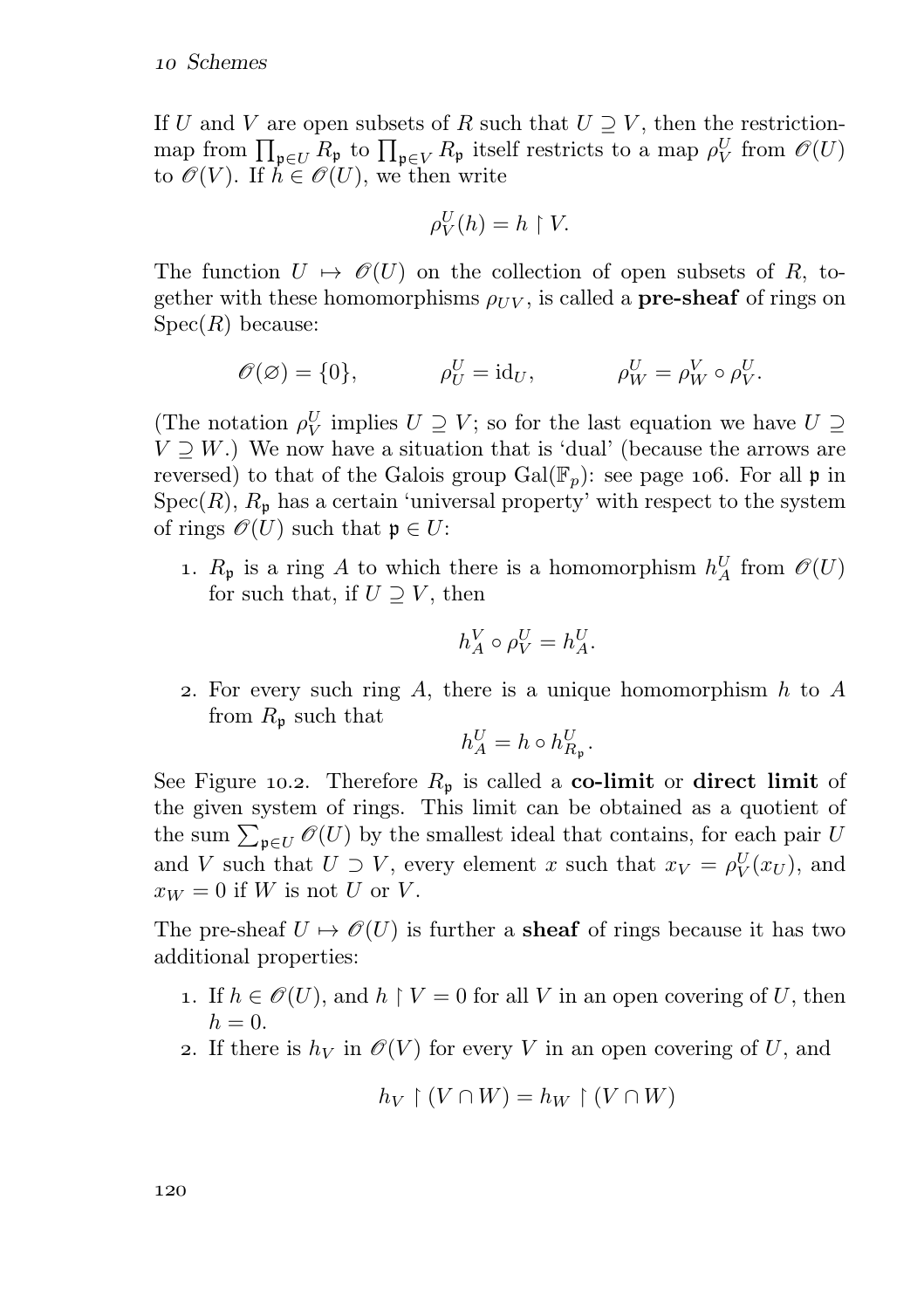

Figure 10.2: The universal property of  $R_p$ 

for all V and W in this open covering, then for some h in  $\mathcal{O}(U)$ , for each  $V$  in the open covering,

$$
h_V = h \restriction V.
$$

The local ring  $R_p$  is the stalk of the sheaf at p. In the fullest sense, the spectrum of R is  $Spec(R)$  as a topological space equipped with this sheaf. The sheaf is then the **structure sheaf** of the spectrum of R.

### 10.3 Generic points and irreducibility

This section is here for completeness, but will not be used later. Every point **a** of  $L^n$  is called a **generic point** of  $Z_L(I_K(a))$ ; more precisely, a is a generic point over K of  $Z_L(I_K(a))$ . In the example on page 116,  $(\pi, \pi)$  and (e, e) are generic points of  $Z_L(X - Y)$  over  $\mathbb{Q}$ .

In any case, if for some radical ideal  $\alpha$ , the algebraic set  $Z_L(\alpha)$  has a generic point, then a must be prime. The converse may fail. For example,  $Z_L((X - Y))$  has no generic point if  $L \subseteq \mathbb{Q}^{alg}$ . However, to Theorem 32, we have the following

**Corollary.** If  $K(X)^{alg} \subseteq L$ , then the zero-locus in L of every prime ideal has a generic point.

A closed subset of  $L^n$  is called **irreducible** if it cannot be written as the union of two closed subsets, neither of which includes the other.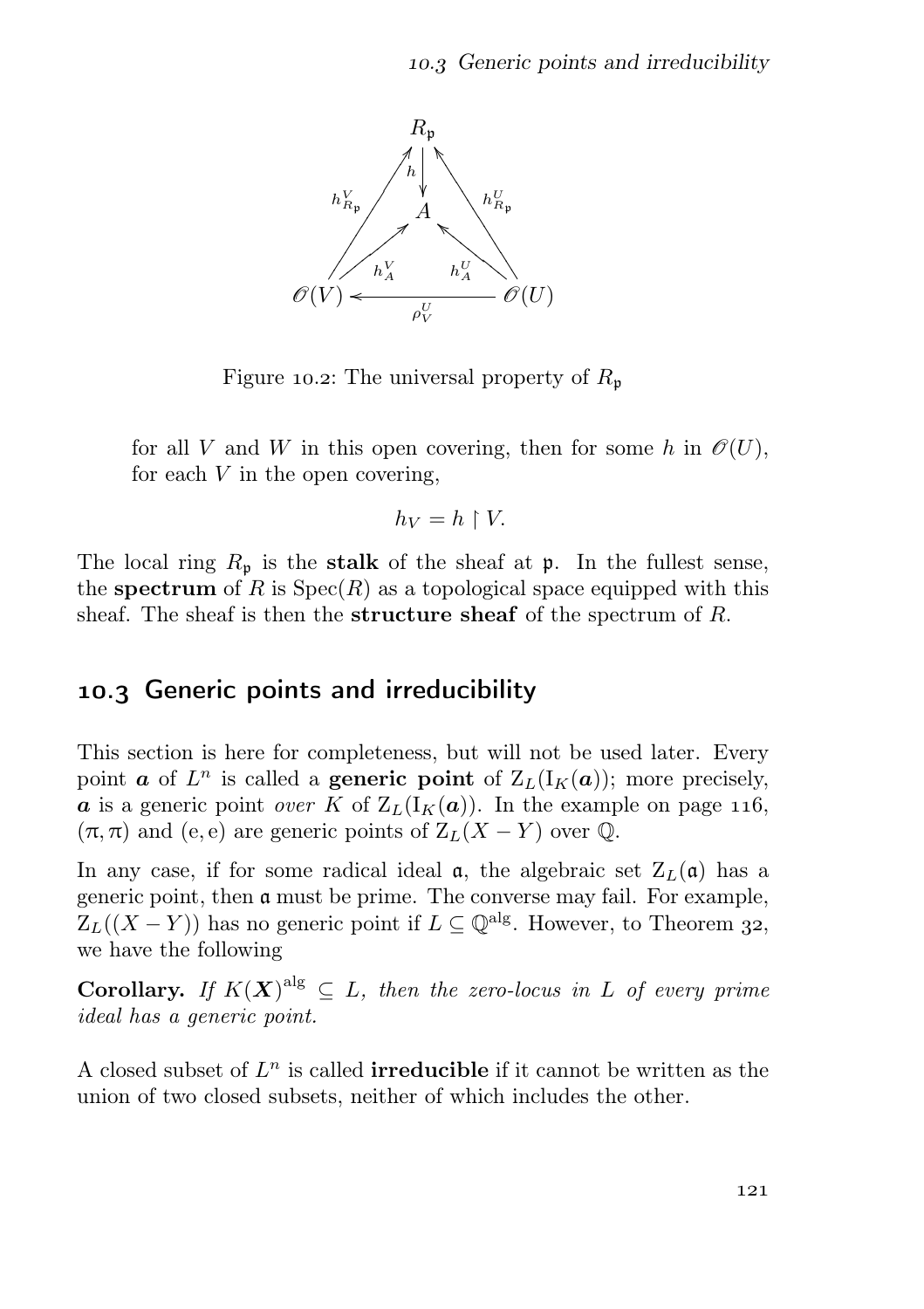**Theorem 33.** For all radical ideals  $\mathfrak{a}$  of  $K[X]$ , if  $K^{\text{alg}} \subset L$ ,

$$
\mathfrak{a} \text{ is prime } \iff Z_L(\mathfrak{a}) \text{ is irreducible.}
$$

*Proof.* If p is prime, and  $Z_L(p) = Z_L(q) \cup Z_L(p)$  for some radical ideals a and b, then (by Hilbert's Nullstellensatz)

$$
\mathfrak{p}=\mathfrak{a}\cap\mathfrak{b},
$$

so we may assume  $\mathfrak{p} = \mathfrak{a}$  and therefore  $Z_L(\mathfrak{a}) \supseteq Z_L(\mathfrak{b})$ .

Suppose conversely  $Z_L(\mathfrak{a})$  is irreducible, and  $f \in \mathfrak{a}$ . Then

$$
Z_L(\mathfrak{a})=Z_L(\mathfrak{a}\cup\{f\})\cup Z_L(\mathfrak{a}\cup\{g\}),
$$

so we may assume  $Z_L(\mathfrak{a}) = Z_L(\mathfrak{a} \cup \{f\})$  and therefore (again by Hilbert's Nullstellensatz)  $f \in \mathfrak{a}$ . Nullstellensatz)  $f \in \mathfrak{a}$ .

For example,  $L^n$  itself is irreducible, since the zero-ideal of  $K[X]$  is prime. Therefore the closure of every open subset is the whole space  $L^n$ . In any case, every closed set is the union of only finitely many irreducible closed sets: this is by the corollary to the Hilbert Basis Theorem (Theorem on page  $q_4$ ). Hence every radical ideal of  $K[X]$  is the intersection of just finitely many elements of  $Spec(K[X])$ .

#### 10.4 Affine schemes

The construction of the spectrum of  $K[X]$  can be carried out for any ring (that is, commutative unital ring). For an arbitrary ring  $R$ , we can still let  $Spec(R)$  be the set of prime ideals of R. Then every element f of R determines a function  $\mathfrak{p} \mapsto f_{\mathfrak{p}}$  on  $Spec(R)$ , where  $f_{\mathfrak{p}}$  is the element  $f + \mathfrak{p}$ of  $R/\mathfrak{p}$ . However, the corresponding map

$$
f \mapsto (f_{\mathfrak{p}} : \mathfrak{p} \in \text{Spec}(R))
$$
 (\*)

from R to  $\prod_{\mathfrak{p} \in \mathrm{Spec}(R)} R/\mathfrak{p}$  need not be injective. For example, the kernel of this map contains  $X + (X^2)$  when  $R = K[X]/(X^2)$ .

We do have the generalization of Theorem  $30$  on page  $114$ :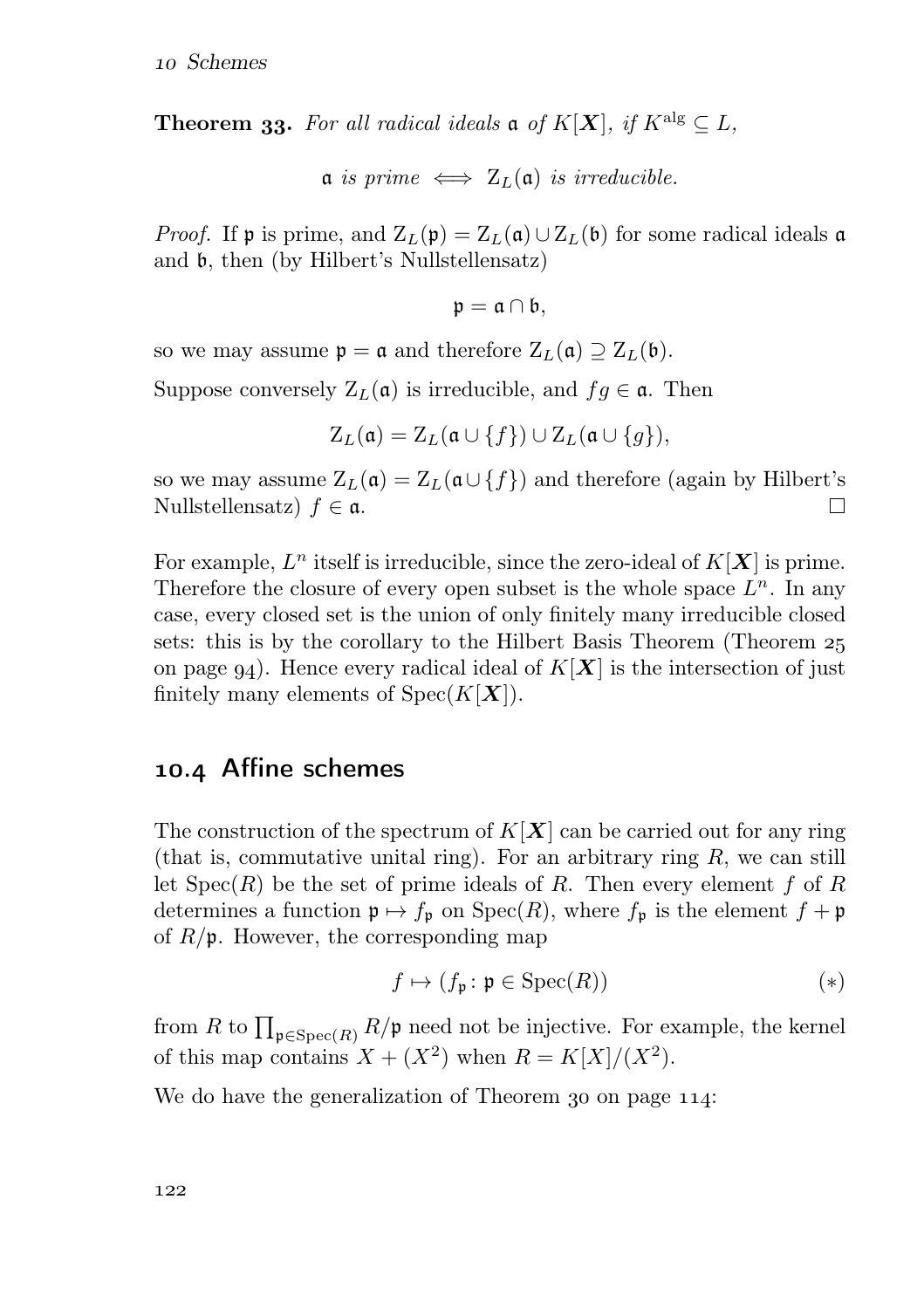**Theorem 34.** For all subsets  $A$  of  $R$ ,

$$
\sqrt(A) = \bigcap \{ \mathfrak{p} \in \text{Spec}(R) \colon A \subseteq \mathfrak{p} \}.
$$

*Proof.* It is clear that the intersection includes  $\sqrt{(A)}$ . Now suppose  $x \in$  $R\sqrt{(A)}$ . Let b be an ideal of R that is maximal with respect to including  $\sqrt{(A)}$ , but not containing any power of x. Say y and z are not in b. By maximality,

$$
x \in \mathfrak{b} + (y), \qquad x \in \mathfrak{b} + (z),
$$

and therefore

$$
x^2 \in \mathfrak{b} + (yz),
$$

so  $yz \notin \mathfrak{b}$  (since  $x^2 \notin \mathfrak{b}$ ). Thus  $\mathfrak{b}$  is prime.

Corollary.  $\bigcap \text{Spec}(R) = \sqrt{\{0\}}$ .

In particular, the kernel of  $f \mapsto (f_{\mathfrak{p}} : \mathfrak{p} \in \text{Spec}(R))$  is  $\sqrt{\{0\}}$ . (Again this is non-trivial if, for example,  $R = K[X]/(X^2)$ .

As before, we still obtain a Galois correspondence between certain subsets of R and of  $Spec(R)$ . If  $A \subseteq R$  and  $B \subseteq Spec(R)$ , we define

$$
Z(A) = \bigcap_{f \in A} \{ \mathfrak{p} \in \text{Spec}(R) : f_{\mathfrak{p}} = 0 \} = \{ \mathfrak{p} \in \text{Spec}(R) : A \subseteq \mathfrak{p} \},
$$

$$
I(B) = \bigcap_{\mathfrak{p} \in B} \{ f \in R : f_{\mathfrak{p}} = 0 \} = \bigcap B.
$$

As before,

 $Z(A) = Z(\sqrt{(A)}).$ 

So the sets  $\mathcal{Z}(A)$  (where  $A \subseteq R$ ) are just the sets  $\mathcal{Z}(\mathfrak{a})$  (where  $\mathfrak{a}$  is a radical ideal of R). Moreover, by the last theorem, if  $\mathfrak a$  and  $\mathfrak b$  are distinct radical ideals, then  $Z(\mathfrak{a}) \neq Z(\mathfrak{b})$ . Thus we have:

**Theorem 35** (Nullstellensatz). The functions  $V \mapsto I(V)$  and  $\mathfrak{a} \mapsto Z(\mathfrak{a})$ establish a one-to-one order-reversing correspondence between the radical ideals of R and certain subsets of  $Spec(R)$ .  $\Box$ 

 $\Box$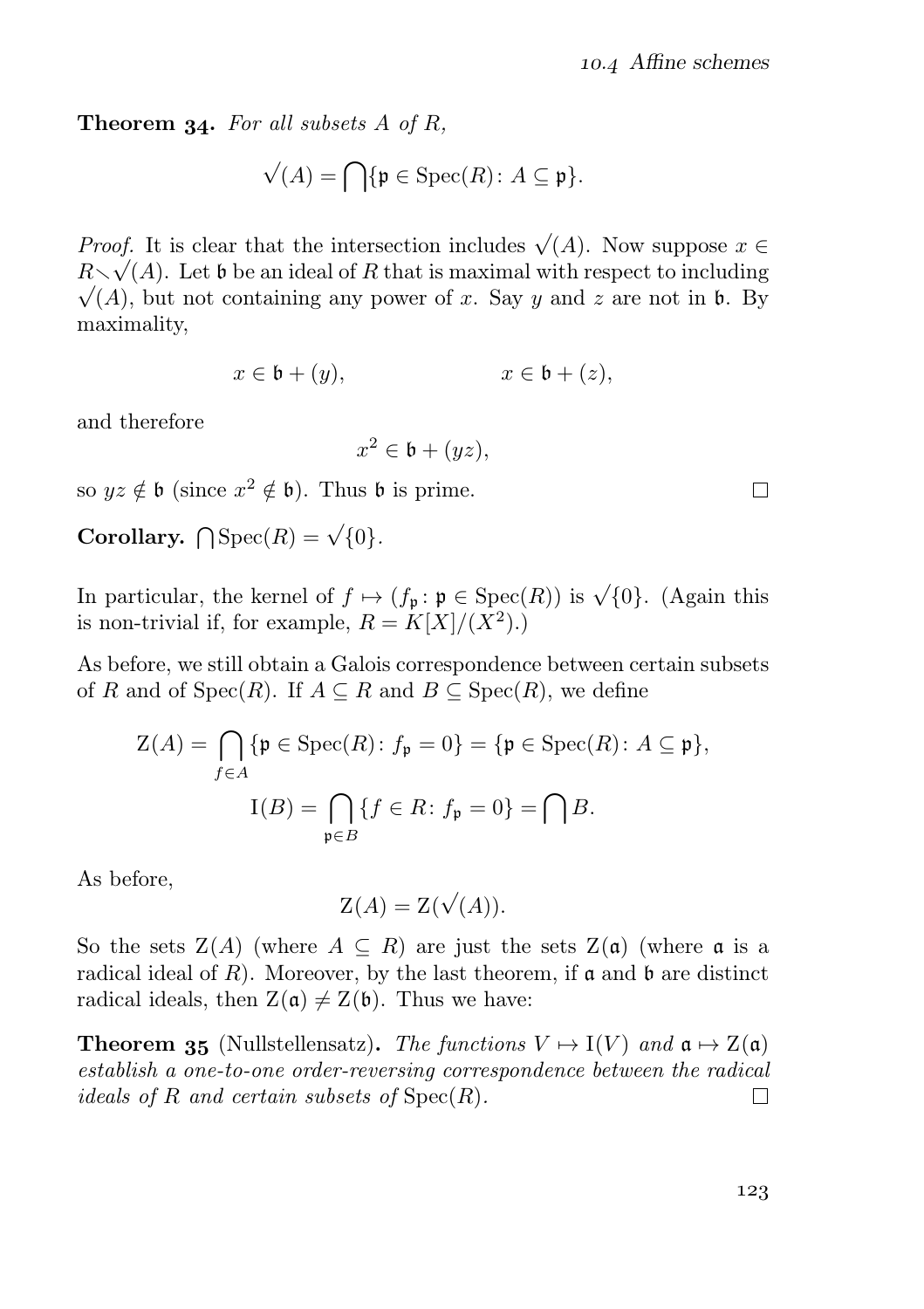If  $A \subseteq R$ , we define

$$
U_A = Z(A)^c = \{ \mathfrak{p} \in \text{Spec}(R) \colon A \not\subseteq \mathfrak{p} \}.
$$

**Theorem 36.** The subsets  $U_a$  of  $Spec(R)$  are the open sets of a topology on  $Spec(R)$ .

*Proof.* Since the elements  $\mathfrak{p}$  of  $Spec(R)$  are prime, we have

 $ab \subseteq p \iff a \subseteq p$  or  $b \subseteq p$ 

or rather

$$
\mathfrak{a}\mathfrak{b}\nsubseteq\mathfrak{p}\iff\mathfrak{a}\nsubseteq\mathfrak{p}\ \&\ \mathfrak{b}\nsubseteq\mathfrak{p}.
$$

Therefore

$$
U_{\mathfrak{a}} \cap U_{\mathfrak{b}} = U_{\mathfrak{a}\mathfrak{b}}.
$$

Also,  $Spec(R) = U_{(1)}$ . Finally, if A is a collection of ideals of  $Spec(R)$ , then

$$
\bigcup_{\mathfrak{a}\in\mathcal{A}}\mathrm{U}_{\mathfrak{a}}=\mathrm{U}_{\sum\mathcal{A}}\,.
$$

(As a special case,  $\varnothing = U_{\{0\}}$ .)

The topology just given is of course the Zariski topology. Just as before, we obtain the sheaf  $U \mapsto \mathscr{O}(U)$  of rings on  $Spec(R)$ , with stalks  $R_p$ . Continuing the example on page 118, we may let

$$
R = K[X, Y]/(Y^2 - X^3).
$$

Let x and y be the images of X and Y respectively in R. Then

$$
U_{(x,y)} = U_x \cup U_y,
$$

and

$$
\mathfrak{p} \in \mathcal{U}_x \implies \frac{y}{x^2} \in R_{\mathfrak{p}}, \qquad \qquad \mathfrak{p} \in \mathcal{U}_y \implies \frac{x}{y} \in R_{\mathfrak{p}},
$$

and if  $\mathfrak{p} \in U_x \cap U_y$ , then  $y/x^2$  and  $x/y$  are the same element of  $R_{\mathfrak{p}}$ . Thus we obtain an element of  $\mathscr{O}(\mathbf{U}_{(x,y)}).$ 

 $\Box$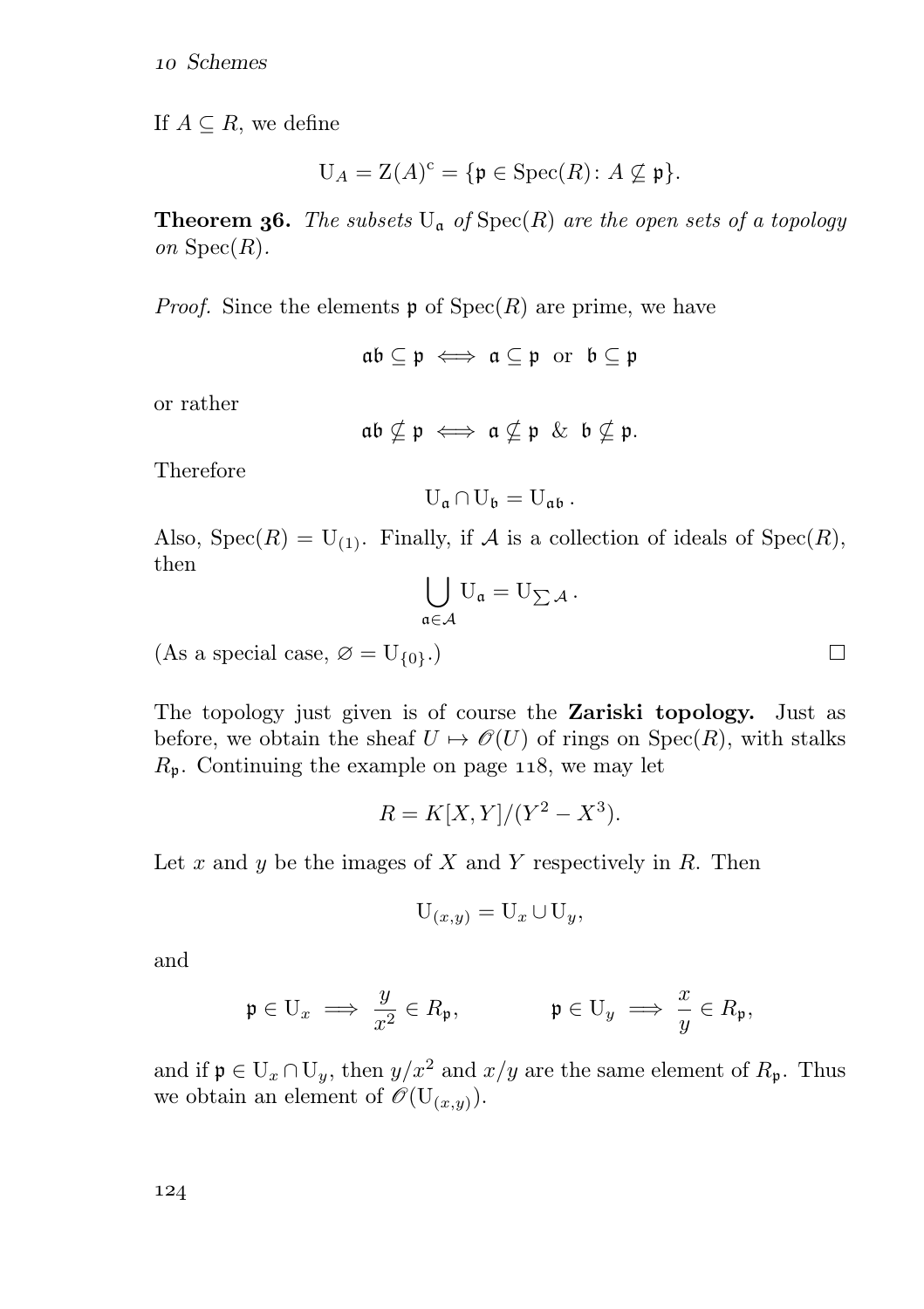The spectrum of a ring is called an **affine scheme.** One point of introducing this terminology is that a scheme, simply, is a topological space with a sheaf of rings such that such that every point of the space has a neighborhood that, with the restriction of the sheaf to it, is an affine scheme. However, we shall not look at schemes in general. In fact we shall look at just one affine scheme whose underlying ring is not a polynomial ring.

### . Regular rings (in the sense of von Neumann)

Again R is an arbitrary ring (commutive and unital as always), and  $\mathfrak p$ is a prime ideal. We have worked with both the quotient  $R/\mathfrak{p}$  and the localization  $R_p$ . Are these two rings ever isomorphic? More precisely, is there ever a well-defined isomorphism

$$
x+\mathfrak{p}\mapsto \frac{x}{1}
$$

from  $R/\mathfrak{p}$  to  $R_{\mathfrak{p}}$ ?

- There is, if  $R$  is already a field.
- There is not, if  $R$  is an integral domain that is not a field; for in this case the homomorphism from R to  $R_p$  is a proper embedding.

The homomorphism  $x + \mathfrak{p} \mapsto x/1$  is well-defined if and only if

$$
x\in\mathfrak{p}\implies \frac{x}{1}=0,
$$

that is, if  $x \in \mathfrak{p}$ , then  $x \cdot s = 0$  for some s in  $R \setminus \mathfrak{p}$ . In particular, we must have  $\mathfrak{p} \subseteq I_0$  (the set  $\{0\} \cup \{\text{zero-divisors}\},\$  defined on page 84).

The homomorphism  $x + \mathfrak{p} \mapsto x/1$  is injective if and only if

$$
\frac{x}{1} = 0 \implies x \in \mathfrak{p},
$$

that is, if  $x \cdot s = 0$  for some s in  $R \setminus \mathfrak{p}$ , then  $x \in \mathfrak{p}$ . Since p contains 0 and is prime, the homomorphism is automatically injective (if it is well-defined).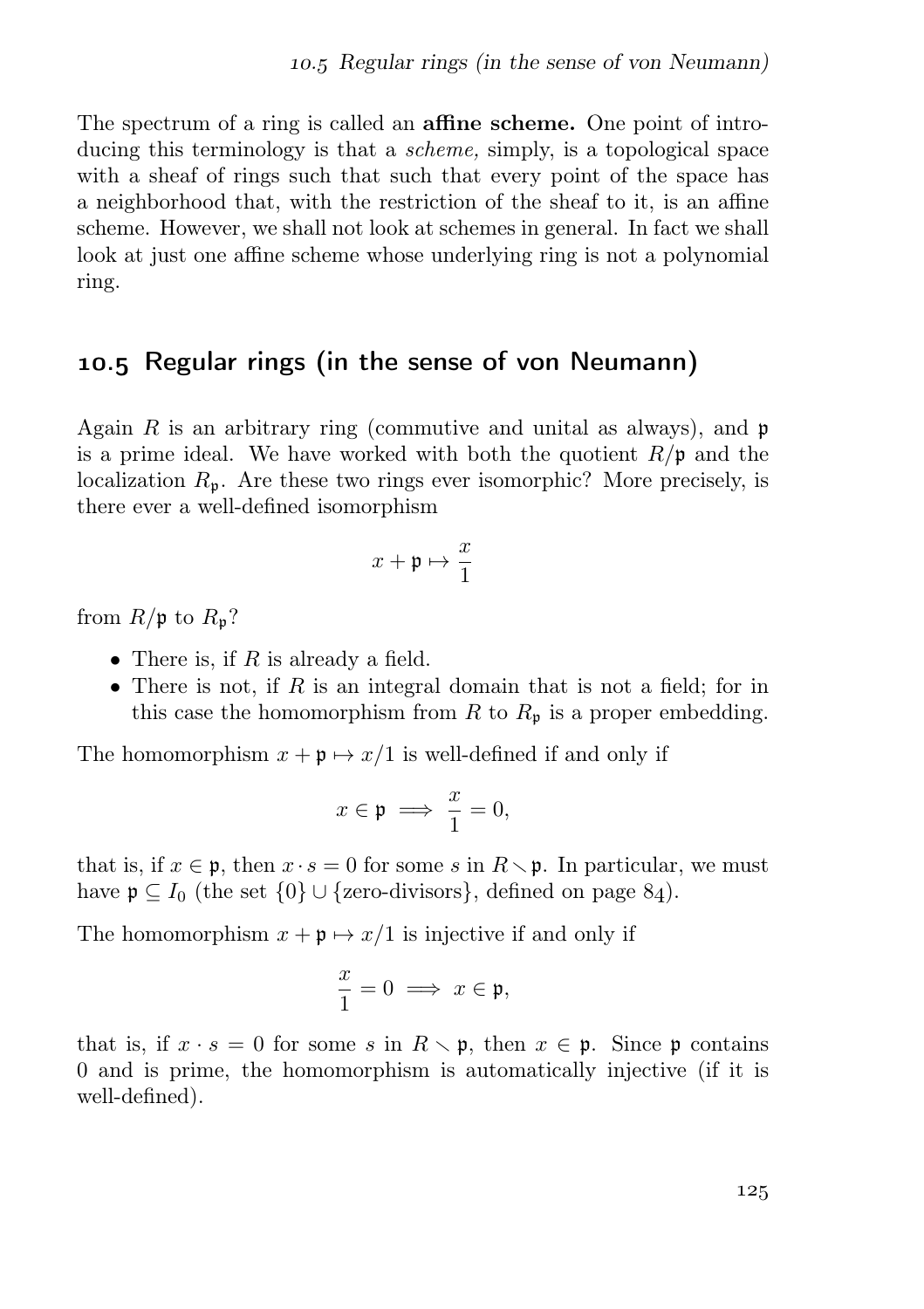The homomorphism is surjective if and only if, for all  $x/y$  in  $R_p$ , there is z in R and there is s in  $R \setminus \mathfrak{p}$  such that  $(x - yz) \cdot s = 0$ , that is,

$$
xs = yzs.
$$

It is enough if, for some z,

$$
xy = yzy.
$$

It is then enough if z has the form  $xy^*$  for some  $y^*$ . Then it is enough if

$$
y = yy^*y.
$$

A ring in which for every element  $y$  there is  $y^*$  with this property is called a regular ring (in the sense of von Neumann).

A Boolean ring is a regular ring: just let  $x^*$  be 1 or  $x$  (or anything in between). We have shown in effect that every such ring embeds in a power  $\mathbb{F}_2^{\Omega}$  of the two-element field. More generally, if  $(K_i: i \in \Omega)$  is an indexed family of arbitrary fields, then the product

$$
\prod_{i\in\Omega}K_i
$$

is a regular ring. Indeed, if  $x \in R$ , we can define  $x^*$  by

$$
x^*_{i} = \begin{cases} x_i^{-1}, & \text{if } x_i \neq 0, \\ 0, & \text{if } x_i = 0. \end{cases}
$$

Then indeed  $xx^*x = x$ . We shall see presently that all regular rings embed in such products.

**Theorem 37.** Let R be a regular ring, and let  $\mathfrak p$  be a prime ideal, then the map

$$
x+\mathfrak{p}\mapsto \frac{x}{1}
$$

is a well-defined isomorphism from  $R/\mathfrak{p}$  to  $R_{\mathfrak{p}}$ . Moreover, each of these rings is a field. Thus p is maximal.

<sup>&</sup>lt;sup>3</sup>The definition applies to non-commutative rings as well.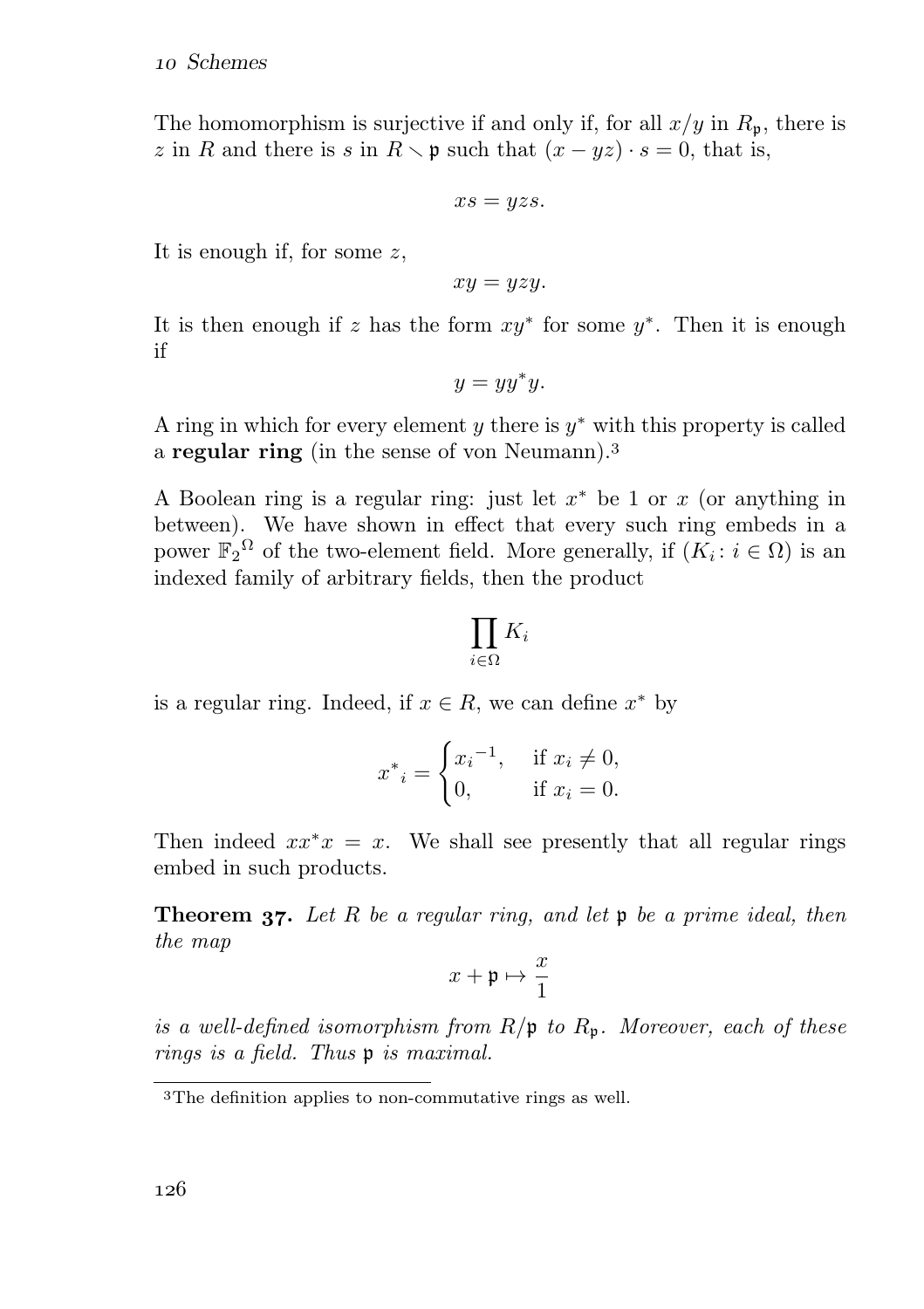*Proof.* For all x in R, we have  $x = xx^*x$ , that is,

$$
x \cdot (1 - xx^*) = 0.
$$

Since  $\mathfrak p$  is a proper ideal, we have

 $x \in \mathfrak{p} \iff 1 - xx^* \in R \setminus \mathfrak{p}.$ 

Thus, as above, the homomorphism is well-defined. It is then injective and surjective, as we said. In particular, in  $\mathbb{R}_p$ ,

$$
\frac{x}{1} \neq 0 \iff x \in R \setminus \mathfrak{p} \iff \frac{1}{x} \text{ is well-defined};
$$

so  $R_p$  is a field.

The map in  $(*)$  on page 122 is now an embedding into a product of fields:

Corollary. Every regular ring R embeds in the product

$$
\prod_{\mathfrak{p} \in \mathrm{Spec}(R)} R/\mathfrak{p}
$$

(which is a product of fields) under the map

$$
f \mapsto (f + \mathfrak{p} \colon p \in \text{Spec}(R)).
$$

Proof. We need only note that the given map is injective, which it is because all ideals of R are radical, so that

$$
\bigcap \operatorname{Spec}(R) = \sqrt{\{0\}} = \{0\}.
$$

#### 10.6 The ultraproduct scheme

Now let R be the product  $\prod_{i\in\Omega} K_i$  of fields as above. As p ranges over  $Spec(R)$ , the quotients  $R/\mathfrak{p}$  are just the possible ultraproducts of the fields  $K_i$ . We want to investigate how these arise from the structure

 $\Box$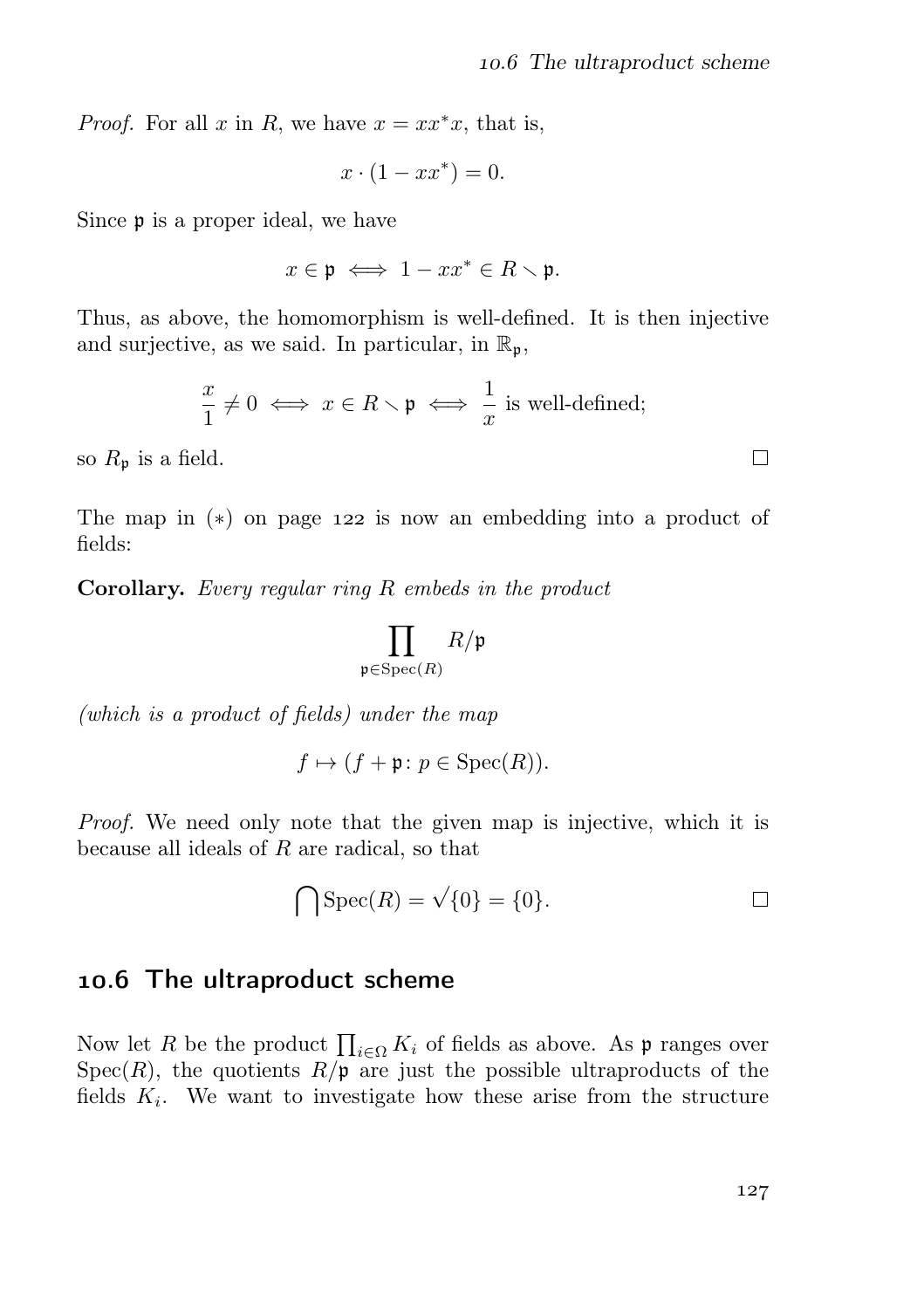sheaf of the spectrum of R. So, letting  $\alpha$  be an ideal of R, we want to understand  $\mathscr{O}(U_{\mathfrak{a}})$ .

We can identify  $Spec(R)$  with  $Spec(\mathcal{P}(\Omega))$ , and more generally, we can identify ideals of R with ideals of  $\mathscr{P}(\Omega)$ . Because  $R_p \cong R/\mathfrak{p}$ , we may assume

$$
\mathscr{O}(\mathrm{U}_{\mathfrak{a}})\subseteq \prod_{\mathfrak{p}\in \mathrm{U}_{\mathfrak{a}}}R/\mathfrak{p}.
$$

Here we may treat **a** as an ideal of  $\mathcal{P}(\Omega)$ , so U<sub>a</sub> can be thought of as an open subset of Spec $(\mathscr{P}(\Omega))$ . Then, in the product  $\prod_{\mathfrak{p}\in U_{\mathfrak{a}}} R/\mathfrak{p}$ , the index **p** ranges over this open subset, but in the quotient  $R/\mathfrak{p}$ , the index returns to being the corresponding ideal of R.

Let  $s \in \prod_{\mathfrak{p} \in U_a} R/\mathfrak{p}$ . Every *principal* ideal in  $U_{\mathfrak{a}}$  is  $(\Omega \setminus \{i\})$  for some *i* in  $\Omega$ . In this case we have  $\mathfrak{a} \nsubseteq (\Omega \setminus \{i\})$ , that is,

$$
i\in\bigcup\mathfrak{a}.
$$

Let us denote  $(\Omega \setminus \{i\})$  by  $\mathfrak{p}(i)$ . There is only one prime ideal of  $\mathscr{P}(\Omega)$ that does not contain  $\{i\}$ , namely  $\mathfrak{p}(i)$ . Thus

$$
U_{\{i\}} = \{\mathfrak{p}(i)\}.
$$

In particular, s is automatically regular at  $p(i)$ . We want to understand when s is regular at not-principal ideals.

Still considering also the principal ideals, we have

$$
R/\mathfrak{p}(i) \cong K_i.
$$

Let  $s_{\mathfrak{p}(i)}$  be sent to  $s_i$  under this isomorphism, so whenever x in R is such that  $x_i = s_i$ , we have

$$
s_{\mathfrak{p}(i)} = x + \mathfrak{p}(i).
$$

By definition, we have  $s \in \mathscr{O}(U_{\mathfrak{a}})$  if and only if, for all  $\mathfrak{p}$  in  $U_{\mathfrak{a}}$ , for some subset  $U_{\mathfrak{b}}$  of  $\mathfrak a$  such that  $\mathfrak b \nsubseteq \mathfrak p$ , for some x in R, for all  $\mathfrak q$  in  $U_{\mathfrak{b}}$ ,

$$
s_{\mathfrak{q}} = x + \mathfrak{q}.
$$

We may assume b is a principal ideal (A), where  $A \in \mathfrak{a} \setminus \mathfrak{p}$ . If  $\mathfrak{q}$  in U<sub>A</sub> here is the principal ideal  $\mathfrak{p}(j)$ , so that  $j \in A$ , we must have  $x_j = s_j$ .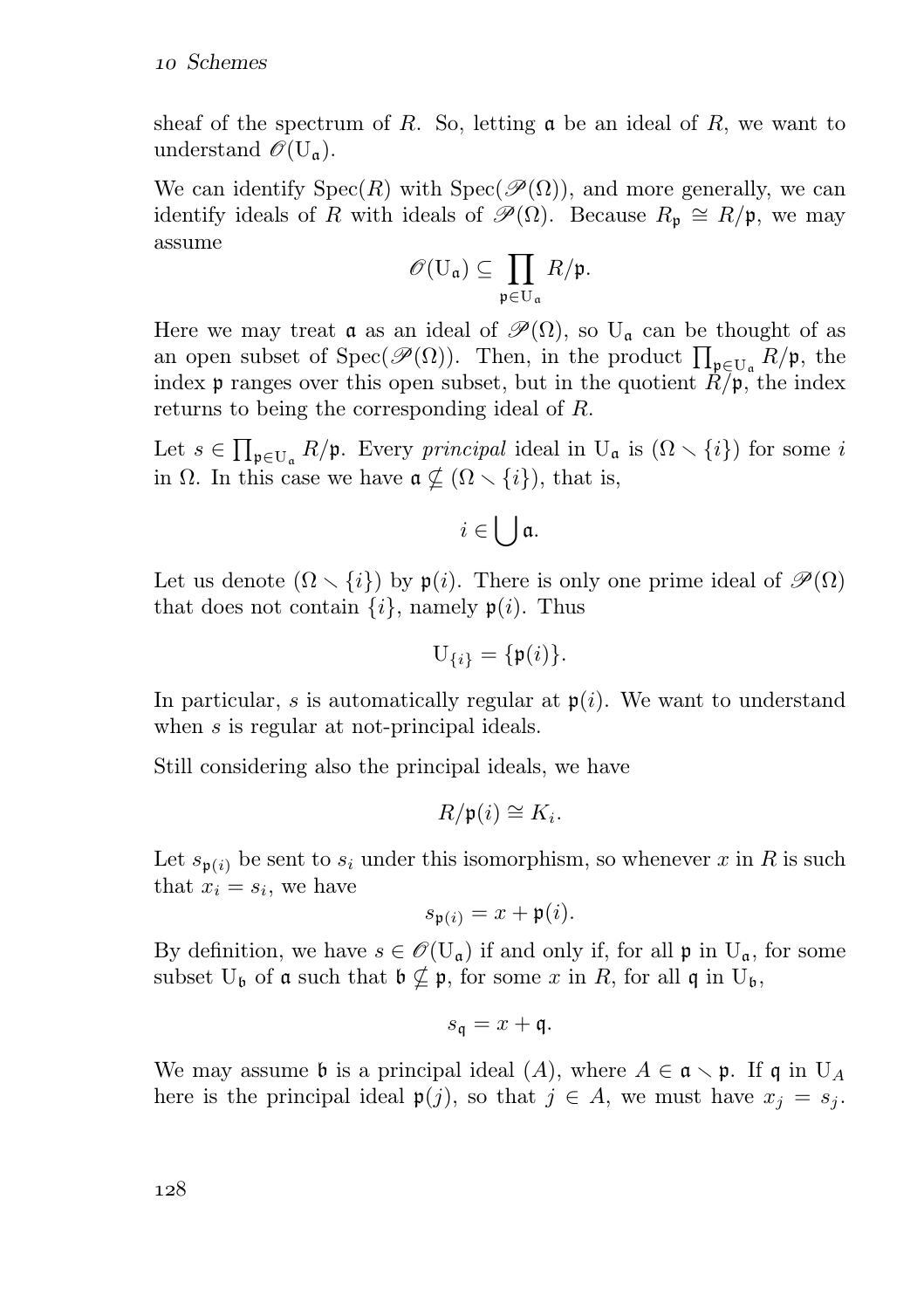More generally,  $\mathfrak{q} \in U_A$  means  $A \notin \mathfrak{q}$ , so A is  $\mathfrak{q}$ -large, and hence for all x in R,  $x + \mathfrak{q}$  is determined by  $(x_i : i \in A)$ . Thus we may assume

$$
x = (s_i \colon i \in \Omega).
$$

This establishes that  $\mathscr{O}(\mathbf{U}_{\mathfrak{a}})$  is the image of R in  $\prod_{\mathfrak{p} \in \mathbf{U}_{\mathfrak{a}}} R/\mathfrak{p}$ :

$$
\mathscr{O}(\mathbf{U}_{\mathfrak{a}}) = \{ (x + \mathfrak{p} \colon \mathfrak{p} \in \mathbf{U}_{\mathfrak{a}}) \colon x \in R \}.
$$

In particular,  $\mathscr{O}(\mathbf{U}_{\mathfrak{a}})$  is a quotient of R, that is, a reduced product of the  $K_i$ . More precisely,

$$
\mathscr{O}(\mathbf{U}_{\mathfrak{a}})\cong R/\mathfrak{b},
$$

where

$$
\mathfrak{b}=\bigcap_{\mathfrak{p}\in U_{\mathfrak{a}}}\mathfrak{p}=\bigcap_{\mathfrak{a}\nsubseteq\mathfrak{p}}\mathfrak{p}.
$$

It follows that

$$
\mathscr{O}(\mathbf{U}_{\mathfrak{a}}) \cong \prod_{i \in \bigcup \mathfrak{a}} K_i. \tag{\dagger}
$$

We can see this in two ways. For example, if  $\mathfrak{p} \in U_{\mathfrak{a}}$ , so that  $\mathfrak{a} \nsubseteq \mathfrak{p}$ , then  $\bigcup$   $\mathfrak{a} \notin \mathfrak{p}$ , that is,  $\bigcup$  a is  $\mathfrak{p}$ -large. Therefore the image of x in  $\mathscr{O}(\mathbf{U}_{\mathfrak{a}})$ depends only on  $(x_i : i \in \bigcup \mathfrak{a})$ . This shows that  $\mathscr{O}(\mathbf{U}_{\mathfrak{a}})$  is a quotient of  $\prod_{i\in \bigcup \mathfrak{a}} K_i.$ 

It is moreover the quotient by the trivial ideal. For, if  $i \in \bigcup_{i=1}^{\infty} a_i$ , then  $\mathfrak{p}(i) \in U_{\mathfrak{a}}$ , so that  $x + \mathfrak{p}(i)$  depends only on  $x_i$ , that is,

$$
x + \mathfrak{p}(i) = 0 \iff x_i = 0.
$$

This gives us (†).

Note that possibly  $\bigcup a \notin \mathfrak{p}$ , although  $a \subseteq \mathfrak{p}$ . Such is the case when  $\mathfrak{p}$  is non-principal, but a is the ideal of finite sets. However, we always have

$$
\bigcup \mathfrak{a} \notin \mathfrak{p} \implies (\bigcup \mathfrak{a}) \nsubseteq \mathfrak{p}.
$$

Another way to establish (†) is to show

$$
\bigcap_{\mathfrak{a}\nsubseteq \mathfrak{p}}\mathfrak{p}=(\Omega\smallsetminus\bigcup\mathfrak{a}).
$$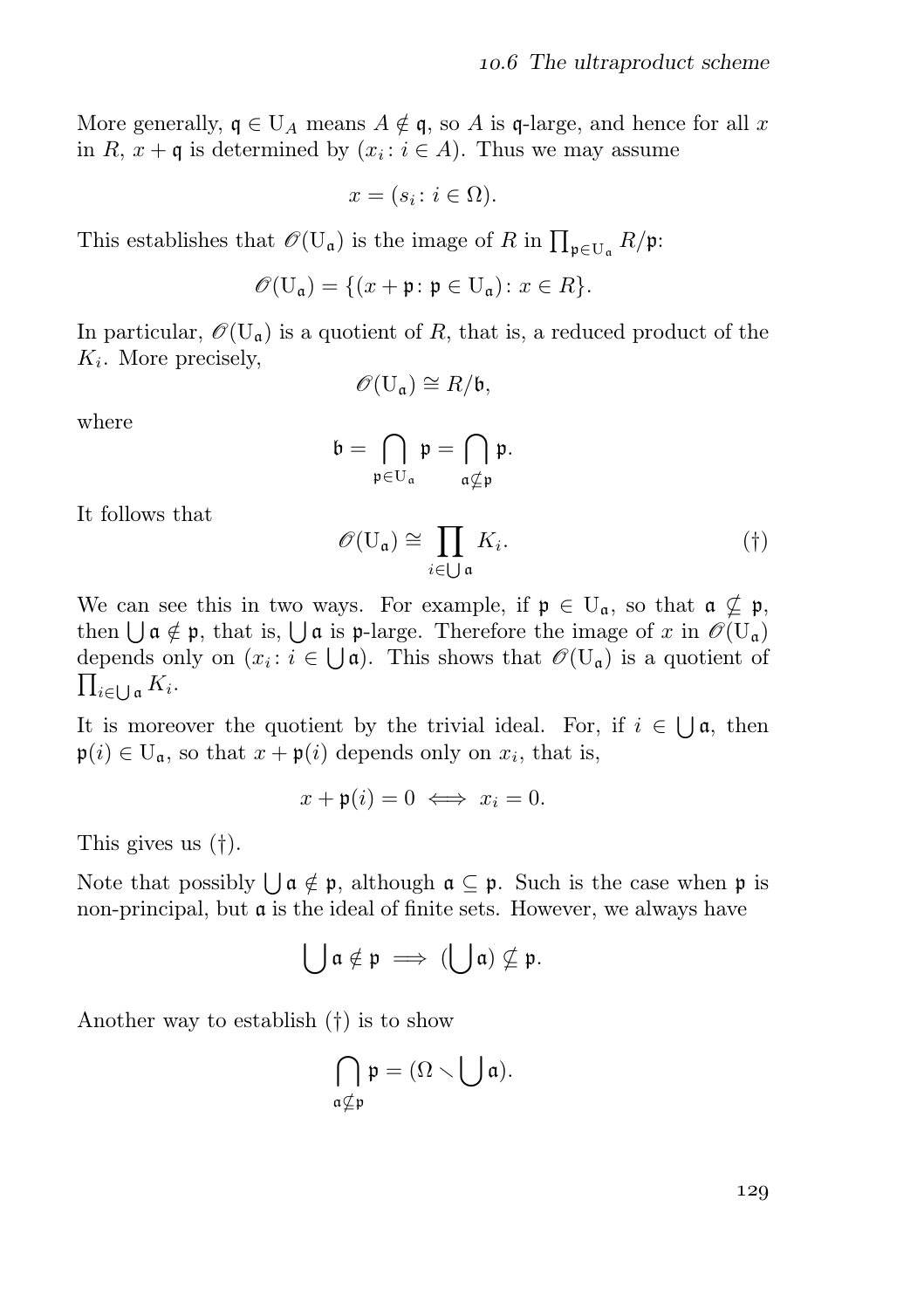If  $X \subseteq \Omega \setminus \bigcup \mathfrak{a}$ , and  $\mathfrak{a} \nsubseteq \mathfrak{p}$ , then  $\bigcup \mathfrak{a} \notin \mathfrak{p}$ , so  $\Omega \setminus \bigcup \mathfrak{a} \in \mathfrak{p}$ , and therefore  $X \in \mathfrak{p}$ . Inversely, if  $X \nsubseteq \Omega \setminus \bigcup \mathfrak{a}$ , then  $X \cap \bigcup \mathfrak{a}$  has an element i, so that  $X \notin \mathfrak{p}(i)$  and  $\mathfrak{a} \nsubseteq \mathfrak{p}(i)$ .

Because the stalk  $R_p$  is always a direct limit of those  $\mathscr{O}(U)$  such that  $\mathfrak{p} \in$ U, we have in the present situation that the ultraproduct  $\prod_{i\in\Omega} K_i/\mathfrak{p}$  is a direct limit of those products  $\prod_{i\in A} K_i$  such that  $A \notin \mathfrak{p}$ . Symbolically,

$$
\prod_{i\in\Omega}K_i/\mathfrak{p}=\lim_{i\in A}\Bigl\{\prod_{i\in A}K_i\colon A\notin\mathfrak{p}\Bigl\}.
$$

Equivalently, the ultraproduct is the direct limit of those  $R/\mathfrak{a}$  such that  $\frak a$  is a principal ideal included in  $\frak p:$ 

$$
\prod_{i\in\Omega}K_i/\mathfrak{p}=\lim_{\longrightarrow}\Big{\{\prod_{i\in\Omega}K_i/(B)\colon B\in\mathfrak{p}\Big}}.
$$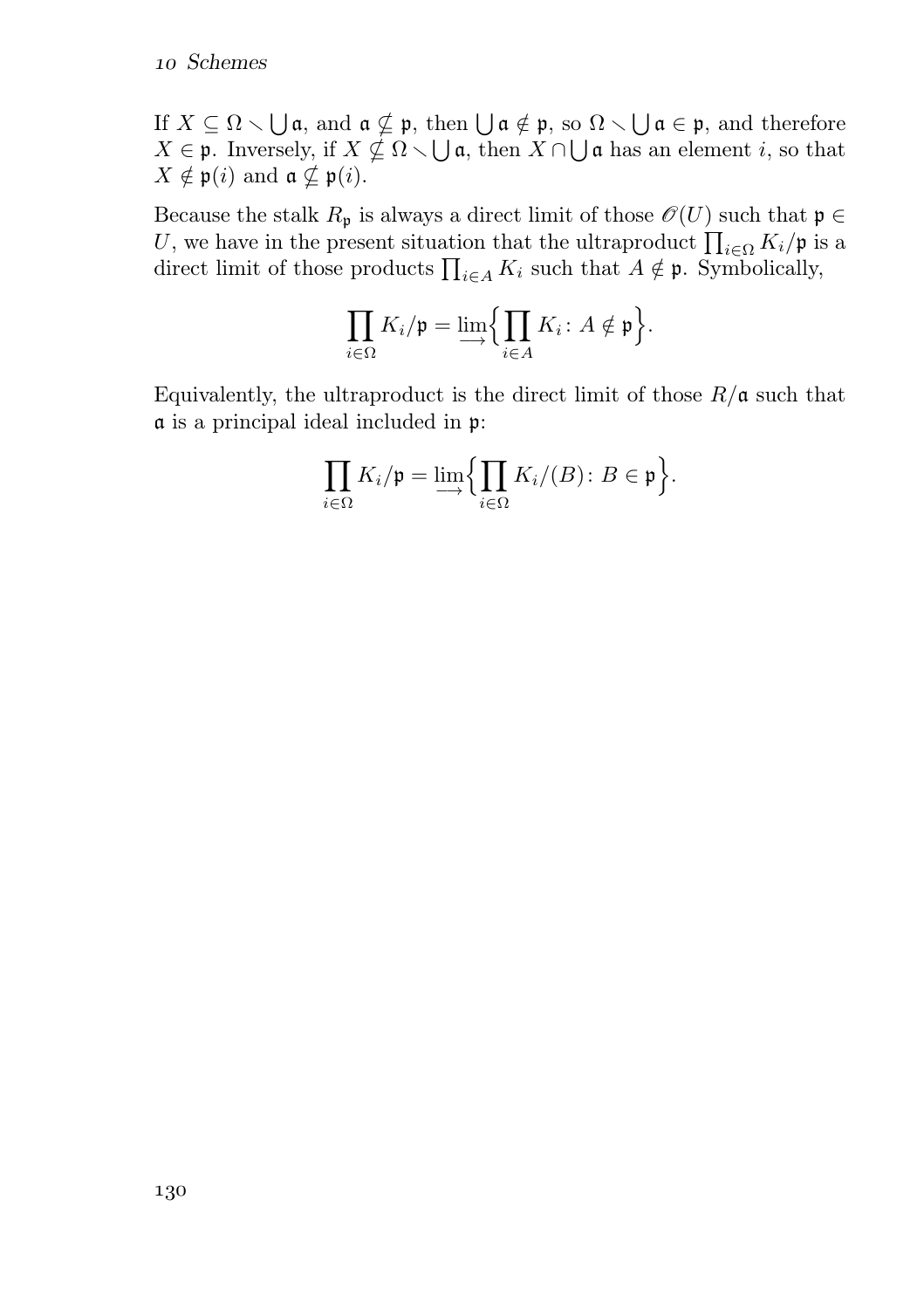# Bibliography

- [1] James Ax, The elementary theory of finite fields, Ann. of Math.  $(2)$ 88 (1968), 239–271. MR MR0229613 (37  $\#5187$ )
- [2] Michael Barr and Charles Wells, *Category theory for comput*ing science, Prentice Hall International Series in Computer Science, Prentice Hall International, New York, 1990. MR  $MR1094561$  $(q2g:18001)$
- $\lbrack 3 \rbrack$  J. L. Bell and A. B. Slomson, *Models and ultraproducts: An intro*duction, North-Holland Publishing Co., Amsterdam, 1969, reissued by Dover, 2006. MR MR0269486  $(42 \#4381)$
- [4] Alexandre Borovik and Mikhael Katz, *Inevitability of infinitesimals*, http://manchester.academia.edu/AlexandreBorovik/Papers/ 305871/Inevitability\_of\_infinitesimals, accessed July 18, 2012.
- [5] C. C. Chang and H. J. Keisler, *Model theory*, third ed., Studies in Logic and the Foundations of Mathematics, vol. 73, North-Holland Publishing Co., Amsterdam, 1990. MR 91c:03026
- [6] Zoé Chatzidakis, Théorie de modèles des corps finis et pseudo-finis, Prépublications de l'Equipe de Logique, Université Paris VII, Octobre 1996, http://www.logique.jussieu.fr/~zoe/.
- [7] Alonzo Church, *Introduction to mathematical logic. Vol. I*, Princeton University Press, Princeton, N. J., 1956. MR  $18,631a$
- [8] Apostolos Doxiadis and Christos H. Papadimitriou, *Logicomix*, Bloomsbury, London, 2009.
- [9] David Eisenbud, *Commutative algebra*, Graduate Texts in Mathematics, vol. 150, Springer-Verlag, New York, 1995, With a view toward algebraic geometry. MR  $q7a:13001$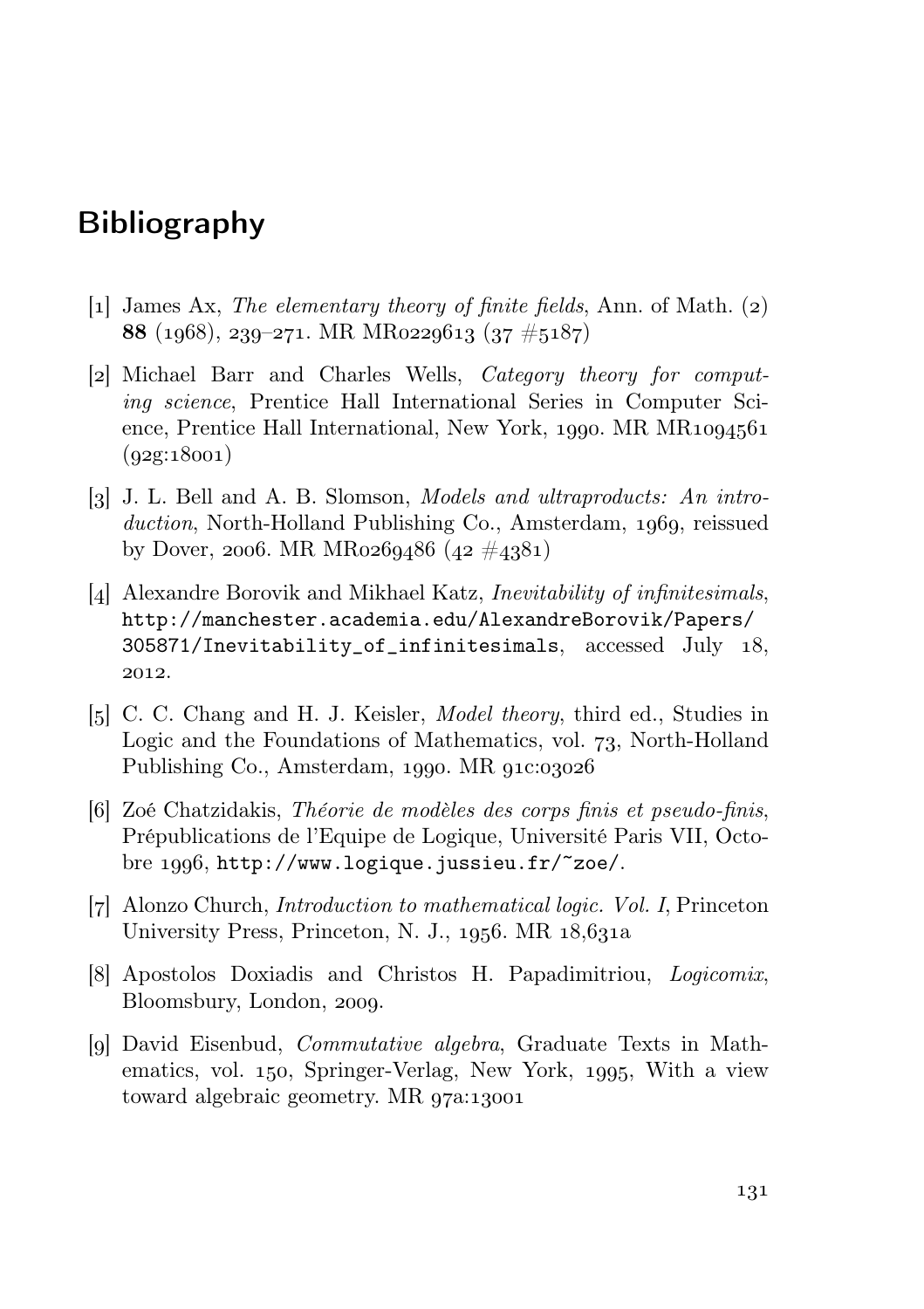- [10] T. Frayne, A. C. Morel, and D. S. Scott, Reduced direct products, Fund. Math. 51 ( $1962/1963$ ),  $195-228$ . MR  $0142459$  ( $26 \neq 28$ )
- $[11]$  \_\_\_\_\_, Correction to the paper "Reduced direct products", Fund. Math. 53 (1963), 117. MR 0154807 (27  $\#$ 4751)
- [] Michael D. Fried and Moshe Jarden, Field arithmetic, Ergebnisse der Mathematik und ihrer Grenzgebiete  $(3)$  [Results in Mathematics and Related Areas  $(3)$ , vol. 11, Springer-Verlag, Berlin, 1986. MR 89b:12010
- [13] Kurt Gödel, *The completeness of the axioms of the functional cal*culus of logic  $(1930a)$ , From Frege to Gödel (Jean van Heijenoort, ed.), Harvard University Press,  $1976$ , pp.  $582 - 91$ .
- [14] Robin Hartshorne, *Algebraic geometry*, Springer-Verlag, New York, 1977, Graduate Texts in Mathematics, No. 52. MR MR0463157  $(57$  $\#3116)$
- [15] Wilfrid Hodges, *Model theory*, Encyclopedia of Mathematics and its Applications, vol. 42, Cambridge University Press, Cambridge, 1993. MR 94e:03002
- [16] howpublished=http://odin.mdacc.tmc.edu/~krcoombes/  $agathos/contents.html$  note=accessed August 6, 2012 Kevin R. Coombes, title=AGATHOS: Algebraic Geometry: A Total Hypertext Online System.
- [ $17$ ] Kenneth Kunen, *Set theory*, Studies in Logic and the Foundations of Mathematics, vol. 102, North-Holland Publishing Co., Amsterdam, 1983, An introduction to independence proofs, Reprint of the 1980 original. MR  $85e:03003$
- [18] Serge Lang, *Algebra*, third ed., Addison-Wesley, Reading, Massachusetts, 1993, reprinted with corrections, 1997.
- [] Jerzy Łoś, Quelques remarques, théorèmes et problèmes sur les classes définissables d'algèbres, Mathematical interpretation of formal systems, North-Holland Publishing Co., Amsterdam, 1955, pp.  $98-113$ . MR MR0075156 (17,700d)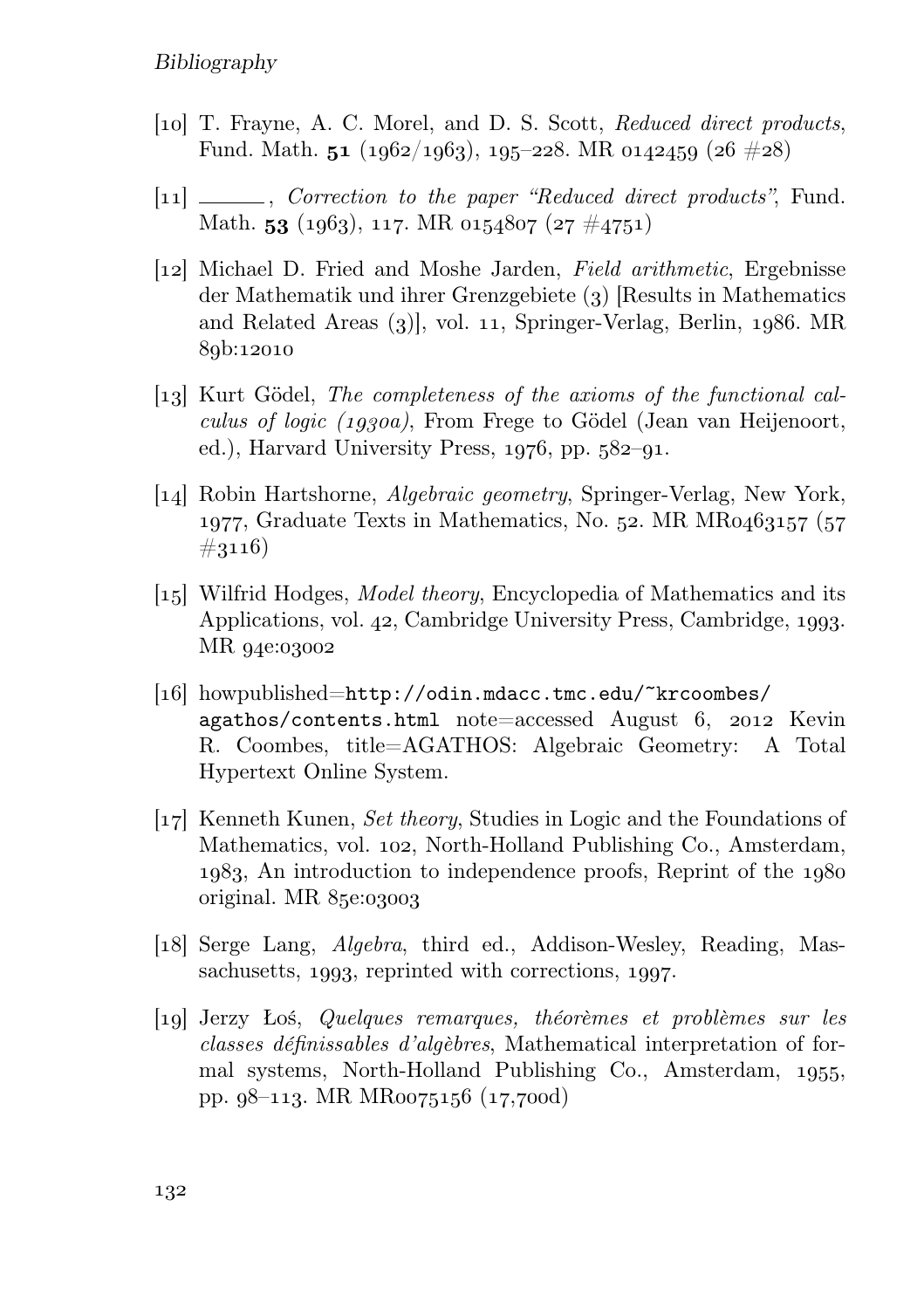- [20] Leopold Löwenheim, On possibilities in the calculus of relatives  $(1915)$ , From Frege to Gödel (Jean van Heijenoort, ed.), Harvard University Press,  $1976$ , pp.  $228-251$ .
- $[21]$  Emil L. Post, *Introduction to a general theory of elementary propo*sitions, Amer. J. Math.  $43$  (1921), no. 3,  $163-185$ .
- [] Thoralf Skolem, Logico-combinatorial investigations in the satisfiability or provability of mathematical propositions: A simplified proof of a theorem by L. Löwenheim and generalizations of the theorem  $(1920)$ , From Frege to Gödel (Jean van Heijenoort, ed.), Harvard University Press,  $1976$ , pp.  $252-63$ .
- [23] M. H. Stone, *The theory of representations for Boolean algebras*, Trans. Amer. Math. Soc. 40 (1936), no. 1, 37–111. MR MR1501865
- [24] Alfred North Whitehead and Bertrand Russell, *Principia mathemat* $ica$ , vol. I, University Press, Cambridge,  $1910$ .